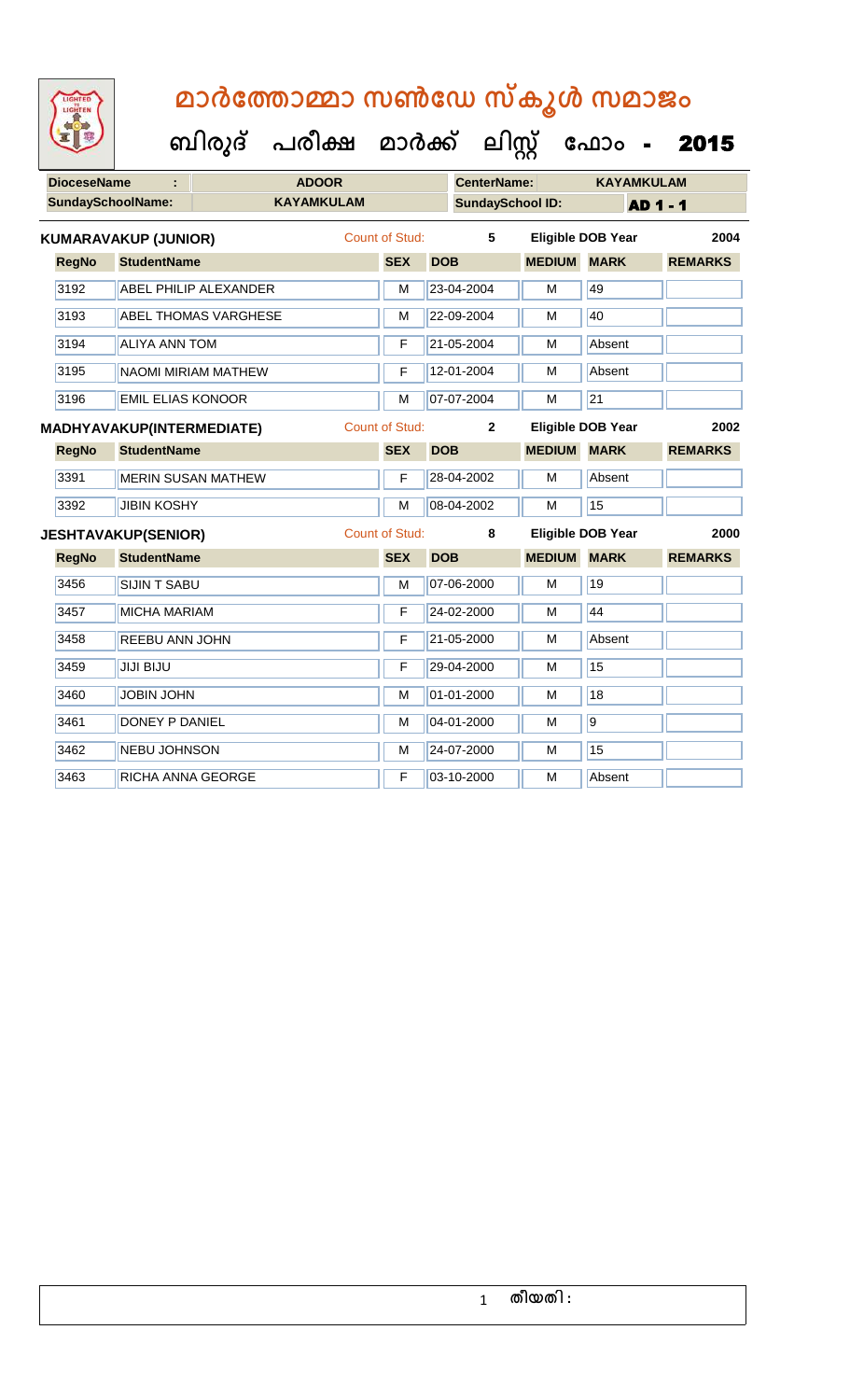| <b>IGHTED</b> |  |
|---------------|--|
|               |  |
|               |  |
|               |  |
|               |  |

| <b>DioceseName</b>       |                             | <b>ADOOR</b>               |                       |            | <b>CenterName:</b>      |                    | <b>KAYAMKULAM</b>        |          |                |
|--------------------------|-----------------------------|----------------------------|-----------------------|------------|-------------------------|--------------------|--------------------------|----------|----------------|
| <b>SundaySchoolName:</b> |                             | <b>KAYAMKULAM NADACAVE</b> |                       |            | <b>SundaySchool ID:</b> |                    |                          | AD 1 - 3 |                |
|                          | <b>KUMARAVAKUP (JUNIOR)</b> |                            | Count of Stud:        |            | 4                       |                    | <b>Eligible DOB Year</b> |          | 2004           |
| <b>RegNo</b>             | <b>StudentName</b>          |                            | <b>SEX</b>            | <b>DOB</b> |                         | <b>MEDIUM</b>      | <b>MARK</b>              |          | <b>REMARKS</b> |
| 3197                     | <b>IVAN JOHN PHILIP</b>     |                            | M                     |            | 22-05-2004              | M                  | 40                       |          |                |
| 3198                     | PRIYA ANNIE OOMMEN          |                            | F                     |            | 12-11-2004              | M                  | 65                       |          |                |
| 3199                     | <b>FEBA JOSE</b>            |                            | F                     |            | 05-01-2004              | м                  | 56                       |          |                |
| 3200                     | <b>LIYA SAMUEL</b>          |                            | F                     |            | 26-04-2004              | M                  | $\overline{73}$          |          |                |
|                          | MADHYAVAKUP(INTERMEDIATE)   |                            | Count of Stud:        |            | 3                       |                    | <b>Eligible DOB Year</b> |          | 2002           |
| <b>RegNo</b>             | <b>StudentName</b>          |                            | <b>SEX</b>            | <b>DOB</b> |                         | <b>MEDIUM MARK</b> |                          |          | <b>REMARKS</b> |
| 3393                     | <b>SONY A</b>               |                            | F                     |            | 22-06-2002              | M                  | 46                       |          |                |
| 3394                     | <b>LEYA SAMUEL</b>          |                            | F                     |            | 03-12-2002              | м                  | 30                       |          |                |
| 3395                     | <b>DIVYA ANNIE OOMMEN</b>   |                            | F                     |            | 23-02-2002              | M                  | 64                       |          |                |
|                          | <b>JESHTAVAKUP(SENIOR)</b>  |                            | <b>Count of Stud:</b> |            | 1                       |                    | <b>Eligible DOB Year</b> |          | 2000           |
| <b>RegNo</b>             | <b>StudentName</b>          |                            | <b>SEX</b>            | <b>DOB</b> |                         | <b>MEDIUM MARK</b> |                          |          | <b>REMARKS</b> |
| 3464                     | <b>BINSU BABU</b>           |                            | M                     |            | 26-05-2000              | M                  | 28                       |          |                |
|                          | YUVAVAKUP (YOUNG ADULT)     |                            | <b>Count of Stud:</b> |            | 1                       |                    | <b>Eligible DOB Year</b> |          | 1998           |
| <b>RegNo</b>             | <b>StudentName</b>          |                            | <b>SEX</b>            | <b>DOB</b> |                         | <b>MEDIUM MARK</b> |                          |          | <b>REMARKS</b> |
| 2886                     | <b>SUBIN BABU</b>           |                            | M                     |            | 27-02-1998              | M                  | 40                       |          |                |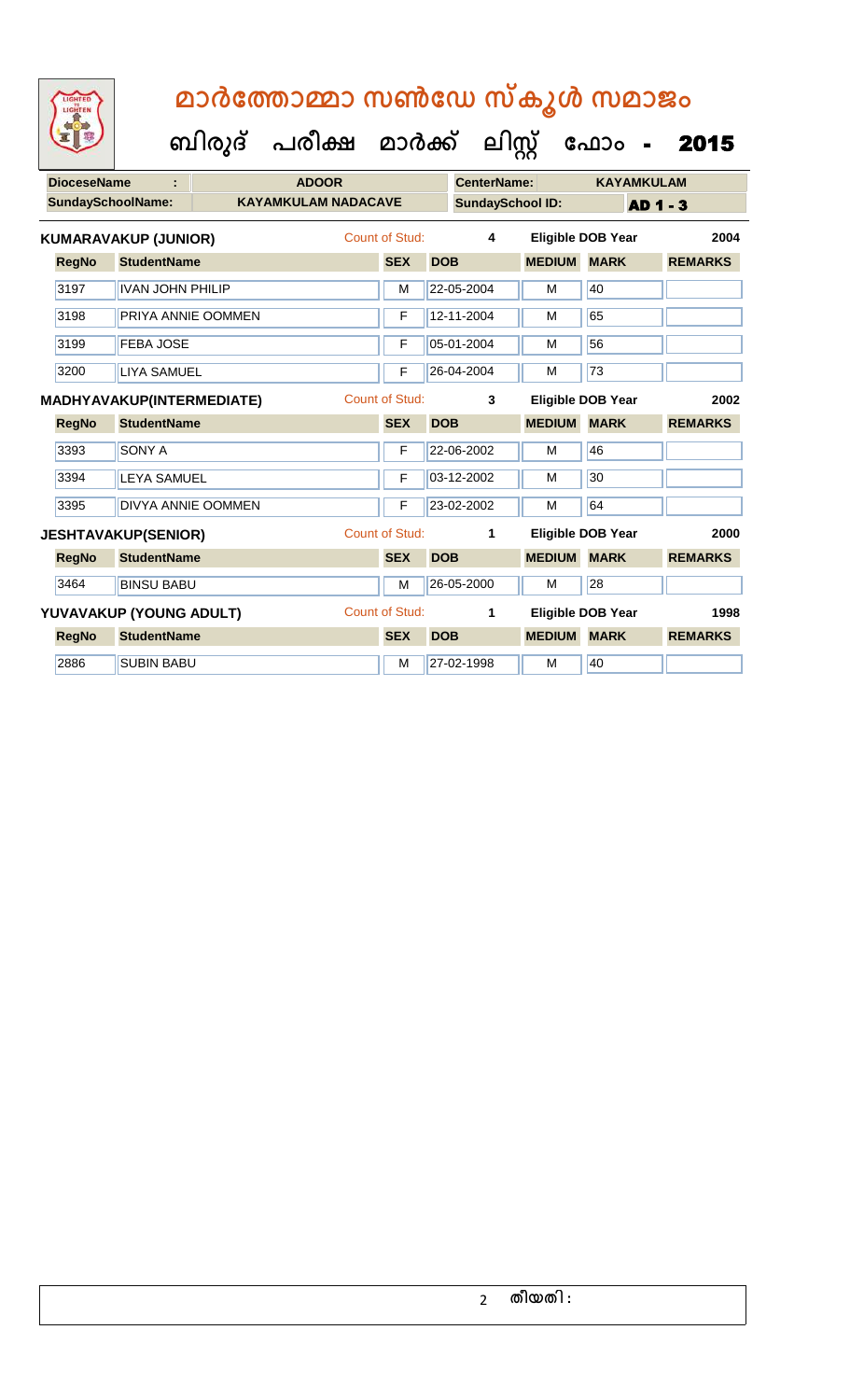| <b>IGHTED</b> |
|---------------|
|               |
|               |
|               |

|                          |                                     | ബിരുദ് പരീക്ഷ മാർക്ക് ലിസ്റ്റ് |                       |                         |               | ഫോം -                    | 2015           |
|--------------------------|-------------------------------------|--------------------------------|-----------------------|-------------------------|---------------|--------------------------|----------------|
| <b>DioceseName</b>       |                                     | <b>ADOOR</b>                   |                       | <b>CenterName:</b>      |               | <b>KAYAMKULAM</b>        |                |
| <b>SundaySchoolName:</b> |                                     | <b>KAPPIL</b>                  |                       | <b>SundaySchool ID:</b> |               |                          | <b>AD1-4</b>   |
|                          | <b>KUMARAVAKUP (JUNIOR)</b>         |                                | Count of Stud:        | 4                       |               | <b>Eligible DOB Year</b> | 2004           |
| <b>RegNo</b>             | <b>StudentName</b>                  |                                | <b>SEX</b>            | <b>DOB</b>              | <b>MEDIUM</b> | <b>MARK</b>              | <b>REMARKS</b> |
| 3201                     | <b>EMY SARA RAJU</b>                |                                | F                     | 04-02-2004              | M             | 55                       |                |
| 3202                     | JITHINA J MATHEW                    |                                | F                     | 29-01-2004              | M             | 77                       |                |
| 3203                     | SHIJO M SHAJI                       |                                | M                     | 26-08-2004              | м             | 57                       |                |
| 3204                     | <b>BENSON THOMAS</b>                |                                | M                     | 02-10-2004              | м             | 31                       |                |
|                          | <b>MADHYAVAKUP(INTERMEDIATE)</b>    |                                | <b>Count of Stud:</b> | 9                       |               | <b>Eligible DOB Year</b> | 2002           |
| <b>RegNo</b>             | <b>StudentName</b>                  |                                | <b>SEX</b>            | <b>DOB</b>              | <b>MEDIUM</b> | <b>MARK</b>              | <b>REMARKS</b> |
| 3396                     | <b>ABISHEK SAJAN</b>                |                                | м                     | 04-08-2002              | м             | 33                       |                |
| 3397                     | <b>STEPHIN TITUS</b>                |                                | M                     | 03-09-2002              | м             | 71                       |                |
| 3398                     | <b>JUBIN B</b>                      |                                | M                     | 01-06-2002              | м             | Absent                   |                |
| 3399                     | <b>COLLIN P GEORGE</b>              |                                | M                     | 31-05-2002              | M             | 86                       |                |
| 3400                     | RIJO MATHEW JOHN                    |                                | М                     | 06-11-2002              | м             | Absent                   |                |
| 3401                     | <b>SWAPNA SARA RAJU</b>             |                                | F                     | 05-09-2002              | м             | 27                       |                |
| 3402                     | <b>MANNA A MATHEW</b>               |                                | F                     | 12-04-2002              | M             | 25                       |                |
| 3403                     | <b>RIYA B</b>                       |                                | F                     | 07-03-2002              | м             | 53                       |                |
| 3404                     | ANISHA ACHENKUNJU                   |                                | F                     | 01-08-2002              | M             | 41                       |                |
|                          | <b>JESHTAVAKUP(SENIOR)</b>          |                                | <b>Count of Stud:</b> | 3                       |               | <b>Eligible DOB Year</b> | 2000           |
| <b>RegNo</b>             | <b>StudentName</b>                  |                                | <b>SEX</b>            | <b>DOB</b>              | <b>MEDIUM</b> | <b>MARK</b>              | <b>REMARKS</b> |
| 3465                     | <b>ANAND BOBBY</b>                  |                                | M                     | 21-10-2000              | M             | Absent                   |                |
| 3466                     | RENJAN O RAJAN                      |                                | M                     | 01-11-2000              | M             | Absent                   |                |
| 3467                     | <b>EDWIN JOHN GEORGE</b>            |                                | M                     | 14-04-2000              | M             | Absent                   |                |
|                          | YUVAVAKUP (YOUNG ADULT)             |                                | Count of Stud:        | $\mathbf{1}$            |               | <b>Eligible DOB Year</b> | 1998           |
| <b>RegNo</b>             | <b>StudentName</b>                  |                                | <b>SEX</b>            | <b>DOB</b>              | <b>MEDIUM</b> | <b>MARK</b>              | <b>REMARKS</b> |
| 2887                     | SHELIN SARA KOSHY                   |                                | F                     | 05-07-1998              | м             | 50                       |                |
|                          | <b>PROUDA SUNDAY SCHOOL (ADULT)</b> |                                | Count of Stud:        | $\mathbf{2}$            |               | <b>Eligible DOB Year</b> | 1997           |
| <b>RegNo</b>             | <b>StudentName</b>                  |                                | <b>SEX</b>            | <b>DOB</b>              | <b>MEDIUM</b> | <b>MARK</b>              | <b>REMARKS</b> |
| 1683                     | <b>ALEX MATHEW</b>                  |                                | M                     | 12-03-1997              | M             | 49                       |                |

1684 CHRISTIN P GEORGE M 02-12-1997 M **79**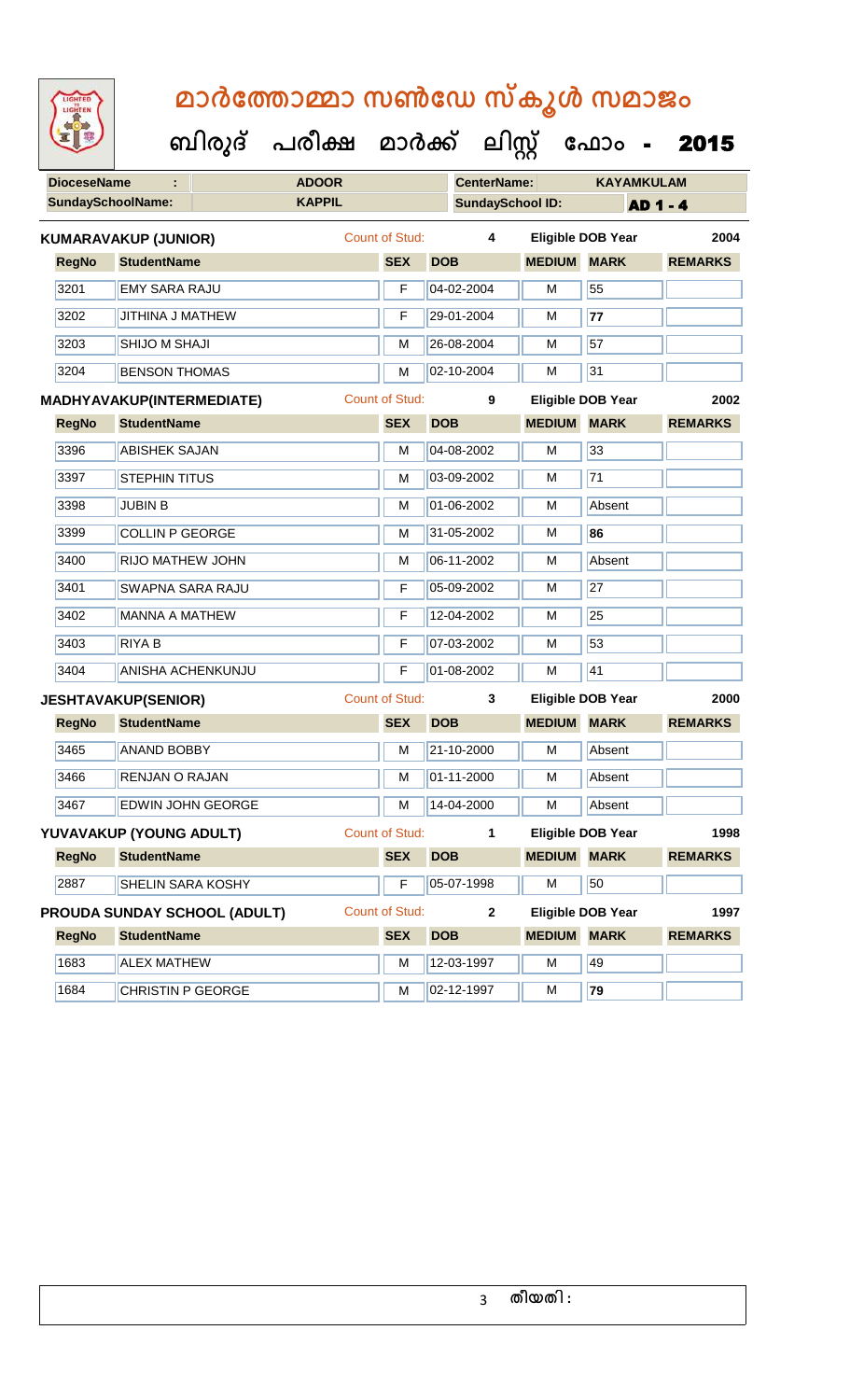| <b>DioceseName</b>       | ÷                                |                            | <b>ADOOR</b>       |                |            | CenterName:             |               | <b>KAYAMKULAM</b>        |                |
|--------------------------|----------------------------------|----------------------------|--------------------|----------------|------------|-------------------------|---------------|--------------------------|----------------|
| <b>SundaySchoolName:</b> |                                  |                            | <b>KOTTAMPALLY</b> |                |            | <b>SundaySchool ID:</b> |               | <b>AD 1 - 5</b>          |                |
|                          | <b>KUMARAVAKUP (JUNIOR)</b>      |                            |                    | Count of Stud: |            | $\overline{2}$          |               | <b>Eligible DOB Year</b> | 2004           |
| <b>RegNo</b>             | <b>StudentName</b>               |                            |                    | <b>SEX</b>     | <b>DOB</b> |                         | <b>MEDIUM</b> | <b>MARK</b>              | <b>REMARKS</b> |
| 3205                     | <b>ASHLY JACOB</b>               |                            |                    | F              |            | 13-12-2004              | М             | 23                       |                |
| 3206                     | <b>MONISH MATHEW</b>             |                            |                    | M              |            | 27-12-2004              | м             | $6\phantom{a}6$          |                |
|                          | <b>MADHYAVAKUP(INTERMEDIATE)</b> |                            |                    | Count of Stud: |            | 3                       |               | <b>Eligible DOB Year</b> | 2002           |
| <b>RegNo</b>             | <b>StudentName</b>               |                            |                    | <b>SEX</b>     | <b>DOB</b> |                         | <b>MEDIUM</b> | <b>MARK</b>              | <b>REMARKS</b> |
| 3405                     | KIRAN ZACHARIAH                  |                            |                    | M              |            | 15-11-2002              | M             | 33                       |                |
| 3406                     |                                  | <b>JOSNA SARA VARGHESE</b> |                    | F              |            | 30-04-2002              | M             | 14                       |                |
| 3407                     | <b>NANCY KURIAN</b>              |                            |                    | F              |            | 07-09-2002              | м             | $\overline{9}$           |                |
|                          | YUVAVAKUP (YOUNG ADULT)          |                            |                    | Count of Stud: |            | 3                       |               | <b>Eligible DOB Year</b> | 1998           |
| <b>RegNo</b>             | <b>StudentName</b>               |                            |                    | <b>SEX</b>     | <b>DOB</b> |                         | <b>MEDIUM</b> | <b>MARK</b>              | <b>REMARKS</b> |
| 2888                     | <b>GEEVARGHESE BABU</b>          |                            |                    | м              |            | 08-04-1998              | M             | 42                       |                |
| 2889                     | <b>JOMON VARGHESE</b>            |                            |                    | M              |            | 28-04-1998              | М             | 45                       |                |
| 2890                     | <b>MANISH MATHEW</b>             |                            |                    | M              |            | 08-11-1998              | M             | 22                       |                |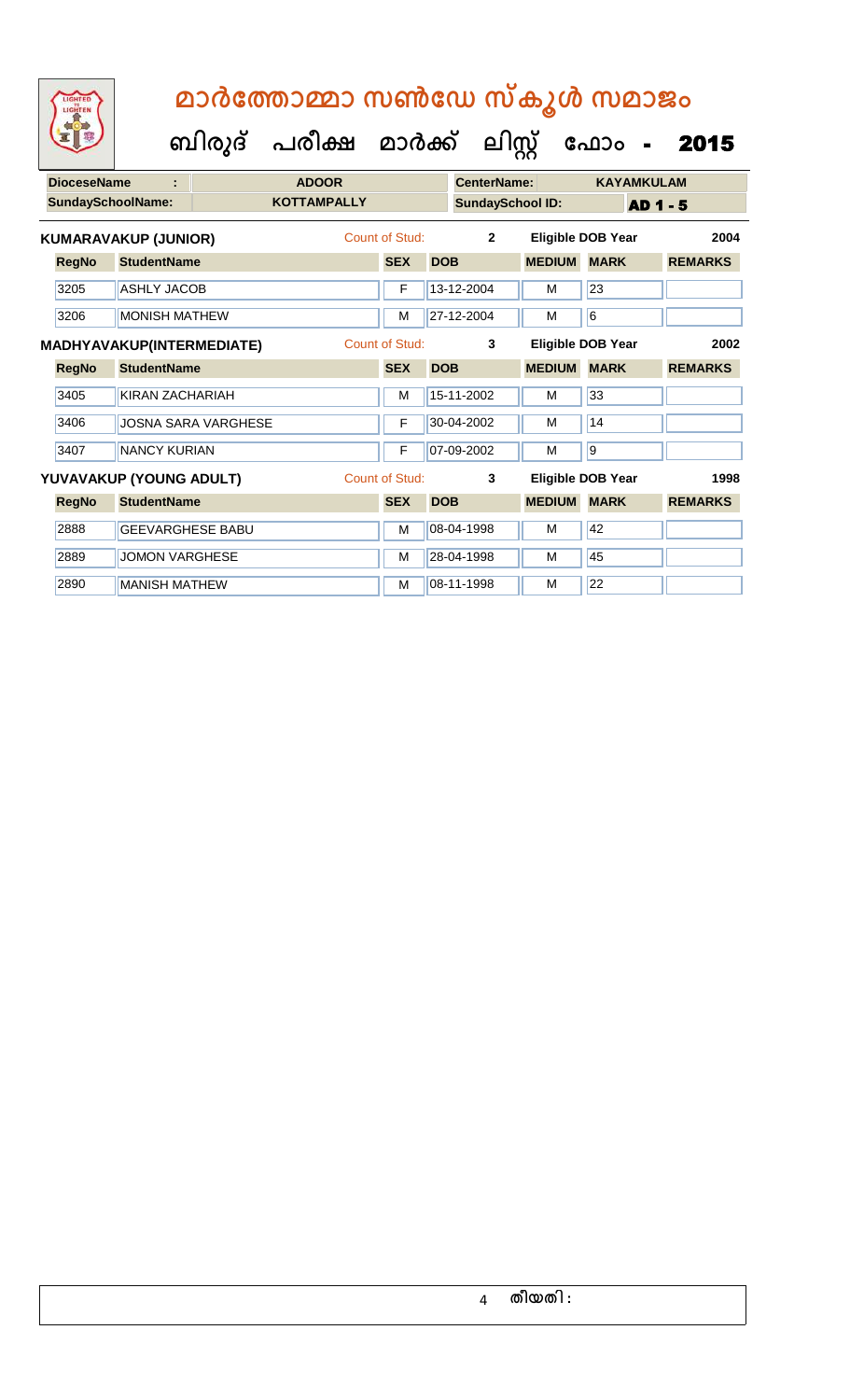| <b>DioceseName</b>       |                              | <b>ADOOR</b>       |                       |            | <b>CenterName:</b>      |               | <b>KAYAMKULAM</b>        |                 |
|--------------------------|------------------------------|--------------------|-----------------------|------------|-------------------------|---------------|--------------------------|-----------------|
| <b>SundaySchoolName:</b> |                              | <b>ELIPPAKULAM</b> |                       |            | <b>SundaySchool ID:</b> |               |                          | <b>AD 1 - 6</b> |
|                          | MADHYAVAKUP(INTERMEDIATE)    |                    | Count of Stud:        |            | 3                       |               | <b>Eligible DOB Year</b> | 2002            |
| <b>RegNo</b>             | <b>StudentName</b>           |                    | <b>SEX</b>            | <b>DOB</b> |                         | <b>MEDIUM</b> | <b>MARK</b>              | <b>REMARKS</b>  |
| 3408                     | <b>ALEENA P MATHEW</b>       |                    | F                     |            | 30-10-2002              | М             | 81                       |                 |
| 3409                     | <b>ANJU ACHANKUNJU</b>       |                    | F                     |            | 11-11-2002              | M             | 37                       |                 |
| 3410                     | <b>JIYA MARIAM SHAJI</b>     |                    | F                     |            | 05-10-2002              | М             | $\overline{57}$          |                 |
|                          | <b>JESHTAVAKUP(SENIOR)</b>   |                    | <b>Count of Stud:</b> |            | 1                       |               | <b>Eligible DOB Year</b> | 2000            |
| <b>RegNo</b>             | <b>StudentName</b>           |                    | <b>SEX</b>            | <b>DOB</b> |                         | <b>MEDIUM</b> | <b>MARK</b>              | <b>REMARKS</b>  |
| 3468                     | <b>SHIBIN KOSHY</b>          |                    | M                     |            | 04-09-2000              | M             | 23                       |                 |
|                          | YUVAVAKUP (YOUNG ADULT)      |                    | Count of Stud:        |            | $\mathbf{2}$            |               | <b>Eligible DOB Year</b> | 1998            |
| <b>RegNo</b>             | <b>StudentName</b>           |                    | <b>SEX</b>            | <b>DOB</b> |                         | <b>MEDIUM</b> | <b>MARK</b>              | <b>REMARKS</b>  |
| 2891                     | <b>VIBIN THANKACHAN</b>      |                    | M                     |            | 06-10-1998              | M             | 32                       |                 |
| 2892                     | NISHA ELSA BABU              |                    | F                     |            | 05-06-1998              | M             | 60                       |                 |
|                          | PROUDA SUNDAY SCHOOL (ADULT) |                    | <b>Count of Stud:</b> |            | $\overline{2}$          |               | <b>Eligible DOB Year</b> | 1997            |
| <b>RegNo</b>             | <b>StudentName</b>           |                    | <b>SEX</b>            | <b>DOB</b> |                         | <b>MEDIUM</b> | <b>MARK</b>              | <b>REMARKS</b>  |
| 1685                     | <b>ABU BENNY</b>             |                    | M                     |            | 10-04-1997              | M             | 26                       |                 |
| 1686                     | <b>THOMASKUTTY</b>           |                    | M                     |            | 10-09-1997              | M             | Absent                   |                 |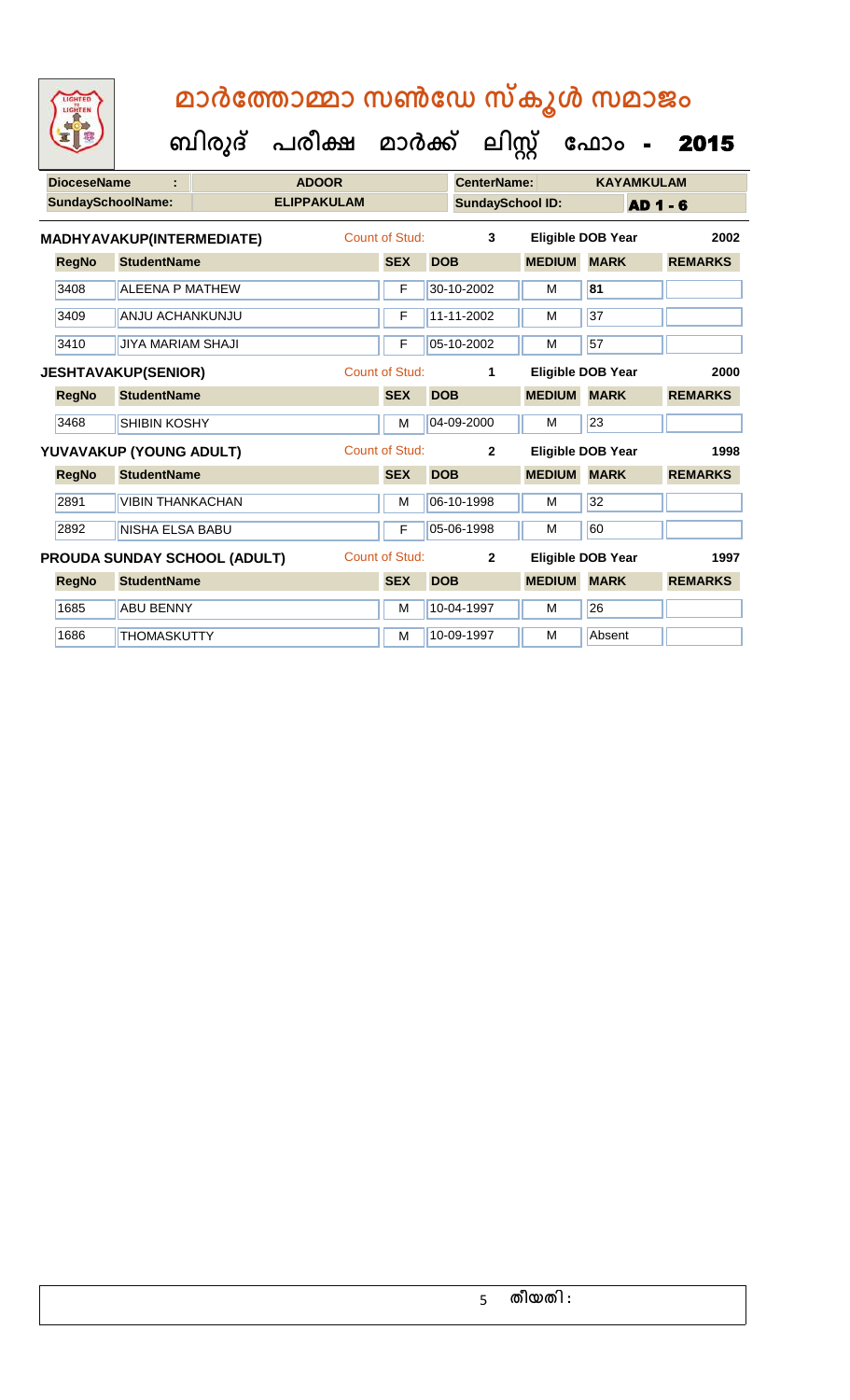| <b>DioceseName</b>       | ÷                           |                          | <b>ADOOR</b>           |                       |            | <b>CenterName:</b>      |               | <b>KAYAMKULAM</b>        |                 |
|--------------------------|-----------------------------|--------------------------|------------------------|-----------------------|------------|-------------------------|---------------|--------------------------|-----------------|
| <b>SundaySchoolName:</b> |                             |                          | <b>NJAKKANAL SALEM</b> |                       |            | <b>SundaySchool ID:</b> |               |                          | <b>AD 1 - 7</b> |
|                          | <b>KUMARAVAKUP (JUNIOR)</b> |                          |                        | Count of Stud:        |            | $\overline{2}$          |               | <b>Eligible DOB Year</b> | 2004            |
| <b>RegNo</b>             | <b>StudentName</b>          |                          |                        | <b>SEX</b>            | <b>DOB</b> |                         | <b>MEDIUM</b> | <b>MARK</b>              | <b>REMARKS</b>  |
| 3207                     | <b>ALAN SHIBU</b>           |                          |                        | M                     |            | 20-06-2004              | M             | 14                       |                 |
| 3208                     | <b>ALBIN REJI</b>           |                          |                        | M                     |            | 15-04-2004              | M             | 62                       |                 |
|                          | MADHYAVAKUP(INTERMEDIATE)   |                          |                        | <b>Count of Stud:</b> |            | $\mathbf{2}$            |               | <b>Eligible DOB Year</b> | 2002            |
| <b>RegNo</b>             | <b>StudentName</b>          |                          |                        | <b>SEX</b>            | <b>DOB</b> |                         | <b>MEDIUM</b> | <b>MARK</b>              | <b>REMARKS</b>  |
| 3411                     | RAYONA ANN DANIEL           |                          |                        | F                     |            | 26-04-2002              | M             | 36                       |                 |
| 3412                     | <b>SUJIN JOHNSON</b>        |                          |                        | M                     |            | 24-10-2002              | M             | 20                       |                 |
|                          | <b>JESHTAVAKUP(SENIOR)</b>  |                          |                        | <b>Count of Stud:</b> |            | 4                       |               | <b>Eligible DOB Year</b> | 2000            |
| <b>RegNo</b>             | <b>StudentName</b>          |                          |                        | <b>SEX</b>            | <b>DOB</b> |                         | <b>MEDIUM</b> | <b>MARK</b>              | <b>REMARKS</b>  |
| 3469                     | <b>AKSA MARIAM REJI</b>     |                          |                        | F                     |            | 12-09-2000              | M             | 71                       |                 |
| 3470                     | <b>KEVIN SAJI</b>           |                          |                        | M                     |            | 09-03-2000              | M             | 38                       |                 |
| 3471                     | <b>NITHIN S SAM</b>         |                          |                        | M                     |            | 06-03-2000              | M             | 47                       |                 |
| 3472                     |                             | PRIYA CHRISTI DANIEL     |                        | F                     |            | 09-09-2000              | M             | 50                       |                 |
|                          | YUVAVAKUP (YOUNG ADULT)     |                          |                        | <b>Count of Stud:</b> |            | 3                       |               | <b>Eligible DOB Year</b> | 1998            |
| <b>RegNo</b>             | <b>StudentName</b>          |                          |                        | <b>SEX</b>            | <b>DOB</b> |                         | <b>MEDIUM</b> | <b>MARK</b>              | <b>REMARKS</b>  |
| 2893                     | <b>BIPIN THOMAS</b>         |                          |                        | M                     |            | 29-01-1998              | M             | 46                       |                 |
| 2894                     | <b>DANY MATHEW</b>          |                          |                        | M                     |            | 28-02-1998              | M             | Absent                   |                 |
| 2895                     |                             | <b>SNEBY ROSE MATHEW</b> |                        | F                     |            | 24-02-1998              | M             | 33                       |                 |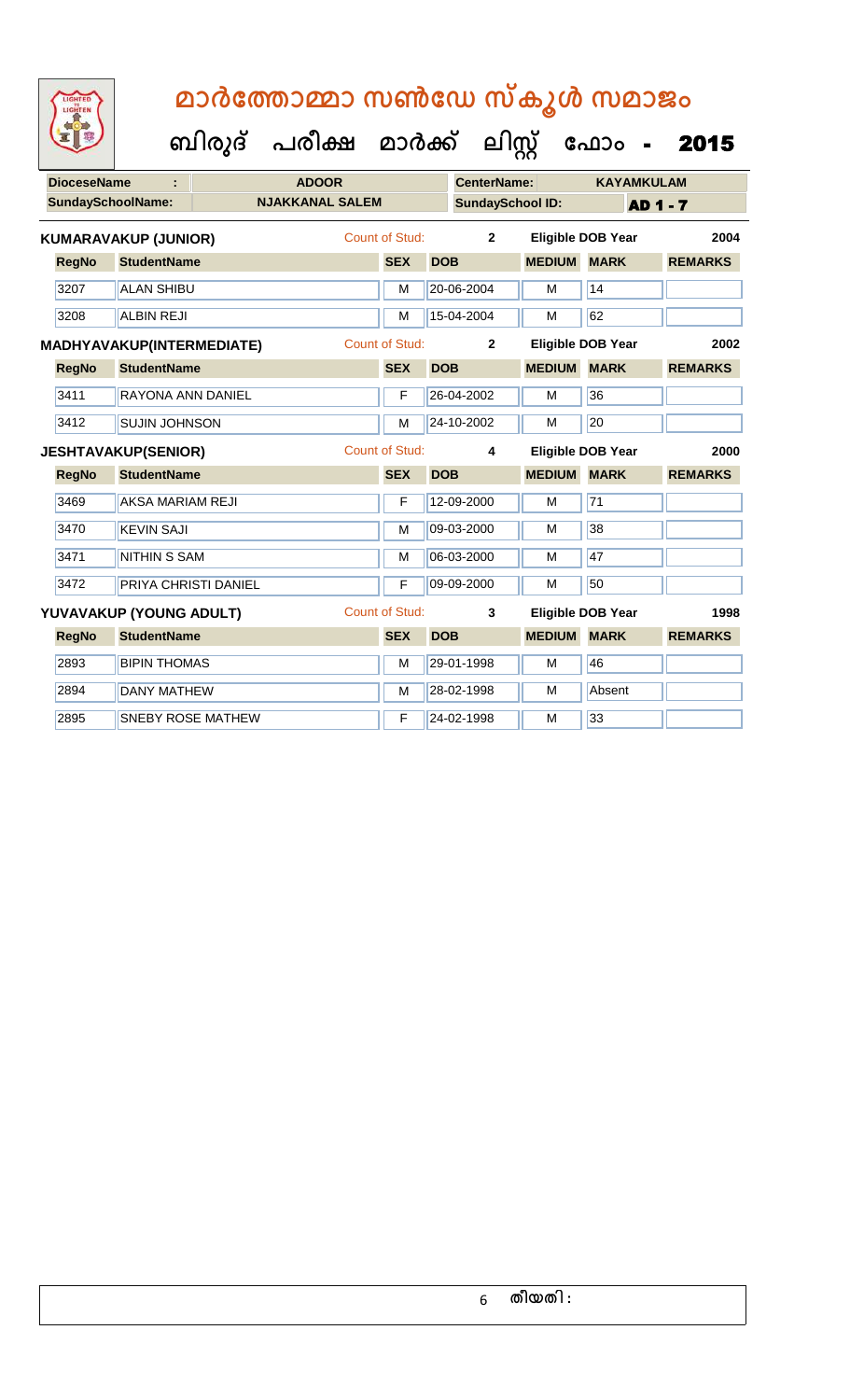| <b>IGHTED</b> |
|---------------|
|               |
|               |
|               |

| <b>DioceseName</b> |                                  | <b>ADOOR</b>                        |                       |                         | <b>CenterName:</b> |                          | <b>KAYAMKULAM</b> |
|--------------------|----------------------------------|-------------------------------------|-----------------------|-------------------------|--------------------|--------------------------|-------------------|
|                    | <b>SundaySchoolName:</b>         | <b>VATHIKULAM ST.PAULS</b>          |                       | <b>SundaySchool ID:</b> |                    |                          | <b>AD 1 - 8</b>   |
|                    | <b>KUMARAVAKUP (JUNIOR)</b>      |                                     | <b>Count of Stud:</b> | 4                       |                    | <b>Eligible DOB Year</b> | 2004              |
| <b>RegNo</b>       | <b>StudentName</b>               |                                     | <b>SEX</b>            | <b>DOB</b>              | <b>MEDIUM</b>      | <b>MARK</b>              | <b>REMARKS</b>    |
| 3209               | ALBIN BIJY ISSAC                 |                                     | M                     | 23-12-2004              | M                  | 14                       |                   |
| 3210               |                                  | <b>NAVEEN BINOY VARGHESE</b>        | M                     | 20-04-2004              | M                  | 57                       |                   |
| 3211               |                                  | <b>SHEBIN MATHEW GEORGE</b>         | M                     | 13-09-2004              | M                  | Absent                   |                   |
| 3212               | <b>KRUPA DEENA AJI</b>           |                                     | F                     | 02-09-2004              | M                  | 28                       |                   |
|                    | <b>MADHYAVAKUP(INTERMEDIATE)</b> |                                     | <b>Count of Stud:</b> | 4                       |                    | <b>Eligible DOB Year</b> | 2002              |
| <b>RegNo</b>       | <b>StudentName</b>               |                                     | <b>SEX</b>            | <b>DOB</b>              | <b>MEDIUM MARK</b> |                          | <b>REMARKS</b>    |
| 3413               | <b>ALEENA ELIZABETH</b>          |                                     | F                     | 07-09-2002              | M                  | 72                       |                   |
| 3414               | <b>CHRISTY MARIAM AJI</b>        |                                     | F                     | 29-07-2002              | м                  | 32                       |                   |
| 3415               | <b>SHIJIN JAISON</b>             |                                     | M                     | 03-06-2002              | M                  | 48                       |                   |
| 3416               | <b>JIBIN DANIEL JOY</b>          |                                     | M                     | 27-12-2002              | M                  | 15                       |                   |
|                    | <b>JESHTAVAKUP(SENIOR)</b>       |                                     | <b>Count of Stud:</b> | 4                       |                    | <b>Eligible DOB Year</b> | 2000              |
| <b>RegNo</b>       | <b>StudentName</b>               |                                     | <b>SEX</b>            | <b>DOB</b>              | <b>MEDIUM</b>      | <b>MARK</b>              | <b>REMARKS</b>    |
| 3473               | <b>SUBI VARGHESE</b>             |                                     | F                     | 22-06-2000              | M                  | 50                       |                   |
| 3474               | <b>JINSHA JAISON</b>             |                                     | F                     | 30-03-2000              | М                  | 61                       |                   |
| 3475               |                                  | JULIEN VARGHESE GEORGE              | M                     | 17-08-2000              | M                  | 29                       |                   |
| 3476               | <b>SONU SAM THOMAS</b>           |                                     | M                     | 21-05-2000              | M                  | Absent                   |                   |
|                    | YUVAVAKUP (YOUNG ADULT)          |                                     | <b>Count of Stud:</b> | 6                       |                    | Eligible DOB Year        | 1998              |
| <b>RegNo</b>       | <b>StudentName</b>               |                                     | <b>SEX</b>            | <b>DOB</b>              | <b>MEDIUM</b>      | <b>MARK</b>              | <b>REMARKS</b>    |
| 2896               | <b>STEFFI SAJAN</b>              |                                     | F                     | 08-06-1998              | M                  | Absent                   |                   |
| 2897               | REEJI CHINNU JOHN                |                                     | F                     | 02-08-1998              | M                  | 67                       |                   |
| 2898               | <b>SONU ELSA OOMMEN</b>          |                                     | F                     | 07-10-1998              | M                  | 12                       |                   |
| 2899               | <b>JUSTIN TITUS</b>              |                                     | М                     | 22-12-1998              | M                  | 53                       |                   |
| 2900               |                                  | <b>SNEHA GRACE ABRAHAM</b>          | F                     | 28-05-1998              | м                  | 78                       |                   |
| 2901               | <b>BIMITH VARGHESE</b>           |                                     | М                     | 14-07-1998              | м                  | Absent                   |                   |
|                    |                                  | <b>PROUDA SUNDAY SCHOOL (ADULT)</b> | <b>Count of Stud:</b> | 4                       |                    | <b>Eligible DOB Year</b> | 1997              |
| <b>RegNo</b>       | <b>StudentName</b>               |                                     | <b>SEX</b>            | <b>DOB</b>              | <b>MEDIUM MARK</b> |                          | <b>REMARKS</b>    |
| 1687               | SHEEBA RAJAN                     |                                     | F                     | 18-12-1997              | М                  | 49                       |                   |
| 1688               | <b>DENIN SHIBU GEORGE</b>        |                                     | М                     | 06-05-1997              | M                  | Absent                   |                   |
| 1689               |                                  | <b>ALPHY SHERIN THOMAS</b>          | М                     | 28-08-1997              | M                  | Absent                   |                   |
| 1690               |                                  | <b>FEBIN CHACKO GEORGE</b>          | M                     | 01-03-1997              | M                  | Absent                   |                   |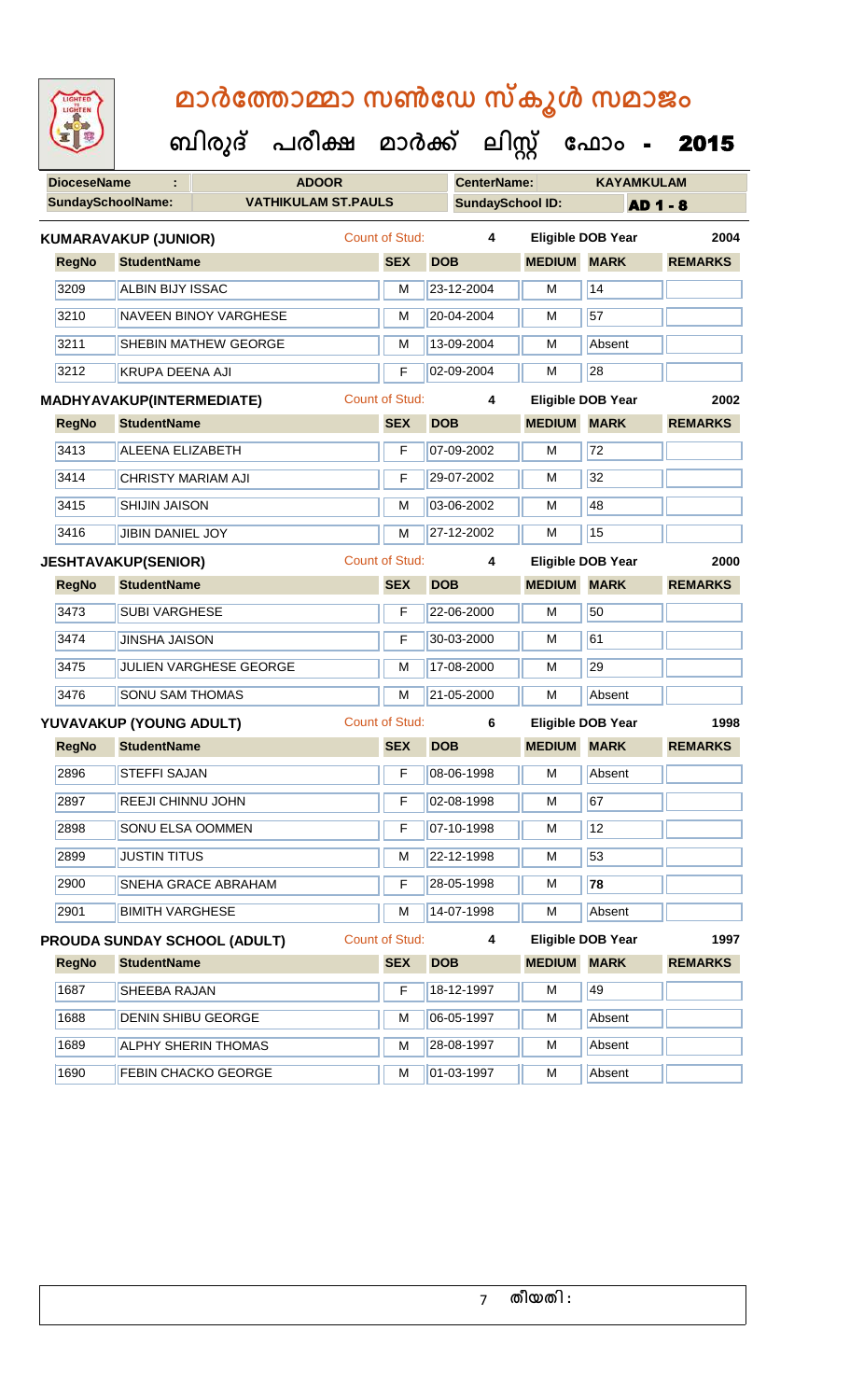| <b>IGHTED</b> |  |
|---------------|--|
|               |  |
|               |  |
|               |  |
|               |  |
|               |  |
|               |  |
|               |  |

**DioceseName : ADOOR CenterName: KAYAMKULAM SundaySchoolName: PALLICKAL SundaySchool ID: AD 1 - 9 ബിരുദ് പരീക്ഷ മാര്ക് ക ലിസ്റ്റ ക ഫ ാോം** - 2015 **RegNo StudentName SEX DOB MEDIUM MARK REMARKS KUMARAVAKUP (JUNIOR)** Count of Stud: **9 Eligible DOB Year 2004** 3213 RICHA SARA JOY F 15-08-2004 M 68 3214 ROSHAN SHINE M 13-02-2004 M **82** 3215 ABHIYAM K REJI M 02-08-2004 M 47 3216 ABEL VARGHESE M M 08-05-2004 M 69 3217 JOEL GEORGE M 22-09-2004 M 39 3218 ABEL THOMAS MEDICINE MEDICINE MEDICINE MEDICINE MEDICINE MEDICINE MEDICINE MEDICINE MEDICINE MEDICINE MEDICINE MEDICINE MEDICINE MEDICINE MEDICINE MEDICINE MEDICINE MEDICINE MEDICINE MEDICINE MEDICINE MEDICINE MEDICIN 3219 NITHIN ANIL KURIAN M 12-07-2004 M **81** 3220 BLESS P BINU M 11-08-2004 M **75** 3221 ALWIN SAJI GEORGE M 15-09-2004 M 15-09-2004 **RegNo StudentName SEX DOB MEDIUM MARK REMARKS MADHYAVAKUP(INTERMEDIATE)** Count of Stud: **8 Eligible DOB Year 2002** 3417 SONU EAPEN SABU M 20-11-2002 M 10 **3418 BENSON BINU M 23-11-2002 M** 14 3419 JJIBU K THOMAS M 2009-08-2002 M 67 3420 DAYA ANN DAVID F 17-09-2002 M **85** 3421 ANGEL SARA KURIEN F 17-10-2002 M **86** 3422 MERIN ELSA BIJU F 17-06-2002 M 62 3423 HELEN ANNA MATHEW **F** 17-06-2002 M 55 3424 SHERIN MARIAM LAL F 05-11-2002 M 54 **RegNo StudentName SEX DOB MEDIUM MARK REMARKS JESHTAVAKUP(SENIOR)** Count of Stud: **9 Eligible DOB Year 2000 3477 RIYA MERIN ROY F 11-04-2000 M 54** 3478 JERIN GEORGE M M 18-07-2000 M 32 3479 JEN GEORGE KOSHY M 10-08-2000 M **86** 3480 BINNIT BIJU BABY M 23-11-2000 M 66 3481 JEBIN P JOY M 14-11-2000 M 7 3482 RINCY THOMAS F 16-06-2000 M **80** 3483 **IRIN ALIYA JOHN F 05-08-2000 M** 22 3484 SNEHA SAJI JACOB **F 11-11-2000** M 67 3485 SHEFIN SAM F 23-03-2000 M 70 **RegNo StudentName SEX DOB MEDIUM MARK REMARKS YUVAVAKUP (YOUNG ADULT)** Count of Stud: **5 Eligible DOB Year 1998** 2902 MEBIN MATHAI M M 01-06-1998 M 2903 **ARON PHILIP THOMAS** M **M** 04-09-1998 M 23 2904 SACHIN SUNNY M 16-03-1998 M 31 2905 SANJU VARGHESE MARIA 12-09-1998 M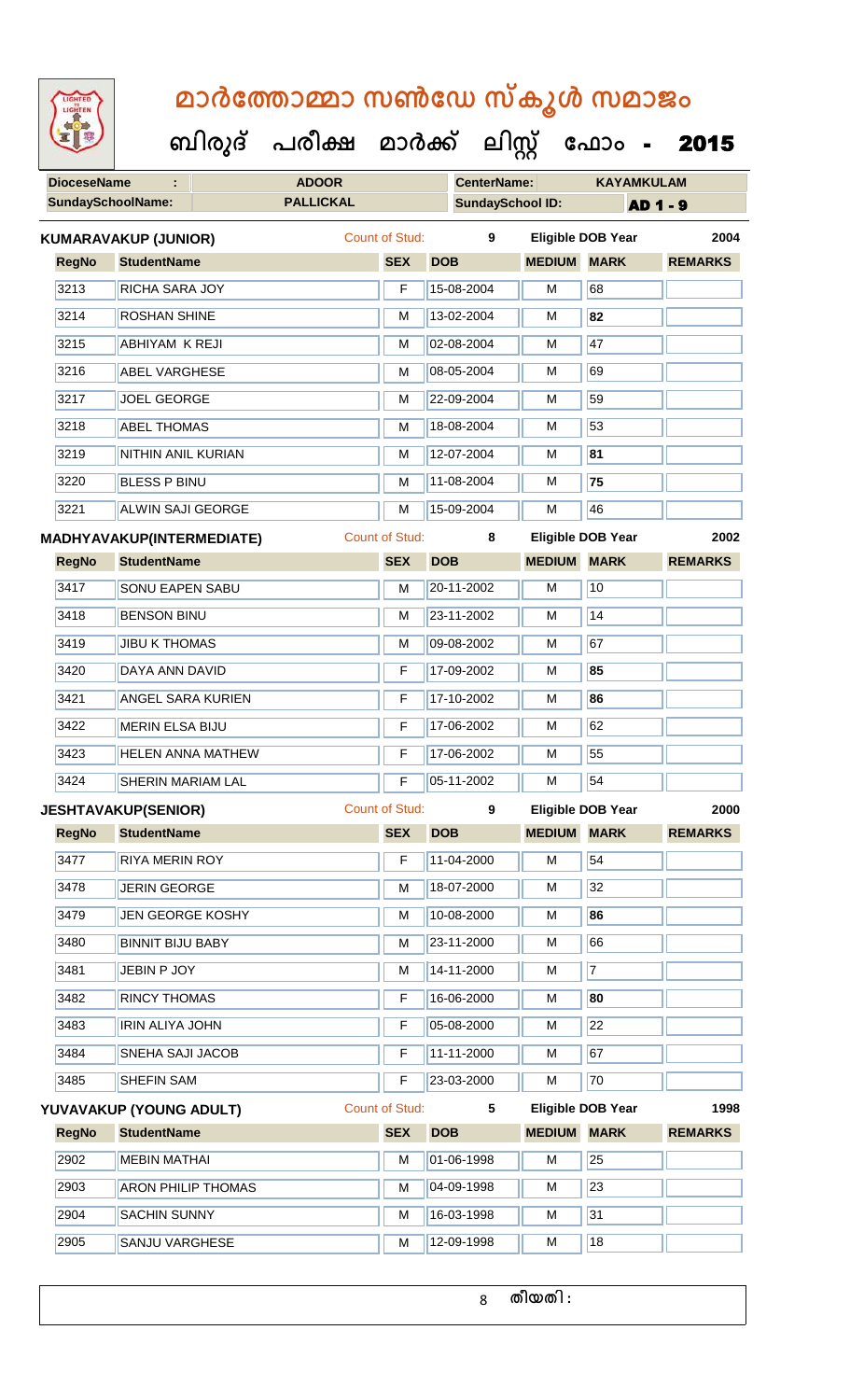| LIGHTED<br>LIGHTEN<br><b>DioceseName</b><br><b>SundaySchoolName:</b><br>2906<br>PROUDA SUNDAY SCHOOL (ADULT)<br><b>RegNo</b><br>1691<br>1692 |  | മാർത്തോമ്മാ സൺഡേ സ്കൂൾ സമാജം |                                |                  |                |            |                         |                       |                          |              |                |  |
|----------------------------------------------------------------------------------------------------------------------------------------------|--|------------------------------|--------------------------------|------------------|----------------|------------|-------------------------|-----------------------|--------------------------|--------------|----------------|--|
|                                                                                                                                              |  |                              | ബിരുദ് പരീക്ഷ മാർക്ക് ലിസ്റ്റ് |                  |                |            |                         | ഫോം<br>$\blacksquare$ |                          | 2015         |                |  |
|                                                                                                                                              |  | ÷                            |                                | <b>ADOOR</b>     |                |            | <b>CenterName:</b>      |                       | <b>KAYAMKULAM</b>        |              |                |  |
|                                                                                                                                              |  |                              |                                | <b>PALLICKAL</b> |                |            | <b>SundaySchool ID:</b> |                       |                          | <b>AD1-9</b> |                |  |
|                                                                                                                                              |  |                              |                                |                  |                |            |                         |                       |                          |              |                |  |
|                                                                                                                                              |  | <b>SHARON THOMAS</b>         |                                |                  | М              |            | 19-02-1998              | M                     | 68                       |              |                |  |
|                                                                                                                                              |  |                              |                                |                  | Count of Stud: |            | $\mathbf{2}$            |                       | <b>Eligible DOB Year</b> |              | 1997           |  |
|                                                                                                                                              |  | <b>StudentName</b>           |                                |                  | <b>SEX</b>     | <b>DOB</b> |                         | <b>MEDIUM</b>         | <b>MARK</b>              |              | <b>REMARKS</b> |  |
|                                                                                                                                              |  | <b>SHARON LIZA KOSHY</b>     |                                |                  | F              |            | 01-08-1997              | M                     | Absent                   |              |                |  |
|                                                                                                                                              |  |                              | <b>ANCY MARIAM THAMPAN</b>     |                  | F              |            | 11-06-1997              | M                     | Absent                   |              |                |  |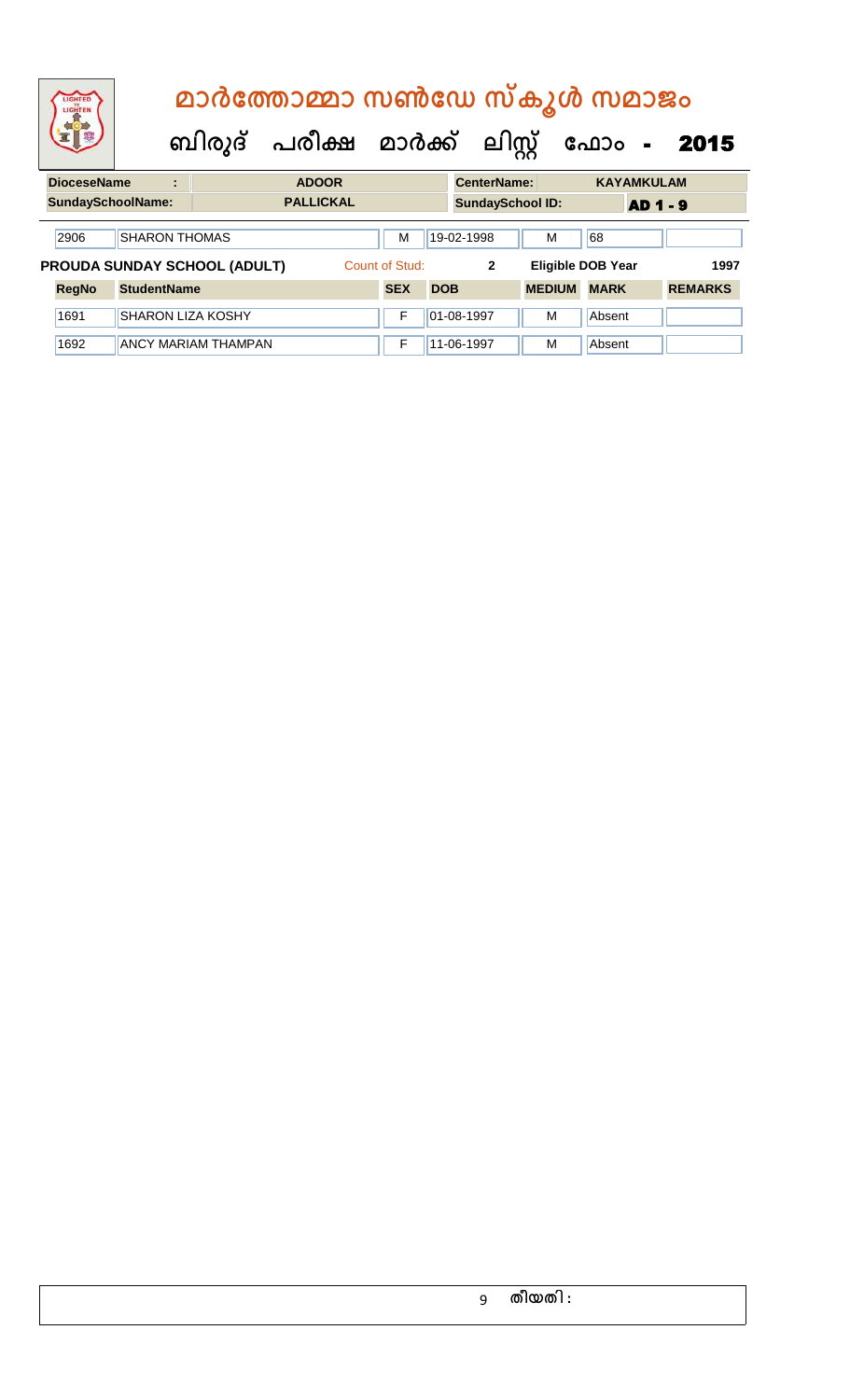| <b>DioceseName</b> | ÷                                | <b>ADOOR</b>          |                |            | <b>CenterName:</b>      |               |                          | <b>KAYAMKULAM</b> |                |      |
|--------------------|----------------------------------|-----------------------|----------------|------------|-------------------------|---------------|--------------------------|-------------------|----------------|------|
|                    | <b>SundaySchoolName:</b>         | <b>NOORANAD SALEM</b> |                |            | <b>SundaySchool ID:</b> |               |                          | <b>AD 1 - 10</b>  |                |      |
|                    | <b>KUMARAVAKUP (JUNIOR)</b>      |                       | Count of Stud: |            | 1                       |               | <b>Eligible DOB Year</b> |                   |                | 2004 |
| <b>RegNo</b>       | <b>StudentName</b>               |                       | <b>SEX</b>     | <b>DOB</b> |                         | <b>MEDIUM</b> | <b>MARK</b>              |                   | <b>REMARKS</b> |      |
| 3222               | AKKU ELSA JOHN                   |                       | F              |            | 08-12-2004              | м             | Absent                   |                   |                |      |
|                    | <b>MADHYAVAKUP(INTERMEDIATE)</b> |                       | Count of Stud: |            | 1                       |               | <b>Eligible DOB Year</b> |                   |                | 2002 |
| <b>RegNo</b>       | <b>StudentName</b>               |                       | <b>SEX</b>     | <b>DOB</b> |                         | <b>MEDIUM</b> | <b>MARK</b>              |                   | <b>REMARKS</b> |      |
| 3425               | <b>ALAN P SAJI</b>               |                       | M              |            | 06-02-2002              | м             | 29                       |                   |                |      |
|                    | <b>JESHTAVAKUP(SENIOR)</b>       |                       | Count of Stud: |            | 1                       |               | Eligible DOB Year        |                   |                | 2000 |
| <b>RegNo</b>       | <b>StudentName</b>               |                       | <b>SEX</b>     | <b>DOB</b> |                         | <b>MEDIUM</b> | <b>MARK</b>              |                   | <b>REMARKS</b> |      |
| 3486               | <b>AJOSH JOSEPH</b>              |                       | M              |            | 15-09-2000              | M             | 17                       |                   |                |      |
|                    | YUVAVAKUP (YOUNG ADULT)          |                       | Count of Stud: |            | $\mathbf{2}$            |               | Eligible DOB Year        |                   |                | 1998 |
| <b>RegNo</b>       | <b>StudentName</b>               |                       | <b>SEX</b>     | <b>DOB</b> |                         | <b>MEDIUM</b> | <b>MARK</b>              |                   | <b>REMARKS</b> |      |
| 2907               | <b>JENY MATHEW</b>               |                       | F              |            | 02-12-1998              | м             | 76                       |                   |                |      |
| 2908               | <b>IVIN SANTHOSH</b>             |                       | м              |            | 02-05-1998              | м             | 30                       |                   |                |      |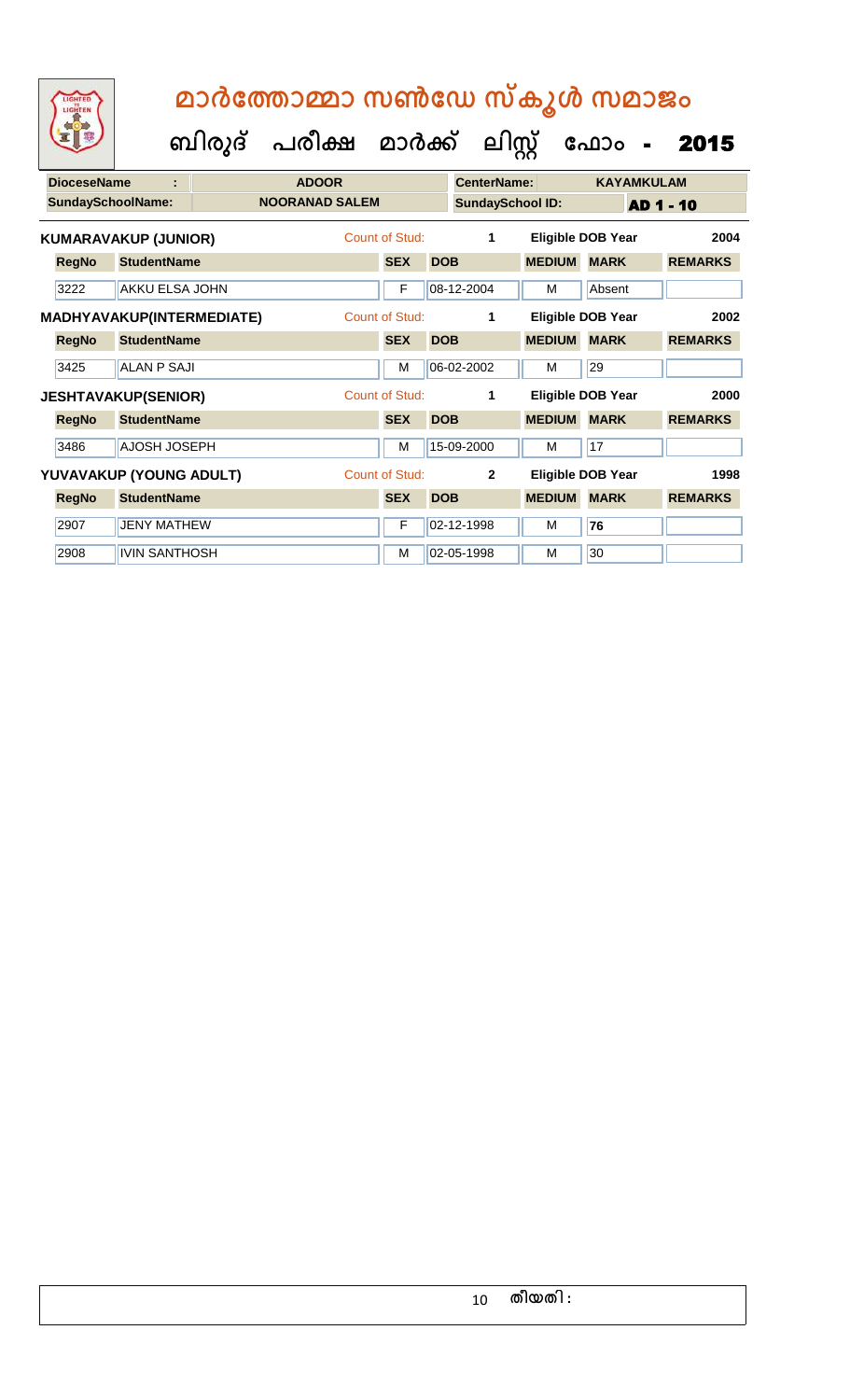| LIGHTED    |  |
|------------|--|
| <b>SHY</b> |  |
|            |  |
|            |  |
|            |  |

**DioceseName : ADOOR CenterName: KAYAMKULAM SundaySchoolName: KATTANAM ST.THOMAS SundaySchool ID: AD 1 - 11 ബിരുദ് പരീക്ഷ മാര്ക് ക ലിസ്റ്റ ക ഫ ാോം** - 2015 **RegNo StudentName SEX DOB MEDIUM MARK REMARKS KUMARAVAKUP (JUNIOR)** Count of Stud: **8 Eligible DOB Year 2004** 3223 ALWIN B VARGHESE M M 19-10-2004 M 39 3224 AUGUSTO VARGHESE M M 12-11-2004 M 27 3225 JJABIN JOB M 17-10-2004 M Absent 3226 MERLIN RENJI F 23-08-2004 M 69 3227 RAICHU ANN REJIN F 16-11-2004 M 48 3228 RIYA VARGHESE **F 23-11-2004** M 43 3229 SYMON K MATHEW M M 23-07-2004 M 22 3230 SOBIN G SHIBU M 05-01-2004 M Absent **RegNo StudentName SEX DOB MEDIUM MARK REMARKS MADHYAVAKUP(INTERMEDIATE)** Count of Stud: **9 Eligible DOB Year 2002** 3426 ANN MARY SHIBU F 09-09-2002 M 47 3427 BIJO KUNJUMON M M 19-07-2002 M 25 3428 FEBIN M GEORGE M 13-09-2002 M 13-09-2002 M 3429 JERRIN JOB MATHEW M 16-08-2002 M 28 3430 JOHAN KURIEN JOHN M 16-03-2002 E 66 3431 REIMY SUSAN REJIN F 08-01-2002 M 34 3432 SHERIL VARGHESE **F 05-06-2002** M 25 3433 SWEN KURIAN MATHEW M 28-12-2002 M Absent 3434 SHEJIN G SHIBU M 22-08-2002 M 24 **RegNo StudentName SEX DOB MEDIUM MARK REMARKS JESHTAVAKUP(SENIOR)** Count of Stud: **11 Eligible DOB Year 2000** 3487 MILAN VARGHESE **F 26-05-2000** M Absent 3488 ANEESHA ALEXANDER F 01-04-2000 M 34 3489 NIJIN ANNA SAJI F 27-02-2000 M 51 3490 CHRISTEENA ELIZABETH GEORGE F 25-11-2000 M Absent 3491 MERLIN THOMAS F C6-01-2000 M 18 3492 ALEX C MATHEW M 16-05-2000 M 14 3493 RINOSH K SAJI M 10-11-2000 M 13 3494 SHEFIN SAJI GEORGE M M 05-09-2000 M Absent 3495 **ROBIN SUNNY M 31-01-2000 M** 3495 **M** 22 3496 JUHAN KURIEN JOHN M 12-09-2000 E 48 3497 SHANA CHACHA ALEXANDER F 07-09-2000 M Absent **RegNo StudentName SEX DOB MEDIUM MARK REMARKS YUVAVAKUP (YOUNG ADULT)** Count of Stud: **1 Eligible DOB Year 1998** 2909 **JOEL JOHNSON MATHEW M 17-01-1998 M 32**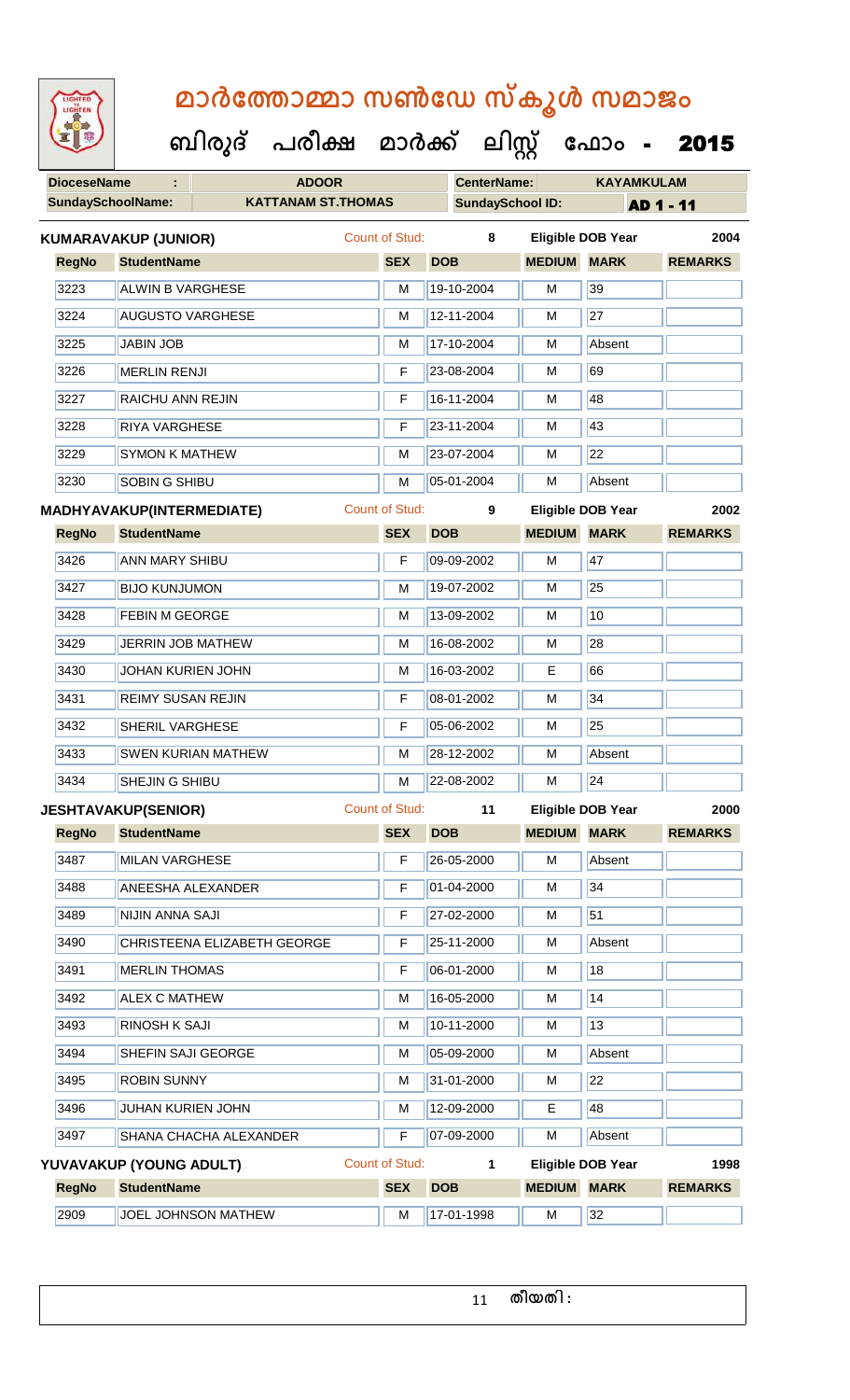| <b>DioceseName</b> | ÷                           | <b>ADOOR</b>              |                       |            | CenterName:<br><b>SundaySchool ID:</b> |               | <b>KAYAMKULAM</b>        |                |  |
|--------------------|-----------------------------|---------------------------|-----------------------|------------|----------------------------------------|---------------|--------------------------|----------------|--|
|                    | <b>SundaySchoolName:</b>    | <b>VATHIKULAM KIZHAKU</b> |                       |            |                                        |               |                          | AD 1 - 12      |  |
|                    | <b>KUMARAVAKUP (JUNIOR)</b> |                           | Count of Stud:        |            | 1                                      |               | <b>Eligible DOB Year</b> | 2004           |  |
| <b>RegNo</b>       | <b>StudentName</b>          |                           | <b>SEX</b>            | <b>DOB</b> |                                        | <b>MEDIUM</b> | <b>MARK</b>              | <b>REMARKS</b> |  |
| 3231               | <b>SNEHA SAJI</b>           |                           | F                     |            | 28-06-2004                             | M             | 75                       |                |  |
|                    | MADHYAVAKUP(INTERMEDIATE)   |                           | <b>Count of Stud:</b> |            | 3                                      |               | Eligible DOB Year        | 2002           |  |
| <b>RegNo</b>       | <b>StudentName</b>          |                           | <b>SEX</b>            | <b>DOB</b> |                                        | <b>MEDIUM</b> | <b>MARK</b>              | <b>REMARKS</b> |  |
| 3435               | <b>ANJITHA THOMAS</b>       |                           | F                     |            | 04-05-2002                             | м             | 59                       |                |  |
| 3436               | <b>CHRISTY S SAJI</b>       |                           | M                     |            | 02-09-2002                             | м             | Absent                   |                |  |
| 3437               | <b>LIVIN THOMAS</b>         |                           | M                     |            | 05-12-2002                             | м             | 25                       |                |  |
|                    | <b>JESHTAVAKUP(SENIOR)</b>  |                           | Count of Stud:        |            | 4                                      |               | <b>Eligible DOB Year</b> | 2000           |  |
| <b>RegNo</b>       | <b>StudentName</b>          |                           | <b>SEX</b>            | <b>DOB</b> |                                        | <b>MEDIUM</b> | <b>MARK</b>              | <b>REMARKS</b> |  |
| 3498               | <b>ANU MARY ALEX</b>        |                           | F                     |            | 22-11-2000                             | M             | 68                       |                |  |
| 3499               | <b>PRINCY MATHEW</b>        |                           | F                     |            | 03-09-2000                             | М             | 57                       |                |  |
| 3500               | <b>ROSHAN B JOHN</b>        |                           | M                     |            | 09-10-2000                             | М             | 10                       |                |  |
| 3501               | <b>SWEETY SAJI</b>          |                           | F                     |            | 03-04-2000                             | м             | 66                       |                |  |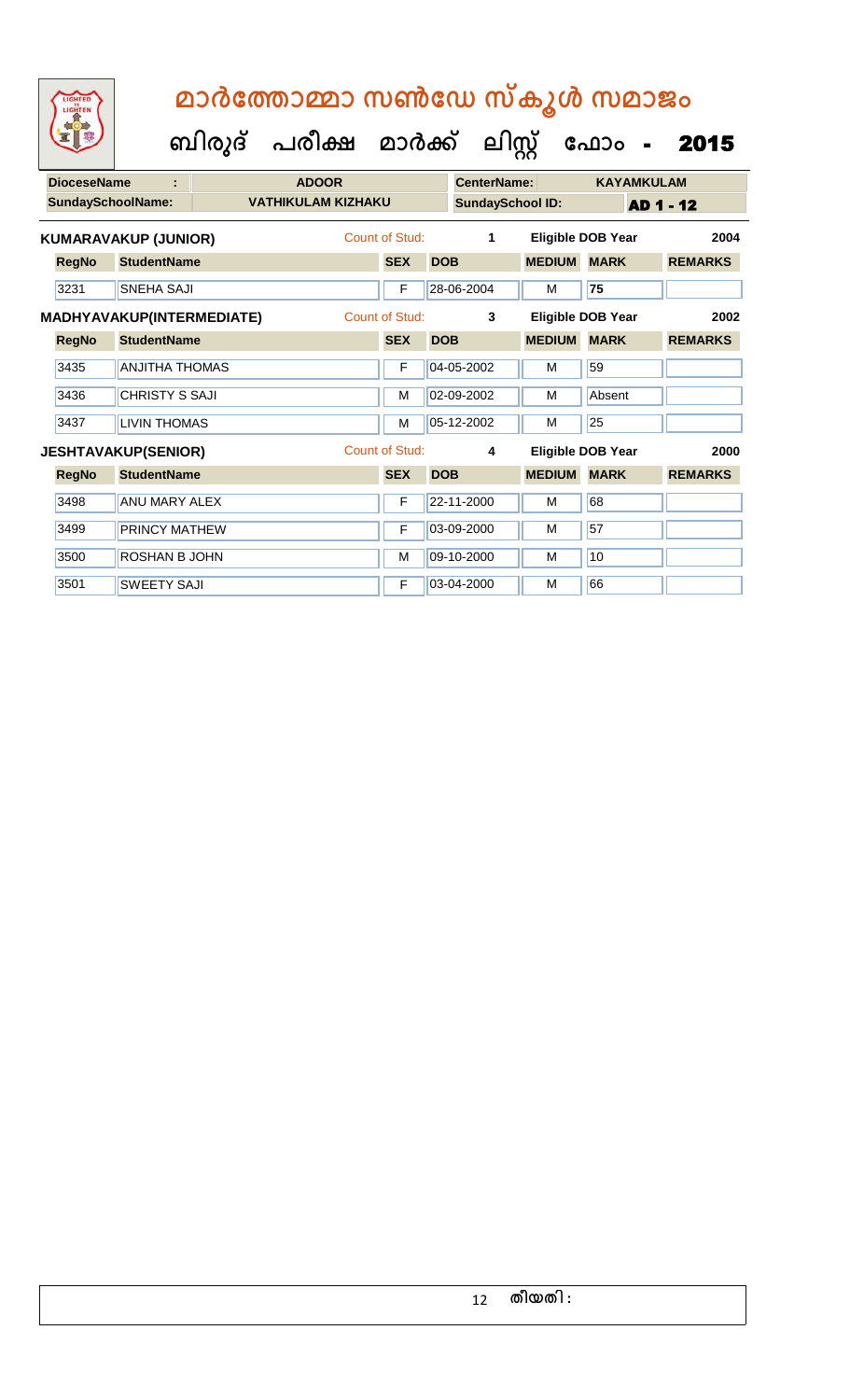| <b>IGHTED</b> |  |
|---------------|--|
|               |  |
|               |  |
|               |  |
|               |  |
|               |  |

### **മാര്കഫതാമ്മാ സണ്ഫേ സ്കൂള് സമാജോം**

**ക ലിസ്റ്റ**

| 95           |                                                                                                                                                                                                                                                                                                                                                                                                                                                                             |        | പരീക്ഷ                        | മാർക്ക്               | ലിസ്റ്റ്                 |                    | ഫോം<br>$\blacksquare$    | 2015           |
|--------------|-----------------------------------------------------------------------------------------------------------------------------------------------------------------------------------------------------------------------------------------------------------------------------------------------------------------------------------------------------------------------------------------------------------------------------------------------------------------------------|--------|-------------------------------|-----------------------|--------------------------|--------------------|--------------------------|----------------|
|              |                                                                                                                                                                                                                                                                                                                                                                                                                                                                             |        | <b>ADOOR</b>                  |                       | <b>CenterName:</b>       |                    | <b>KAYAMKULAM</b>        |                |
|              |                                                                                                                                                                                                                                                                                                                                                                                                                                                                             |        | <b>THAMARAKULAM ST.THOMAS</b> |                       | <b>SundaySchool ID:</b>  |                    |                          | AD 1 - 13      |
|              |                                                                                                                                                                                                                                                                                                                                                                                                                                                                             |        |                               | Count of Stud:        | 3                        |                    | <b>Eligible DOB Year</b> | 2004           |
| <b>RegNo</b> |                                                                                                                                                                                                                                                                                                                                                                                                                                                                             |        |                               | <b>SEX</b>            | <b>DOB</b>               | <b>MEDIUM</b>      | <b>MARK</b>              | <b>REMARKS</b> |
| 3232         | <b>SIBIN G</b>                                                                                                                                                                                                                                                                                                                                                                                                                                                              |        |                               | M                     | 05-03-2004               | М                  | 49                       |                |
| 3233         |                                                                                                                                                                                                                                                                                                                                                                                                                                                                             |        |                               | F                     | 11-02-2004               | м                  | 64                       |                |
| 3234         |                                                                                                                                                                                                                                                                                                                                                                                                                                                                             |        |                               | F                     | 13-08-2004               | M                  | 66                       |                |
|              | <b>DioceseName</b><br><b>SundaySchoolName:</b><br><b>KUMARAVAKUP (JUNIOR)</b><br><b>StudentName</b><br><b>SHEBA BIJU</b><br><b>MEKHAL ANU THOMAS</b><br>MADHYAVAKUP(INTERMEDIATE)<br><b>StudentName</b><br><b>SANJU B GEORGE</b><br><b>EBIN ACHENKUNJU</b><br><b>SIBIN SANJU</b><br><b>JOYAL WILSON</b><br><b>ANISH ANIL</b><br><b>SWEETY ROY</b><br><b>JESHTAVAKUP(SENIOR)</b><br><b>StudentName</b><br><b>AGRAHA RAJU</b><br><b>BIBIN THOMAS</b><br><b>ALWIN S PHILIP</b> |        | <b>Count of Stud:</b>         | 6                     | <b>Eligible DOB Year</b> | 2002               |                          |                |
| <b>RegNo</b> |                                                                                                                                                                                                                                                                                                                                                                                                                                                                             |        |                               | <b>SEX</b>            | <b>DOB</b>               | <b>MEDIUM MARK</b> |                          | <b>REMARKS</b> |
| 3438         |                                                                                                                                                                                                                                                                                                                                                                                                                                                                             |        |                               | M                     | 19-11-2002               | M                  | 23                       |                |
| 3439         |                                                                                                                                                                                                                                                                                                                                                                                                                                                                             |        |                               | M                     | 15-05-2002               | м                  | 37                       |                |
| 3440         |                                                                                                                                                                                                                                                                                                                                                                                                                                                                             | ബിരുദ് |                               | M                     | 03-10-2002               | M                  | 39                       |                |
| 3441         |                                                                                                                                                                                                                                                                                                                                                                                                                                                                             |        |                               | M                     | 01-06-2002               | M                  | 69                       |                |
| 3442         |                                                                                                                                                                                                                                                                                                                                                                                                                                                                             |        |                               | M                     | 03-05-2002               | M                  | Absent                   |                |
| 3443         |                                                                                                                                                                                                                                                                                                                                                                                                                                                                             |        |                               | F                     | 21-03-2002               | M                  | 49                       |                |
|              |                                                                                                                                                                                                                                                                                                                                                                                                                                                                             |        |                               | <b>Count of Stud:</b> | 15                       |                    | <b>Eligible DOB Year</b> | 2000           |
| <b>RegNo</b> |                                                                                                                                                                                                                                                                                                                                                                                                                                                                             |        |                               | <b>SEX</b>            | <b>DOB</b>               | <b>MEDIUM</b>      | <b>MARK</b>              | <b>REMARKS</b> |
| 3502         |                                                                                                                                                                                                                                                                                                                                                                                                                                                                             |        |                               | M                     | 29-01-2000               | M                  | 15                       |                |
| 3503         |                                                                                                                                                                                                                                                                                                                                                                                                                                                                             |        |                               | M                     | 15-09-2000               | M                  | $\overline{27}$          |                |
| 3504         |                                                                                                                                                                                                                                                                                                                                                                                                                                                                             |        |                               | M                     | 06-09-2000               | M                  | 5                        |                |
|              |                                                                                                                                                                                                                                                                                                                                                                                                                                                                             |        |                               |                       |                          |                    |                          |                |

| <b>RegNo</b> | <b>StudentName</b>          | <b>SEX</b>            | <b>DOB</b>     | <b>MEDIUM</b> | <b>MARK</b>              | <b>REMARKS</b> |
|--------------|-----------------------------|-----------------------|----------------|---------------|--------------------------|----------------|
|              | YUVAVAKUP (YOUNG ADULT)     | <b>Count of Stud:</b> | $\overline{7}$ |               | <b>Eligible DOB Year</b> | 1998           |
| 3516         | RIYA ELEZABATH              | F                     | 31-05-2000     | M             | 38                       |                |
| 3515         | <b>JIYA THOMAS</b>          | F                     | 05-10-2000     | M             | 53                       |                |
| 3514         | SNEHA BIJU                  | F                     | 24-09-2000     | M             | 75                       |                |
| 3513         | <b>MELVIN MATHEW</b>        | M                     | 15-09-2000     | M             | 49                       |                |
| 3512         | <b>JIJO ACHENKUNJU</b>      | M                     | 12-02-2000     | M             | 15                       |                |
| 3511         | LIGIN YOHANNAN              | M                     | 07-09-2000     | M             | 13                       |                |
| 3510         | SHINE SHAJU                 | M                     | 27-12-2000     | M             | Absent                   |                |
| 3509         | AGIN ANYANKUNJU             | M                     | 31-12-2000     | M             | 42                       |                |
| 3508         | SHINE SHAJI                 | M                     | 27-02-2000     | M             | 21                       |                |
| 3507         | <b>SHARON MATHEW GEORGE</b> | M                     | 01-11-2000     | м             | 32                       |                |
| 3506         | PRAVEEN JACOB               | M                     | 07-05-2000     | м             | 5                        |                |
| 3505         | <b>GIBIN SAJI</b>           | M                     | 12-01-2000     | M             | 11                       |                |
| 3504         | <b>ALWIN S PHILIP</b>       | M                     | 06-09-2000     | M             | $\overline{5}$           |                |
| აასა         | סאועוטח ו מוסוס             | IVI.                  | 19-09-2000     | IVI           | $\epsilon$               |                |

| <b>RegNo</b> | <b>StudentName</b>     | <b>SEX</b> | <b>DOB</b> | <b>MEDIUM</b> | <b>MARK</b> | <b>REMARKS</b> |
|--------------|------------------------|------------|------------|---------------|-------------|----------------|
| 2910         | ASHISH S VARGHESE      | M          | 13-10-1998 | M             | 16          |                |
| 2911         | <b>BIBIN K BABU</b>    | M          | 05-12-1998 | M             | 16          |                |
| 2912         | <b>JESTIN KOSHY</b>    | M          | 17-01-1998 | M             | Absent      |                |
| 2913         | <b>SACHIN SHAJO</b>    | M          | 26-10-1998 | M             | 15          |                |
| 2914         | <b>ANCY ACHENKUNJU</b> | F          | 13-10-1998 | M             | 66          |                |
| 2915         | <b>JUBY KUNJUMON</b>   | F          | 09-01-1998 | M             | 64          |                |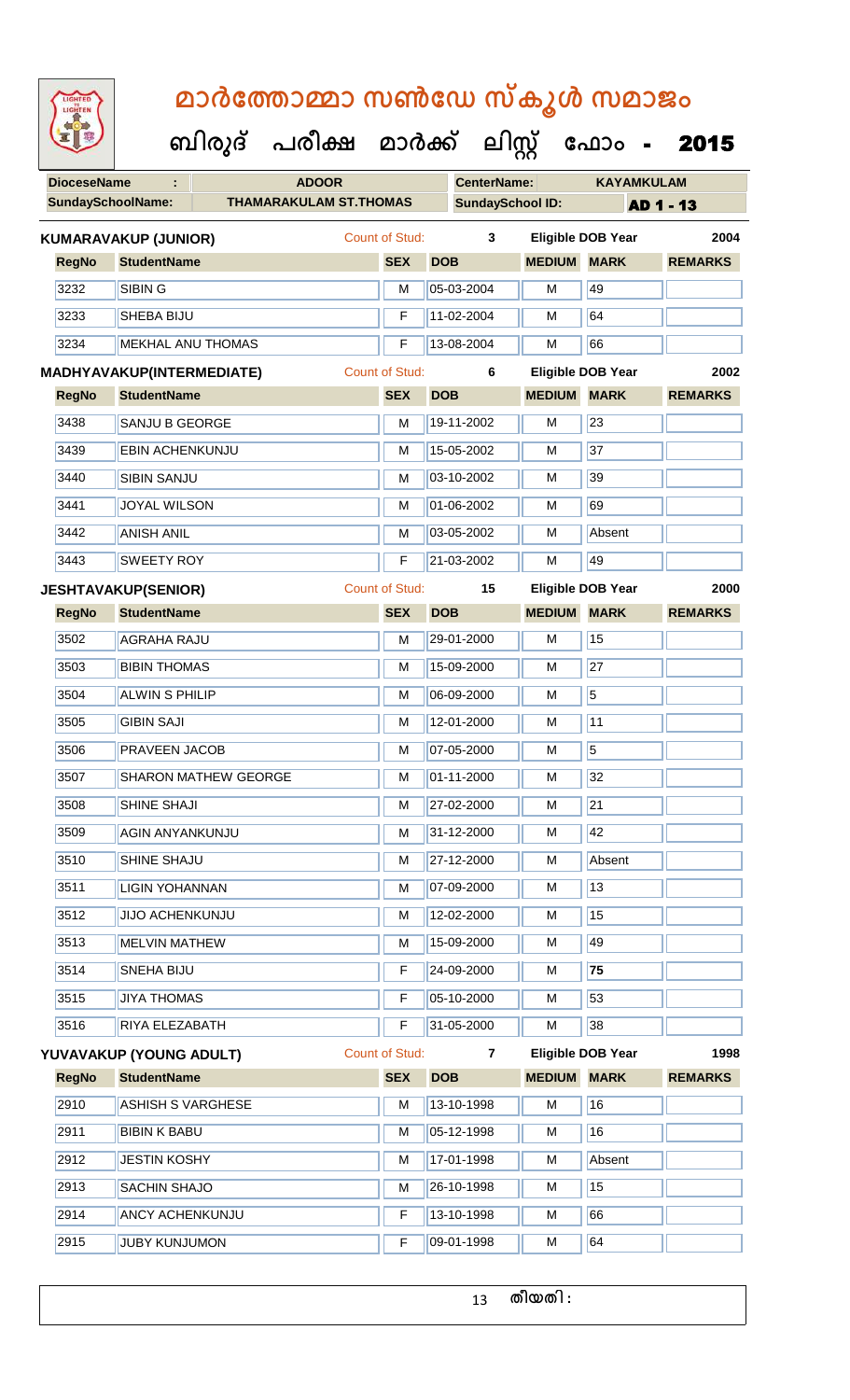| LIGHTED<br>LIGHTEN           |                    | മാർത്തോമ്മാ സൺഡേ സ്കൂൾ സമാജം |                               |                |                                |                    |                         |                          |                   |  |  |  |  |
|------------------------------|--------------------|------------------------------|-------------------------------|----------------|--------------------------------|--------------------|-------------------------|--------------------------|-------------------|--|--|--|--|
|                              |                    |                              |                               |                | ബിരുദ് പരീക്ഷ മാർക്ക് ലിസ്റ്റ് |                    |                         | ഫോം -                    | 2015              |  |  |  |  |
| <b>DioceseName</b>           |                    | ÷                            | <b>ADOOR</b>                  |                |                                | <b>CenterName:</b> |                         |                          | <b>KAYAMKULAM</b> |  |  |  |  |
| <b>SundaySchoolName:</b>     |                    |                              | <b>THAMARAKULAM ST.THOMAS</b> |                |                                |                    | <b>SundaySchool ID:</b> |                          | AD 1 - 13         |  |  |  |  |
| 2916                         |                    | <b>ANJANA K YOHANNAN</b>     |                               | F              |                                | 08-09-1998         | M                       | Absent                   |                   |  |  |  |  |
| PROUDA SUNDAY SCHOOL (ADULT) |                    |                              |                               | Count of Stud: |                                | 7                  |                         | <b>Eligible DOB Year</b> | 1997              |  |  |  |  |
| <b>RegNo</b>                 | <b>StudentName</b> |                              |                               | <b>SEX</b>     | <b>DOB</b>                     |                    | <b>MEDIUM</b>           | <b>MARK</b>              | <b>REMARKS</b>    |  |  |  |  |
| 1693                         | <b>CHRISTY ROY</b> |                              |                               | м              | 26-12-1997                     |                    | м                       | Absent                   |                   |  |  |  |  |

1694 | ASHISH ANIL M | 13-06-1997 | M | 11

1695 JUSHO K DANIEL M 26-08-1997 M Absent

1696 JJOBIN JOSE M 25-03-1997 M Absent 1697 SAJU THOMAS M 30-08-1997 M Absent

1698 NEETHU WILSON F 01-01-1997 M Absent

1699 | ALEENA ALEXANDER | F | 25-09-1997 | M | 25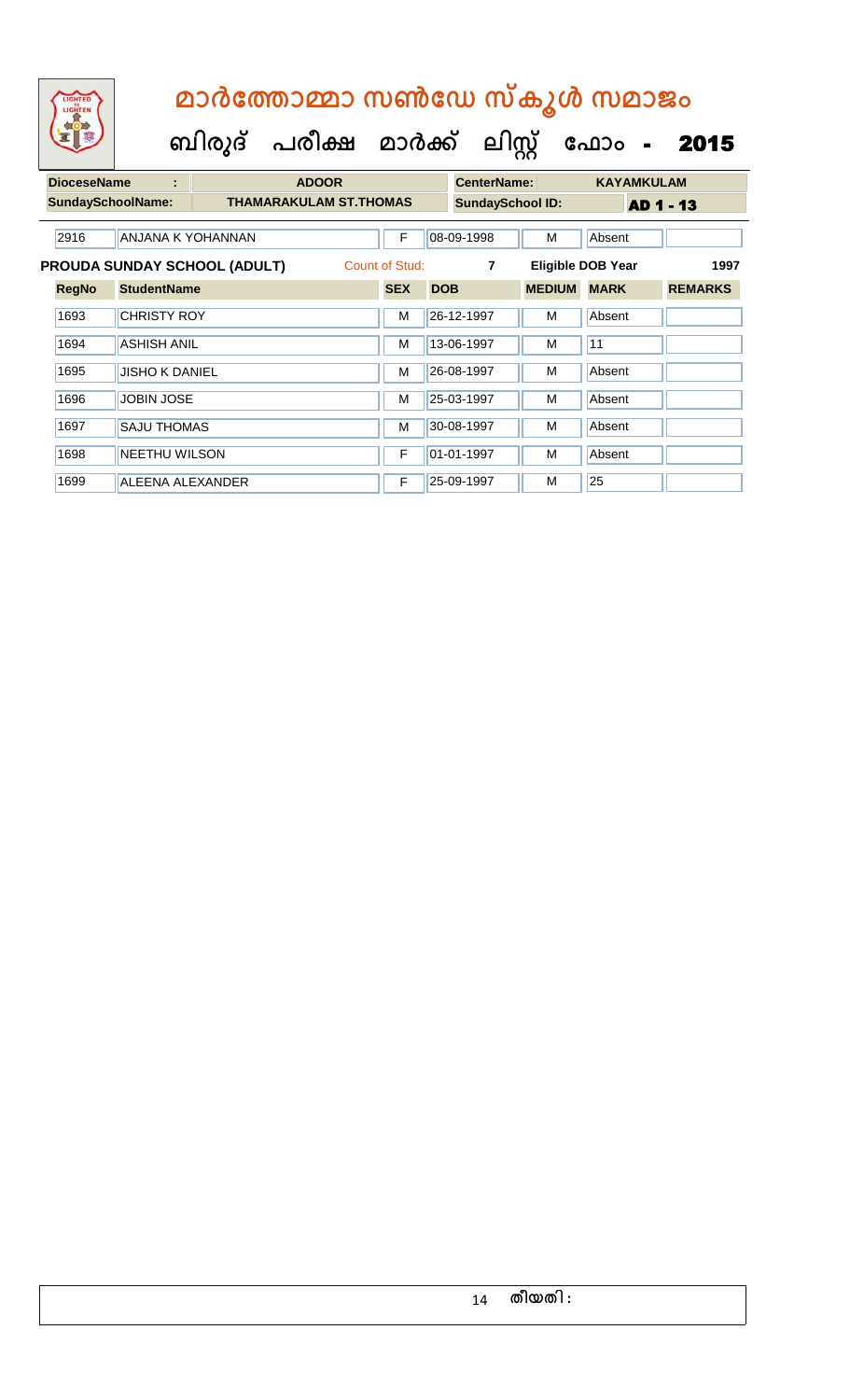| <b>IGHTED</b><br>HTE |
|----------------------|
|                      |
|                      |
|                      |

**DioceseName : ADOOR CenterName: KAYAMKULAM** SundaySchoolName: **CHUNAKARA ST.THOMAS** SundaySchool ID: **AD 1 - 15 ബിരുദ് പരീക്ഷ മാര്ക് ക ലിസ്റ്റ ക ഫ ാോം** - 2015 **RegNo StudentName SEX DOB MEDIUM MARK REMARKS KUMARAVAKUP (JUNIOR)** Count of Stud: **6 Eligible DOB Year 2004** 3235 ANGEL SAJI F 30-07-2004 M 17 3236 ANN MERIN JO F 27-08-2004 M Absent 3237 BIBIN BIJU M 16-03-2004 M 22 3238 CHRISTY SANTHOSH M 30-06-2004 M 33 3239 NOBIN C MATHEW M M 20-08-2004 M 32 3240 SNEHA SUSAN SHIBU F 15-10-2004 M 43 **RegNo StudentName SEX DOB MEDIUM MARK REMARKS MADHYAVAKUP(INTERMEDIATE)** Count of Stud: **2 Eligible DOB Year 2002** 3444 **FABIN THOMAS** M 13-06-2002 M 54 3445 JUBY JACOB F 06-09-2002 M **84 RegNo StudentName SEX DOB MEDIUM MARK REMARKS JESHTAVAKUP(SENIOR)** Count of Stud: **7 Eligible DOB Year 2000** 3517 ABIA MERIN SAJI F 26-10-2000 M Absent 3518 ANU J THOMAS M 17-03-2000 M 52 3519 AJAI RAJU M 14-03-2000 M 39 3520 ANJU GEORGE **F 18-01-2000** M 14 || 3521 || AXA T JACOB || F || 10-08-2000 || M || 43 3522 ANUGRAHA ANNA NINAN F 01-04-2000 M 56 3523 JENCY P JOY F 12-08-2000 M 53 **RegNo StudentName SEX DOB MEDIUM MARK REMARKS YUVAVAKUP (YOUNG ADULT)** Count of Stud: **5 Eligible DOB Year 1998** 2917 HELDA VARGHESE F 12-06-1998 M **90** 2918 MERIN ELSA VARGHESE F 19-12-1998 M 64 2919 ROBIN RAJAN M 21-03-1998 M 32 2920 JEENA ELSA JAIMES F 09-12-1998 M 65

2921 SHEBA ANN SURESH F 06-10-1998 M 59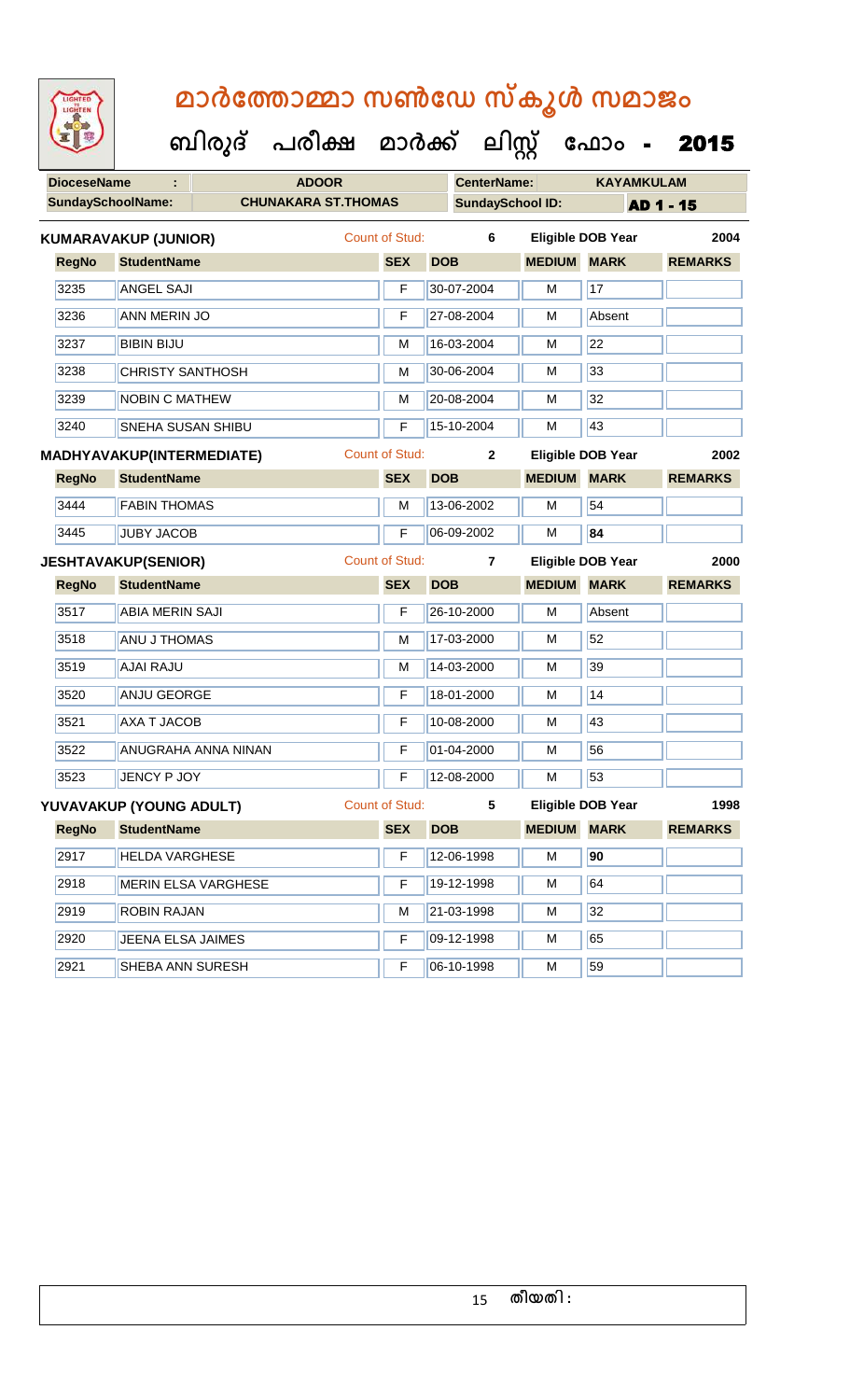| LIGHTED<br>LIGHTEN       |                             |                                  | മാർത്തോമ്മാ സൺഡേ സ്കൂൾ സമാജം<br>ബിരുദ് പരീക്ഷ മാർക്ക് ലിസ്റ്റ് |                |            |                         |               | ഫോം<br>$\blacksquare$    | 2015             |
|--------------------------|-----------------------------|----------------------------------|----------------------------------------------------------------|----------------|------------|-------------------------|---------------|--------------------------|------------------|
| <b>DioceseName</b>       | t                           |                                  | <b>ADOOR</b>                                                   |                |            | <b>CenterName:</b>      |               | <b>KAYAMKULAM</b>        |                  |
| <b>SundaySchoolName:</b> |                             |                                  | <b>CHUNAKARA ST.PAULS</b>                                      |                |            | <b>SundaySchool ID:</b> |               |                          | <b>AD 1 - 16</b> |
|                          | <b>KUMARAVAKUP (JUNIOR)</b> |                                  |                                                                | Count of Stud: |            | 1                       |               | <b>Eligible DOB Year</b> | 2004             |
| <b>RegNo</b>             | <b>StudentName</b>          |                                  |                                                                | <b>SEX</b>     | <b>DOB</b> |                         | <b>MEDIUM</b> | <b>MARK</b>              | <b>REMARKS</b>   |
| $\overline{0}$           | <b>JISHA SHAJI GEORGE</b>   |                                  |                                                                | F              |            | 15-10-2003              | м             | Absent                   |                  |
|                          |                             | <b>MADHYAVAKUP(INTERMEDIATE)</b> |                                                                | Count of Stud: |            | $\overline{2}$          |               | <b>Eligible DOB Year</b> | 2002             |
| <b>RegNo</b>             | <b>StudentName</b>          |                                  |                                                                | <b>SEX</b>     | <b>DOB</b> |                         | <b>MEDIUM</b> | <b>MARK</b>              | <b>REMARKS</b>   |
| 3446                     |                             | <b>REEJA SHAJI GEORGE</b>        |                                                                | F              |            | 11-06-2002              | M             | 53                       |                  |
| 3447                     | <b>BESELEN SIBI</b>         |                                  |                                                                | м              |            | 04-10-2002              | M             | Absent                   |                  |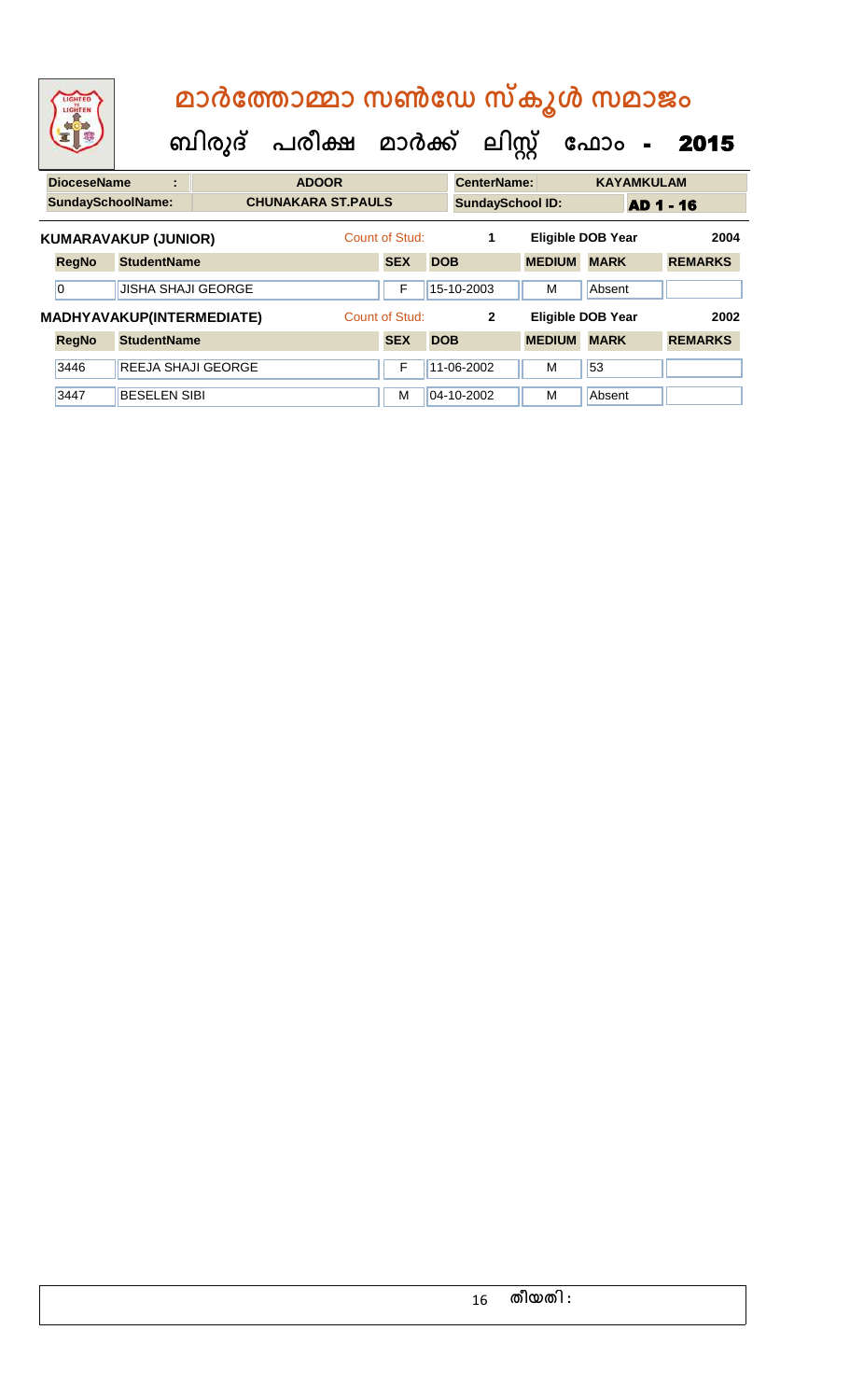| LIGHTED<br>LIGHTEN<br><b>DioceseName</b><br><b>SundaySchoolName:</b><br><b>RegNo</b><br>3448<br>3449<br><b>RegNo</b><br>3524<br>3525 |      | മാർത്തോമ്മാ സൺഡേ സ്കൂൾ സമാജം |                               |                |            |                         |               |                          |                   |                |
|--------------------------------------------------------------------------------------------------------------------------------------|------|------------------------------|-------------------------------|----------------|------------|-------------------------|---------------|--------------------------|-------------------|----------------|
|                                                                                                                                      |      | ബിരുദ്                       | പരീക്ഷ മാർക്ക്                |                |            | ലിസ്റ്റ്                |               | ഫോം                      | $\blacksquare$    | 2015           |
|                                                                                                                                      |      | ÷                            | <b>ADOOR</b>                  |                |            | CenterName:             |               |                          | <b>KAYAMKULAM</b> |                |
|                                                                                                                                      |      |                              | <b>CHARUMMOODE CHRISTHOSE</b> |                |            | <b>SundaySchool ID:</b> |               |                          | <b>AD 1 - 17</b>  |                |
|                                                                                                                                      |      | MADHYAVAKUP(INTERMEDIATE)    |                               | Count of Stud: |            | $\overline{2}$          |               | <b>Eligible DOB Year</b> |                   | 2002           |
|                                                                                                                                      |      | <b>StudentName</b>           |                               | <b>SEX</b>     | <b>DOB</b> |                         | <b>MEDIUM</b> | <b>MARK</b>              |                   | <b>REMARKS</b> |
|                                                                                                                                      |      | <b>JINCY CHERIAN</b>         |                               | F              |            | 05-03-2002              | м             | 25                       |                   |                |
|                                                                                                                                      |      | SANDRA SUNIL                 |                               | F              |            | 11-10-2002              | M             | 19                       |                   |                |
|                                                                                                                                      |      | <b>JESHTAVAKUP(SENIOR)</b>   |                               | Count of Stud: |            | 4                       |               | <b>Eligible DOB Year</b> |                   | 2000           |
|                                                                                                                                      |      | <b>StudentName</b>           |                               | <b>SEX</b>     | <b>DOB</b> |                         | <b>MEDIUM</b> | <b>MARK</b>              |                   | <b>REMARKS</b> |
|                                                                                                                                      |      | <b>HELEENA BABY THOMAS</b>   |                               | F              |            | 13-01-2000              | м             | 60                       |                   |                |
|                                                                                                                                      |      | <b>VIDYA ANNA KOSHY</b>      |                               | F              |            | 13-01-2000              | M             | Absent                   |                   |                |
|                                                                                                                                      | 3526 | <b>ANI M REJI</b>            |                               | F              |            | 13-04-2000              | м             | 38                       |                   |                |
|                                                                                                                                      | 3527 | <b>JABIN JACOB</b>           |                               | м              |            | 11-06-2000              | M             | 30                       |                   |                |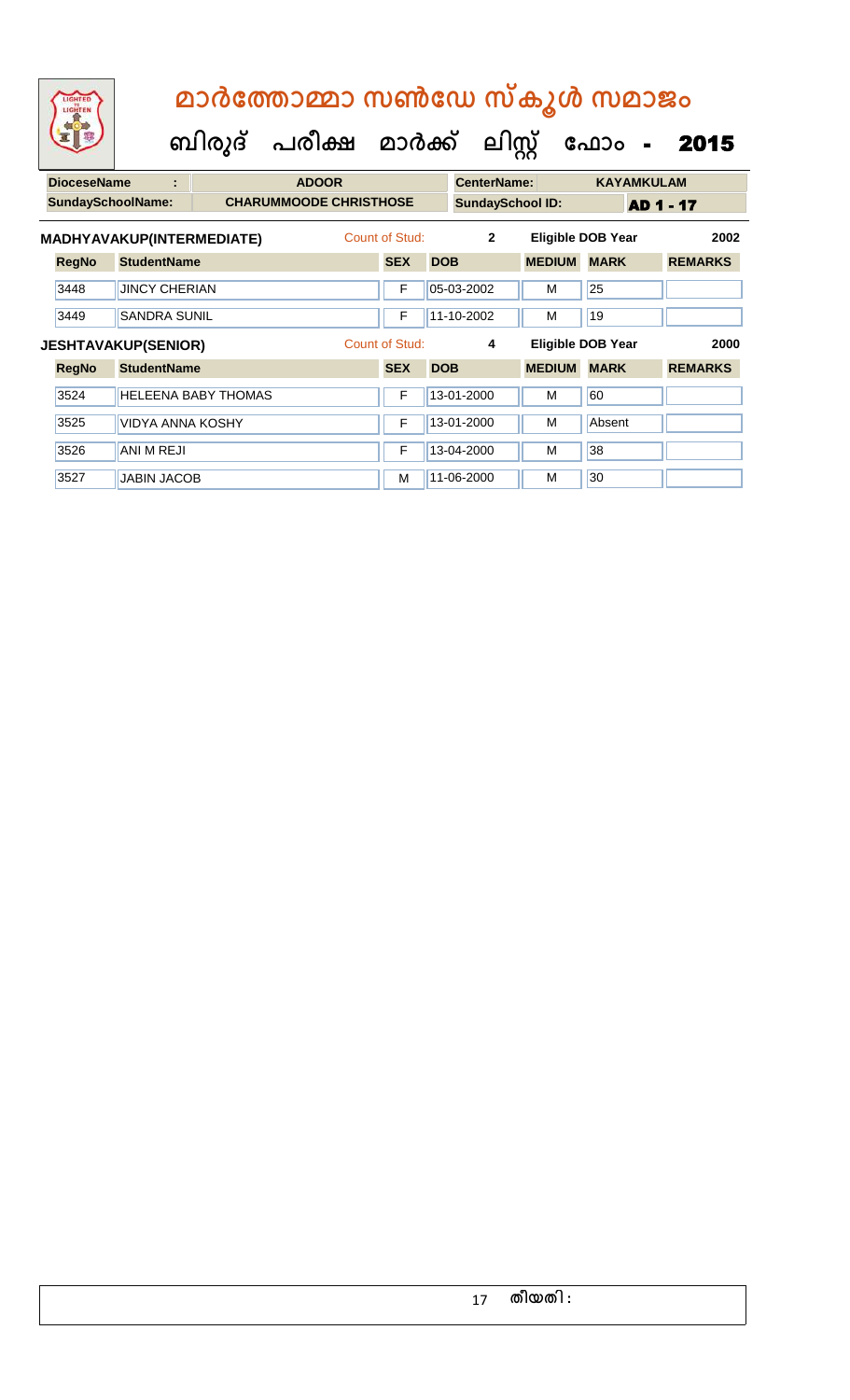| <b>IGHTED</b> |
|---------------|
|               |
|               |
|               |
|               |

| <b>DioceseName</b>       |                                                       | <b>ADOOR</b>                 |  |                       |            | <b>CenterName:</b>      |                                                                                       | <b>KAYAMKULAM</b>        |                  |  |
|--------------------------|-------------------------------------------------------|------------------------------|--|-----------------------|------------|-------------------------|---------------------------------------------------------------------------------------|--------------------------|------------------|--|
| <b>SundaySchoolName:</b> |                                                       | <b>KURATHIKAD ST.THOMAS</b>  |  |                       |            | <b>SundaySchool ID:</b> |                                                                                       |                          | <b>AD 1 - 18</b> |  |
|                          | <b>KUMARAVAKUP (JUNIOR)</b>                           |                              |  | Count of Stud:        |            | $\mathbf{2}$            |                                                                                       | <b>Eligible DOB Year</b> | 2004             |  |
| <b>RegNo</b>             | <b>StudentName</b>                                    |                              |  | <b>SEX</b>            | <b>DOB</b> |                         | <b>MEDIUM MARK</b>                                                                    |                          | <b>REMARKS</b>   |  |
| 3241                     | <b>JIBIN BIJU</b>                                     |                              |  | M                     | 15-06-2004 |                         | M                                                                                     | 31                       |                  |  |
| 3242                     | <b>SNEHA THOMAS</b>                                   |                              |  | F                     | 01-03-2004 |                         | M                                                                                     | 68                       |                  |  |
|                          | MADHYAVAKUP(INTERMEDIATE)                             |                              |  | <b>Count of Stud:</b> |            | 10                      |                                                                                       | <b>Eligible DOB Year</b> | 2002             |  |
| <b>RegNo</b>             | <b>StudentName</b>                                    |                              |  | <b>SEX</b>            | <b>DOB</b> |                         | <b>MEDIUM</b>                                                                         | <b>MARK</b>              | <b>REMARKS</b>   |  |
| 3450                     |                                                       | <b>ANEESHA KUNJAMMA SAJI</b> |  | F                     | 03-05-2002 |                         | M                                                                                     | 61                       |                  |  |
| 3451                     | <b>ANCY M RAJAN</b>                                   |                              |  | F                     | 16-10-2002 |                         | м                                                                                     | Absent                   |                  |  |
| 3452                     | <b>RENI ELSA REJI</b>                                 |                              |  | F                     | 19-02-2002 |                         | M                                                                                     | 62                       |                  |  |
| 3453                     | <b>CHRISTIN M BABY</b>                                |                              |  | M                     | 30-08-2002 |                         | м                                                                                     | 43                       |                  |  |
| 3454                     | DONEY P BENNY                                         |                              |  | M                     | 04-07-2002 |                         | M                                                                                     | Absent                   |                  |  |
| 3455                     | <b>JERIN RAJAN</b>                                    |                              |  | M                     | 30-10-2002 |                         | M                                                                                     | 31                       |                  |  |
| 3456                     | LIJO JOHNSON                                          |                              |  | M                     | 07-05-2002 |                         | M                                                                                     | 30                       |                  |  |
| 3457                     | <b>ROSHAN SAM REJI</b>                                |                              |  | M                     | 10-01-2002 |                         | M                                                                                     | 32                       |                  |  |
| 3458                     | <b>VINOY VARGHESE</b>                                 |                              |  | M                     | 03-02-2002 |                         | M                                                                                     | Absent                   |                  |  |
| 3459                     | <b>BIBIN PHILIP</b>                                   |                              |  | M                     | 13-05-2002 |                         | M                                                                                     | Absent                   |                  |  |
|                          | <b>JESHTAVAKUP(SENIOR)</b>                            |                              |  | <b>Count of Stud:</b> |            | 11                      |                                                                                       | Eligible DOB Year        | 2000             |  |
| <b>RegNo</b>             | <b>StudentName</b>                                    |                              |  | <b>SEX</b>            | <b>DOB</b> |                         | <b>MEDIUM</b>                                                                         | <b>MARK</b>              | <b>REMARKS</b>   |  |
| 3528                     | <b>ABEL ACHENKUNJU</b>                                |                              |  | M                     | 22-06-2000 |                         | M                                                                                     | 17                       |                  |  |
| 3529                     | <b>AJIN ANIYAN</b>                                    |                              |  | M                     | 21-03-2000 |                         | м                                                                                     | 21                       |                  |  |
| 3530                     | <b>JERIN ROY</b>                                      |                              |  | м                     | 19-10-2000 |                         | м                                                                                     | 52                       |                  |  |
| 3531                     | <b>JITHIN A THAMPI</b>                                |                              |  | M                     | 21-02-2000 |                         | $\mathsf{M}% _{T}=\mathsf{M}_{T}\!\left( a,b\right) ,\ \mathsf{M}_{T}=\mathsf{M}_{T}$ | $\overline{24}$          |                  |  |
| 3532                     | <b>ANUMOL T RAJAN</b>                                 |                              |  | F                     | 19-05-2000 |                         | M                                                                                     | Absent                   |                  |  |
| 3533                     | <b>SNEHA SAM</b>                                      |                              |  | F                     | 24-08-2000 |                         | м                                                                                     | 57                       |                  |  |
| 3534                     | <b>SOMY SUNNY</b>                                     |                              |  | F                     | 01-11-2000 |                         | M                                                                                     | 56                       |                  |  |
| 3535                     |                                                       | <b>SUBY DEENA ALEXANDER</b>  |  | F                     | 15-02-2000 |                         | м                                                                                     | Absent                   |                  |  |
| 3536                     | <b>FEBA ANN SAJI</b>                                  |                              |  | F                     | 13-09-2000 |                         | M                                                                                     | Absent                   |                  |  |
| 3537                     | <b>TITTY GEORGE</b>                                   |                              |  | F                     | 08-09-2000 |                         | M                                                                                     | 37                       |                  |  |
| 3538                     | <b>BINCY PHILIP</b>                                   |                              |  | F                     | 30-05-2000 |                         | м                                                                                     | 45                       |                  |  |
|                          | YUVAVAKUP (YOUNG ADULT)                               |                              |  | <b>Count of Stud:</b> |            | 4                       |                                                                                       | <b>Eligible DOB Year</b> | 1998             |  |
| <b>RegNo</b>             | <b>StudentName</b>                                    |                              |  | <b>SEX</b>            | <b>DOB</b> |                         | <b>MEDIUM MARK</b>                                                                    |                          | <b>REMARKS</b>   |  |
| 2922                     | ANU V VINOD                                           |                              |  | F                     | 11-10-1998 |                         | M                                                                                     | 83                       |                  |  |
| 2923                     | <b>ANJU S DANIEL</b>                                  |                              |  | F                     | 25-02-1998 |                         | M                                                                                     | Absent                   |                  |  |
| 2924                     | <b>SHARON G VARGHESE</b>                              |                              |  | M                     | 09-09-1998 |                         | M                                                                                     | 16                       |                  |  |
| 2925                     | <b>JULIE JOHNSON</b>                                  |                              |  | F                     | 09-04-1998 |                         | M                                                                                     | 66                       |                  |  |
|                          | <b>Count of Stud:</b><br>PROUDA SUNDAY SCHOOL (ADULT) |                              |  |                       |            | $\overline{7}$          |                                                                                       | <b>Eligible DOB Year</b> | 1997             |  |
| <b>RegNo</b>             | <b>StudentName</b>                                    |                              |  | <b>SEX</b>            | <b>DOB</b> |                         | <b>MEDIUM</b>                                                                         | <b>MARK</b>              | <b>REMARKS</b>   |  |
| 1700                     | <b>REMI MARIAM REJI</b>                               |                              |  | F                     | 18-05-1997 |                         | M                                                                                     | 76                       |                  |  |
| 1701                     | <b>LINTA CHACKO</b>                                   |                              |  | F                     | 15-05-1997 |                         | M                                                                                     | 36                       |                  |  |
|                          |                                                       |                              |  |                       |            | 18                      | തീയതി :                                                                               |                          |                  |  |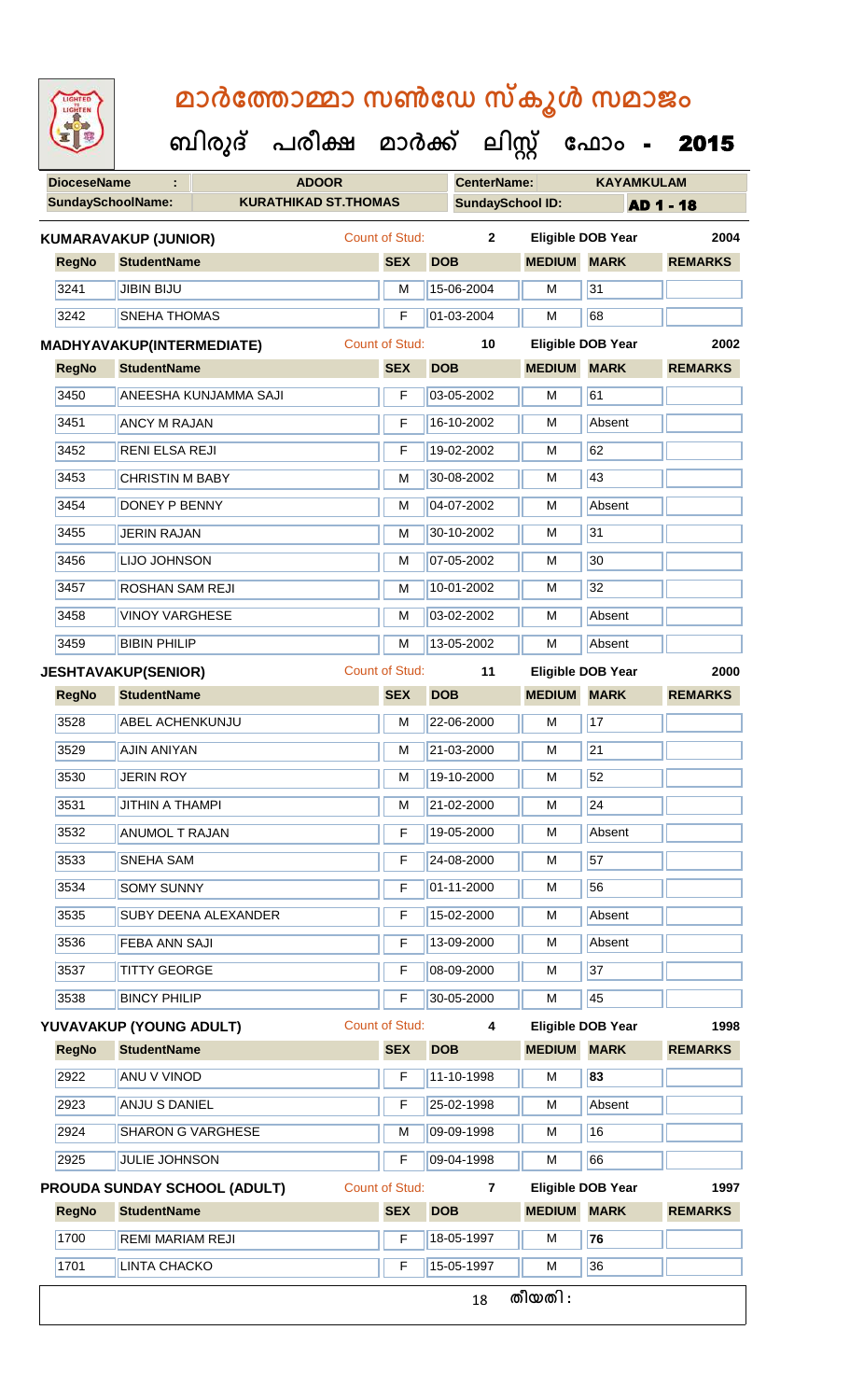| <b>DioceseName</b><br>÷  |                       | <b>ADOOR</b>                |    |  | <b>CenterName:</b>      |   | <b>KAYAMKULAM</b> |  |  |
|--------------------------|-----------------------|-----------------------------|----|--|-------------------------|---|-------------------|--|--|
| <b>SundaySchoolName:</b> |                       | <b>KURATHIKAD ST.THOMAS</b> |    |  | <b>SundaySchool ID:</b> |   | AD 1 - 18         |  |  |
| 1702                     | <b>RINCY RAJAN</b>    |                             | F  |  | 07-09-1997              | M | Absent            |  |  |
| 1703                     | <b>JISHA V VINOD</b>  |                             | F. |  | 21-04-1997              | M | Absent            |  |  |
| 1704                     | <b>JENCY VARGHESE</b> |                             | F  |  | 27-06-1997              | M | Absent            |  |  |
| 1705                     | <b>JINIMOL REJI</b>   |                             | F  |  | 28-02-1997              | M | Absent            |  |  |
| 1706                     | <b>MIJO P SAJI</b>    |                             | м  |  | 08-10-1997              | M | 19                |  |  |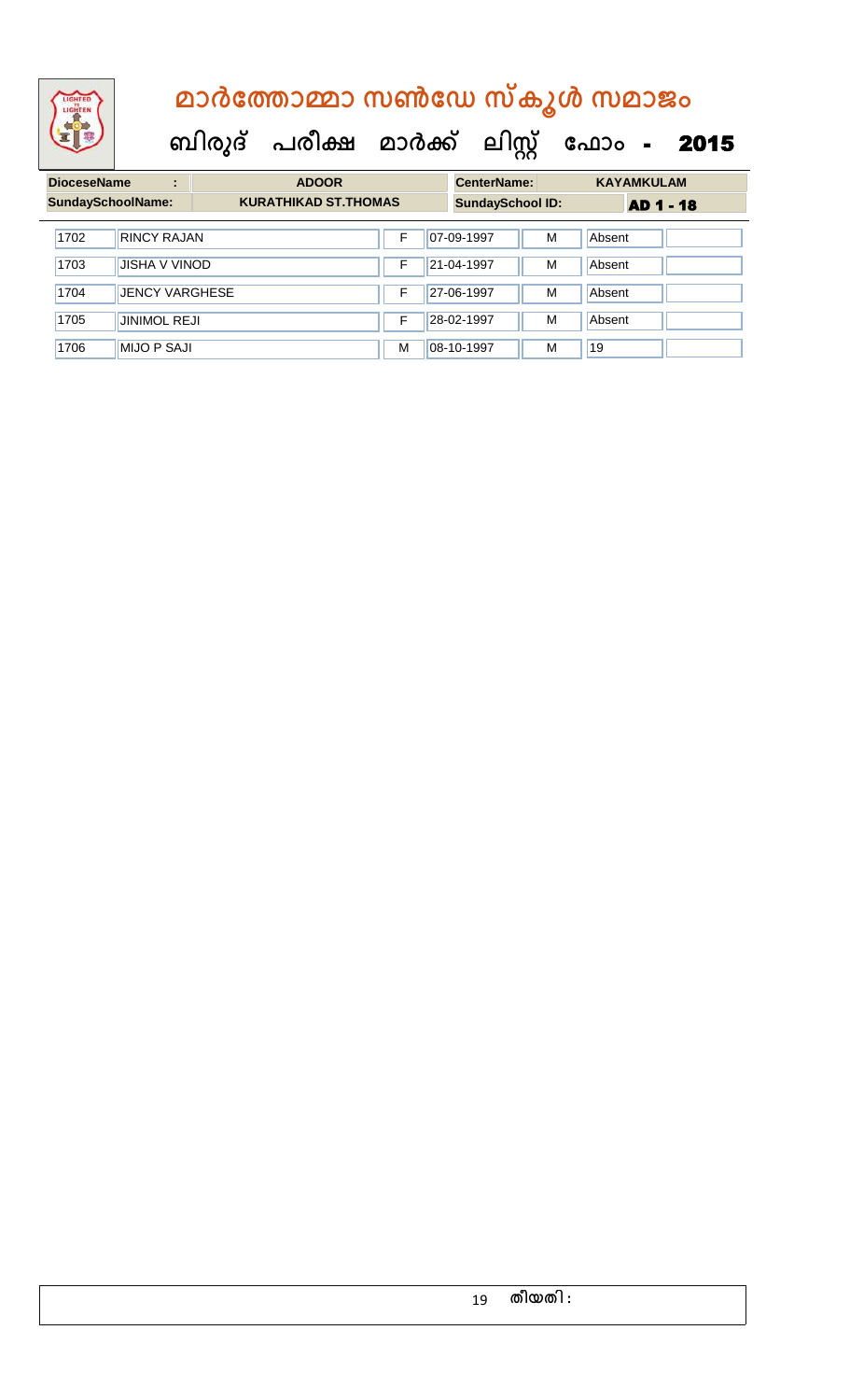| <b>IGHTED</b> |
|---------------|
|               |
|               |
|               |
|               |

**DioceseName : ADOOR CenterName: KAYAMKULAM** SundaySchoolName: **KURATHIKAD JERUSALEM** SundaySchool ID: **AD 1 - 19 ബിരുദ് പരീക്ഷ മാര്ക് ക ലിസ്റ്റ ക ഫ ാോം** - 2015 **RegNo StudentName SEX DOB MEDIUM MARK REMARKS KUMARAVAKUP (JUNIOR)** Count of Stud: **11 Eligible DOB Year 2004** 3243 JESNA JOHN F 05-06-2004 M Absent 3244 JJOTHIS CHACKO M 103-03-2004 M 37 3245 RONA RAJU F 17-03-2004 M 66 3246 SIBIN KOSHY M 22-10-2004 M 45 3247 SINU SUNNY M 18-08-2004 M Absent 3248 ARON ABRAHAM SHIJU M 22-04-2004 E 31 3249 ALEN GEORGE WILSON M M 08-02-2004 M 27 3250 ABEL BIJU JOY M 05-10-2004 M 42 3251 AKSHAY OOMMEN JAIMS M M 06-10-2004 M Absent 3252 KSHEMA MARIAM SHAJI F 15-09-2004 M Absent 3253 JITHIN KOSHY M 18-08-2004 M **86 RegNo StudentName SEX DOB MEDIUM MARK REMARKS MADHYAVAKUP(INTERMEDIATE)** Count of Stud: **5 Eligible DOB Year 2002** 3460 BINTA SUSAN VARGHESE **F** 17-05-2002 M 33 3461 NOBLE MATHEW OOMMEN M 22-07-2002 M 18 3462 PRINCE K ANIL M 14-02-2002 M 13 3463 ROSHAN GEORGE MATHEW M 23-02-2002 M 11 3464 SOLLY ANNA WILSON F 14-05-2002 M 70 **RegNo StudentName SEX DOB MEDIUM MARK REMARKS JESHTAVAKUP(SENIOR)** Count of Stud: **13 Eligible DOB Year 2000** 3539 ABIN VARGHESE M M 04-06-2000 M 36 3540 BINEESHA M BINOY F 13-11-2000 M Absent

3541 JINCY MARIYAM SUNNY F 03-10-2000 M 44 3542 JINU SAJI M 29-05-2000 M 42 3543 JJOMI RAJI VARGHESE M M 16-10-2000 M Absent 3544 JOSHNA K GEORGE F 27-11-2000 M 58 3545 LIJO VARGHESE M 14-10-2000 M Absent 3546 **PREKASH K VARGHESE** M 20-11-2000 M 27 3547 RESHMA ANN REJI F 24-07-2000 M 50 3548 **RINU KUNJUMON** M **M** 01-09-2000 **M** Absent 3549 SHINO SHAJI VARGHESE M M 08-02-2000 M Absent 3550 SINCY KOSHY **F** 17-02-2000 M 53 3551 TESSY BABU F 25-05-2000 M 68 **RegNo StudentName SEX DOB MEDIUM MARK REMARKS YUVAVAKUP (YOUNG ADULT)** Count of Stud: **9 Eligible DOB Year 1998** 2926 AJIN CHACKO M 15-12-1998 M 15-12-1998 M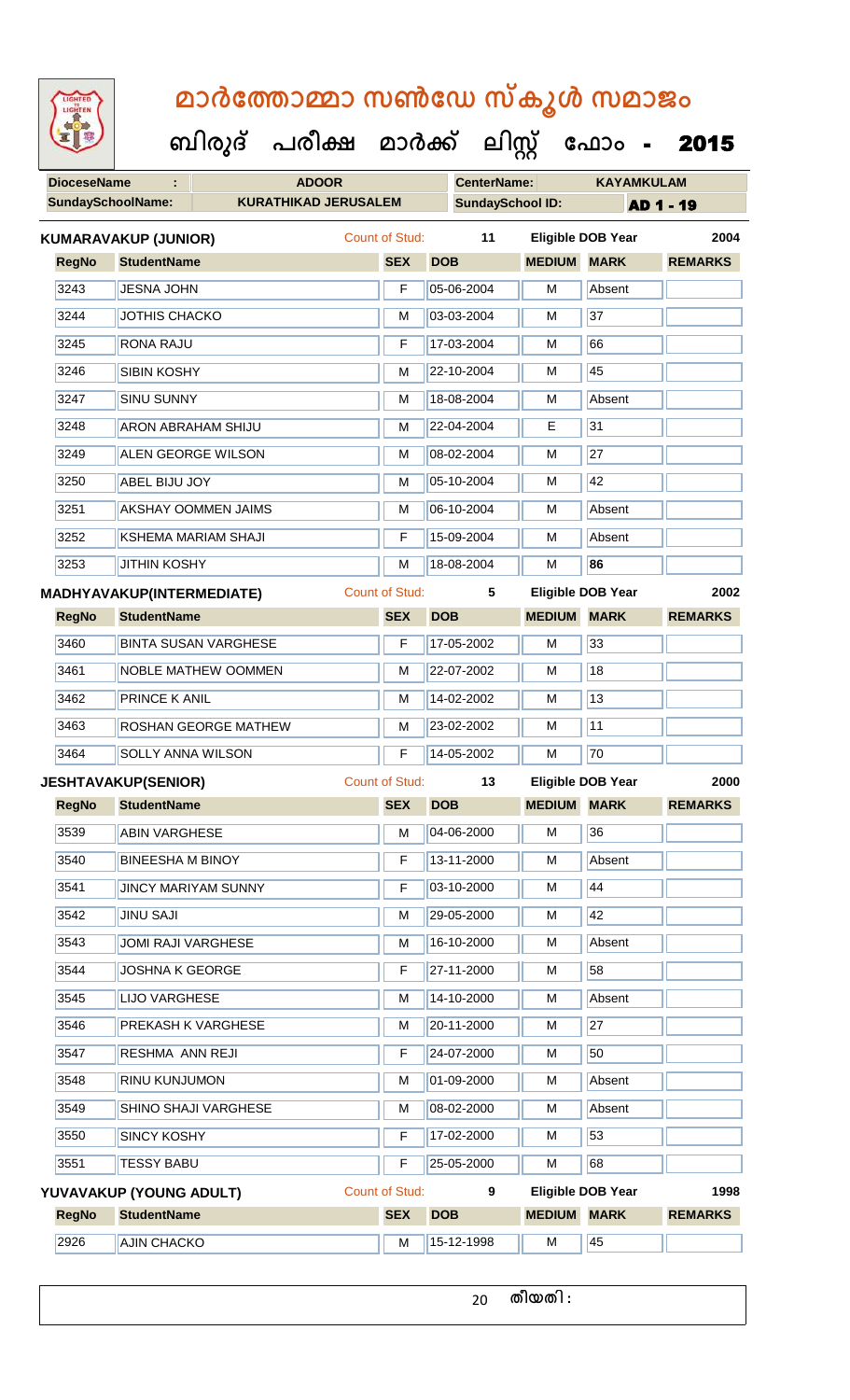| <b>DioceseName</b><br>÷  |                       | <b>ADOOR</b>                |   |  | <b>CenterName:</b>      |   | <b>KAYAMKULAM</b> |  |  |
|--------------------------|-----------------------|-----------------------------|---|--|-------------------------|---|-------------------|--|--|
| <b>SundaySchoolName:</b> |                       | <b>KURATHIKAD JERUSALEM</b> |   |  | <b>SundaySchool ID:</b> |   | <b>AD 1 - 19</b>  |  |  |
| 2927                     |                       | <b>BIJIN GEORGE WILSON</b>  | M |  | 14-06-1998              | M | 47                |  |  |
| 2928                     | <b>JAIGY K GEORGE</b> |                             | м |  | 03-02-1998              | М | Absent            |  |  |
| 2929                     | <b>JERIN V THOMAS</b> |                             | м |  | 30-08-1998              | м | 44                |  |  |
| 2930                     | <b>JIBIN JOHNY</b>    |                             | M |  | 02-10-1998              | M | 59                |  |  |
| 2931                     | DIYA MARIYAM SAJI     |                             | F |  | 03-11-1998              | M | 84                |  |  |
| 2932                     | <b>JEMI KOSHY</b>     |                             | F |  | 09-01-1998              | M | 79                |  |  |
| 2933                     | <b>MERLIN NELSON</b>  |                             | F |  | 09-12-1998              | М | 70                |  |  |
| 2934                     | <b>PRINCY K ANIL</b>  |                             |   |  | 17-01-1998              | M | 70                |  |  |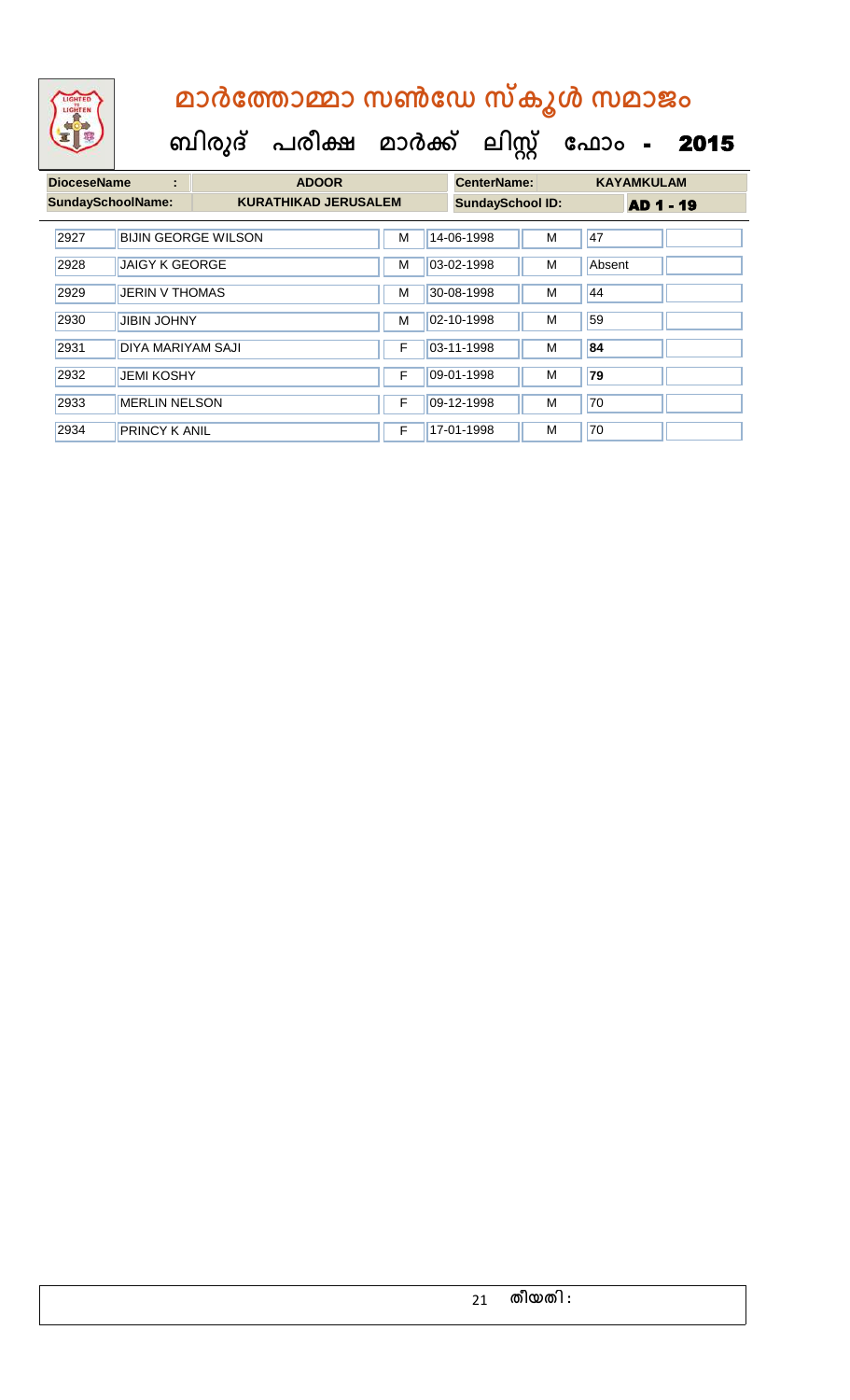| <b>DioceseName</b>                                                                                       |                                                                                                                                                                                                     |  | <b>ADOOR</b>            |                       |            | <b>CenterName:</b>      |                    | <b>KAYAMKULAM</b>        |                  |  |
|----------------------------------------------------------------------------------------------------------|-----------------------------------------------------------------------------------------------------------------------------------------------------------------------------------------------------|--|-------------------------|-----------------------|------------|-------------------------|--------------------|--------------------------|------------------|--|
|                                                                                                          | <b>SundaySchoolName:</b>                                                                                                                                                                            |  | <b>BHARANICAVE EAST</b> |                       |            | <b>SundaySchool ID:</b> |                    |                          | <b>AD 1 - 22</b> |  |
|                                                                                                          | <b>KUMARAVAKUP (JUNIOR)</b>                                                                                                                                                                         |  |                         | <b>Count of Stud:</b> |            | 5                       |                    | <b>Eligible DOB Year</b> | 2004             |  |
| <b>RegNo</b>                                                                                             | <b>StudentName</b>                                                                                                                                                                                  |  |                         | <b>SEX</b>            | <b>DOB</b> |                         | <b>MEDIUM</b>      | <b>MARK</b>              | <b>REMARKS</b>   |  |
| 3254                                                                                                     | <b>AKSA SUSAN WILSON</b>                                                                                                                                                                            |  |                         | F                     |            | 31-07-2004              | M                  | 83                       |                  |  |
| 3255                                                                                                     | <b>NEHA BINU</b>                                                                                                                                                                                    |  | F                       |                       | 17-07-2004 | M                       | Absent             |                          |                  |  |
| 3256                                                                                                     | <b>RIJIN VARGHESE</b>                                                                                                                                                                               |  |                         | M                     |            | 17-03-2004              | M                  | 24                       |                  |  |
| 3257                                                                                                     |                                                                                                                                                                                                     |  |                         | F                     |            | 07-11-2004              | M                  | 71                       |                  |  |
| 3258<br><b>ATHEENA STEPHEN</b><br><b>MADHYAVAKUP(INTERMEDIATE)</b><br><b>StudentName</b><br><b>RegNo</b> |                                                                                                                                                                                                     |  |                         | F                     |            | 15-07-2004              | M                  | 91                       |                  |  |
|                                                                                                          |                                                                                                                                                                                                     |  |                         | <b>Count of Stud:</b> |            | $\overline{2}$          |                    | <b>Eligible DOB Year</b> | 2002             |  |
|                                                                                                          |                                                                                                                                                                                                     |  |                         | <b>SEX</b>            | <b>DOB</b> |                         | <b>MEDIUM</b>      | <b>MARK</b>              | <b>REMARKS</b>   |  |
| 3465                                                                                                     | <b>RIYA ROY</b>                                                                                                                                                                                     |  |                         | F                     |            | 07-10-2002              | M                  | 40                       |                  |  |
| 3466                                                                                                     |                                                                                                                                                                                                     |  |                         | M                     |            | 09-11-2002              | E                  | Absent                   |                  |  |
|                                                                                                          | <b>JISHA JAIMON</b><br>SIDDHARTH STEPHEN<br><b>JESHTAVAKUP(SENIOR)</b><br><b>RegNo</b><br><b>StudentName</b><br>3552<br><b>DONA</b><br>3553<br><b>JOMOL MATHEW</b><br>3554<br><b>CHRISTY M SAJI</b> |  |                         | <b>Count of Stud:</b> |            | 3                       |                    | <b>Eligible DOB Year</b> | 2000             |  |
|                                                                                                          |                                                                                                                                                                                                     |  |                         | <b>SEX</b>            | <b>DOB</b> |                         | <b>MEDIUM MARK</b> |                          | <b>REMARKS</b>   |  |
|                                                                                                          |                                                                                                                                                                                                     |  |                         | F                     |            | 15-12-2000              | M                  | 33                       |                  |  |
|                                                                                                          |                                                                                                                                                                                                     |  |                         | F                     |            | 30-11-2000              | M                  | 69                       |                  |  |
|                                                                                                          |                                                                                                                                                                                                     |  |                         | M                     |            | 20-07-2000              | M                  | Absent                   |                  |  |
|                                                                                                          | YUVAVAKUP (YOUNG ADULT)                                                                                                                                                                             |  |                         | <b>Count of Stud:</b> |            | $\mathbf{2}$            |                    | <b>Eligible DOB Year</b> | 1998             |  |
| <b>RegNo</b>                                                                                             | <b>StudentName</b>                                                                                                                                                                                  |  |                         | <b>SEX</b>            | <b>DOB</b> |                         | <b>MEDIUM</b>      | <b>MARK</b>              | <b>REMARKS</b>   |  |
| 2935                                                                                                     | <b>LIBIN JOHN</b>                                                                                                                                                                                   |  |                         | M                     |            | 08-02-1998              | M                  | 60                       |                  |  |
| 2936                                                                                                     | <b>JOEL KOSHY MATHEW</b>                                                                                                                                                                            |  |                         | M                     |            | 07-07-1998              | M                  | 28                       |                  |  |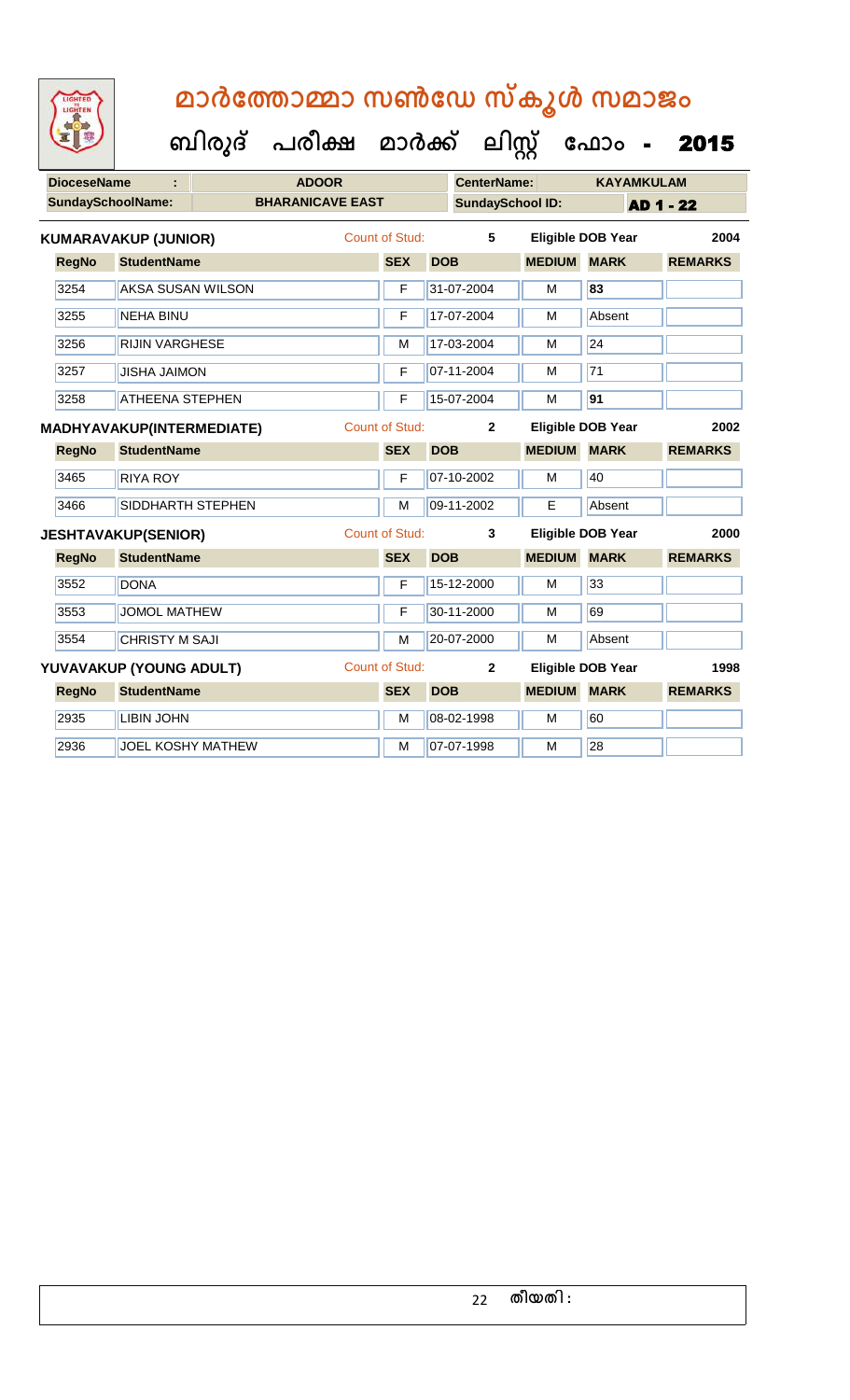| <b>DioceseName</b><br>÷                                                                                                                                                                                                                                                                                                                                          |                                                     |  | <b>ADOOR</b>     |                |                |            |                         | <b>CenterName:</b> |    |                          | <b>KAYAMKULAM</b> |                |  |
|------------------------------------------------------------------------------------------------------------------------------------------------------------------------------------------------------------------------------------------------------------------------------------------------------------------------------------------------------------------|-----------------------------------------------------|--|------------------|----------------|----------------|------------|-------------------------|--------------------|----|--------------------------|-------------------|----------------|--|
|                                                                                                                                                                                                                                                                                                                                                                  |                                                     |  | <b>PERINGALA</b> |                |                |            | <b>SundaySchool ID:</b> |                    |    | AD 1 - 23                |                   |                |  |
| <b>SundaySchoolName:</b><br><b>KUMARAVAKUP (JUNIOR)</b><br><b>StudentName</b><br><b>RegNo</b><br>3259<br>ABIYA MERIN CHACKO<br>3260<br>DIYA SUSAN JAYAN<br>3261<br><b>ABIN KOSHY</b><br><b>StudentName</b><br><b>RegNo</b><br><b>NEHA ANNA THOMAS</b><br>3467<br>YUVAVAKUP (YOUNG ADULT)<br><b>RegNo</b><br><b>StudentName</b><br>2937<br><b>JESNI ANNA JOHN</b> |                                                     |  |                  |                | Count of Stud: |            | 3                       |                    |    | <b>Eligible DOB Year</b> |                   | 2004           |  |
|                                                                                                                                                                                                                                                                                                                                                                  |                                                     |  |                  |                | <b>SEX</b>     | <b>DOB</b> |                         | <b>MEDIUM</b>      |    | <b>MARK</b>              |                   | <b>REMARKS</b> |  |
|                                                                                                                                                                                                                                                                                                                                                                  |                                                     |  |                  |                | F              |            | 19-04-2004              | м                  | 50 |                          |                   |                |  |
|                                                                                                                                                                                                                                                                                                                                                                  |                                                     |  |                  |                | F              |            | 24-08-2004              | M                  |    | Absent                   |                   |                |  |
|                                                                                                                                                                                                                                                                                                                                                                  |                                                     |  |                  |                | M              |            | 06-12-2004              | M                  |    | Absent                   |                   |                |  |
| <b>MADHYAVAKUP(INTERMEDIATE)</b>                                                                                                                                                                                                                                                                                                                                 |                                                     |  |                  | Count of Stud: | 1              |            | Eligible DOB Year       |                    |    | 2002                     |                   |                |  |
|                                                                                                                                                                                                                                                                                                                                                                  |                                                     |  |                  |                | <b>SEX</b>     | <b>DOB</b> |                         | <b>MEDIUM</b>      |    | <b>MARK</b>              |                   | <b>REMARKS</b> |  |
|                                                                                                                                                                                                                                                                                                                                                                  |                                                     |  |                  |                | F              |            | 24-12-2002              | м                  |    | Absent                   |                   |                |  |
|                                                                                                                                                                                                                                                                                                                                                                  |                                                     |  |                  |                | Count of Stud: |            | 3                       |                    |    | <b>Eligible DOB Year</b> |                   | 1998           |  |
|                                                                                                                                                                                                                                                                                                                                                                  |                                                     |  |                  |                | <b>SEX</b>     | <b>DOB</b> |                         | <b>MEDIUM MARK</b> |    |                          |                   | <b>REMARKS</b> |  |
|                                                                                                                                                                                                                                                                                                                                                                  |                                                     |  |                  |                | F              |            | 05-03-1998              | м                  | 82 |                          |                   |                |  |
| 2938                                                                                                                                                                                                                                                                                                                                                             | <b>SOUMYA ABRAHAM</b><br><b>MERLIN CHINNU KOSHY</b> |  |                  |                | F              |            | 23-02-1998              | M                  | 50 |                          |                   |                |  |
| 2939                                                                                                                                                                                                                                                                                                                                                             |                                                     |  |                  |                | F              |            | 24-08-1998              | М                  | 51 |                          |                   |                |  |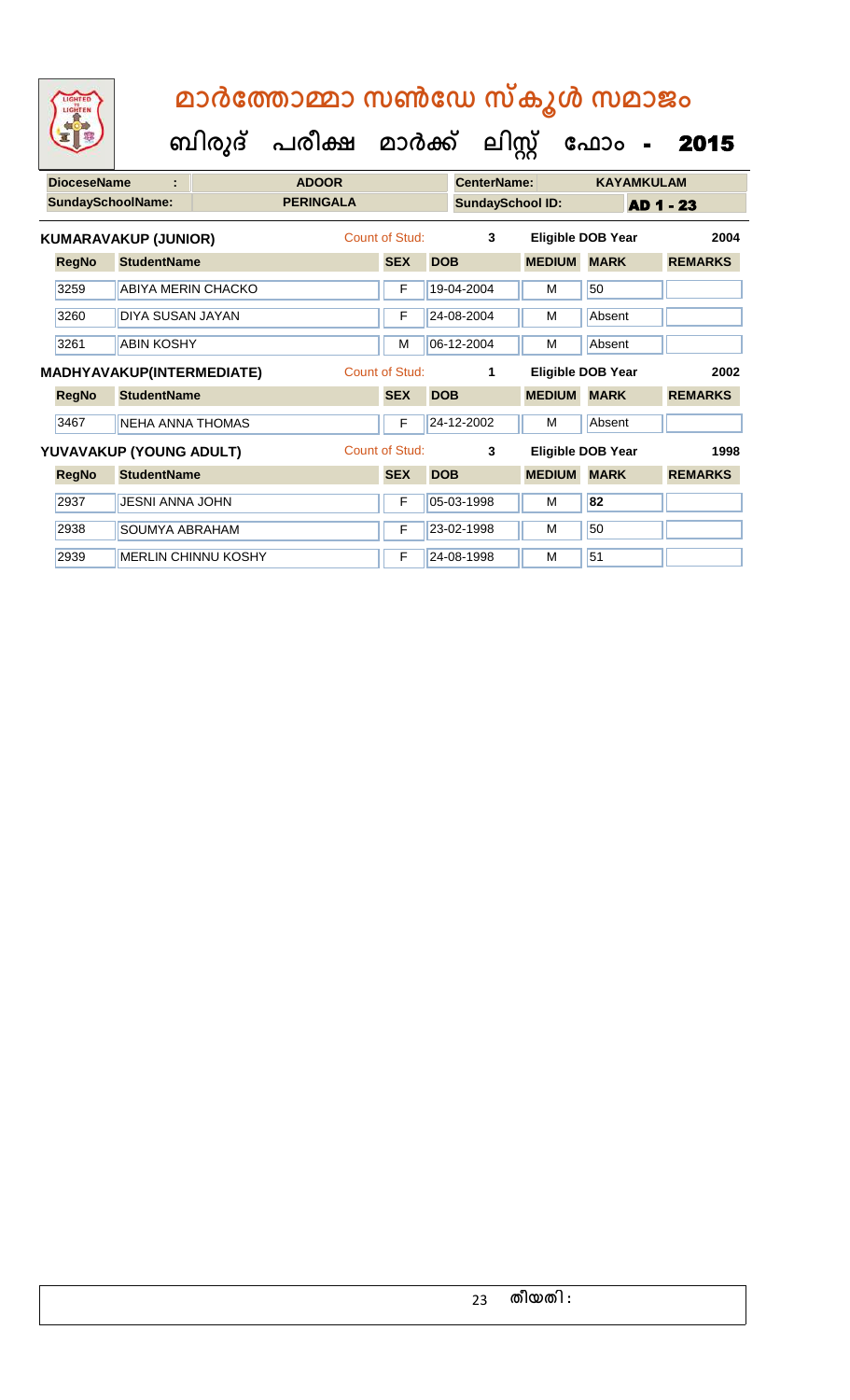| <b>IGHTED</b> |
|---------------|
|               |
|               |
|               |
|               |

 **ബിരുദ് പരീക്ഷ മാര്ക് ക ലിസ്റ്റ ക ഫ ാോം** - 2015

| <b>DioceseName</b>                                                                 |                             | <b>ADOOR</b>               |                       | <b>CenterName:</b> |                         | <b>THEVALAKARA</b>       |                 |  |  |
|------------------------------------------------------------------------------------|-----------------------------|----------------------------|-----------------------|--------------------|-------------------------|--------------------------|-----------------|--|--|
|                                                                                    | <b>SundaySchoolName:</b>    | <b>THEVELAKARA BETHEL</b>  |                       |                    | <b>SundaySchool ID:</b> |                          | <b>AD 2 - 1</b> |  |  |
|                                                                                    | <b>KUMARAVAKUP (JUNIOR)</b> |                            | <b>Count of Stud:</b> | 9                  |                         | <b>Eligible DOB Year</b> | 2004            |  |  |
| <b>RegNo</b>                                                                       | <b>StudentName</b>          |                            | <b>SEX</b>            | <b>DOB</b>         | <b>MEDIUM MARK</b>      |                          | <b>REMARKS</b>  |  |  |
| 3262                                                                               |                             | <b>ALEENA SUSAN MATHEW</b> | F                     | 15-01-2004         | М                       | 88                       |                 |  |  |
| 3263                                                                               | <b>BENO BIJU</b>            |                            | M                     | 23-04-2004         | M                       | 56                       |                 |  |  |
| 3264                                                                               |                             | MAHIMA SUSAN VAIDYAN       | F                     | 28-12-2004         | M                       | 88                       |                 |  |  |
| 3265                                                                               | <b>SNEHA SAMUEL</b>         |                            | F                     | 20-12-2004         | M                       | 63                       |                 |  |  |
| 3266                                                                               | <b>JOHN BOSE</b>            |                            | M                     | 18-04-2004         | M                       | Absent                   |                 |  |  |
| 3267                                                                               | <b>JIJO MANOJ</b>           |                            | M                     | 10-01-2004         | M                       | $\overline{3}$           |                 |  |  |
| 3268                                                                               | <b>ALBY ALEX</b>            |                            | М                     | 19-10-2004         | М                       | 32                       |                 |  |  |
| 3269                                                                               | <b>ALBIN VARGHESE</b>       |                            | M                     | 08-05-2004         | М                       | Absent                   |                 |  |  |
| 3270<br><b>RegNo</b><br>3468<br>AJO MON<br>3469                                    |                             |                            | M                     | 03-08-2004         | M                       | Absent                   |                 |  |  |
| <b>ALLEN THOMAS JOHN</b><br><b>MADHYAVAKUP(INTERMEDIATE)</b><br><b>StudentName</b> |                             |                            | <b>Count of Stud:</b> | 16                 |                         | <b>Eligible DOB Year</b> | 2002            |  |  |
|                                                                                    |                             |                            | <b>SEX</b>            | <b>DOB</b>         | <b>MEDIUM</b>           | <b>MARK</b>              | <b>REMARKS</b>  |  |  |
|                                                                                    |                             |                            | M                     | 08-10-2002         | M                       | $\overline{22}$          |                 |  |  |
|                                                                                    | <b>ANSA MARIAM SHAJI</b>    |                            | F                     | 30-07-2002         | M                       | 33                       |                 |  |  |
| 3470                                                                               | <b>ANEESHA THOMAS</b>       |                            | F                     | 01-06-2002         | M                       | 42                       |                 |  |  |
| 3471                                                                               | RIYA RACHEL KOSHY           |                            | F                     | 05-03-2002         | М                       | 78                       |                 |  |  |
| 3472                                                                               | REENA KOSHY                 |                            | F                     | 26-04-2002         | M                       | $\overline{77}$          |                 |  |  |
| 3473                                                                               | <b>SUBIN LUKOSE</b>         |                            | M                     | 22-05-2002         | M                       | 35                       |                 |  |  |
| 3474                                                                               | <b>SONA SUSAN ALEX</b>      |                            | F                     | 09-07-2002         | M                       | 83                       |                 |  |  |
| 3475                                                                               | <b>ALBY G BENNY</b>         |                            | M                     | 18-10-2002         | М                       | 36                       |                 |  |  |
| 3476                                                                               | <b>ANU THOMAS</b>           |                            | F                     | 09-04-2002         | M                       | 85                       |                 |  |  |
| 3477                                                                               | <b>MEGHA ANNA JOY</b>       |                            | F                     | 25-05-2002         | М                       | 89                       |                 |  |  |
| 3478                                                                               | <b>SHARON J THARAKAN</b>    |                            | М                     | 22-01-2002         | М                       | Absent                   |                 |  |  |
| 3479                                                                               | SNEHA S BINOY               |                            | F                     | 25-02-2002         | M                       | 83                       |                 |  |  |
| 3480                                                                               | <b>CYRIL SAJI</b>           |                            | м                     | 11-09-2002         | М                       | 67                       |                 |  |  |
| 3481                                                                               | <b>SNEHA SUNIL</b>          |                            | F                     | 13-06-2002         | М                       | Absent                   |                 |  |  |
| 3482                                                                               | <b>ALLEN ALEX</b>           |                            | М                     | 11-07-2002         | M                       | $\overline{31}$          |                 |  |  |
| 3483                                                                               | SHALU SANTHOSH              |                            | F                     | 10-04-2002         | М                       | Absent                   |                 |  |  |
|                                                                                    | <b>JESHTAVAKUP(SENIOR)</b>  |                            | <b>Count of Stud:</b> | 13                 |                         | <b>Eligible DOB Year</b> | 2000            |  |  |
| <b>RegNo</b>                                                                       | <b>StudentName</b>          |                            | <b>SEX</b>            | <b>DOB</b>         | <b>MEDIUM MARK</b>      |                          | <b>REMARKS</b>  |  |  |
| 3555                                                                               | ALLEN MATHEW ALEX           |                            | М                     | 18-07-2000         | M                       | 43                       |                 |  |  |
| 3556                                                                               | <b>ISAC VAIDYAN</b>         |                            | М                     | 02-10-2000         | M                       | Absent                   |                 |  |  |
| 3557                                                                               | <b>MARCELIN ISAC</b>        |                            | м                     | 12-03-2000         | М                       | 53                       |                 |  |  |
| 3558                                                                               | PRINCE K                    |                            | М                     | 01-06-2000         | М                       | 39                       |                 |  |  |
| 3559                                                                               | SOUMYA SAMUEL               |                            | F                     | 13-01-2000         | M                       | 62                       |                 |  |  |
| 3560                                                                               | AKASH J VAIDYAN             |                            | М                     | 09-09-2000         | М                       | 48                       |                 |  |  |
| 3561                                                                               | <b>DEBIN BABY</b>           |                            | М                     | 22-09-2000         | М                       | 40                       |                 |  |  |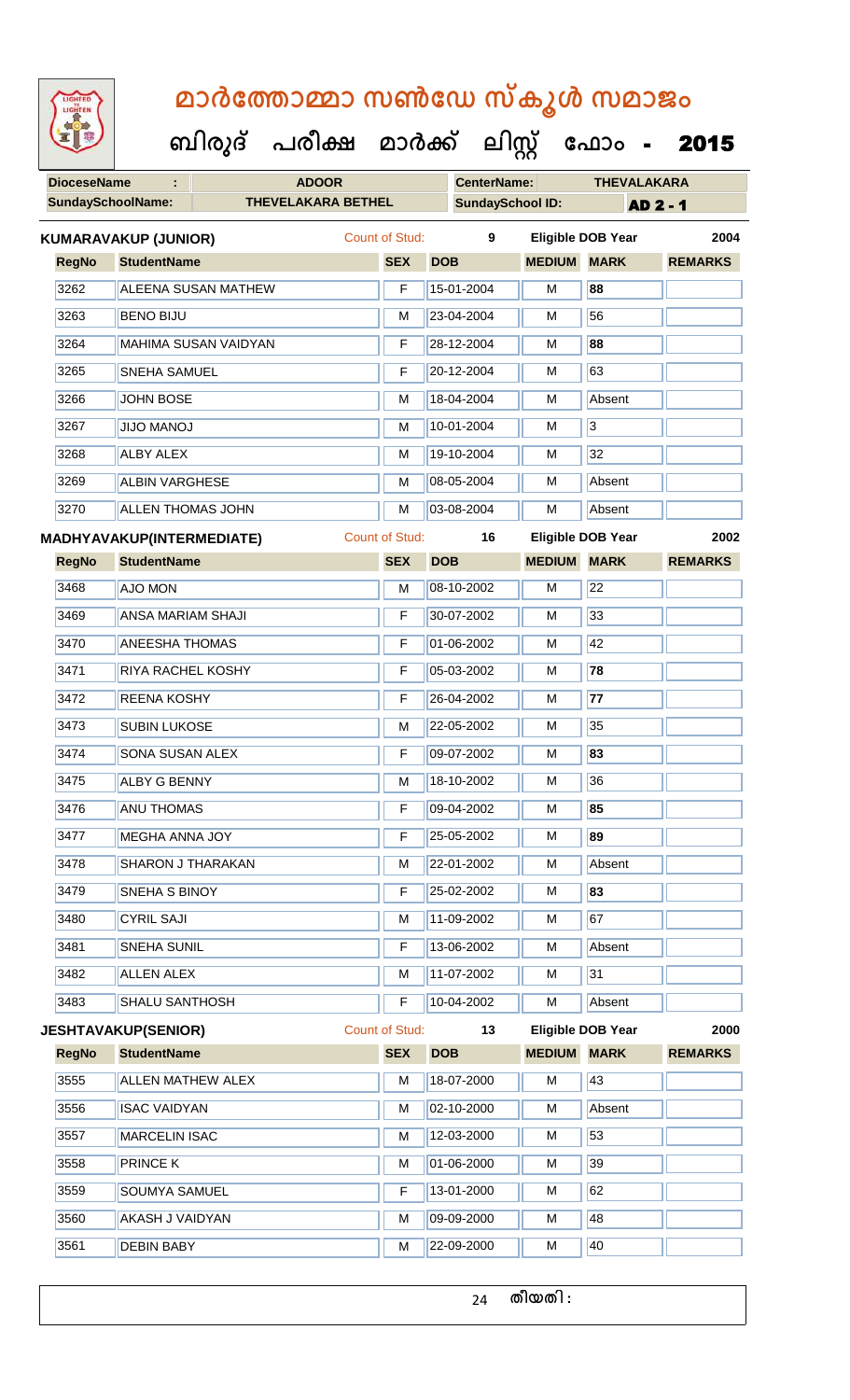

| <b>DioceseName</b>       | ÷                       | <b>ADOOR</b>              |                |            | <b>CenterName:</b>      |               | <b>THEVALAKARA</b>       |                |  |
|--------------------------|-------------------------|---------------------------|----------------|------------|-------------------------|---------------|--------------------------|----------------|--|
| <b>SundaySchoolName:</b> |                         | <b>THEVELAKARA BETHEL</b> |                |            | <b>SundaySchool ID:</b> |               | <b>AD 2 - 1</b>          |                |  |
|                          |                         |                           |                |            |                         |               |                          |                |  |
| 3562                     | NIDHIN KOSHY            |                           | M              |            | 31-07-2000              | M             | 42                       |                |  |
| 3563                     | <b>LEENA P SUSAN</b>    |                           | $\mathsf F$    |            | 17-09-2000              | M             | 67                       |                |  |
| 3564                     | <b>ANJALI MATHEW</b>    |                           | F              |            | 28-09-2000              | М             | 71                       |                |  |
| 3565                     | SAYANA ANN ALEX         |                           | $\mathsf F$    |            | 06-09-2000              | М             | 80                       |                |  |
| 3566                     | <b>ASWIN B VARGHESE</b> |                           | M              |            | 06-12-2000              | М             | 50                       |                |  |
| 3567                     | <b>ABIN VARGHESE</b>    |                           | M              |            | 26-08-2000              | M             | Absent                   |                |  |
|                          | YUVAVAKUP (YOUNG ADULT) |                           | Count of Stud: |            | 5                       |               | <b>Eligible DOB Year</b> | 1998           |  |
| <b>RegNo</b>             | <b>StudentName</b>      |                           | <b>SEX</b>     | <b>DOB</b> |                         | <b>MEDIUM</b> | <b>MARK</b>              | <b>REMARKS</b> |  |
| 2940                     | <b>ANJU MATHEW</b>      |                           | F              |            | 27-09-1998              | м             | 56                       |                |  |
| 2941                     | <b>JEPCY MATHEW</b>     |                           | $\mathsf{F}$   |            | 18-04-1998              | М             | 69                       |                |  |
| 2942                     | RAHUL K K CHERIYAN      |                           |                |            | 26-09-1998              | M             | Absent                   |                |  |
| 2943                     | <b>RENY KOSHY</b>       |                           |                |            | 05-03-1998              | М             | 75                       |                |  |
| 2944                     | <b>JIBY JOHN</b>        |                           | $\mathsf F$    |            | 13-09-1998              | M             | Absent                   |                |  |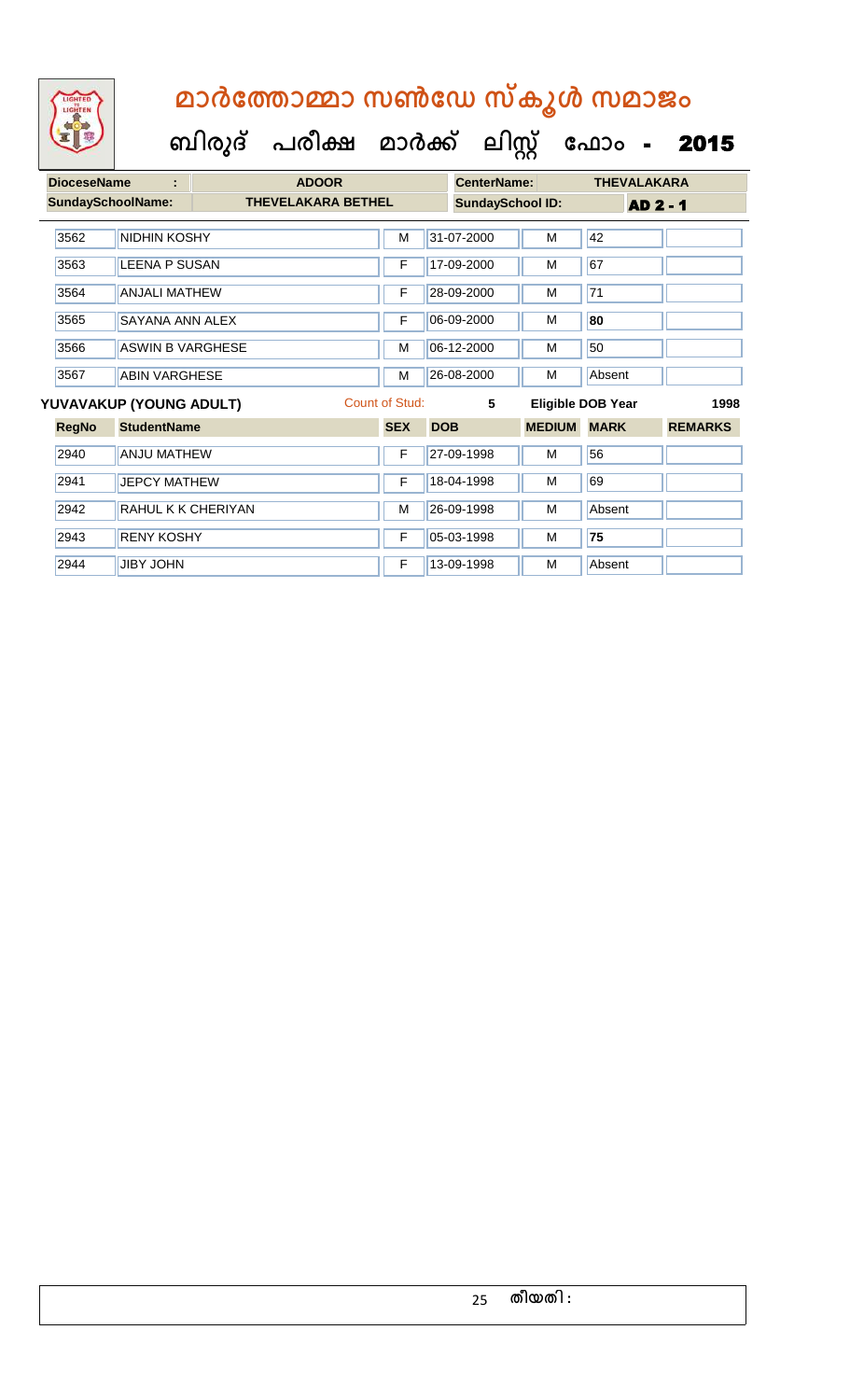| <b>IGHTED</b> |  |
|---------------|--|
|               |  |
|               |  |
|               |  |
|               |  |
|               |  |

**DioceseName : ADOOR CenterName: THEVALAKARA** SundaySchoolName: THEVELAKARA HEBRON **SundaySchool ID:** AD 2 - 2  **ബിരുദ് പരീക്ഷ മാര്ക് ക ലിസ്റ്റ ക ഫ ാോം** - 2015 **RegNo StudentName SEX DOB MEDIUM MARK REMARKS KUMARAVAKUP (JUNIOR)** Count of Stud: **6 Eligible DOB Year 2004** 3271 SNEHA SANTHOSH F 07-07-2004 M **79** 3272 JISA MERY SAJI F 14-03-2004 M 65 3273 REEBA MERY JOHN F 07-07-2004 M **89** 3274 DILSHA VARGHESE F 09-01-2004 M 54 3275 ARDRA ANNIE MATHEW **F** 14-05-2004 M 70 3276 AKSA MERIN ABRAHAM F 03-08-2004 M Absent **RegNo StudentName SEX DOB MEDIUM MARK REMARKS MADHYAVAKUP(INTERMEDIATE)** Count of Stud: **11 Eligible DOB Year 2002** 3484 JJOBIN PAPPACHAN M M 09-12-2002 M 18 3485 JJOYEL VINOD M 28-03-2002 M 19 3486 SONA SABU F 15-08-2002 M 32 3487 JJEEVA JOSE **F 04-08-2002 M** 30 3488 ASHLY K P F 04-05-2002 M 34 3489 NEHA JOHN F 18-09-2002 M 57 3490 AKHILA RAJAN F 24-12-2002 M 37 3491 RIYA RAJ F 14-03-2002 M 43 3492 AJINA SABU F 22-05-2002 M 43 3493 ANEENA ANNIE MATHEW F 07-03-2002 M **76** 3494 SHEBINA SHINY BABU F 25-06-2002 M 26 **RegNo StudentName SEX DOB MEDIUM MARK REMARKS JESHTAVAKUP(SENIOR)** Count of Stud: **8 Eligible DOB Year 2000** 3568 ALEN JACOB M 27-10-2000 M 27-10-2000 3569 NIMMY ANIL F 25-02-2000 M 37 3570 ANJU JAIMES F 14-03-2000 M Absent

3571 SNEHA MATHAI F 19-02-2000 M Absent 3572 MEGA MATHAI **F 19-02-2000** M Absent 3573 ANJU VARGHESE F 14-08-2000 M Absent 3574 JUNCY THOMAS F 18-04-2000 M 41 3575 SNEHA MERY VINOD F 29-04-2000 M Absent **RegNo StudentName SEX DOB MEDIUM MARK REMARKS YUVAVAKUP (YOUNG ADULT)** Count of Stud: **6 Eligible DOB Year 1998** 2945 ASHLY SABU **F 18-12-1998 M** 48 2946 ALEENA MATHEW F 19-01-1998 M 19 2947 JJEEVA SARA MATHEW F 20-06-1998 M 46

2948 JULENA JOSE **F 30-03-1998 M** M 49

2949 AINJEL MARIYAM SHAJI F 06-08-1998 M 38 26 **തീയതി :**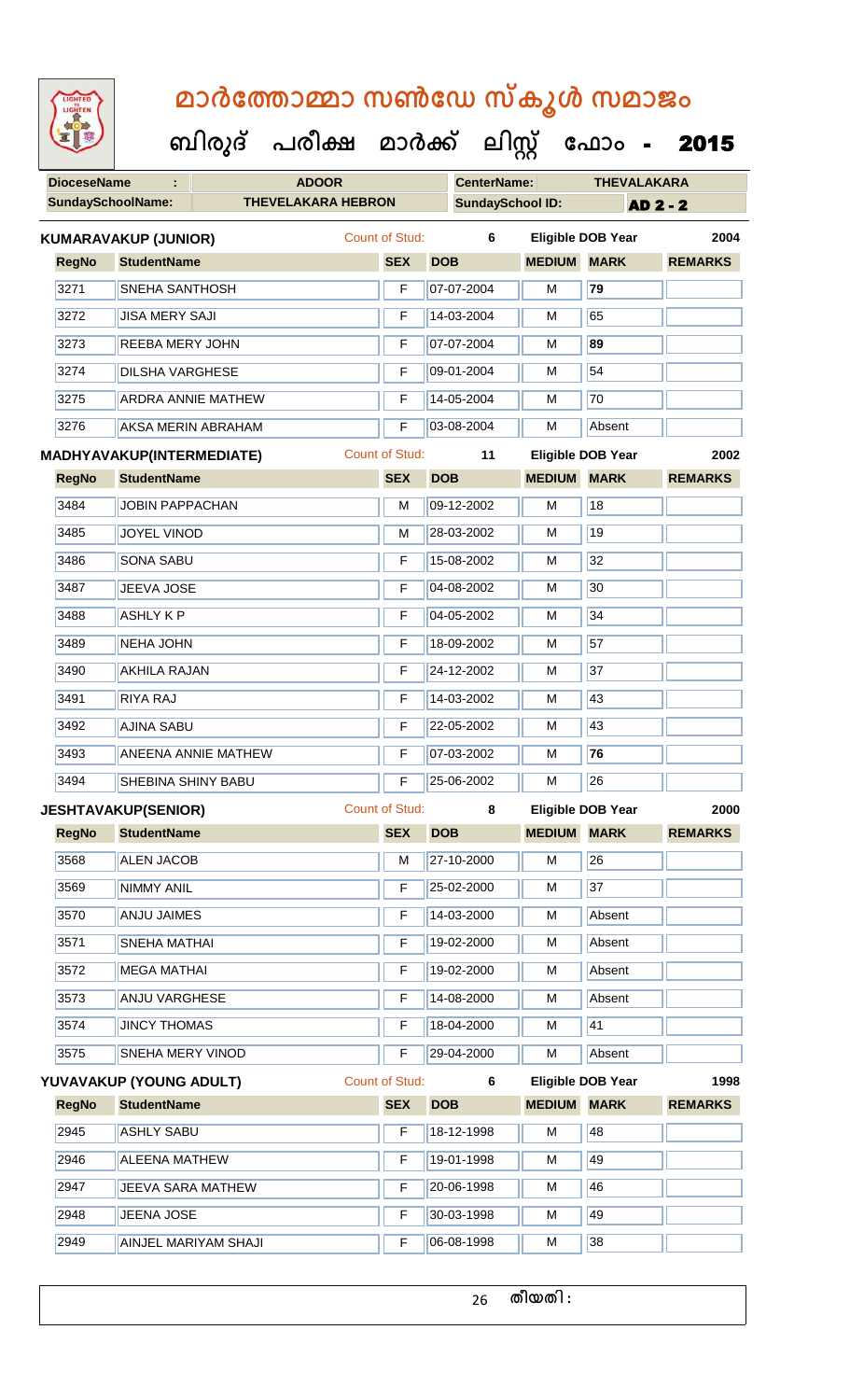|                                                                                            | <b>IGHTED</b><br>LIGHTEN |                    | മാർത്തോമ്മാ സൺഡേ സ്കൂൾ സമാജം |                           |                                      |            |            |                         |               |             |                    |                |  |  |
|--------------------------------------------------------------------------------------------|--------------------------|--------------------|------------------------------|---------------------------|--------------------------------------|------------|------------|-------------------------|---------------|-------------|--------------------|----------------|--|--|
|                                                                                            |                          |                    |                              |                           | ബിരുദ് പരീക്ഷ മാർക്ക് ലിസ്റ്റ് ഫോം - |            |            |                         |               |             |                    | 2015           |  |  |
|                                                                                            | <b>DioceseName</b>       |                    | ÷                            |                           | <b>ADOOR</b>                         |            |            | <b>CenterName:</b>      |               |             | <b>THEVALAKARA</b> |                |  |  |
|                                                                                            | <b>SundaySchoolName:</b> |                    |                              | <b>THEVELAKARA HEBRON</b> |                                      |            |            | <b>SundaySchool ID:</b> |               |             | <b>AD 2 - 2</b>    |                |  |  |
| <b>JOBIN JOHNSON</b><br>2950                                                               |                          |                    |                              |                           |                                      |            |            | 16-03-1998              | M             | Absent      |                    |                |  |  |
| PROUDA SUNDAY SCHOOL (ADULT)<br>Count of Stud:<br><b>Eligible DOB Year</b><br>$\mathbf{2}$ |                          |                    |                              |                           |                                      |            |            |                         |               | 1997        |                    |                |  |  |
|                                                                                            | <b>RegNo</b>             | <b>StudentName</b> |                              |                           |                                      | <b>SEX</b> | <b>DOB</b> |                         | <b>MEDIUM</b> | <b>MARK</b> |                    | <b>REMARKS</b> |  |  |

1707 JANCY JACOB F 05-09-1997 M 27

1708 SHEBY SHINY BABU **F** 30-10-1997 M Absent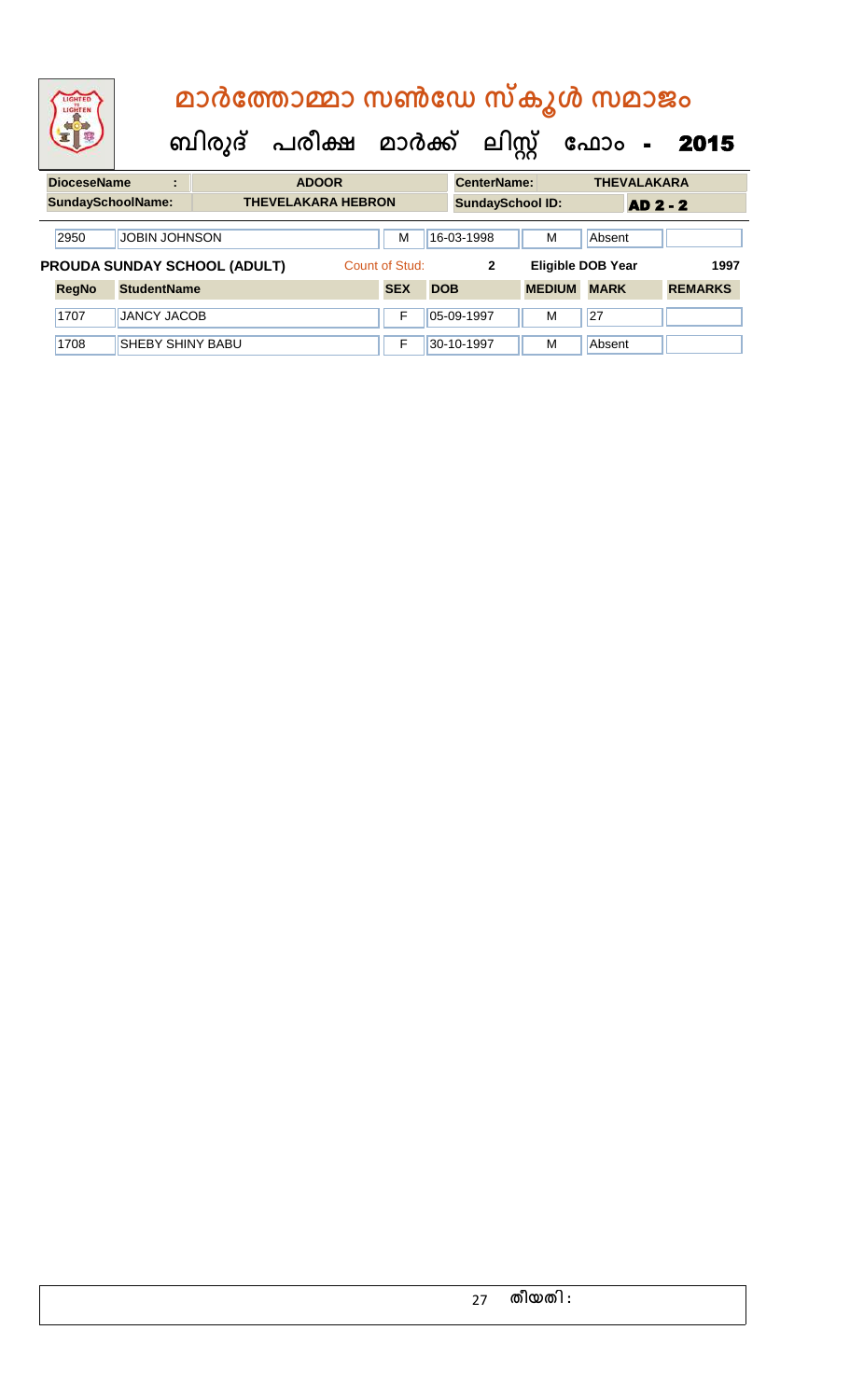| <b>DioceseName</b><br>t |              | <b>ADOOR</b>                 |                    |                | <b>CenterName:</b> |                         | <b>THEVALAKARA</b> |                          |                |
|-------------------------|--------------|------------------------------|--------------------|----------------|--------------------|-------------------------|--------------------|--------------------------|----------------|
|                         |              | <b>SundaySchoolName:</b>     | <b>MYNAGAPALLY</b> |                |                    | <b>SundaySchool ID:</b> |                    | <b>AD 2 - 3</b>          |                |
|                         |              | <b>KUMARAVAKUP (JUNIOR)</b>  |                    | Count of Stud: |                    | $\mathbf{1}$            |                    | <b>Eligible DOB Year</b> | 2004           |
|                         | <b>RegNo</b> | <b>StudentName</b>           |                    | <b>SEX</b>     | <b>DOB</b>         |                         | <b>MEDIUM</b>      | <b>MARK</b>              | <b>REMARKS</b> |
|                         | 3277         | <b>ABEL P JAMES</b>          |                    | M              |                    | 03-10-2004              | М                  | 36                       |                |
|                         |              | MADHYAVAKUP(INTERMEDIATE)    |                    | Count of Stud: |                    | $\overline{2}$          |                    | <b>Eligible DOB Year</b> | 2002           |
|                         | <b>RegNo</b> | <b>StudentName</b>           |                    | <b>SEX</b>     | <b>DOB</b>         |                         | <b>MEDIUM</b>      | <b>MARK</b>              | <b>REMARKS</b> |
|                         | 3495         | <b>AYRINE G SOLOMON</b>      |                    | F              |                    | 07-02-2002              | м                  | 80                       |                |
|                         | 3496         | <b>BIBIN THOMAS</b>          |                    | М              |                    | 08-12-2002              | м                  | Absent                   |                |
|                         |              | <b>JESHTAVAKUP(SENIOR)</b>   |                    | Count of Stud: |                    | $\overline{2}$          |                    | <b>Eligible DOB Year</b> | 2000           |
|                         | <b>RegNo</b> | <b>StudentName</b>           |                    | <b>SEX</b>     | <b>DOB</b>         |                         | <b>MEDIUM</b>      | <b>MARK</b>              | <b>REMARKS</b> |
|                         | 3576         | <b>JITHIN VARGESE</b>        |                    | M              |                    | 12-08-2000              | м                  | 20                       |                |
|                         | 3577         | <b>JOBIN RAJU</b>            |                    | M              |                    | 15-01-2000              | м                  | Absent                   |                |
|                         |              | PROUDA SUNDAY SCHOOL (ADULT) |                    | Count of Stud: |                    | 1                       |                    | <b>Eligible DOB Year</b> | 1997           |
|                         | <b>RegNo</b> | <b>StudentName</b>           |                    | <b>SEX</b>     | <b>DOB</b>         |                         | <b>MEDIUM</b>      | <b>MARK</b>              | <b>REMARKS</b> |
|                         | 1709         | <b>PRINCY BABU</b>           |                    | F              |                    | 24-01-1997              | м                  | 35                       |                |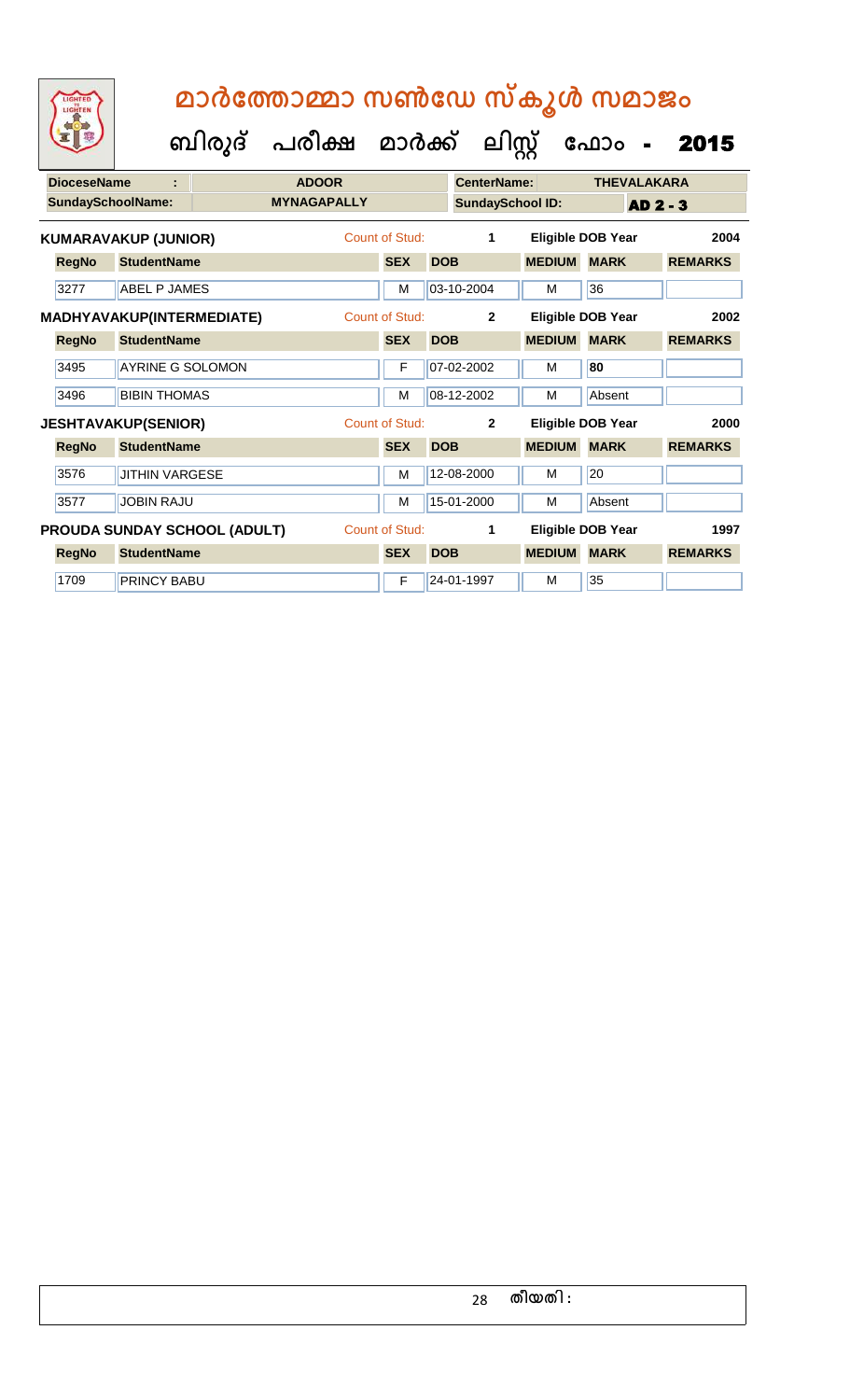| <b>IGHTED</b> |
|---------------|
|               |
|               |
|               |
|               |

 **ബിരുദ് പരീക്ഷ മാര്ക്**

**ക ഫ ാോം** - 2015

**DioceseName : ADOOR CenterName: THEVALAKARA** SundaySchoolName: **THEVELAKARA IMMANUEL** SundaySchool ID: **AD 2 - 4 ക ലിസ്റ്റ RegNo StudentName SEX DOB MEDIUM MARK REMARKS KUMARAVAKUP (JUNIOR)** Count of Stud: **9 Eligible DOB Year 2004** 3278 AMIL JACOB M 30-04-2004 M 52 3279 JJIBIN JOHNSON M 12-04-2004 M 42 3280 JINU SAJI M 06-01-2004 M 30 3281 ABIJITH NINAN M 17-09-2004 M 17-09-2004 M 3282 JAISON KOSHY M 11-03-2004 M 29 3283 JOMOL JACOB F 04-05-2004 M 50 3284 AYANA MARIYAM JOSEPH F 24-04-2004 M 69 3285 MERLIN VARGHESE F 10-12-2004 M **81** 3286 LISA LALU F 16-03-2004 M **94 RegNo StudentName SEX DOB MEDIUM MARK REMARKS MADHYAVAKUP(INTERMEDIATE)** Count of Stud: **6 Eligible DOB Year 2002** 3497 JOEL JACOB M 28-06-2002 M 9 3498 AJINA M VARGHESE F 02-01-2002 M **75** 3499 ALIN MARY JOSEPH F 02-01-2002 M **85** 3500 ANAGHA SAJI F 23-03-2002 M **79** 3501 JINCY MATHEW **F 27-03-2002** M 67 3502 JINI JOHNSON F 02-01-2002 M **85 RegNo StudentName SEX DOB MEDIUM MARK REMARKS JESHTAVAKUP(SENIOR)** Count of Stud: **9 Eligible DOB Year 2000** 3578 AKHIL BIJI M 21-07-2000 M 54 3579 ASISH P EBI M 27-11-2000 M 59 3580 JOBI JOSEPH M 18-12-2000 M 42 3581 | ANCY MOHAN | F | 11-11-2000 | M | 64 3582 ANGEL MARIAM JACOB F 22-12-2000 M 10

3583 JJJJO JOHN F 19-04-2000 M 39 3584 JINCY GEORGE **F 18-04-2000** M 44 3585 NIKHITHA MARIAM DANIEL F 06-04-2000 M **90** 3586 SUSAN PRASAD **F** 16-07-2000 M 65 **RegNo StudentName SEX DOB MEDIUM MARK REMARKS YUVAVAKUP (YOUNG ADULT)** Count of Stud: **8 Eligible DOB Year 1998** 2951 **AJEESH RAJ S R** M 10-01-1998 **M** 10-01-1998 M 2952 AJIN MATHEW VARGHESE M M 28-01-1998 M 62 2953 JERIN M JOHN M 29-01-1998 M 63 2954 SUBIN MATHEW M 12-05-1998 M 44

2955 **AIMY M THOMAS F 14-10-1998** M 48 2956 KRIPA MARY YESUDAS F 10-12-1998 M 60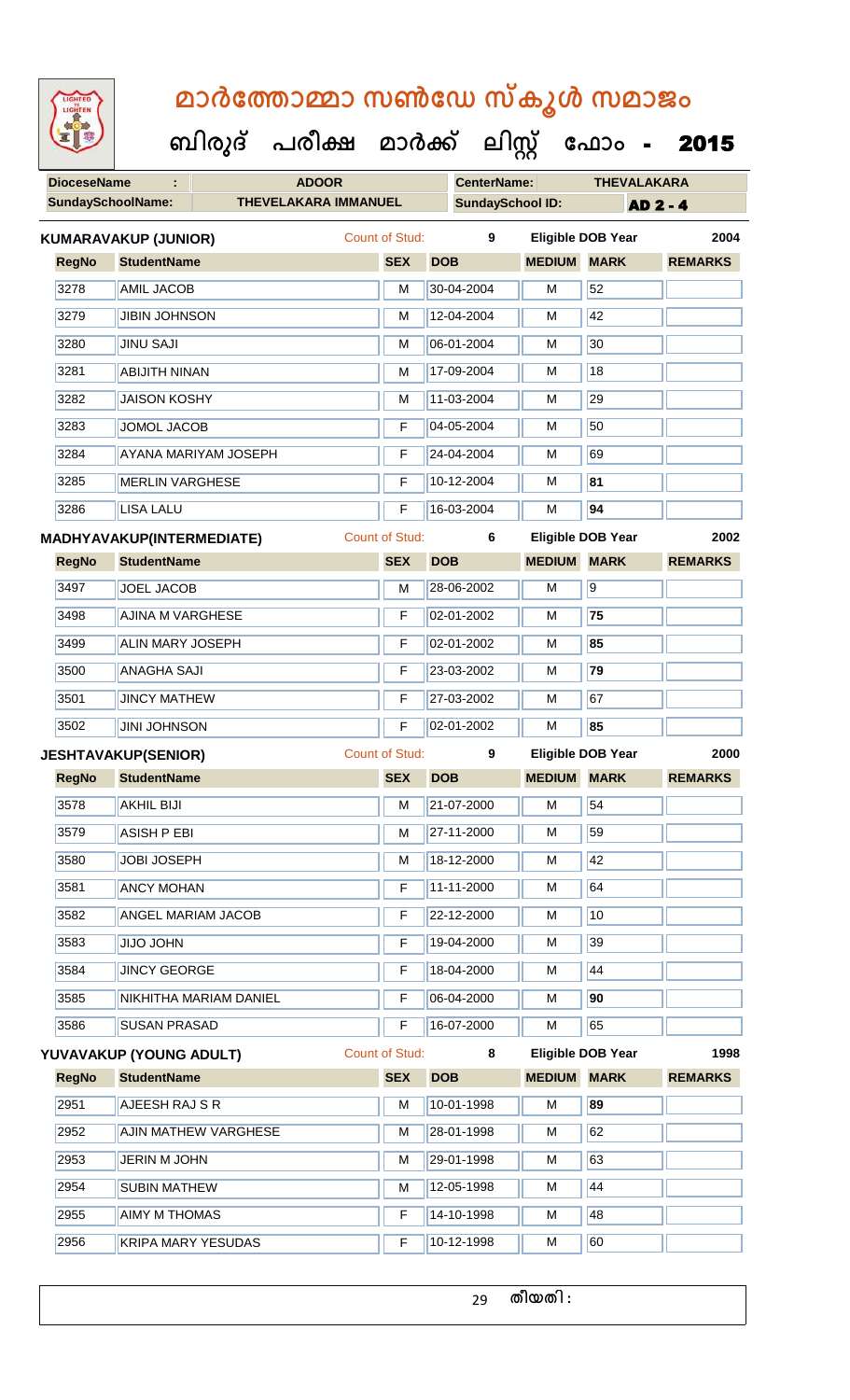### **DioceseName : ADOOR CenterName: THEVALAKARA ബിരുദ് പരീക്ഷ മാര്ക് ക ലിസ്റ്റ ക ഫ ാോം** - 2015  **മാര്കഫതാമ്മാ സണ്ഫേ സ്കൂള് സമാജോം**

|                          |                              |                         |   |                             |                | <u>viitvi i vallivi</u> |                         |               |                          |                 |  |  |
|--------------------------|------------------------------|-------------------------|---|-----------------------------|----------------|-------------------------|-------------------------|---------------|--------------------------|-----------------|--|--|
| <b>SundaySchoolName:</b> |                              |                         |   | <b>THEVELAKARA IMMANUEL</b> |                |                         | <b>SundaySchool ID:</b> |               |                          | <b>AD 2 - 4</b> |  |  |
|                          | 2957                         | <b>MEGHA THOMAS</b>     |   |                             | F              |                         | 18-09-1998              | м             | 63                       |                 |  |  |
|                          | 2958                         | NISHA KUNJUMON          |   |                             | F              |                         | 10-02-1998              | м             | 50                       |                 |  |  |
|                          | PROUDA SUNDAY SCHOOL (ADULT) |                         |   |                             | Count of Stud: |                         | 4                       |               | <b>Eligible DOB Year</b> | 1997            |  |  |
|                          | <b>RegNo</b>                 | <b>StudentName</b>      |   |                             | <b>SEX</b>     | <b>DOB</b>              |                         | <b>MEDIUM</b> | <b>MARK</b>              | <b>REMARKS</b>  |  |  |
|                          | 1710                         | <b>BRIGHTSON M BABU</b> |   |                             | M              |                         | 07-03-1997              | м             | 33                       |                 |  |  |
|                          | 1711<br><b>EBIN BABU</b>     |                         | M |                             | 25-05-1997     | м                       | 33                      |               |                          |                 |  |  |
|                          | 1712                         | <b>JERIL JAMES</b>      |   |                             | M              |                         | 01-06-1997              | M             | 64                       |                 |  |  |
|                          | 1713                         | <b>SHALOM K SHIBU</b>   |   |                             | M              |                         | 25-05-1997              | м             | 45                       |                 |  |  |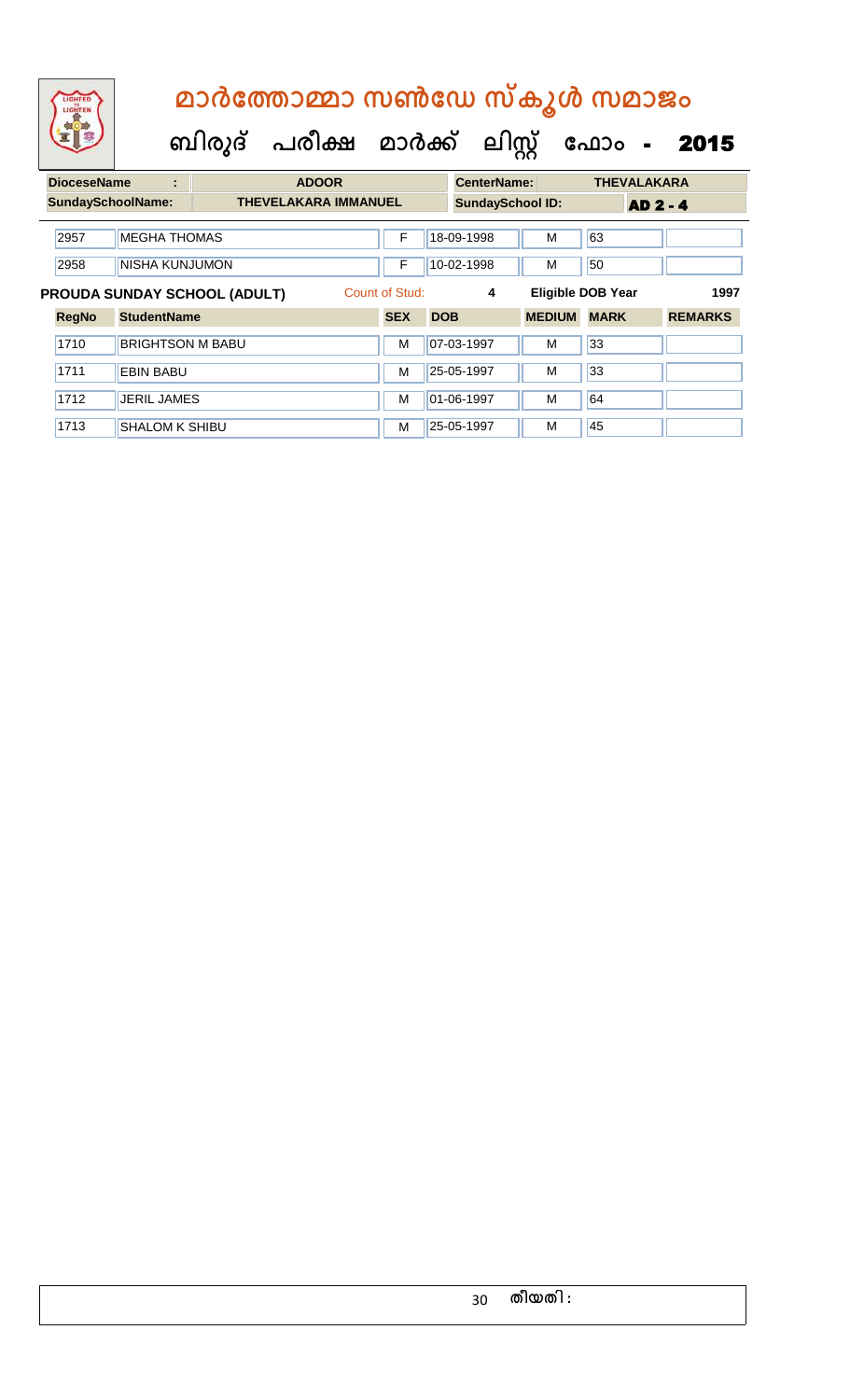| <b>DioceseName</b> |              | <b>ADOOR</b>                |                            |                      | <b>CenterName:</b>    |            | <b>THEVALAKARA</b>      |               |                          |                |
|--------------------|--------------|-----------------------------|----------------------------|----------------------|-----------------------|------------|-------------------------|---------------|--------------------------|----------------|
|                    |              | <b>SundaySchoolName:</b>    |                            | <b>KALLELY SALEM</b> |                       |            | <b>SundaySchool ID:</b> |               |                          | AD 2 - 5       |
|                    |              | <b>KUMARAVAKUP (JUNIOR)</b> |                            |                      | <b>Count of Stud:</b> |            | 3                       |               | <b>Eligible DOB Year</b> | 2004           |
|                    | <b>RegNo</b> | <b>StudentName</b>          |                            |                      | <b>SEX</b>            | <b>DOB</b> |                         | <b>MEDIUM</b> | <b>MARK</b>              | <b>REMARKS</b> |
|                    | 3287         | <b>DELWIN DISNEY</b>        |                            |                      | M                     |            | 10-09-2004              | М             | 35                       |                |
|                    | 3288         | <b>SISY VARGHESE</b>        |                            |                      | F                     |            | 15-11-2004              | M             | 51                       |                |
|                    | 3289         | <b>ABIN</b>                 |                            |                      | M                     |            | 09-12-2004              | M             | 42                       |                |
|                    |              | MADHYAVAKUP(INTERMEDIATE)   |                            |                      | <b>Count of Stud:</b> |            | 5                       |               | <b>Eligible DOB Year</b> | 2002           |
|                    | <b>RegNo</b> | <b>StudentName</b>          |                            |                      | <b>SEX</b>            | <b>DOB</b> |                         | <b>MEDIUM</b> | <b>MARK</b>              | <b>REMARKS</b> |
|                    | 3503         | <b>ALAN GEORGE</b>          |                            |                      | M                     |            | 23-09-2002              | M             | 55                       |                |
|                    | 3504         | <b>SOJA REJI</b>            |                            |                      | F                     |            | 19-10-2002              | M             | 34                       |                |
|                    | 3505         | <b>SUJI BIJI</b>            |                            |                      | F                     |            | 29-01-2002              | M             | 45                       |                |
|                    | 3506         |                             | <b>JINCY MARY VARGHESE</b> |                      | F                     |            | 01-01-2002              | M             | 53                       |                |
|                    | 3507         | <b>MERIN THOMAS</b>         |                            |                      | F                     |            | 22-02-2002              | M             | 60                       |                |
|                    |              | <b>JESHTAVAKUP(SENIOR)</b>  |                            |                      | <b>Count of Stud:</b> |            | 7                       |               | <b>Eligible DOB Year</b> | 2000           |
|                    | <b>RegNo</b> | <b>StudentName</b>          |                            |                      | <b>SEX</b>            | <b>DOB</b> |                         | <b>MEDIUM</b> | <b>MARK</b>              | <b>REMARKS</b> |
|                    | 3587         | <b>SOMSON THOMAS</b>        |                            |                      | M                     |            | 30-10-2000              | M             | 39                       |                |
|                    | 3588         |                             | <b>KEERTHANA ELSA JOSE</b> |                      | F                     |            | 24-05-2000              | M             | 69                       |                |
|                    | 3589         | <b>JOEL SAMUEL</b>          |                            |                      | M                     |            | 10-10-2000              | M             | 36                       |                |
|                    | 3590         | <b>JISHA LEE GIGI</b>       |                            |                      | F                     |            | 21-08-2000              | M             | 41                       |                |
|                    | 3591         | ANN MARY ABRAHAM            |                            |                      | F                     |            | 18-06-2000              | M             | $\overline{76}$          |                |
|                    | 3592         | <b>ABINA DANIEL</b>         |                            |                      | F                     |            | 02-06-2000              | M             | Absent                   |                |
|                    | 3593         | <b>ANFY DANIEL</b>          |                            |                      | F                     |            | 24-07-2000              | M             | $\overline{25}$          |                |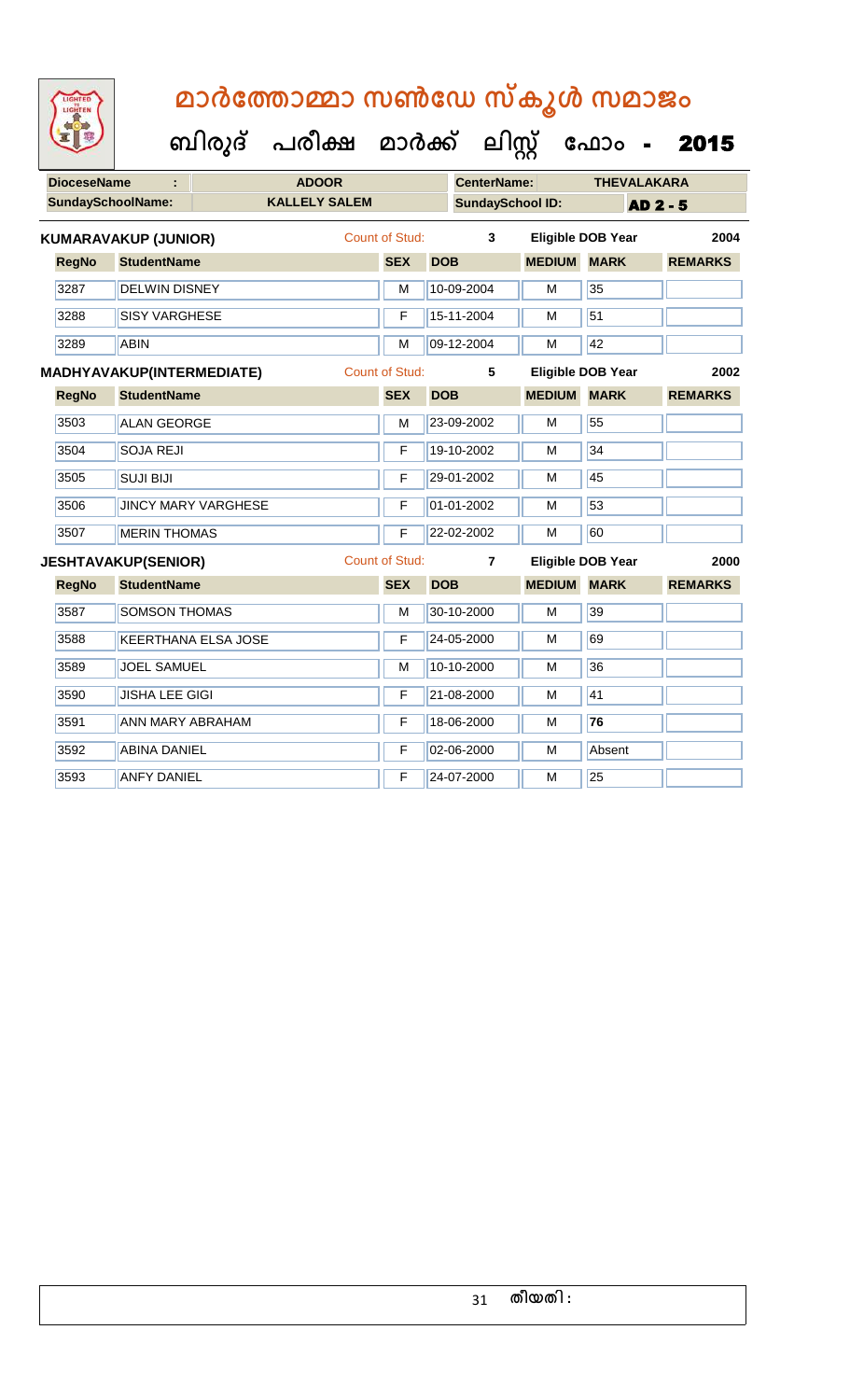| <b>IGHTED</b> |
|---------------|
|               |
|               |
|               |

| <b>SundaySchoolName:</b><br><b>THEVELAKARA ARINALLOOR</b><br><b>SundaySchool ID:</b><br><b>AD 2 - 6</b><br><b>Count of Stud:</b><br>2004<br>4<br><b>Eligible DOB Year</b><br><b>KUMARAVAKUP (JUNIOR)</b><br><b>RegNo</b><br><b>StudentName</b><br><b>SEX</b><br><b>DOB</b><br><b>MEDIUM</b><br><b>MARK</b><br><b>REMARKS</b><br>04-05-2004<br>3290<br>ANU <sub>S</sub><br>F<br>M<br>88<br>3291<br>84<br><b>ANU BABU</b><br>F<br>11-09-2004<br>M<br>50<br>3292<br>10-05-2004<br><b>BINY BABY</b><br>F<br>м<br>18-03-2004<br>92<br>3293<br><b>KESIYA SHAJI</b><br>F<br>M<br><b>Count of Stud:</b><br><b>Eligible DOB Year</b><br>4<br>2002<br><b>MEDIUM MARK</b><br><b>RegNo</b><br><b>StudentName</b><br><b>SEX</b><br><b>DOB</b><br><b>REMARKS</b><br>79<br>3508<br><b>SNEHA BIJU</b><br>F<br>27-05-2002<br>M<br>61<br>3509<br>13-02-2002<br><b>MERLIN KOSHY</b><br>M<br>F<br>3510<br>22-03-2002<br>45<br><b>KESIYA ALEX</b><br>F<br>M<br>$\overline{7}$<br>3511<br>16-10-2002<br><b>SUBI MATHEW</b><br>F<br>M<br><b>Count of Stud:</b><br>$\mathbf{1}$<br><b>Eligible DOB Year</b><br><b>JESHTAVAKUP(SENIOR)</b><br>2000<br><b>StudentName</b><br><b>DOB</b><br><b>MEDIUM MARK</b><br><b>RegNo</b><br><b>SEX</b><br><b>REMARKS</b><br><b>ANJU ANIL</b><br>3594<br>F<br>09-09-2000<br>60<br>M<br><b>Count of Stud:</b><br>Eligible DOB Year<br>1998<br>$\mathbf{2}$<br><b>MEDIUM MARK</b><br><b>RegNo</b><br><b>StudentName</b><br><b>SEX</b><br><b>REMARKS</b><br><b>DOB</b><br>2959<br>15-09-1998<br><b>JINCY B JUDY</b><br>$\mathsf F$<br>M<br>Absent<br>79<br>21-11-1998<br>2960<br><b>ANCY BABU</b><br>F<br>M<br><b>Count of Stud:</b><br>5<br><b>Eligible DOB Year</b><br><b>PROUDA SUNDAY SCHOOL (ADULT)</b><br>1997<br><b>SEX</b><br><b>MEDIUM</b><br><b>MARK</b><br><b>RegNo</b><br><b>StudentName</b><br><b>DOB</b><br><b>REMARKS</b><br><b>RINY ROY</b><br>1714<br>F<br>19-01-1997<br>85<br>М<br>26<br>1715<br>LEENA L GEORGE<br>F<br>M<br>18-12-1997<br>20<br>1716<br><b>SIJO KUNJUMON</b><br>01-10-1997<br>M<br>M<br>28<br>1717<br><b>SIJI SHAJI</b><br>$\mathsf F$<br>08-08-1997<br>M<br>1718<br><b>MERIN KOSHY</b><br>19<br>M<br>15-07-1997<br>м | <b>DioceseName</b> |  | <b>ADOOR</b> |  | <b>CenterName:</b> |  | <b>THEVALAKARA</b> |  |  |
|-----------------------------------------------------------------------------------------------------------------------------------------------------------------------------------------------------------------------------------------------------------------------------------------------------------------------------------------------------------------------------------------------------------------------------------------------------------------------------------------------------------------------------------------------------------------------------------------------------------------------------------------------------------------------------------------------------------------------------------------------------------------------------------------------------------------------------------------------------------------------------------------------------------------------------------------------------------------------------------------------------------------------------------------------------------------------------------------------------------------------------------------------------------------------------------------------------------------------------------------------------------------------------------------------------------------------------------------------------------------------------------------------------------------------------------------------------------------------------------------------------------------------------------------------------------------------------------------------------------------------------------------------------------------------------------------------------------------------------------------------------------------------------------------------------------------------------------------------------------------------------------------------------------------------------------------------------------------------------------------------------------------------------------------------------------------------------------------------------------------------------------------------------------------|--------------------|--|--------------|--|--------------------|--|--------------------|--|--|
| MADHYAVAKUP(INTERMEDIATE)<br>YUVAVAKUP (YOUNG ADULT)                                                                                                                                                                                                                                                                                                                                                                                                                                                                                                                                                                                                                                                                                                                                                                                                                                                                                                                                                                                                                                                                                                                                                                                                                                                                                                                                                                                                                                                                                                                                                                                                                                                                                                                                                                                                                                                                                                                                                                                                                                                                                                            |                    |  |              |  |                    |  |                    |  |  |
|                                                                                                                                                                                                                                                                                                                                                                                                                                                                                                                                                                                                                                                                                                                                                                                                                                                                                                                                                                                                                                                                                                                                                                                                                                                                                                                                                                                                                                                                                                                                                                                                                                                                                                                                                                                                                                                                                                                                                                                                                                                                                                                                                                 |                    |  |              |  |                    |  |                    |  |  |
|                                                                                                                                                                                                                                                                                                                                                                                                                                                                                                                                                                                                                                                                                                                                                                                                                                                                                                                                                                                                                                                                                                                                                                                                                                                                                                                                                                                                                                                                                                                                                                                                                                                                                                                                                                                                                                                                                                                                                                                                                                                                                                                                                                 |                    |  |              |  |                    |  |                    |  |  |
|                                                                                                                                                                                                                                                                                                                                                                                                                                                                                                                                                                                                                                                                                                                                                                                                                                                                                                                                                                                                                                                                                                                                                                                                                                                                                                                                                                                                                                                                                                                                                                                                                                                                                                                                                                                                                                                                                                                                                                                                                                                                                                                                                                 |                    |  |              |  |                    |  |                    |  |  |
|                                                                                                                                                                                                                                                                                                                                                                                                                                                                                                                                                                                                                                                                                                                                                                                                                                                                                                                                                                                                                                                                                                                                                                                                                                                                                                                                                                                                                                                                                                                                                                                                                                                                                                                                                                                                                                                                                                                                                                                                                                                                                                                                                                 |                    |  |              |  |                    |  |                    |  |  |
|                                                                                                                                                                                                                                                                                                                                                                                                                                                                                                                                                                                                                                                                                                                                                                                                                                                                                                                                                                                                                                                                                                                                                                                                                                                                                                                                                                                                                                                                                                                                                                                                                                                                                                                                                                                                                                                                                                                                                                                                                                                                                                                                                                 |                    |  |              |  |                    |  |                    |  |  |
|                                                                                                                                                                                                                                                                                                                                                                                                                                                                                                                                                                                                                                                                                                                                                                                                                                                                                                                                                                                                                                                                                                                                                                                                                                                                                                                                                                                                                                                                                                                                                                                                                                                                                                                                                                                                                                                                                                                                                                                                                                                                                                                                                                 |                    |  |              |  |                    |  |                    |  |  |
|                                                                                                                                                                                                                                                                                                                                                                                                                                                                                                                                                                                                                                                                                                                                                                                                                                                                                                                                                                                                                                                                                                                                                                                                                                                                                                                                                                                                                                                                                                                                                                                                                                                                                                                                                                                                                                                                                                                                                                                                                                                                                                                                                                 |                    |  |              |  |                    |  |                    |  |  |
|                                                                                                                                                                                                                                                                                                                                                                                                                                                                                                                                                                                                                                                                                                                                                                                                                                                                                                                                                                                                                                                                                                                                                                                                                                                                                                                                                                                                                                                                                                                                                                                                                                                                                                                                                                                                                                                                                                                                                                                                                                                                                                                                                                 |                    |  |              |  |                    |  |                    |  |  |
|                                                                                                                                                                                                                                                                                                                                                                                                                                                                                                                                                                                                                                                                                                                                                                                                                                                                                                                                                                                                                                                                                                                                                                                                                                                                                                                                                                                                                                                                                                                                                                                                                                                                                                                                                                                                                                                                                                                                                                                                                                                                                                                                                                 |                    |  |              |  |                    |  |                    |  |  |
|                                                                                                                                                                                                                                                                                                                                                                                                                                                                                                                                                                                                                                                                                                                                                                                                                                                                                                                                                                                                                                                                                                                                                                                                                                                                                                                                                                                                                                                                                                                                                                                                                                                                                                                                                                                                                                                                                                                                                                                                                                                                                                                                                                 |                    |  |              |  |                    |  |                    |  |  |
|                                                                                                                                                                                                                                                                                                                                                                                                                                                                                                                                                                                                                                                                                                                                                                                                                                                                                                                                                                                                                                                                                                                                                                                                                                                                                                                                                                                                                                                                                                                                                                                                                                                                                                                                                                                                                                                                                                                                                                                                                                                                                                                                                                 |                    |  |              |  |                    |  |                    |  |  |
|                                                                                                                                                                                                                                                                                                                                                                                                                                                                                                                                                                                                                                                                                                                                                                                                                                                                                                                                                                                                                                                                                                                                                                                                                                                                                                                                                                                                                                                                                                                                                                                                                                                                                                                                                                                                                                                                                                                                                                                                                                                                                                                                                                 |                    |  |              |  |                    |  |                    |  |  |
|                                                                                                                                                                                                                                                                                                                                                                                                                                                                                                                                                                                                                                                                                                                                                                                                                                                                                                                                                                                                                                                                                                                                                                                                                                                                                                                                                                                                                                                                                                                                                                                                                                                                                                                                                                                                                                                                                                                                                                                                                                                                                                                                                                 |                    |  |              |  |                    |  |                    |  |  |
|                                                                                                                                                                                                                                                                                                                                                                                                                                                                                                                                                                                                                                                                                                                                                                                                                                                                                                                                                                                                                                                                                                                                                                                                                                                                                                                                                                                                                                                                                                                                                                                                                                                                                                                                                                                                                                                                                                                                                                                                                                                                                                                                                                 |                    |  |              |  |                    |  |                    |  |  |
|                                                                                                                                                                                                                                                                                                                                                                                                                                                                                                                                                                                                                                                                                                                                                                                                                                                                                                                                                                                                                                                                                                                                                                                                                                                                                                                                                                                                                                                                                                                                                                                                                                                                                                                                                                                                                                                                                                                                                                                                                                                                                                                                                                 |                    |  |              |  |                    |  |                    |  |  |
|                                                                                                                                                                                                                                                                                                                                                                                                                                                                                                                                                                                                                                                                                                                                                                                                                                                                                                                                                                                                                                                                                                                                                                                                                                                                                                                                                                                                                                                                                                                                                                                                                                                                                                                                                                                                                                                                                                                                                                                                                                                                                                                                                                 |                    |  |              |  |                    |  |                    |  |  |
|                                                                                                                                                                                                                                                                                                                                                                                                                                                                                                                                                                                                                                                                                                                                                                                                                                                                                                                                                                                                                                                                                                                                                                                                                                                                                                                                                                                                                                                                                                                                                                                                                                                                                                                                                                                                                                                                                                                                                                                                                                                                                                                                                                 |                    |  |              |  |                    |  |                    |  |  |
|                                                                                                                                                                                                                                                                                                                                                                                                                                                                                                                                                                                                                                                                                                                                                                                                                                                                                                                                                                                                                                                                                                                                                                                                                                                                                                                                                                                                                                                                                                                                                                                                                                                                                                                                                                                                                                                                                                                                                                                                                                                                                                                                                                 |                    |  |              |  |                    |  |                    |  |  |
|                                                                                                                                                                                                                                                                                                                                                                                                                                                                                                                                                                                                                                                                                                                                                                                                                                                                                                                                                                                                                                                                                                                                                                                                                                                                                                                                                                                                                                                                                                                                                                                                                                                                                                                                                                                                                                                                                                                                                                                                                                                                                                                                                                 |                    |  |              |  |                    |  |                    |  |  |
|                                                                                                                                                                                                                                                                                                                                                                                                                                                                                                                                                                                                                                                                                                                                                                                                                                                                                                                                                                                                                                                                                                                                                                                                                                                                                                                                                                                                                                                                                                                                                                                                                                                                                                                                                                                                                                                                                                                                                                                                                                                                                                                                                                 |                    |  |              |  |                    |  |                    |  |  |
|                                                                                                                                                                                                                                                                                                                                                                                                                                                                                                                                                                                                                                                                                                                                                                                                                                                                                                                                                                                                                                                                                                                                                                                                                                                                                                                                                                                                                                                                                                                                                                                                                                                                                                                                                                                                                                                                                                                                                                                                                                                                                                                                                                 |                    |  |              |  |                    |  |                    |  |  |
|                                                                                                                                                                                                                                                                                                                                                                                                                                                                                                                                                                                                                                                                                                                                                                                                                                                                                                                                                                                                                                                                                                                                                                                                                                                                                                                                                                                                                                                                                                                                                                                                                                                                                                                                                                                                                                                                                                                                                                                                                                                                                                                                                                 |                    |  |              |  |                    |  |                    |  |  |
|                                                                                                                                                                                                                                                                                                                                                                                                                                                                                                                                                                                                                                                                                                                                                                                                                                                                                                                                                                                                                                                                                                                                                                                                                                                                                                                                                                                                                                                                                                                                                                                                                                                                                                                                                                                                                                                                                                                                                                                                                                                                                                                                                                 |                    |  |              |  |                    |  |                    |  |  |
|                                                                                                                                                                                                                                                                                                                                                                                                                                                                                                                                                                                                                                                                                                                                                                                                                                                                                                                                                                                                                                                                                                                                                                                                                                                                                                                                                                                                                                                                                                                                                                                                                                                                                                                                                                                                                                                                                                                                                                                                                                                                                                                                                                 |                    |  |              |  |                    |  |                    |  |  |
|                                                                                                                                                                                                                                                                                                                                                                                                                                                                                                                                                                                                                                                                                                                                                                                                                                                                                                                                                                                                                                                                                                                                                                                                                                                                                                                                                                                                                                                                                                                                                                                                                                                                                                                                                                                                                                                                                                                                                                                                                                                                                                                                                                 |                    |  |              |  |                    |  |                    |  |  |
|                                                                                                                                                                                                                                                                                                                                                                                                                                                                                                                                                                                                                                                                                                                                                                                                                                                                                                                                                                                                                                                                                                                                                                                                                                                                                                                                                                                                                                                                                                                                                                                                                                                                                                                                                                                                                                                                                                                                                                                                                                                                                                                                                                 |                    |  |              |  |                    |  |                    |  |  |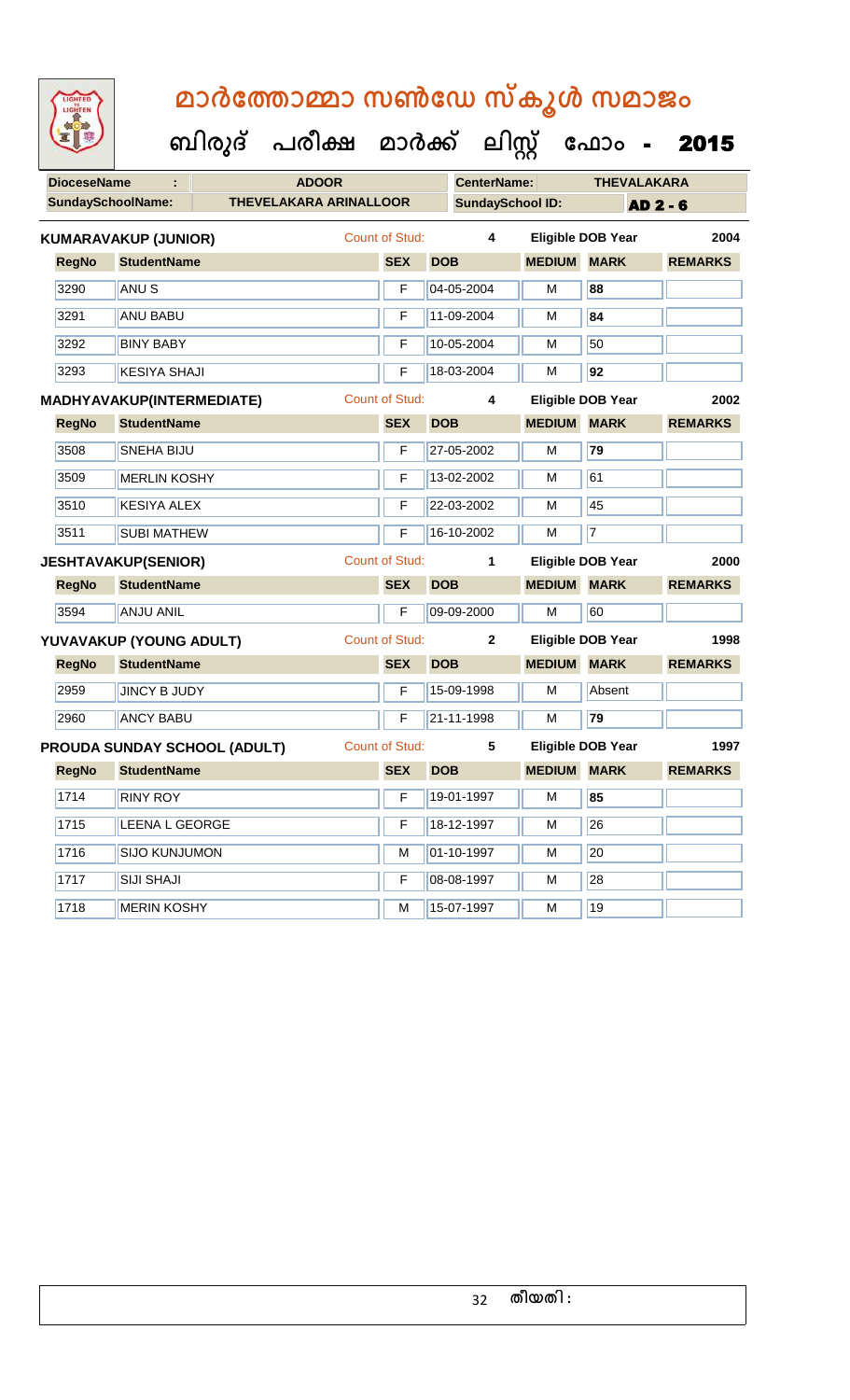

 **ബിരുദ് പരീക്ഷ മാര്ക് ക ലിസ്റ്റ ക ഫ ാോം** - 2015

| <b>DioceseName</b>       | <b>ADOOR</b>        | <b>CenterName:</b>                                                                                                                                                                                                                                                                                                                                                                                                                                                                                                                                                                                                                                                                                                                                                                   |            | <b>THEVALAKARA</b>                                   |                         |                                                                                                                                          |  |
|--------------------------|---------------------|--------------------------------------------------------------------------------------------------------------------------------------------------------------------------------------------------------------------------------------------------------------------------------------------------------------------------------------------------------------------------------------------------------------------------------------------------------------------------------------------------------------------------------------------------------------------------------------------------------------------------------------------------------------------------------------------------------------------------------------------------------------------------------------|------------|------------------------------------------------------|-------------------------|------------------------------------------------------------------------------------------------------------------------------------------|--|
| <b>SundaySchoolName:</b> | <b>KOLLAKA</b>      |                                                                                                                                                                                                                                                                                                                                                                                                                                                                                                                                                                                                                                                                                                                                                                                      |            |                                                      | <b>AD 2 - 7</b>         |                                                                                                                                          |  |
|                          |                     |                                                                                                                                                                                                                                                                                                                                                                                                                                                                                                                                                                                                                                                                                                                                                                                      | 17         |                                                      |                         | 2004                                                                                                                                     |  |
|                          |                     | <b>SEX</b>                                                                                                                                                                                                                                                                                                                                                                                                                                                                                                                                                                                                                                                                                                                                                                           | <b>DOB</b> |                                                      | <b>MARK</b>             | <b>REMARKS</b>                                                                                                                           |  |
|                          |                     | M                                                                                                                                                                                                                                                                                                                                                                                                                                                                                                                                                                                                                                                                                                                                                                                    | 17-01-2004 | M                                                    | Absent                  |                                                                                                                                          |  |
|                          |                     | M                                                                                                                                                                                                                                                                                                                                                                                                                                                                                                                                                                                                                                                                                                                                                                                    | 06-07-2004 | M                                                    | 26                      |                                                                                                                                          |  |
|                          |                     | M                                                                                                                                                                                                                                                                                                                                                                                                                                                                                                                                                                                                                                                                                                                                                                                    | 20-10-2004 | M                                                    | Absent                  |                                                                                                                                          |  |
|                          |                     | M                                                                                                                                                                                                                                                                                                                                                                                                                                                                                                                                                                                                                                                                                                                                                                                    | 10-11-2004 | M                                                    | 64                      |                                                                                                                                          |  |
|                          |                     | F                                                                                                                                                                                                                                                                                                                                                                                                                                                                                                                                                                                                                                                                                                                                                                                    | 18-10-2004 | М                                                    | 93                      |                                                                                                                                          |  |
|                          |                     | F                                                                                                                                                                                                                                                                                                                                                                                                                                                                                                                                                                                                                                                                                                                                                                                    | 27-10-2004 | M                                                    | 82                      |                                                                                                                                          |  |
|                          |                     | F                                                                                                                                                                                                                                                                                                                                                                                                                                                                                                                                                                                                                                                                                                                                                                                    | 12-11-2004 | M                                                    | Absent                  |                                                                                                                                          |  |
|                          |                     | F                                                                                                                                                                                                                                                                                                                                                                                                                                                                                                                                                                                                                                                                                                                                                                                    | 15-11-2004 | M                                                    | 59                      |                                                                                                                                          |  |
|                          |                     | F                                                                                                                                                                                                                                                                                                                                                                                                                                                                                                                                                                                                                                                                                                                                                                                    | 11-09-2004 | M                                                    | 50                      |                                                                                                                                          |  |
|                          |                     | F                                                                                                                                                                                                                                                                                                                                                                                                                                                                                                                                                                                                                                                                                                                                                                                    | 15-10-2004 | M                                                    | 65                      |                                                                                                                                          |  |
|                          |                     | F                                                                                                                                                                                                                                                                                                                                                                                                                                                                                                                                                                                                                                                                                                                                                                                    | 04-04-2004 | М                                                    | 62                      |                                                                                                                                          |  |
|                          |                     | F                                                                                                                                                                                                                                                                                                                                                                                                                                                                                                                                                                                                                                                                                                                                                                                    | 09-10-2004 | M                                                    | 44                      |                                                                                                                                          |  |
|                          |                     | F                                                                                                                                                                                                                                                                                                                                                                                                                                                                                                                                                                                                                                                                                                                                                                                    | 05-06-2004 | M                                                    | 90                      |                                                                                                                                          |  |
|                          |                     | F                                                                                                                                                                                                                                                                                                                                                                                                                                                                                                                                                                                                                                                                                                                                                                                    | 18-02-2004 | M                                                    | 69                      |                                                                                                                                          |  |
|                          |                     | F                                                                                                                                                                                                                                                                                                                                                                                                                                                                                                                                                                                                                                                                                                                                                                                    | 15-12-2004 | M                                                    | 82                      |                                                                                                                                          |  |
|                          |                     | M                                                                                                                                                                                                                                                                                                                                                                                                                                                                                                                                                                                                                                                                                                                                                                                    | 07-03-2004 | M                                                    | 36                      |                                                                                                                                          |  |
|                          |                     | M                                                                                                                                                                                                                                                                                                                                                                                                                                                                                                                                                                                                                                                                                                                                                                                    | 07-02-2004 | M                                                    | 47                      |                                                                                                                                          |  |
|                          |                     | <b>Count of Stud:</b>                                                                                                                                                                                                                                                                                                                                                                                                                                                                                                                                                                                                                                                                                                                                                                |            |                                                      |                         | 2002                                                                                                                                     |  |
|                          |                     | <b>SEX</b>                                                                                                                                                                                                                                                                                                                                                                                                                                                                                                                                                                                                                                                                                                                                                                           | <b>DOB</b> |                                                      |                         | <b>REMARKS</b>                                                                                                                           |  |
|                          |                     | M                                                                                                                                                                                                                                                                                                                                                                                                                                                                                                                                                                                                                                                                                                                                                                                    | 08-01-2002 | M                                                    | 57                      |                                                                                                                                          |  |
|                          |                     | M                                                                                                                                                                                                                                                                                                                                                                                                                                                                                                                                                                                                                                                                                                                                                                                    | 15-03-2002 | M                                                    | 22                      |                                                                                                                                          |  |
|                          |                     | M                                                                                                                                                                                                                                                                                                                                                                                                                                                                                                                                                                                                                                                                                                                                                                                    | 27-07-2002 | М                                                    | 82                      |                                                                                                                                          |  |
|                          |                     | M                                                                                                                                                                                                                                                                                                                                                                                                                                                                                                                                                                                                                                                                                                                                                                                    | 09-04-2002 | M                                                    | 23                      |                                                                                                                                          |  |
| <b>RONY ISAC</b>         |                     | м                                                                                                                                                                                                                                                                                                                                                                                                                                                                                                                                                                                                                                                                                                                                                                                    | 09-09-2002 | M                                                    | 15                      |                                                                                                                                          |  |
|                          |                     | M                                                                                                                                                                                                                                                                                                                                                                                                                                                                                                                                                                                                                                                                                                                                                                                    | 09-05-2002 | М                                                    | $\overline{17}$         |                                                                                                                                          |  |
|                          |                     | M                                                                                                                                                                                                                                                                                                                                                                                                                                                                                                                                                                                                                                                                                                                                                                                    | 04-11-2002 | м                                                    | 49                      |                                                                                                                                          |  |
|                          |                     | M                                                                                                                                                                                                                                                                                                                                                                                                                                                                                                                                                                                                                                                                                                                                                                                    | 09-04-2002 | M                                                    | 19                      |                                                                                                                                          |  |
|                          |                     | F                                                                                                                                                                                                                                                                                                                                                                                                                                                                                                                                                                                                                                                                                                                                                                                    | 01-10-2002 | М                                                    | 28                      |                                                                                                                                          |  |
|                          |                     | F                                                                                                                                                                                                                                                                                                                                                                                                                                                                                                                                                                                                                                                                                                                                                                                    | 04-09-2002 | М                                                    | 24                      |                                                                                                                                          |  |
|                          |                     |                                                                                                                                                                                                                                                                                                                                                                                                                                                                                                                                                                                                                                                                                                                                                                                      | 12         |                                                      |                         | 2000                                                                                                                                     |  |
|                          |                     | <b>SEX</b>                                                                                                                                                                                                                                                                                                                                                                                                                                                                                                                                                                                                                                                                                                                                                                           | <b>DOB</b> |                                                      | <b>MARK</b>             | <b>REMARKS</b>                                                                                                                           |  |
| <b>NIDHIN CHERIAN</b>    |                     | M                                                                                                                                                                                                                                                                                                                                                                                                                                                                                                                                                                                                                                                                                                                                                                                    | 16-04-2000 | M                                                    | Absent                  |                                                                                                                                          |  |
|                          |                     |                                                                                                                                                                                                                                                                                                                                                                                                                                                                                                                                                                                                                                                                                                                                                                                      |            |                                                      |                         |                                                                                                                                          |  |
| <b>JOBIN G VARGHESE</b>  |                     | M                                                                                                                                                                                                                                                                                                                                                                                                                                                                                                                                                                                                                                                                                                                                                                                    | 26-10-2000 | M                                                    | 44                      |                                                                                                                                          |  |
|                          | STEVE THOMAS DANIEL | M                                                                                                                                                                                                                                                                                                                                                                                                                                                                                                                                                                                                                                                                                                                                                                                    | 25-10-2000 | М                                                    | 63                      |                                                                                                                                          |  |
| <b>JIBIN THOMAS</b>      |                     | M                                                                                                                                                                                                                                                                                                                                                                                                                                                                                                                                                                                                                                                                                                                                                                                    | 22-06-2000 | M                                                    | Absent                  |                                                                                                                                          |  |
|                          |                     | <b>KUMARAVAKUP (JUNIOR)</b><br><b>StudentName</b><br><b>ALAN K SAJI</b><br><b>ARON DANIEL</b><br>NIKHIL GEORGE CHERIAN<br><b>ABEL PHILIP</b><br><b>DANIYA P THOMAS</b><br>PRAMITHA S THOMAS<br><b>REEJA SAM</b><br><b>ANCY ALEXANDER</b><br><b>AMY G JOSEPH</b><br><b>SWEETY GRACE SABU</b><br><b>DIYA ANN BIJU</b><br>ROSHNI RAJAN<br><b>DERIN ELSA EBY</b><br><b>SOJA GEORGE</b><br><b>ANGEL MARIAM BIJU</b><br>ROHAN MATHAI JOSEPH<br><b>LIJO GEORGE</b><br><b>MADHYAVAKUP(INTERMEDIATE)</b><br><b>StudentName</b><br><b>ABIN KOSHY</b><br><b>ASHIN JACOB</b><br><b>ANOCK PHILIP</b><br><b>JOBY GEORGE</b><br>SUSANTH ANIL VARGHESE<br>SANJEEV MATHAI VARGHESE<br>SHIJU GEORGE<br><b>ASHNI MARY ALEX</b><br><b>ASHLY SABU</b><br><b>JESHTAVAKUP(SENIOR)</b><br><b>StudentName</b> |            | <b>Count of Stud:</b><br>10<br><b>Count of Stud:</b> | <b>SundaySchool ID:</b> | <b>Eligible DOB Year</b><br><b>MEDIUM</b><br><b>Eligible DOB Year</b><br><b>MEDIUM MARK</b><br><b>Eligible DOB Year</b><br><b>MEDIUM</b> |  |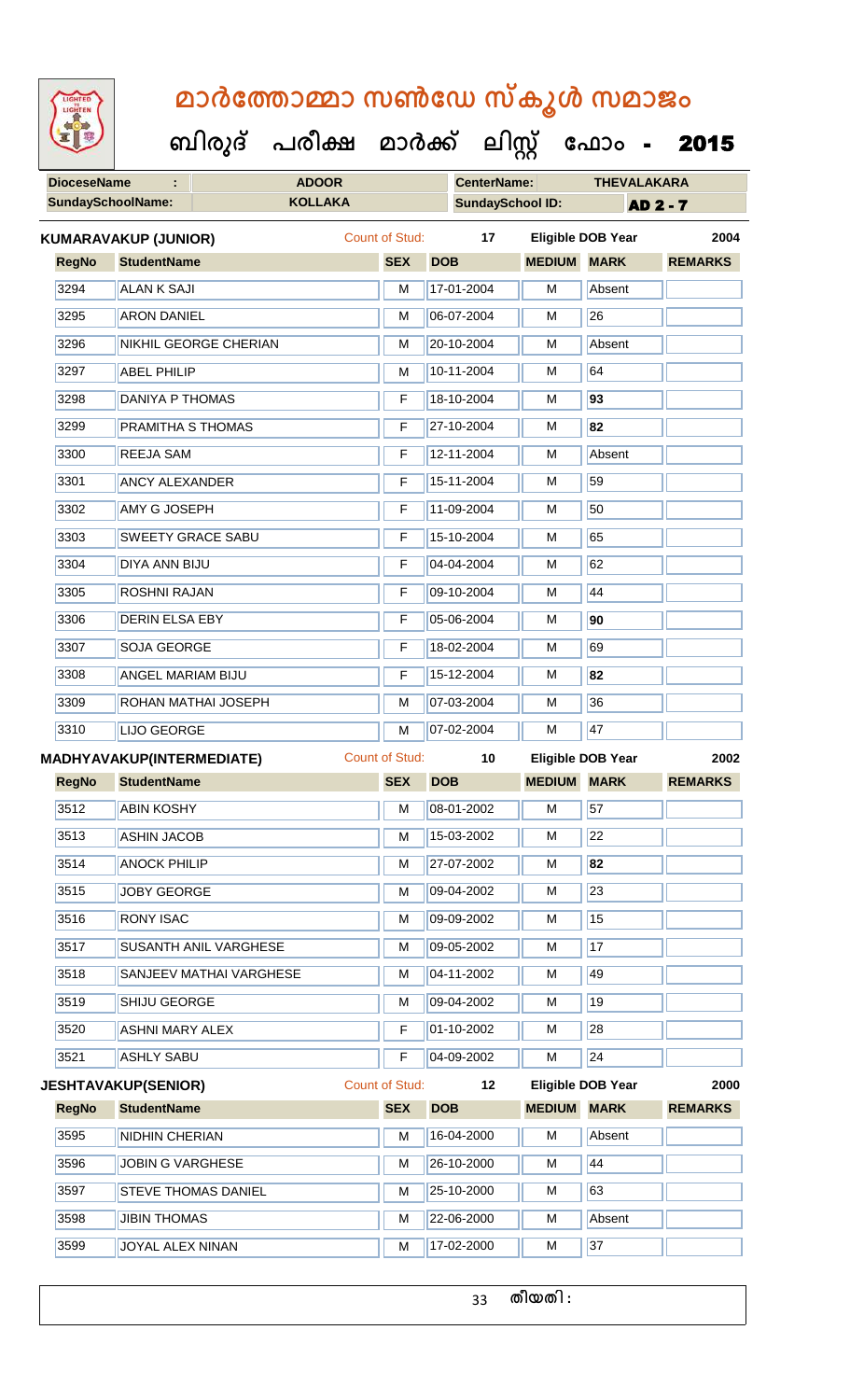| <b>DioceseName</b><br>÷      |                           | <b>ADOOR</b>                |                       | <b>CenterName:</b>      |                    | <b>THEVALAKARA</b>       |                 |  |
|------------------------------|---------------------------|-----------------------------|-----------------------|-------------------------|--------------------|--------------------------|-----------------|--|
| SundaySchoolName:            |                           | <b>KOLLAKA</b>              |                       | <b>SundaySchool ID:</b> |                    |                          | <b>AD 2 - 7</b> |  |
| 3600                         | <b>RINU VARGHESE</b>      |                             | M                     | 10-10-2000              | M                  | 61                       |                 |  |
| 3601                         | <b>AJAY JOHN KALAMATH</b> |                             | M                     | 04-08-2000              | M                  | $\overline{72}$          |                 |  |
| 3602                         |                           | ROHITH JOSEPH MATHEW        | M                     | 07-07-2000              | M                  | Absent                   |                 |  |
| 3603                         | <b>SANJU J VARGHESE</b>   |                             | M                     | 29-02-2000              | M                  | 31                       |                 |  |
| 3604                         | <b>TIJIN P ROOSSO</b>     |                             | M                     | 22-06-2000              | M                  | 78                       |                 |  |
| 3605                         | <b>ANILA KOSHY</b>        |                             | F                     | 17-10-2000              | M                  | 63                       |                 |  |
| 3606                         | <b>SINU SAJI</b>          |                             | F                     | 11-04-2000              | M                  | 62                       |                 |  |
|                              | YUVAVAKUP (YOUNG ADULT)   |                             | <b>Count of Stud:</b> | 7                       |                    | Eligible DOB Year        | 1998            |  |
| <b>RegNo</b>                 | <b>StudentName</b>        |                             | <b>SEX</b>            | <b>DOB</b>              | <b>MEDIUM</b>      | <b>MARK</b>              | <b>REMARKS</b>  |  |
| 2961                         | <b>ALBY KOSHY</b>         |                             | M                     | 02-06-1998              | M                  | 22                       |                 |  |
| 2962                         | <b>RANI VARGHESE</b>      |                             | F                     | 30-07-1998              | M                  | 80                       |                 |  |
| 2963                         | <b>ALEENA K SAJI</b>      |                             | F                     | 22-06-1998              | M                  | 54                       |                 |  |
| 2964                         | <b>ASHLY G BOSE</b>       |                             | F                     | 05-05-1998              | M                  | 29                       |                 |  |
| 2965                         | <b>KRIPA DANIEL</b>       |                             | F                     | 31-03-1998              | M                  | 50                       |                 |  |
| 2966                         | <b>MARIA ALEX</b>         |                             | F                     | 10-04-1998              | M                  | 43                       |                 |  |
| 2967                         |                           | SILPA ELIZABETH DANIEL      | F                     | 25-11-1998              | M                  | 43                       |                 |  |
| PROUDA SUNDAY SCHOOL (ADULT) |                           |                             | <b>Count of Stud:</b> | 3                       |                    | <b>Eligible DOB Year</b> | 1997            |  |
| <b>RegNo</b>                 | <b>StudentName</b>        |                             | <b>SEX</b>            | <b>DOB</b>              | <b>MEDIUM MARK</b> |                          | <b>REMARKS</b>  |  |
| 1719                         |                           | <b>JINI THANKOM JOHNSON</b> | F                     | 14-12-1997              | M                  | 32                       |                 |  |
| 1720                         | <b>SHALU P GEORGE</b>     |                             | M                     | 01-11-1997              | M                  | 26                       |                 |  |
| 1721                         | SHEBIN SANTHOSH           |                             | M                     | 01-01-1997              | M                  | Absent                   |                 |  |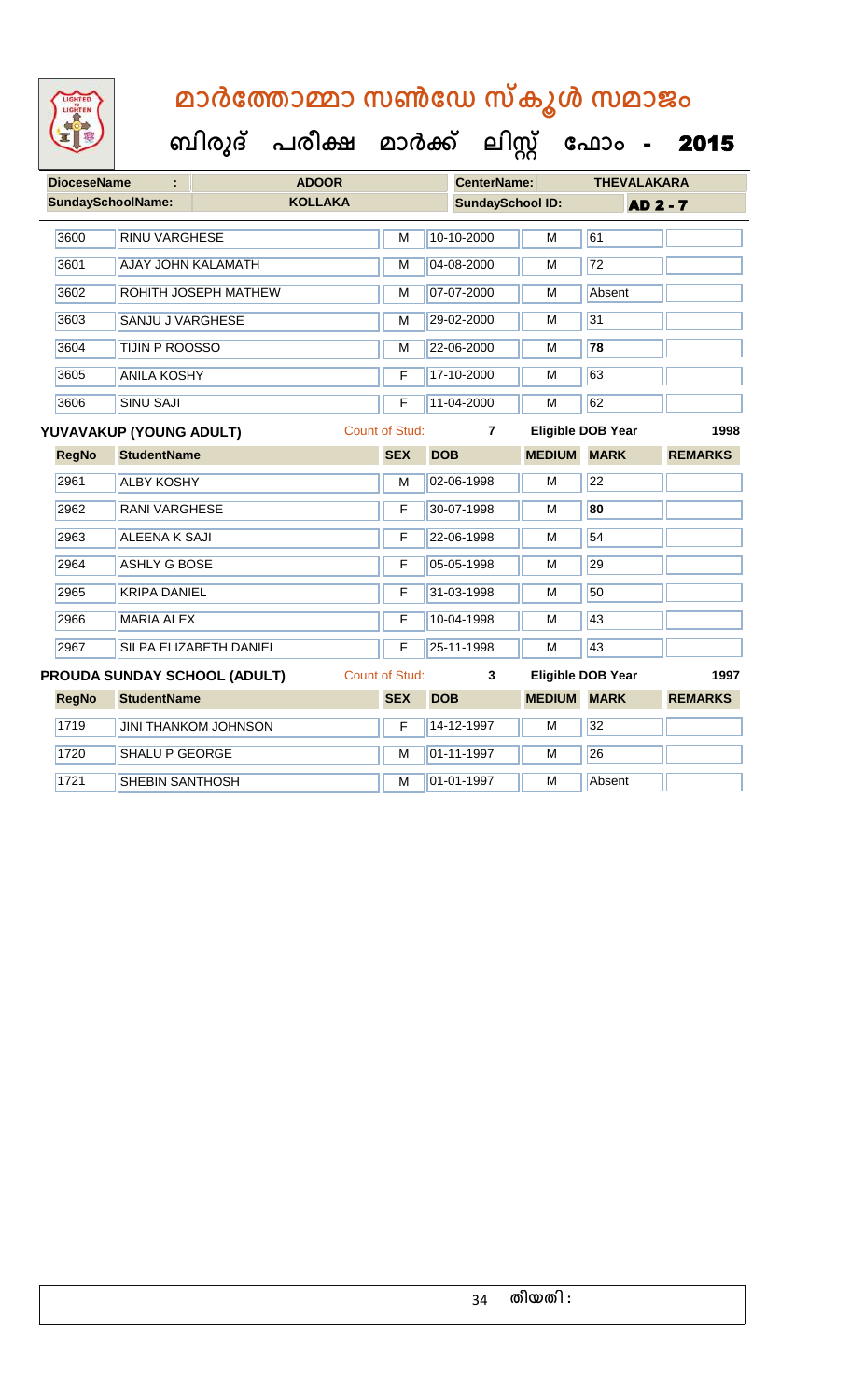**DioceseName : ADOOR CenterName: THEVALAKARA** SundaySchoolName: THAZHAVA **SundaySchool ID:** AD 2 - 8  **ബിരുദ് പരീക്ഷ മാര്ക് ക ലിസ്റ്റ ക ഫ ാോം** - 2015 **RegNo StudentName SEX DOB MEDIUM MARK REMARKS KUMARAVAKUP (JUNIOR)** Count of Stud: **4 Eligible DOB Year 2004** 3311 **ERIN JOE MATHEW M 17-09-2004 M** 47 3312 JESSY JOSE **F 13-04-2004** M 65 3313 BINTA BIJU F 10-11-2004 M **79** 3314 SUJITH THOMAS M 18-08-2004 M Absent **RegNo StudentName SEX DOB MEDIUM MARK REMARKS MADHYAVAKUP(INTERMEDIATE)** Count of Stud: **5 Eligible DOB Year 2002** 3522 MEGHA SALLY THOMAS F 20-09-2002 M 60 3523 JJOEL JOSEPH M 20-08-2002 M 48 3524 JJOBIN JOY M 11-11-2002 M 69 3525 ROSHAN T SAMUEL M M 18-10-2002 M 37 3526 ALWYN V GEORGE M M 04-12-2002 M 14 **RegNo StudentName SEX DOB MEDIUM MARK REMARKS JESHTAVAKUP(SENIOR)** Count of Stud: **2 Eligible DOB Year 2000** 3607 NIKHITHA SHAJI **F 09-02-2000** M 56 3608 SIBI MATHEW F 04-02-2000 M 54 **RegNo StudentName SEX DOB MEDIUM MARK REMARKS YUVAVAKUP (YOUNG ADULT)** Count of Stud: **4 Eligible DOB Year 1998** 2968 JJJJO JOSEPH M 08-02-1998 M 58 2969 JIBIN RAJU M 06-07-1998 M 55 2970 SHERIN ANN MATHEW **F** 03-05-1998 M 60 2971 | ABIN MATHAI M | M | 16-09-1998 | M | 53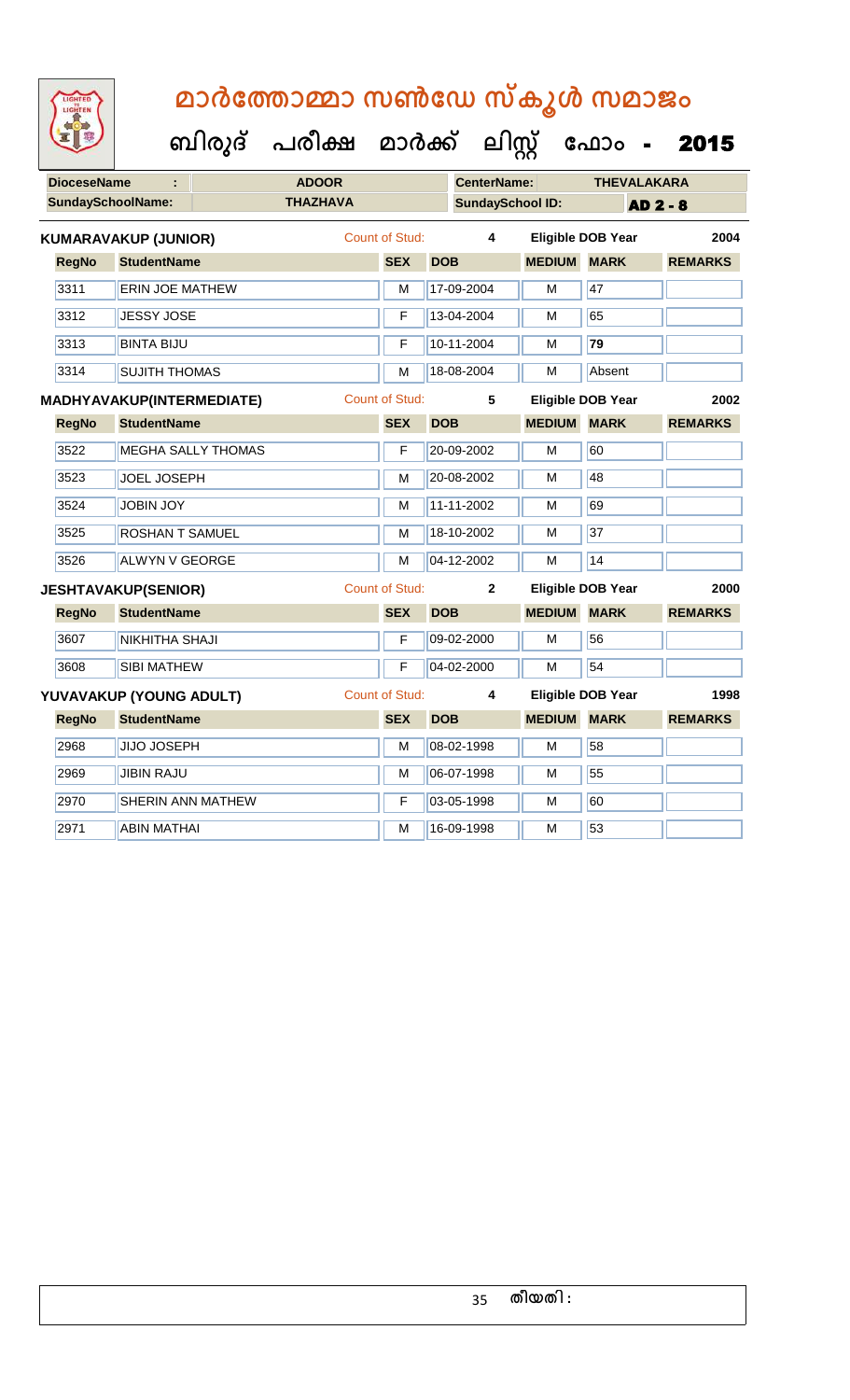| <b>IGHTED</b> |
|---------------|
|               |
|               |
|               |

| <b>DioceseName</b><br>÷ |              |                             | <b>ADOOR</b>                        |  |                       | <b>CenterName:</b> | <b>THEVALAKARA</b>      |                          |                 |                 |                |
|-------------------------|--------------|-----------------------------|-------------------------------------|--|-----------------------|--------------------|-------------------------|--------------------------|-----------------|-----------------|----------------|
|                         |              | <b>SundaySchoolName:</b>    | PADINJAREKALLADA IMMANUEL           |  |                       |                    | <b>SundaySchool ID:</b> |                          |                 | <b>AD 2 - 9</b> |                |
|                         |              | <b>KUMARAVAKUP (JUNIOR)</b> |                                     |  | Count of Stud:        |                    | 3                       | <b>Eligible DOB Year</b> |                 |                 | 2004           |
|                         | <b>RegNo</b> | <b>StudentName</b>          |                                     |  | <b>SEX</b>            | <b>DOB</b>         |                         | <b>MEDIUM MARK</b>       |                 |                 | <b>REMARKS</b> |
|                         | 3315         | SANIYA K SHIBU              |                                     |  | F                     |                    | 27-09-2004              | м                        | 72              |                 |                |
|                         | 3316         | <b>ANEETTA B ALEX</b>       |                                     |  | F                     |                    | 18-11-2004              | м                        | 77              |                 |                |
|                         | 3317         | <b>JYOTHISHA JOY</b>        |                                     |  | F                     |                    | 28-12-2004              | M                        | 73              |                 |                |
|                         |              | MADHYAVAKUP(INTERMEDIATE)   |                                     |  | <b>Count of Stud:</b> |                    | 3                       | <b>Eligible DOB Year</b> |                 |                 | 2002           |
|                         | <b>RegNo</b> | <b>StudentName</b>          |                                     |  | <b>SEX</b>            | <b>DOB</b>         |                         | <b>MEDIUM MARK</b>       |                 |                 | <b>REMARKS</b> |
|                         | 3527         | <b>ANSU ALEX</b>            |                                     |  | F                     |                    | 29-09-2002              | М                        | 59              |                 |                |
|                         | 3528         | DIYA ANN JOHN               |                                     |  | F                     |                    | 29-10-2002              | м                        | 46              |                 |                |
|                         | 3529         | <b>SNEHA BINOY</b>          |                                     |  | F                     |                    | 07-01-2002              | M                        | 20              |                 |                |
|                         |              | <b>JESHTAVAKUP(SENIOR)</b>  |                                     |  | Count of Stud:        |                    | 5                       | <b>Eligible DOB Year</b> |                 |                 | 2000           |
|                         | <b>RegNo</b> | <b>StudentName</b>          |                                     |  | <b>SEX</b>            | <b>DOB</b>         |                         | <b>MEDIUM</b>            | <b>MARK</b>     |                 | <b>REMARKS</b> |
|                         | 3609         | ROSHAN SHAJI                |                                     |  | М                     |                    | 24-11-2000              | M                        | 28              |                 |                |
|                         | 3610         | <b>PRINCY REJI</b>          |                                     |  | F                     |                    | 15-05-2000              | M                        | 19              |                 |                |
|                         | 3611         | NIMITHA BAIJU               |                                     |  | F                     |                    | 04-10-2000              | М                        | 14              |                 |                |
|                         | 3612         | <b>ALBY JOHNSON</b>         |                                     |  | М                     |                    | 29-07-2000              | M                        | 17              |                 |                |
|                         | 3613         | <b>JOSENA JOY</b>           |                                     |  | F                     |                    | 01-07-2000              | M                        | $\overline{27}$ |                 |                |
|                         |              | YUVAVAKUP (YOUNG ADULT)     |                                     |  | <b>Count of Stud:</b> |                    | $\mathbf{2}$            | <b>Eligible DOB Year</b> |                 |                 | 1998           |
|                         | <b>RegNo</b> | <b>StudentName</b>          |                                     |  | <b>SEX</b>            | <b>DOB</b>         |                         | <b>MEDIUM MARK</b>       |                 |                 | <b>REMARKS</b> |
|                         | 2972         | <b>SACHIN K SAJU</b>        |                                     |  | м                     |                    | 04-11-1998              | м                        | 33              |                 |                |
|                         | 2973         | <b>BIJITH P BIJU</b>        |                                     |  | M                     |                    | 14-11-1998              | м                        | 41              |                 |                |
|                         |              |                             | <b>PROUDA SUNDAY SCHOOL (ADULT)</b> |  | <b>Count of Stud:</b> |                    | $\mathbf{2}$            | <b>Eligible DOB Year</b> |                 |                 | 1997           |
|                         | <b>RegNo</b> | <b>StudentName</b>          |                                     |  | <b>SEX</b>            | <b>DOB</b>         |                         | <b>MEDIUM MARK</b>       |                 |                 | <b>REMARKS</b> |
|                         | 1722         | <b>MEGHA J THARAKAN</b>     |                                     |  | F                     |                    | 23-06-1997              | M                        | Absent          |                 |                |
|                         | 1723         | <b>SUBIN BINOY</b>          |                                     |  | м                     |                    | 29-12-1997              | м                        | 18              |                 |                |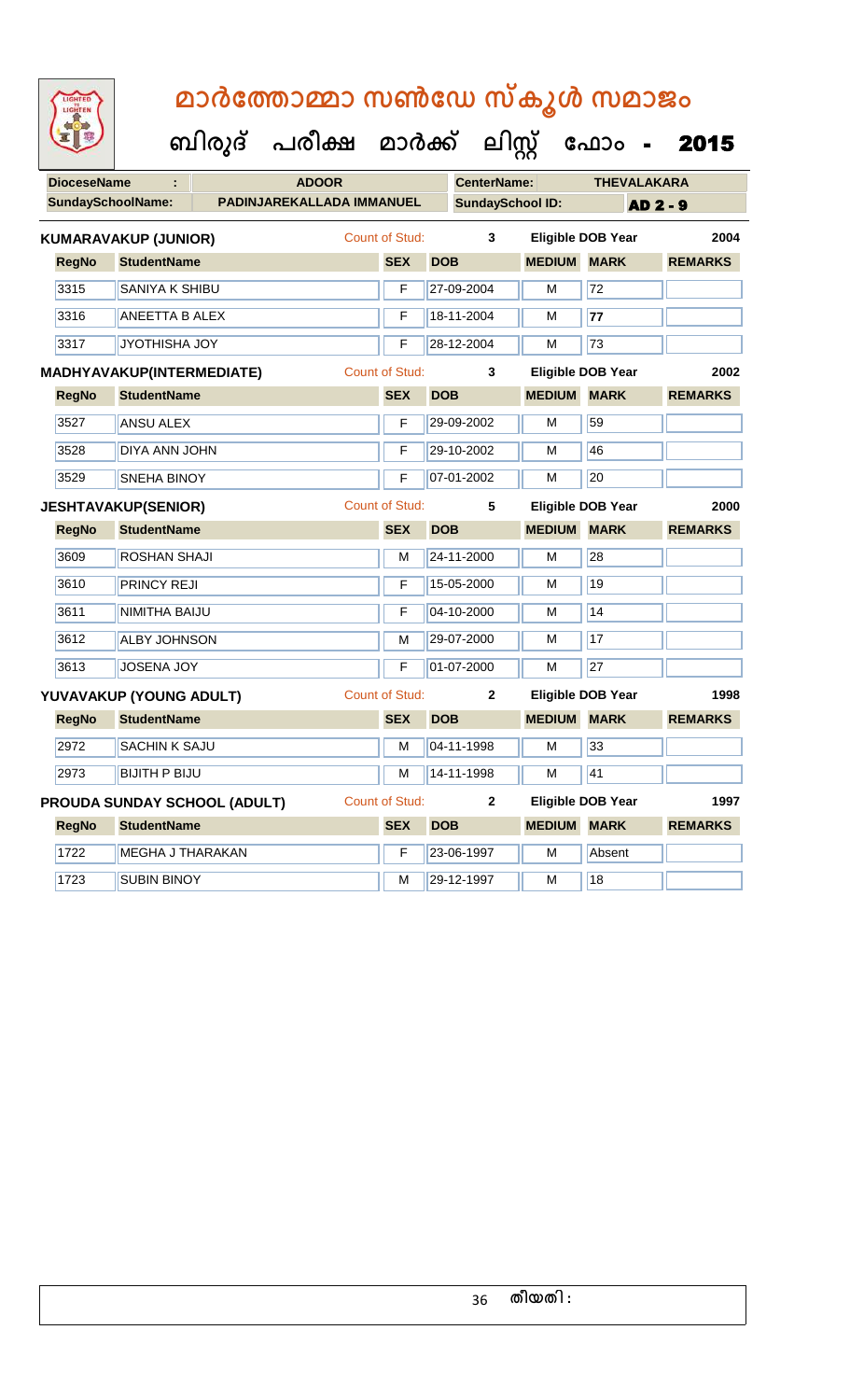| <b>IGHTED</b> |
|---------------|
|               |
|               |
|               |
|               |

 **ബിരുദ് പരീക്ഷ മാര്ക്**

**ക ലിസ്റ്റ ക ഫ ാോം** - 2015

**DioceseName : ADOOR CenterName: THEVALAKARA**

|              | <b>SundaySchoolName:</b><br><b>KOZHIKODE ST.THOMAS</b> |                       |            | <b>SundaySchool ID:</b><br><b>AD 2 - 10</b> |                          |                |  |  |  |
|--------------|--------------------------------------------------------|-----------------------|------------|---------------------------------------------|--------------------------|----------------|--|--|--|
|              | <b>KUMARAVAKUP (JUNIOR)</b>                            | <b>Count of Stud:</b> | 10         |                                             | <b>Eligible DOB Year</b> | 2004           |  |  |  |
| <b>RegNo</b> | <b>StudentName</b>                                     | <b>SEX</b>            | <b>DOB</b> | <b>MEDIUM MARK</b>                          |                          | <b>REMARKS</b> |  |  |  |
| 3318         | JOEL S PHILIP                                          | M                     | 26-02-2004 | М                                           | 83                       |                |  |  |  |
| 3319         | <b>MELBIN BIJI THOMAS</b>                              | M                     | 07-08-2004 | М                                           | 36                       |                |  |  |  |
| 3320         | <b>ALAN RAJ</b>                                        | M                     | 11-08-2004 | М                                           | 50                       |                |  |  |  |
| 3321         | <b>BIJO SUNI</b>                                       | м                     | 02-02-2004 | M                                           | 18                       |                |  |  |  |
| 3322         | <b>ASWIN B WILSON</b>                                  | M                     | 07-09-2004 | M                                           | 35                       |                |  |  |  |
| 3323         | RIJO GEEVARGHESE                                       | м                     | 15-02-2004 | м                                           | 65                       |                |  |  |  |
| 3324         | DALIYA SAJI JOHN                                       | F                     | 06-02-2004 | М                                           | 94                       |                |  |  |  |
| 3325         | <b>SANIYA VARGHESE</b>                                 | F                     | 05-11-2004 | M                                           | 42                       |                |  |  |  |
| 3326         | SANGEETHA T SAMUEL                                     | F                     | 07-09-2004 | М                                           | 84                       |                |  |  |  |
| 3327         | <b>VARSHA C JOYSON</b>                                 | F                     | 09-03-2004 | M                                           | 70                       |                |  |  |  |
|              | MADHYAVAKUP(INTERMEDIATE)                              | <b>Count of Stud:</b> | 11         |                                             | <b>Eligible DOB Year</b> | 2002           |  |  |  |
| <b>RegNo</b> | <b>StudentName</b>                                     | <b>SEX</b>            | <b>DOB</b> | <b>MEDIUM</b>                               | <b>MARK</b>              | <b>REMARKS</b> |  |  |  |
| 3530         | <b>ALBIN B VARGHESE</b>                                | м                     | 24-05-2002 | М                                           | 69                       |                |  |  |  |
| 3531         | <b>CHRISTIN P PHILIP</b>                               | M                     | 05-08-2002 | М                                           | 67                       |                |  |  |  |
| 3532         | JEEVAN P BAIJU                                         | M                     | 11-11-2002 | М                                           | 18                       |                |  |  |  |
| 3533         | REUBEN VARGHESE ROY                                    | M                     | 26-06-2002 | M                                           | 58                       |                |  |  |  |
| 3534         | ROSHAN THANKACHEN                                      | M                     | 29-01-2002 | M                                           | 47                       |                |  |  |  |
| 3535         | <b>ANJANA AJI</b>                                      | F                     | 01-11-2002 | М                                           | 51                       |                |  |  |  |
| 3536         | <b>SUJIN K ROY</b>                                     | M                     | 21-06-2002 | М                                           | 81                       |                |  |  |  |
| 3537         | SHERIN G OOMMEN                                        | м                     | 23-05-2002 | М                                           | 63                       |                |  |  |  |
| 3538         | <b>ASWITHA RACHEL VARGHESE</b>                         | F                     | 31-10-2002 | M                                           | 91                       |                |  |  |  |
| 3539         | <b>MERIN MARY SABU</b>                                 | F                     | 16-06-2002 | М                                           | 86                       |                |  |  |  |
| 3540         | <b>MERLIN MARY SABU</b>                                | F                     | 16-06-2002 | M                                           | 96                       |                |  |  |  |
|              | <b>JESHTAVAKUP(SENIOR)</b>                             | <b>Count of Stud:</b> | 12         |                                             | <b>Eligible DOB Year</b> | 2000           |  |  |  |
| <b>RegNo</b> | <b>StudentName</b>                                     | <b>SEX</b>            | <b>DOB</b> | <b>MEDIUM</b>                               | <b>MARK</b>              | <b>REMARKS</b> |  |  |  |
| 3614         | <b>AKHILA SHAJI</b>                                    | F                     | 16-03-2000 | М                                           | 87                       |                |  |  |  |
| 3615         | <b>ANEETTA WILSON</b>                                  | F                     | 10-04-2000 | М                                           | 56                       |                |  |  |  |
| 3616         | <b>ANGEL L THOMAS</b>                                  | F                     | 20-11-2000 | М                                           | 64                       |                |  |  |  |
| 3617         | ANITHA JOHN                                            | F                     | 27-01-2000 | М                                           | 50                       |                |  |  |  |
| 3618         | FEBA JOB                                               | F                     | 12-11-2000 | М                                           | 47                       |                |  |  |  |
| 3619         | <b>RINCY K VARGHESE</b>                                | F                     | 22-06-2000 | М                                           | Absent                   |                |  |  |  |
| 3620         | SNEHA S JOY                                            | F                     | 14-10-2000 | М                                           | 55                       |                |  |  |  |
| 3621         | <b>ARUN VARGHESE</b>                                   | М                     | 23-03-2000 | M                                           | 34                       |                |  |  |  |
| 3622         | JITHU SANTHOSH VARGHESE                                | М                     | 15-03-2000 | M                                           | 52                       |                |  |  |  |
| 3623         | JOHAN P JOHNSON                                        | M                     | 30-10-2000 | М                                           | 35                       |                |  |  |  |
| 3624         | JOYAL JOSEPH                                           | М                     | 03-01-2000 | М                                           | 36                       |                |  |  |  |

**തീയതി :**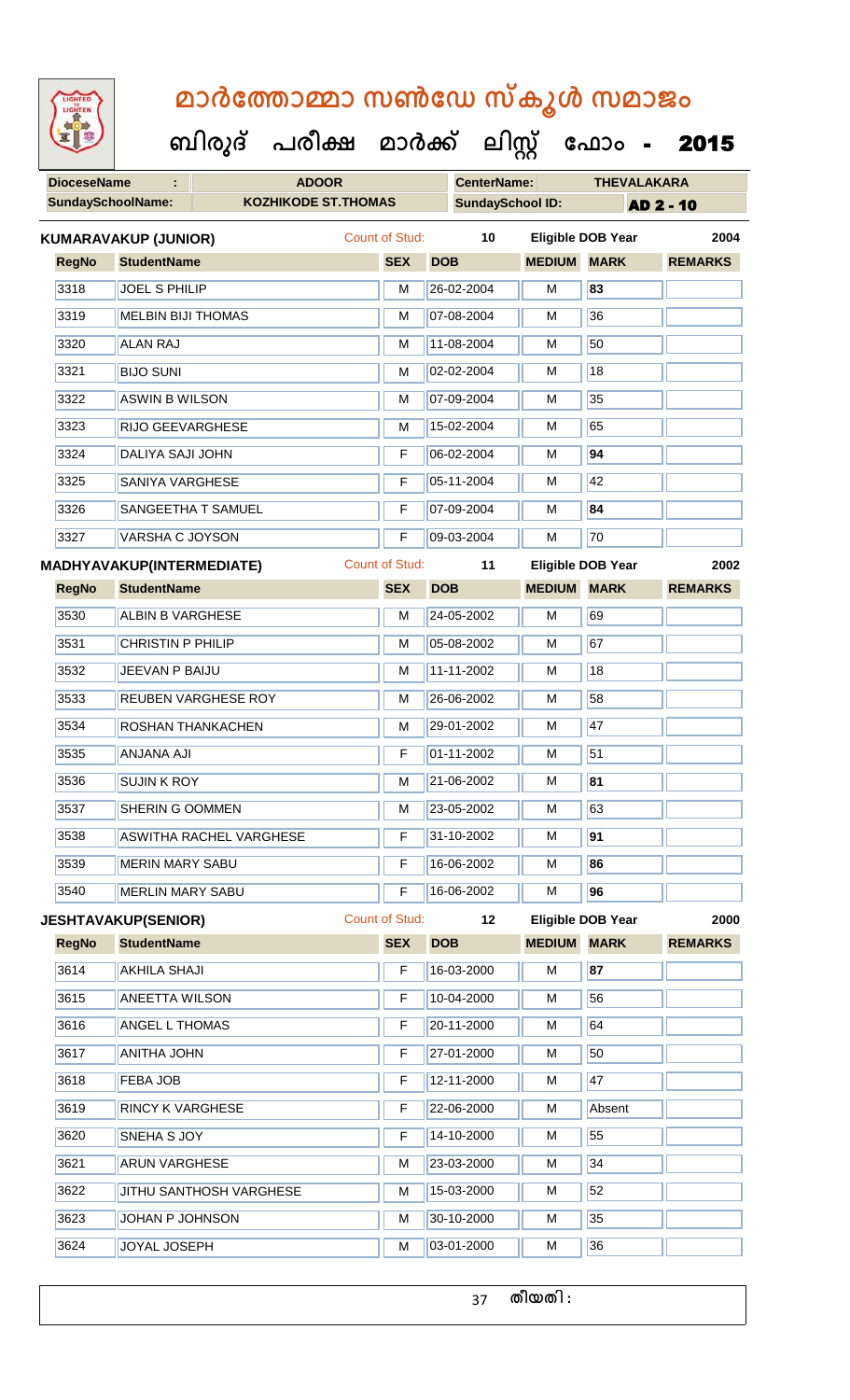| <b>DioceseName</b>       | ÷                       |                     | <b>ADOOR</b>                |                | <b>CenterName:</b>      |               | <b>THEVALAKARA</b> |                |  |
|--------------------------|-------------------------|---------------------|-----------------------------|----------------|-------------------------|---------------|--------------------|----------------|--|
| <b>SundaySchoolName:</b> |                         |                     | <b>KOZHIKODE ST. THOMAS</b> |                | <b>SundaySchool ID:</b> |               | <b>AD 2 - 10</b>   |                |  |
| 3625                     | <b>TOM ALEX</b>         |                     |                             | M              | 24-04-2000              | M             | 38                 |                |  |
|                          | YUVAVAKUP (YOUNG ADULT) |                     |                             | Count of Stud: | 10                      |               | Eligible DOB Year  | 1998           |  |
| <b>RegNo</b>             | <b>StudentName</b>      |                     |                             | <b>SEX</b>     | <b>DOB</b>              | <b>MEDIUM</b> | <b>MARK</b>        | <b>REMARKS</b> |  |
| 2974                     | <b>ANCY S VARGHESE</b>  |                     |                             | F              | 28-01-1998              | M             | 85                 |                |  |
| 2975                     | <b>ALEENA JOHN</b>      |                     |                             | F              | 28-04-1998              | M             | 81                 |                |  |
| 2976                     |                         | JEEMOL K JOHNACHAN  |                             | F              | 07-06-1998              | M             | 84                 |                |  |
| 2977                     | <b>JUBY J JOSE</b>      |                     |                             | F              | 26-10-1998              | м             | 75                 |                |  |
| 2978                     |                         | AJUN VARGHESE KOSHY |                             | M              | 20-02-1998              | M             | 43                 |                |  |
| 2979                     | <b>ARON JOHN</b>        |                     |                             | M              | 28-04-1998              | м             | 69                 |                |  |
| 2980                     | <b>VIVEK V JOHNSON</b>  |                     |                             | M              | 02-12-1998              | M             | 67                 |                |  |
| 2981                     | <b>JERIN P JOHNSON</b>  |                     |                             | M              | 26-05-1998              | M             | 59                 |                |  |
| 2982                     | <b>JITHIN C SHAJI</b>   |                     |                             | м              | 09-07-1998              | м             | 82                 |                |  |
| 2983                     | <b>ROBIN THANKACHAN</b> |                     |                             | M              | 05-03-1998              | м             | 38                 |                |  |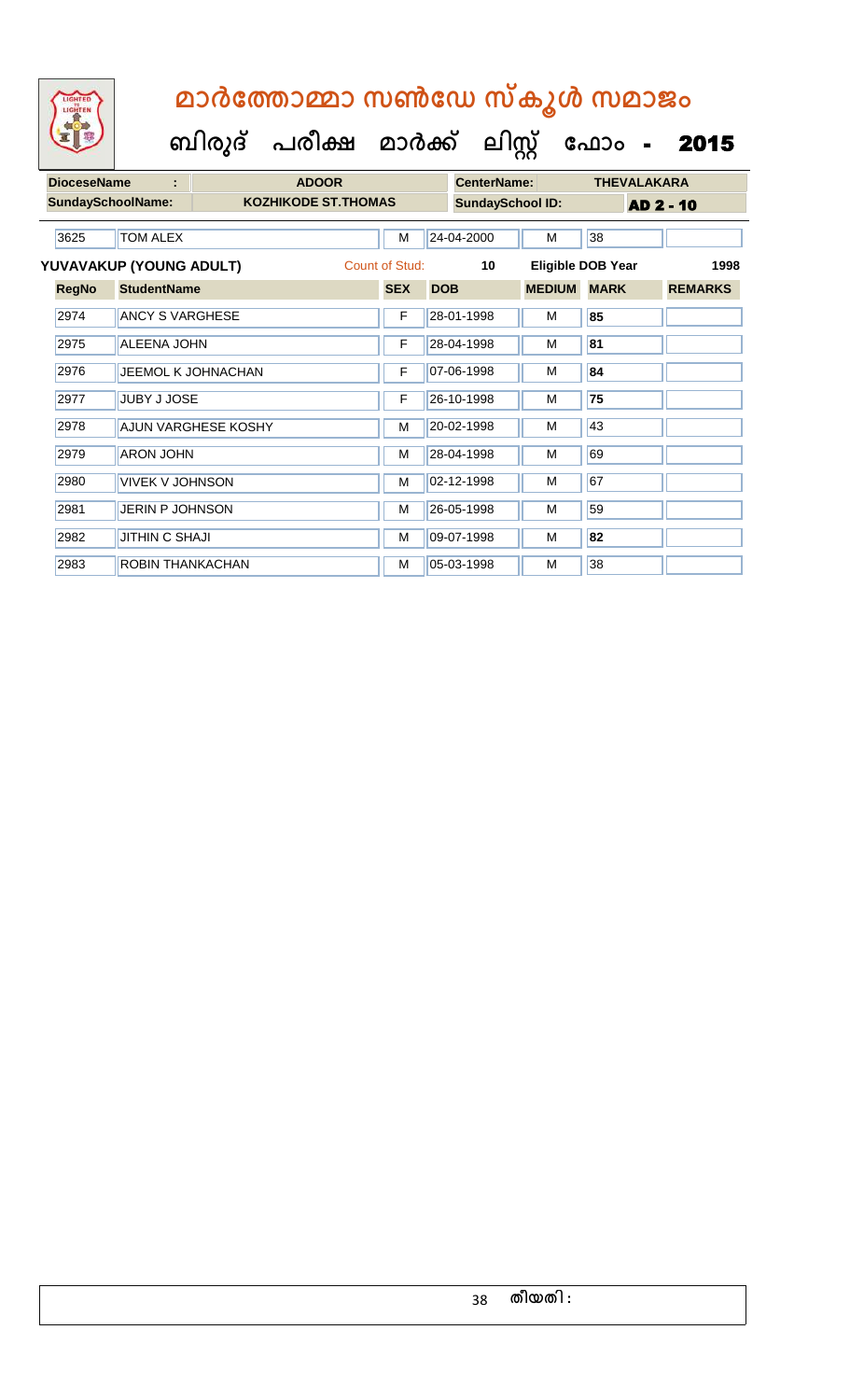|                   | <b>DioceseName</b>               |  |                  | <b>CenterName:</b>    |            | <b>THEVALAKARA</b>      |               |                          |                |
|-------------------|----------------------------------|--|------------------|-----------------------|------------|-------------------------|---------------|--------------------------|----------------|
| SundaySchoolName: |                                  |  | <b>PORUVAZHY</b> |                       |            | <b>SundaySchool ID:</b> |               | AD 2 - 11                |                |
|                   | <b>KUMARAVAKUP (JUNIOR)</b>      |  |                  | <b>Count of Stud:</b> |            | $\mathbf{2}$            |               | <b>Eligible DOB Year</b> | 2004           |
| <b>RegNo</b>      | <b>StudentName</b>               |  |                  | <b>SEX</b>            | <b>DOB</b> |                         | <b>MEDIUM</b> | <b>MARK</b>              | <b>REMARKS</b> |
| 3328              | <b>BIBIN THOMAS</b>              |  |                  | M                     |            | 04-10-2004              | M             | 10                       |                |
| 3329              | <b>ALEN S GEORGE</b>             |  |                  | M                     |            | 01-08-2004              | M             | Absent                   |                |
|                   | <b>MADHYAVAKUP(INTERMEDIATE)</b> |  |                  | Count of Stud:        |            | 1                       |               | <b>Eligible DOB Year</b> | 2002           |
| <b>RegNo</b>      | <b>StudentName</b>               |  |                  | <b>SEX</b>            | <b>DOB</b> |                         | <b>MEDIUM</b> | <b>MARK</b>              | <b>REMARKS</b> |
| 3541              | <b>NOEL J ABRAHAM</b>            |  |                  | M                     |            | 26-03-2002              | M             | 17                       |                |
|                   | <b>JESHTAVAKUP(SENIOR)</b>       |  |                  | <b>Count of Stud:</b> |            | $\mathbf{2}$            |               | <b>Eligible DOB Year</b> | 2000           |
| <b>RegNo</b>      | <b>StudentName</b>               |  |                  | <b>SEX</b>            | <b>DOB</b> |                         | <b>MEDIUM</b> | <b>MARK</b>              | <b>REMARKS</b> |
| 3626              | <b>JITHIN RAJU</b>               |  |                  | M                     |            | 08-05-2000              | M             | 14                       |                |
| 3627              | <b>TOM JOY THOMAS</b>            |  |                  | M                     |            | 21-10-2000              | M             | Absent                   |                |
|                   | YUVAVAKUP (YOUNG ADULT)          |  |                  | Count of Stud:        |            | $\mathbf{2}$            |               | Eligible DOB Year        | 1998           |
| <b>RegNo</b>      | <b>StudentName</b>               |  |                  | <b>SEX</b>            | <b>DOB</b> |                         | <b>MEDIUM</b> | <b>MARK</b>              | <b>REMARKS</b> |
| 2984              | <b>FEBIN RAJU</b>                |  |                  | M                     |            | 24-04-1998              | M             | Absent                   |                |
| 2985              | <b>FEBA RAJU</b>                 |  |                  | F                     |            | 24-04-1998              | M             | Absent                   |                |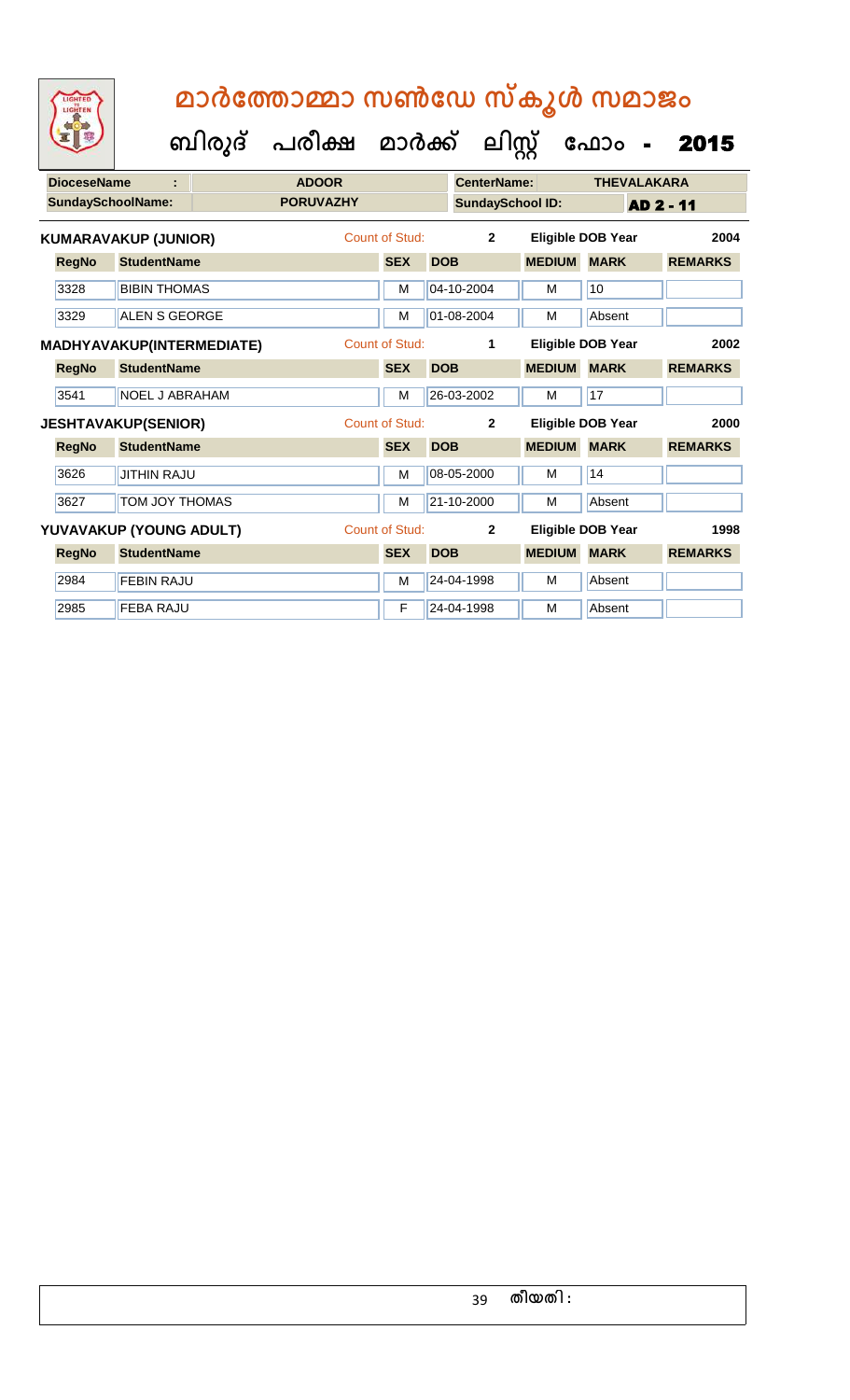| <b>DioceseName</b><br>t |                                  | <b>ADOOR</b>    |                       |            | <b>CenterName:</b>      |               | <b>THEVALAKARA</b>       |                  |
|-------------------------|----------------------------------|-----------------|-----------------------|------------|-------------------------|---------------|--------------------------|------------------|
|                         | <b>SundaySchoolName:</b>         | <b>SOORANAD</b> |                       |            | <b>SundaySchool ID:</b> |               |                          | <b>AD 2 - 13</b> |
|                         | <b>KUMARAVAKUP (JUNIOR)</b>      |                 | Count of Stud:        |            | $\overline{2}$          |               | <b>Eligible DOB Year</b> | 2004             |
| <b>RegNo</b>            | <b>StudentName</b>               |                 | <b>SEX</b>            | <b>DOB</b> |                         | <b>MEDIUM</b> | <b>MARK</b>              | <b>REMARKS</b>   |
| 3330                    | <b>JONAS JOSE</b>                |                 | M                     |            | 23-04-2004              | M             | 83                       |                  |
| 3331                    | <b>JISNA JOSE</b>                |                 | F                     |            | 20-07-2004              | M             | 80                       |                  |
|                         | <b>MADHYAVAKUP(INTERMEDIATE)</b> |                 | <b>Count of Stud:</b> |            | $\overline{2}$          |               | <b>Eligible DOB Year</b> | 2002             |
| <b>RegNo</b>            | <b>StudentName</b>               |                 | <b>SEX</b>            | <b>DOB</b> |                         | <b>MEDIUM</b> | <b>MARK</b>              | <b>REMARKS</b>   |
| 3542                    | <b>LIBA BABU</b>                 |                 | F                     |            | 26-06-2002              | M             | Absent                   |                  |
| 3543                    | <b>JINY JOY</b>                  |                 | F                     |            | 13-09-2002              | M             | $\overline{6}$           |                  |
|                         | <b>JESHTAVAKUP(SENIOR)</b>       |                 | <b>Count of Stud:</b> |            | 3                       |               | <b>Eligible DOB Year</b> | 2000             |
| <b>RegNo</b>            | <b>StudentName</b>               |                 | <b>SEX</b>            | <b>DOB</b> |                         | <b>MEDIUM</b> | <b>MARK</b>              | <b>REMARKS</b>   |
| 3628                    | <b>JOSELIN JOSE</b>              |                 | F                     |            | 14-02-2000              | M             | 43                       |                  |
| 3629                    | <b>ABY P JOHNSON</b>             |                 | M                     |            | 01-01-2000              | M             | 43                       |                  |
| 3630                    | <b>LIBY BABU</b>                 |                 | F                     |            | 25-01-2000              | M             | Absent                   |                  |
|                         | YUVAVAKUP (YOUNG ADULT)          |                 | <b>Count of Stud:</b> |            | 4                       |               | <b>Eligible DOB Year</b> | 1998             |
| <b>RegNo</b>            | <b>StudentName</b>               |                 | <b>SEX</b>            | <b>DOB</b> |                         | <b>MEDIUM</b> | <b>MARK</b>              | <b>REMARKS</b>   |
| 2986                    | <b>MATHEW M JACOB</b>            |                 | M                     |            | 30-04-1998              | M             | 49                       |                  |
| 2987                    | <b>SNEHA SUSAN SAM</b>           |                 | F                     |            | 15-04-1998              | M             | 39                       |                  |
| 2988                    | <b>LINU LISON</b>                |                 | M                     |            | 21-08-1998              | M             | 29                       |                  |
| 2989                    | RINO JOHNSON                     |                 | M                     |            | 04-10-1998              | M             | $\overline{21}$          |                  |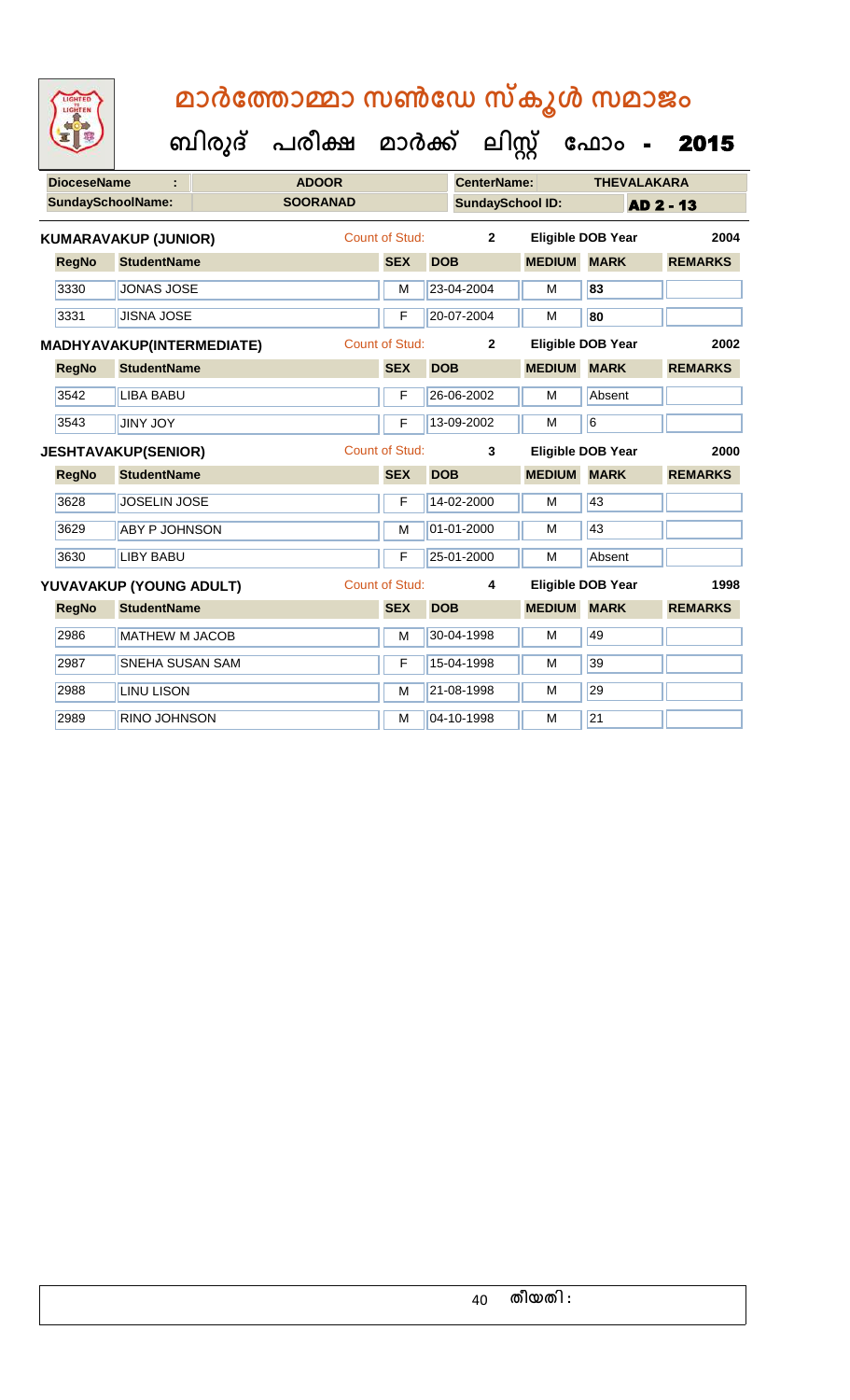| <b>DioceseName</b> |                             |                              | <b>ADOOR</b>    |                       |            | <b>CenterName:</b>      |                    | <b>THEVALAKARA</b>       |                |  |
|--------------------|-----------------------------|------------------------------|-----------------|-----------------------|------------|-------------------------|--------------------|--------------------------|----------------|--|
|                    | <b>SundaySchoolName:</b>    |                              | <b>PATHARAM</b> |                       |            | <b>SundaySchool ID:</b> |                    |                          | AD 2 - 14      |  |
|                    | <b>KUMARAVAKUP (JUNIOR)</b> |                              |                 | Count of Stud:        |            | 3                       |                    | <b>Eligible DOB Year</b> | 2004           |  |
| <b>RegNo</b>       | <b>StudentName</b>          |                              |                 | <b>SEX</b>            | <b>DOB</b> |                         | <b>MEDIUM</b>      | <b>MARK</b>              | <b>REMARKS</b> |  |
| 3332               | <b>AARON BOSE</b>           |                              |                 | м                     |            | 26-09-2004              | М                  | 57                       |                |  |
| 3333               | JOYAL M JOY                 |                              |                 | м                     |            | 13-09-2004              | М                  | 16                       |                |  |
| 3334               | <b>ANGEL SHAJI</b>          |                              |                 | F                     |            | 09-09-2004              | M                  | 29                       |                |  |
|                    | MADHYAVAKUP(INTERMEDIATE)   |                              |                 | Count of Stud:        |            | 4                       |                    | <b>Eligible DOB Year</b> | 2002           |  |
| <b>RegNo</b>       | <b>StudentName</b>          |                              |                 | <b>SEX</b>            | <b>DOB</b> |                         | <b>MEDIUM MARK</b> |                          | <b>REMARKS</b> |  |
| 3544               | <b>STANLEY JOHNSON</b>      |                              |                 | м                     |            | 08-05-2002              | м                  | Absent                   |                |  |
| 3545               | <b>JUWAL GEORGE</b>         |                              |                 | M                     |            | 08-12-2002              | М                  | $\overline{9}$           |                |  |
| 3546               | <b>LINCY SANTHOSH</b>       |                              |                 | F                     |            | 05-06-2002              | M                  | 11                       |                |  |
| 3547               | <b>AMITHA ELIZABETH</b>     |                              |                 | F                     |            | 06-10-2002              | М                  | Absent                   |                |  |
|                    | <b>JESHTAVAKUP(SENIOR)</b>  |                              |                 | Count of Stud:        |            | $\mathbf{2}$            |                    | <b>Eligible DOB Year</b> | 2000           |  |
| <b>RegNo</b>       |                             | <b>StudentName</b>           |                 | <b>SEX</b>            | <b>DOB</b> |                         | <b>MEDIUM MARK</b> |                          | <b>REMARKS</b> |  |
| 3631               | <b>JINSON REJI</b>          |                              |                 | м                     | 05-11-2000 |                         | м                  | Absent                   |                |  |
| 3632               | <b>AMITH A G</b>            |                              |                 | M                     |            | 19-09-2000              | M                  | Absent                   |                |  |
|                    | YUVAVAKUP (YOUNG ADULT)     |                              |                 | <b>Count of Stud:</b> |            | 3                       |                    | Eligible DOB Year        | 1998           |  |
| <b>RegNo</b>       | <b>StudentName</b>          |                              |                 | <b>SEX</b>            | <b>DOB</b> |                         | <b>MEDIUM</b>      | <b>MARK</b>              | <b>REMARKS</b> |  |
| 2990               | <b>JUSTIN B GEORGE</b>      |                              |                 | м                     |            | 22-07-1998              | M                  | 24                       |                |  |
| 2991               | <b>JOBY SAJIMON</b>         |                              |                 | М                     |            | 26-11-1998              | м                  | 39                       |                |  |
| 2992               | <b>BIBIN B</b>              |                              |                 | M                     |            | 22-12-1998              | M                  | 28                       |                |  |
|                    |                             | PROUDA SUNDAY SCHOOL (ADULT) |                 | <b>Count of Stud:</b> |            | 3                       |                    | <b>Eligible DOB Year</b> | 1997           |  |
| <b>RegNo</b>       | <b>StudentName</b>          |                              |                 | <b>SEX</b>            | <b>DOB</b> |                         | <b>MEDIUM</b>      | <b>MARK</b>              | <b>REMARKS</b> |  |
| 1724               | SNEHA ELIZABETH JOHNSON     |                              |                 | F                     |            | 05-05-1997              | M                  | 37                       |                |  |
| 1725               | <b>ASHIN ALEX</b>           |                              |                 | м                     |            | 01-11-1997              | м                  | 26                       |                |  |
| 1726               | ALEXANDER ARNOLD            |                              |                 | м                     |            | 30-09-1997              | М                  | Absent                   |                |  |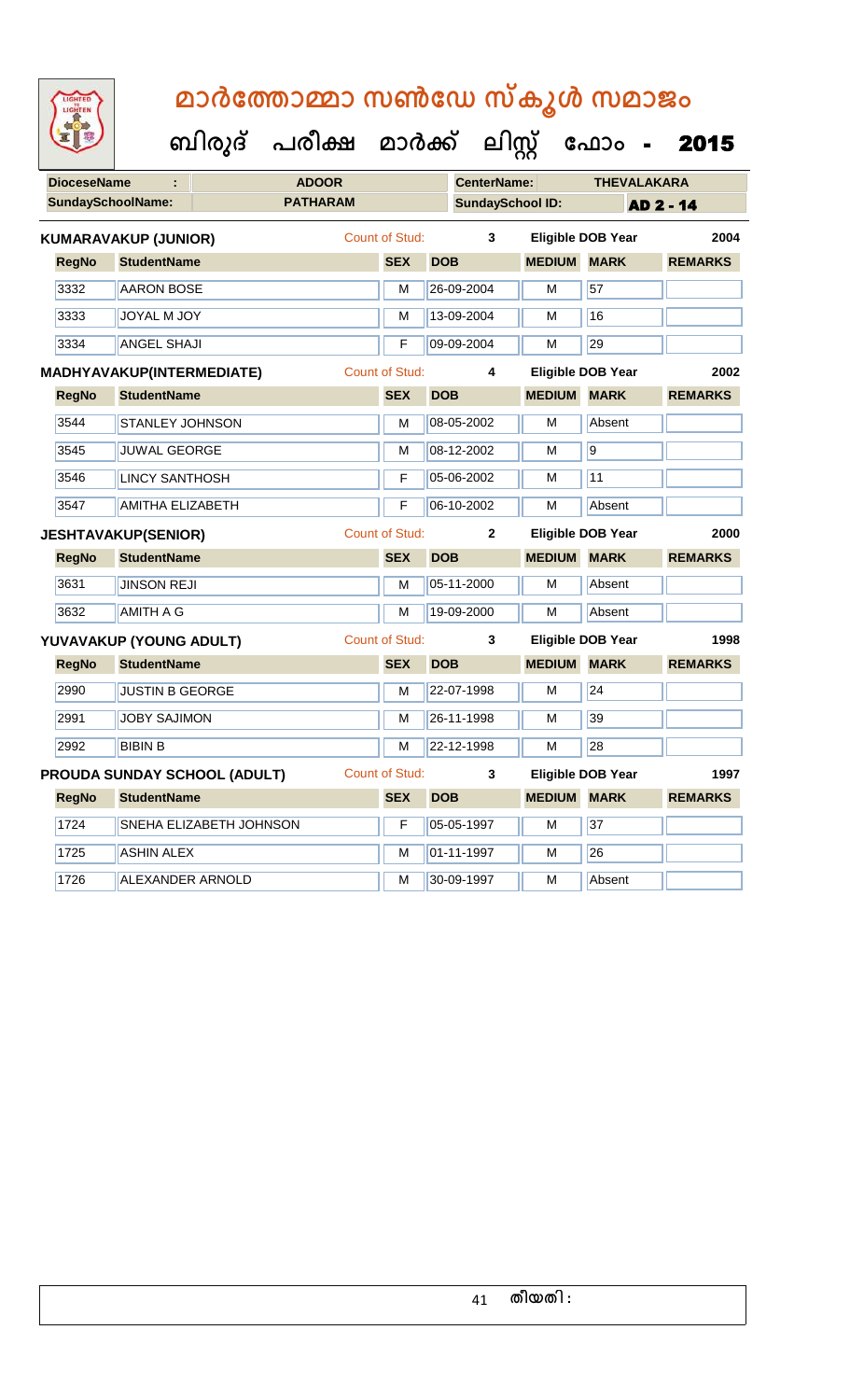| LIGHTED<br>LIGHTEN       |                             |                           | മാർത്തോമ്മാ സൺഡേ സ്കൂൾ സമാജം<br>ബിരുദ് പരീക്ഷ മാർക്ക് |                |            | ലിസ്റ്റ്                |               | ഫോം<br>$\sim$            | 2015             |  |
|--------------------------|-----------------------------|---------------------------|-------------------------------------------------------|----------------|------------|-------------------------|---------------|--------------------------|------------------|--|
| <b>DioceseName</b>       | ÷                           |                           | <b>ADOOR</b>                                          |                |            | <b>CenterName:</b>      |               | <b>THEVALAKARA</b>       |                  |  |
| <b>SundaySchoolName:</b> |                             |                           | <b>AYANIVELIKULANGARA</b>                             |                |            | <b>SundaySchool ID:</b> |               |                          | <b>AD 2 - 15</b> |  |
|                          | <b>KUMARAVAKUP (JUNIOR)</b> |                           |                                                       | Count of Stud: |            | 1                       |               | <b>Eligible DOB Year</b> | 2004             |  |
| <b>RegNo</b>             | <b>StudentName</b>          |                           |                                                       | <b>SEX</b>     | <b>DOB</b> |                         | <b>MEDIUM</b> | <b>MARK</b>              | <b>REMARKS</b>   |  |
| 3335                     | <b>JACINTO JOSEPH</b>       |                           |                                                       | M              |            | 31-05-2004              | м             | 80                       |                  |  |
|                          |                             | MADHYAVAKUP(INTERMEDIATE) |                                                       | Count of Stud: |            | $\mathbf{2}$            |               | <b>Eligible DOB Year</b> | 2002             |  |
| <b>RegNo</b>             | <b>StudentName</b>          |                           |                                                       | <b>SEX</b>     | <b>DOB</b> |                         | <b>MEDIUM</b> | <b>MARK</b>              | <b>REMARKS</b>   |  |
| 3548                     | <b>NEVIN S JACOB</b>        |                           |                                                       | M              |            | 08-10-2002              | м             | Absent                   |                  |  |
| 3549                     |                             | TEENA BABY OOMMEN         |                                                       | F              |            | 10-02-2002              | м             | 39                       |                  |  |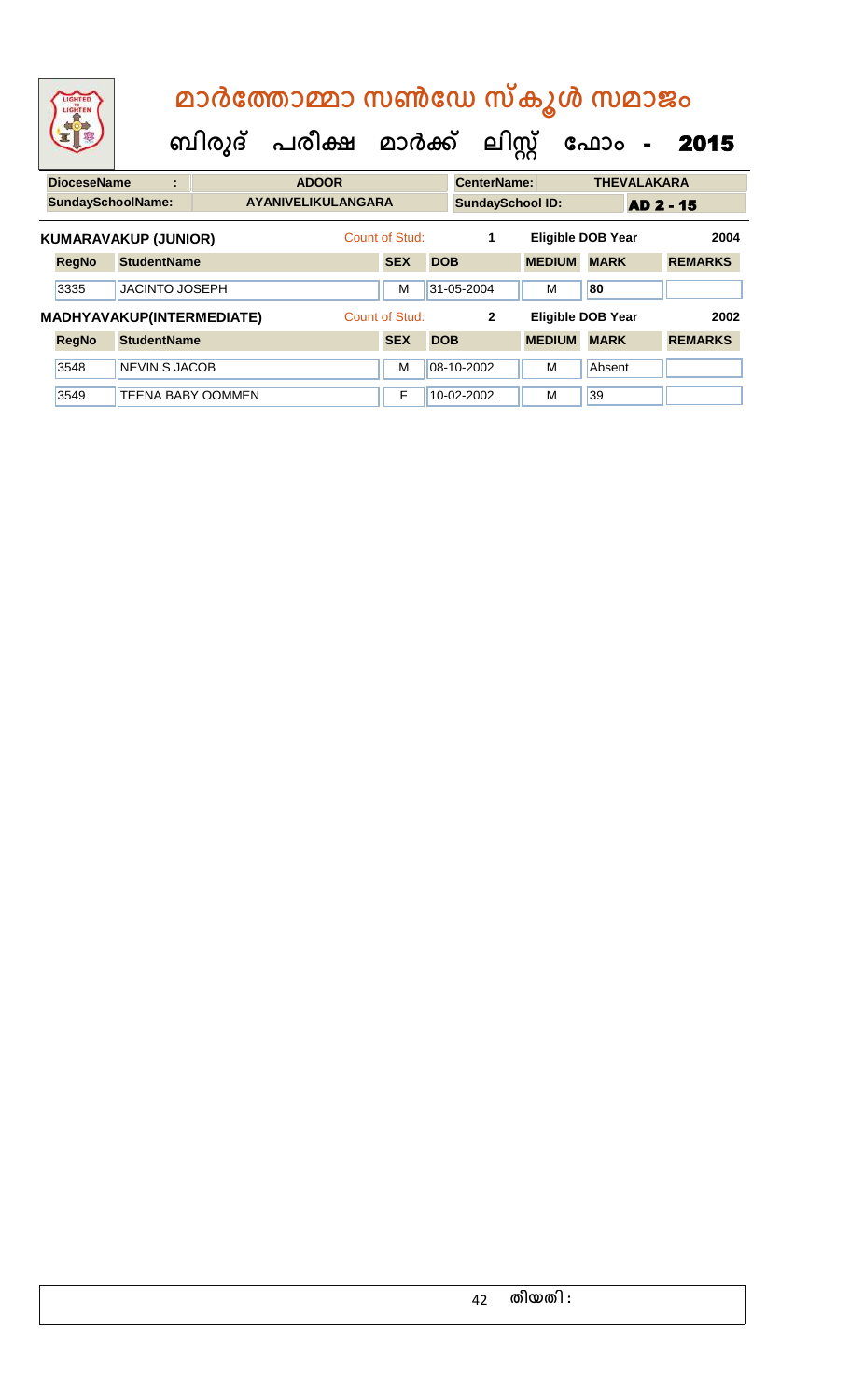| <b>IGHTED</b> |  |
|---------------|--|
| <b>SHTEI</b>  |  |
|               |  |
|               |  |
|               |  |
|               |  |

| <b>DioceseName</b> |                             |                     | <b>ADOOR</b>             |                       |            | <b>CenterName:</b>      |                    | <b>THEVALAKARA</b>       |                  |
|--------------------|-----------------------------|---------------------|--------------------------|-----------------------|------------|-------------------------|--------------------|--------------------------|------------------|
|                    | <b>SundaySchoolName:</b>    |                     | <b>PADINJARE KALLADA</b> |                       |            | <b>SundaySchool ID:</b> |                    |                          | <b>AD 2 - 17</b> |
|                    | <b>KUMARAVAKUP (JUNIOR)</b> |                     |                          | Count of Stud:        |            | 1                       |                    | <b>Eligible DOB Year</b> | 2004             |
| <b>RegNo</b>       | <b>StudentName</b>          |                     |                          | <b>SEX</b>            | <b>DOB</b> |                         | <b>MEDIUM</b>      | <b>MARK</b>              | <b>REMARKS</b>   |
| 3336               | <b>SACHU SAJI</b>           |                     |                          | M                     |            | 18-01-2004              | M                  | 77                       |                  |
|                    | MADHYAVAKUP(INTERMEDIATE)   |                     |                          | <b>Count of Stud:</b> |            | 3                       |                    | <b>Eligible DOB Year</b> | 2002             |
| <b>RegNo</b>       | <b>StudentName</b>          |                     |                          | <b>SEX</b>            | <b>DOB</b> |                         | <b>MEDIUM MARK</b> |                          | <b>REMARKS</b>   |
| 3550               | <b>JITHU SHAJI</b>          |                     |                          | M                     |            | 23-12-2002              | M                  | 10                       |                  |
| 3551               | <b>DIJO JAMES</b>           |                     |                          | M                     |            | 15-01-2002              | M                  | 23                       |                  |
| 3552               | <b>BENCY LAL</b>            |                     |                          | F                     |            | 04-04-2002              | M                  | 19                       |                  |
|                    | <b>JESHTAVAKUP(SENIOR)</b>  |                     |                          | <b>Count of Stud:</b> |            | 4                       |                    | <b>Eligible DOB Year</b> | 2000             |
| <b>RegNo</b>       | <b>StudentName</b>          |                     |                          | <b>SEX</b>            | <b>DOB</b> |                         | <b>MEDIUM</b>      | <b>MARK</b>              | <b>REMARKS</b>   |
| 3633               | <b>MEGHA S ROY</b>          |                     |                          | F                     |            | 11-10-2000              | M                  | Absent                   |                  |
| 3634               |                             | SANGEETH R VARGHESE |                          | M                     |            | 02-08-2000              | M                  | Absent                   |                  |
| 3635               | <b>BIJIN BINOY</b>          |                     |                          | M                     |            | 17-06-2000              | M                  | 14                       |                  |
| 3636               | <b>JEEVA SHAJI</b>          |                     |                          | M                     |            | 12-12-2000              | M                  | 12                       |                  |
|                    | YUVAVAKUP (YOUNG ADULT)     |                     |                          | <b>Count of Stud:</b> |            | 4                       |                    | <b>Eligible DOB Year</b> | 1998             |
| <b>RegNo</b>       | <b>StudentName</b>          |                     |                          | <b>SEX</b>            | <b>DOB</b> |                         | <b>MEDIUM MARK</b> |                          | <b>REMARKS</b>   |
| 2993               | RINO K ROY                  |                     |                          | M                     |            | 12-09-1998              | M                  | Absent                   |                  |
| 2994               | <b>ANCY S BABY</b>          |                     |                          | F                     |            | 01-06-1998              | M                  | Absent                   |                  |
| 2995               | <b>JOBINK</b>               |                     |                          | M                     |            | 10-12-1998              | M                  | Absent                   |                  |
| 2996               | SHEMA K SHAJI               |                     |                          | F                     |            | 22-07-1998              | м                  | Absent                   |                  |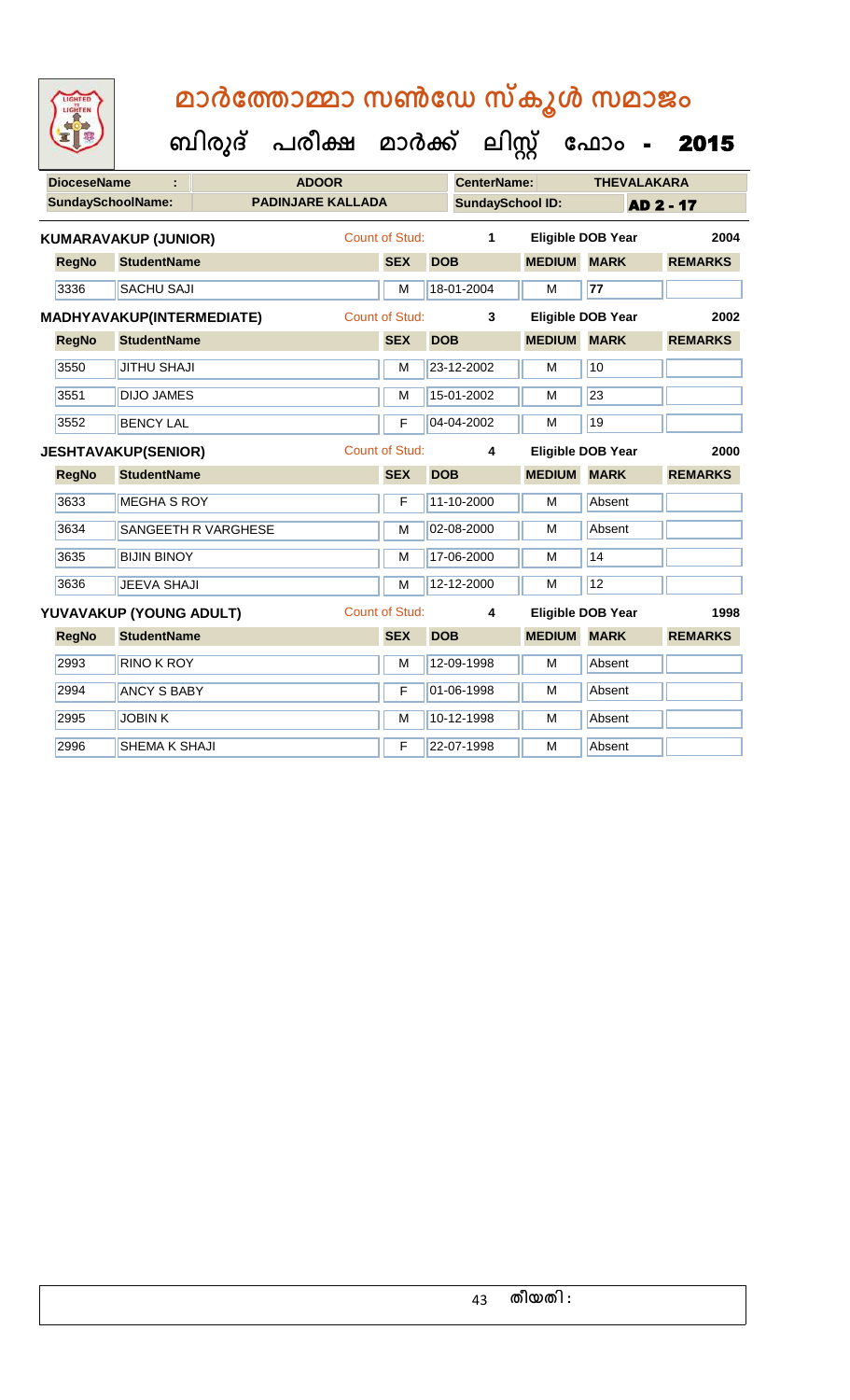| LIGHTED<br>LIGHTEN       |                             |        | മാർത്തോമ്മാ സൺഡേ സ്കൂൾ സമാജം |                       |            |                         |               |                          |                |
|--------------------------|-----------------------------|--------|------------------------------|-----------------------|------------|-------------------------|---------------|--------------------------|----------------|
|                          |                             | ബിരുദ് | പരീക്ഷ മാർക്ക്               |                       |            | ലിസ്റ്റ്                |               | ഫോം<br>$\blacksquare$    | 2015           |
| <b>DioceseName</b>       | ÷                           |        | <b>ADOOR</b>                 |                       |            | <b>CenterName:</b>      |               | <b>PATHANAPURAM</b>      |                |
| <b>SundaySchoolName:</b> |                             |        | <b>PIDAVOOR BETHEL</b>       |                       |            | <b>SundaySchool ID:</b> |               | <b>AD 3 - 1</b>          |                |
|                          | <b>KUMARAVAKUP (JUNIOR)</b> |        |                              | Count of Stud:        |            | 1                       |               | <b>Eligible DOB Year</b> | 2004           |
| <b>RegNo</b>             | <b>StudentName</b>          |        |                              | <b>SEX</b>            | <b>DOB</b> |                         | <b>MEDIUM</b> | <b>MARK</b>              | <b>REMARKS</b> |
| 3337                     | ARON K SA.IU                |        |                              | м                     |            | 07-04-2004              | м             | 56                       |                |
|                          | MADHYAVAKUP(INTERMEDIATE)   |        |                              | <b>Count of Stud:</b> |            | $\mathbf{2}$            |               | <b>Eligible DOB Year</b> | 2002           |
| <b>RegNo</b>             | <b>StudentName</b>          |        |                              | <b>SEX</b>            | <b>DOB</b> |                         | <b>MEDIUM</b> | <b>MARK</b>              | <b>REMARKS</b> |
| 3553                     | LYIA RAY IZEN               |        |                              | F                     |            | 27-02-2002              | м             | 50                       |                |
| 3554                     | <b>FEBIN S VARUGHESE</b>    |        |                              | м                     |            | 25-02-2002              | м             | 51                       |                |
|                          | <b>JESHTAVAKUP(SENIOR)</b>  |        |                              | Count of Stud:        |            | 1                       |               | <b>Eligible DOB Year</b> | 2000           |
| <b>RegNo</b>             | <b>StudentName</b>          |        |                              | <b>SEX</b>            | <b>DOB</b> |                         | <b>MEDIUM</b> | <b>MARK</b>              | <b>REMARKS</b> |
| 3637                     | <b>RUBEN A GEORGE</b>       |        |                              | M                     |            | 14-08-2000              | м             | Absent                   |                |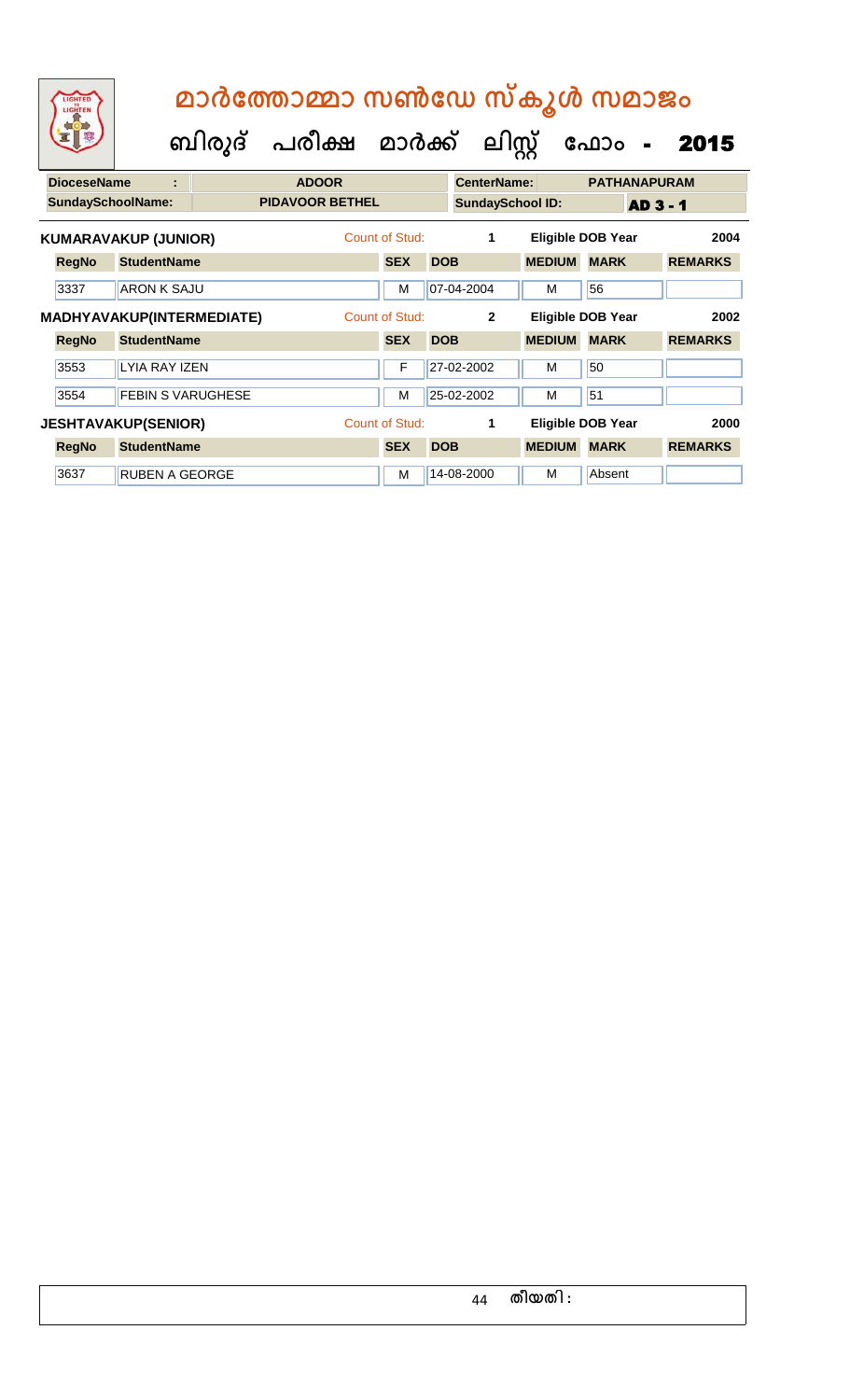| LIGHTED<br>LIGHTEN         |                         |   |                           | ബിരുദ് പരീക്ഷ മാർക്ക് ലിസ്റ്റ് |                              |            |                         |               | മാർത്തോമ്മാ സൺഡേ സ്കൂൾ സമാജം<br>ഫോം<br>$\blacksquare$ | 2015                   |
|----------------------------|-------------------------|---|---------------------------|--------------------------------|------------------------------|------------|-------------------------|---------------|-------------------------------------------------------|------------------------|
| <b>DioceseName</b>         |                         | ÷ |                           | <b>ADOOR</b>                   |                              |            | <b>CenterName:</b>      |               | <b>PATHANAPURAM</b>                                   |                        |
| <b>SundaySchoolName:</b>   |                         |   |                           | <b>PIDAVOOR EBENEZER</b>       |                              |            | <b>SundaySchool ID:</b> |               | <b>AD 3 - 2</b>                                       |                        |
| <b>RegNo</b>               | <b>StudentName</b>      |   | MADHYAVAKUP(INTERMEDIATE) |                                | Count of Stud:<br><b>SEX</b> | <b>DOB</b> | 1                       | <b>MEDIUM</b> | <b>Eligible DOB Year</b><br><b>MARK</b>               | 2002<br><b>REMARKS</b> |
| 3555                       | <b>ANCY BIJU</b>        |   |                           |                                | F                            |            | 04-04-2002              | M             | 32                                                    |                        |
| <b>JESHTAVAKUP(SENIOR)</b> |                         |   |                           |                                | Count of Stud:               |            | $\mathbf{2}$            |               | <b>Eligible DOB Year</b>                              | 2000                   |
| <b>RegNo</b>               | <b>StudentName</b>      |   |                           |                                | <b>SEX</b>                   | <b>DOB</b> |                         | <b>MEDIUM</b> | <b>MARK</b>                                           | <b>REMARKS</b>         |
| 3638                       |                         |   | DEEPA MARIAM GEORGE       |                                | F                            |            | 03-04-2000              | M             | 70                                                    |                        |
| 3639                       | <b>SWETHA LIYA BIJU</b> |   |                           |                                | F                            |            | 11-05-2000              | M             | 70                                                    |                        |

### 45 **തീയതി :**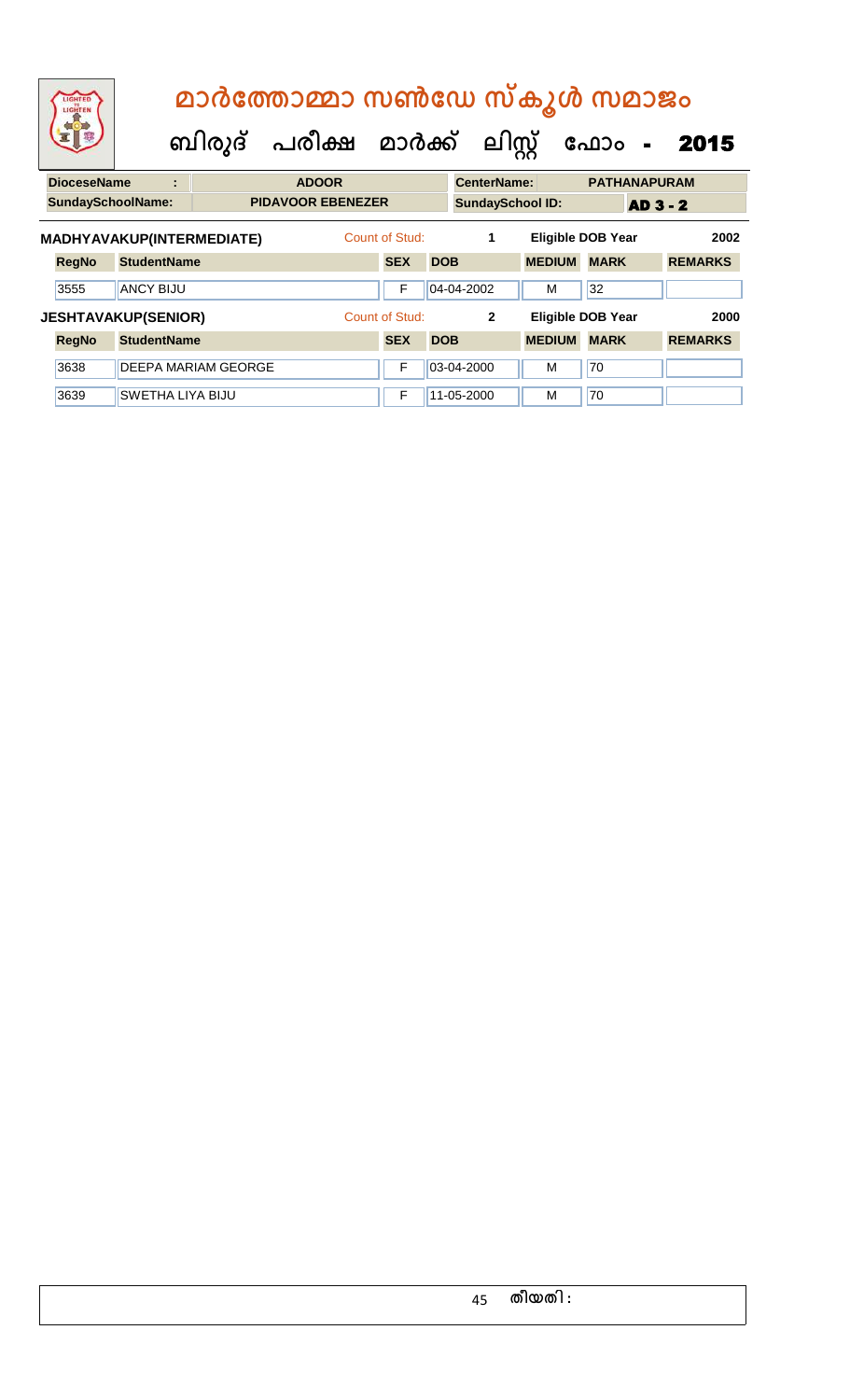| <b>IGHTED</b> |
|---------------|
|               |
|               |
|               |
|               |
|               |

**DioceseName : ADOOR CenterName: PATHANAPURAM ബിരുദ് പരീക്ഷ മാര്ക് ക ലിസ്റ്റ ക ഫ ാോം** - 2015

|              | <b>SundaySchoolName:</b><br>PATHANAPURAM IMMANUEL |                       |            | <b>SundaySchool ID:</b> |                    | <b>AD 3 - 3</b>          |                |  |
|--------------|---------------------------------------------------|-----------------------|------------|-------------------------|--------------------|--------------------------|----------------|--|
|              | <b>KUMARAVAKUP (JUNIOR)</b>                       | <b>Count of Stud:</b> |            | 9                       |                    | <b>Eligible DOB Year</b> | 2004           |  |
| <b>RegNo</b> | <b>StudentName</b>                                |                       | <b>SEX</b> | <b>DOB</b>              | <b>MEDIUM MARK</b> |                          | <b>REMARKS</b> |  |
| 3338         | <b>AARON T VARGHESE</b>                           |                       | M          | 17-05-2004              | M                  | $\overline{26}$          |                |  |
| 3339         | <b>AIMEY S ANIL</b>                               |                       | F          | 17-01-2004              | M                  | $\overline{37}$          |                |  |
| 3340         | <b>BENCY VARGHESE</b>                             |                       | F          | 28-04-2004              | М                  | 45                       |                |  |
| 3341         | <b>BINCY VIJU</b>                                 |                       | F          | 02-08-2004              | М                  | 84                       |                |  |
| 3342         | <b>NAYANA SHIBU</b>                               |                       | F          | 24-06-2004              | M                  | 33                       |                |  |
| 3343         | <b>NEHA SUSAN BINU</b>                            |                       |            | 24-08-2004              | М                  | 60                       |                |  |
| 3344         | <b>PREEMAS</b>                                    |                       | F          | 21-07-2004              | М                  | 84                       |                |  |
| 3345         | <b>SONA VARGHESE</b>                              |                       | F          | 24-07-2004              | M                  | 66                       |                |  |
| 3346         | <b>CHRISTY A JACOB</b>                            |                       | F          | 07-08-2004              | М                  | $\overline{71}$          |                |  |
|              | <b>MADHYAVAKUP(INTERMEDIATE)</b>                  | <b>Count of Stud:</b> |            | 10                      |                    | <b>Eligible DOB Year</b> | 2002           |  |
| <b>RegNo</b> | <b>StudentName</b>                                |                       | <b>SEX</b> | <b>DOB</b>              | <b>MEDIUM MARK</b> |                          | <b>REMARKS</b> |  |
| 3556         | <b>ALEN ALEX</b>                                  |                       | M          | 04-07-2002              | M                  | $\overline{71}$          |                |  |
| 3557         | JITHIN GEORGE THOMAS                              |                       | M          | 25-09-2002              | M                  | $\overline{28}$          |                |  |
| 3558         | <b>JITHIN JOHNSON</b>                             |                       | M          | 26-10-2002              | М                  | 9                        |                |  |
| 3559         | ROHIT JACOB ABRAHAM                               |                       | M          | 01-10-2002              | М                  | 64                       |                |  |
| 3560         | <b>SANTO P THOMAS</b>                             |                       | M          | 04-05-2002              | M                  | 66                       |                |  |
| 3561         | ANSU MARIAM SHIBU                                 |                       | F          | 04-05-2002              | М                  | 42                       |                |  |
| 3562         | HRIDYA ELSA SAJU                                  |                       | F          | 09-03-2002              | М                  | Absent                   |                |  |
| 3563         | RIYA ANN JOHN                                     |                       | F          | 08-06-2002              | M                  | 67                       |                |  |
| 3564         | SINDRA ELIZABETH ALEX                             |                       |            | F                       | 19-04-2002         | М                        | 69             |  |
| 3565         | ARSHA ANN SAMUEL                                  |                       | F          | 10-08-2002              | М                  | 56                       |                |  |
|              | <b>JESHTAVAKUP(SENIOR)</b>                        | <b>Count of Stud:</b> |            | 10                      |                    | <b>Eligible DOB Year</b> | 2000           |  |
| <b>RegNo</b> | <b>StudentName</b>                                |                       | <b>SEX</b> | <b>DOB</b>              | <b>MEDIUM MARK</b> |                          | <b>REMARKS</b> |  |
| 3640         | <b>STAIN P THOMAS</b>                             |                       | М          | 04-05-2000              | M                  | 41                       |                |  |
| 3641         | JEEVA MARIYAM CHACKO                              |                       | F          | 27-11-2000              | М                  | 12                       |                |  |
| 3642         | <b>SHIJIN BENNY</b>                               |                       | M          | 15-04-2000              | М                  | Absent                   |                |  |
| 3643         | <b>SUBIN K SAJAN</b>                              |                       | М          | 01-05-2000              | М                  | 17                       |                |  |
| 3644         | <b>ANSON MATHEW</b>                               |                       | M          | 16-04-2000              | М                  | Absent                   |                |  |
| 3645         | <b>VIJAY DAS</b>                                  |                       | М          | 02-05-2000              | M                  | Absent                   |                |  |
| 3646         | SOURAV GEO RAJU                                   |                       | М          | 25-09-2000              | М                  | 17                       |                |  |
| 3647         | RONISH T CHACKO                                   |                       | М          | 13-12-2000              | М                  | $\overline{21}$          |                |  |
| 3648         | <b>ASHLY ANN MATHEW</b>                           |                       | F          | 15-04-2000              | М                  | 75                       |                |  |
| 3649         | <b>DINU VARGHESE</b>                              |                       | M          | 20-05-2000              | M                  | 15                       |                |  |
|              | YUVAVAKUP (YOUNG ADULT)                           | Count of Stud:        |            | 5                       |                    | <b>Eligible DOB Year</b> | 1998           |  |
| <b>RegNo</b> | <b>StudentName</b>                                |                       | <b>SEX</b> | <b>DOB</b>              | <b>MEDIUM</b>      | <b>MARK</b>              | <b>REMARKS</b> |  |
| 2997         | SHILPA PRASAD                                     |                       | F          | 27-10-1998              | M                  | 49                       |                |  |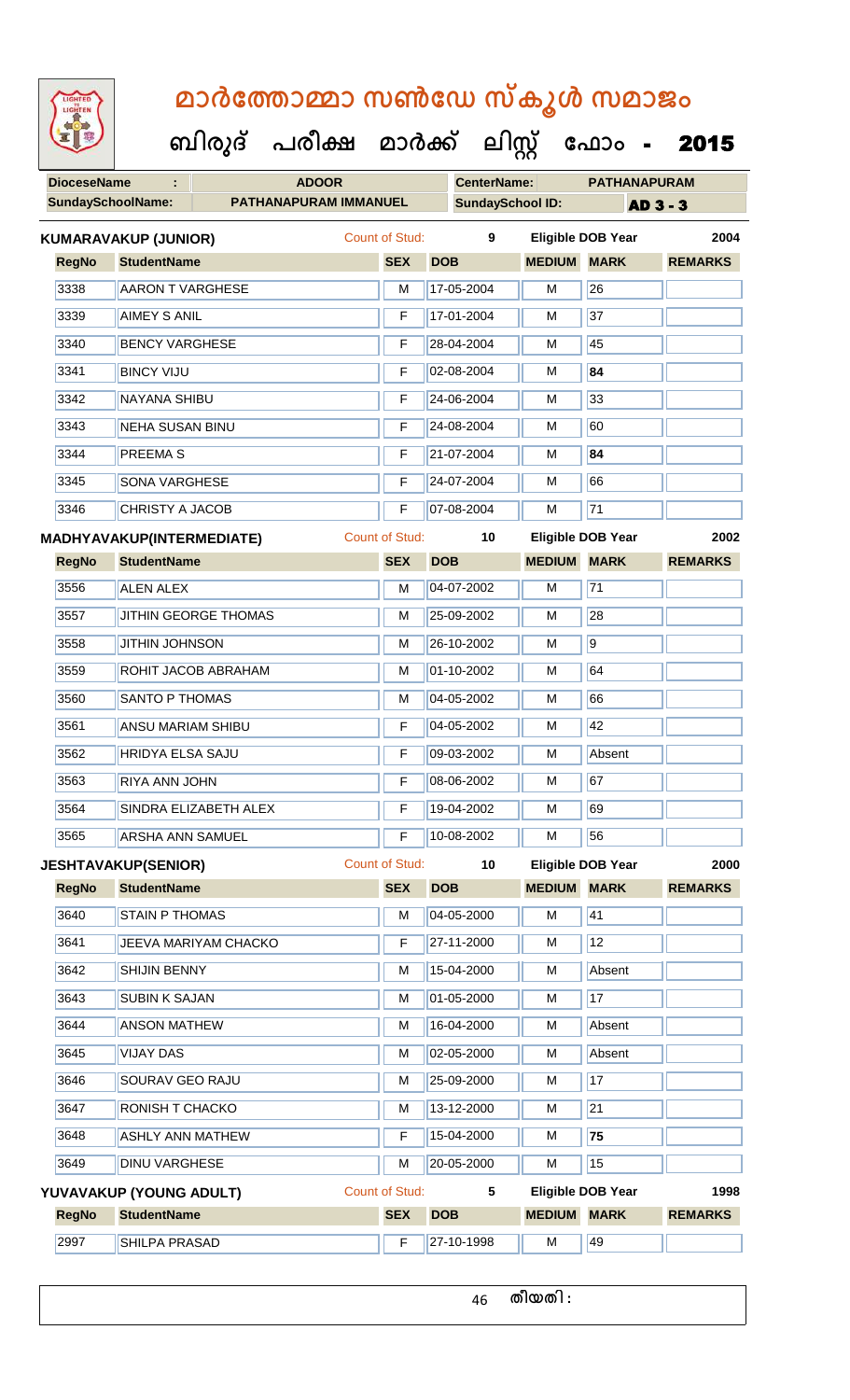| <b>DioceseName</b>                  | ÷                        |                        | <b>ADOOR</b>                 |                      |                         | <b>CenterName:</b> | <b>PATHANAPURAM</b>      |                |
|-------------------------------------|--------------------------|------------------------|------------------------------|----------------------|-------------------------|--------------------|--------------------------|----------------|
|                                     | <b>SundaySchoolName:</b> |                        | <b>PATHANAPURAM IMMANUEL</b> |                      | <b>SundaySchool ID:</b> |                    | <b>AD 3 - 3</b>          |                |
| 2998                                | <b>CHITHRA P</b>         |                        | F                            |                      | 28-04-1998              | M                  | 71                       |                |
| 2999                                | <b>JIJO SAJI</b>         |                        | M                            |                      | 31-05-1998              | м                  | 47                       |                |
| 3000                                | <b>RONJI M ROY</b>       |                        | M                            |                      | 14-11-1998              | м                  | 48                       |                |
| 3001                                | PRINCY P ROY             |                        |                              | 17-10-1998<br>F<br>м |                         |                    | Absent                   |                |
| <b>PROUDA SUNDAY SCHOOL (ADULT)</b> |                          |                        |                              |                      |                         |                    |                          |                |
|                                     |                          |                        | Count of Stud:               |                      | 4                       |                    | <b>Eligible DOB Year</b> | 1997           |
| <b>RegNo</b>                        | <b>StudentName</b>       |                        | <b>SEX</b>                   | <b>DOB</b>           |                         | <b>MEDIUM</b>      | <b>MARK</b>              | <b>REMARKS</b> |
| 1727                                |                          | CHRISTEN MARIAM MAMMEN | F                            |                      | 09-11-1997              | м                  | Absent                   |                |
| 1728                                | <b>MERLIN BIJU JOHN</b>  |                        | F                            |                      | 23-01-1997              | м                  | 49                       |                |
| 1729                                | <b>SONU VARGHESE</b>     |                        | F                            |                      | 31-01-1997              | м                  | Absent                   |                |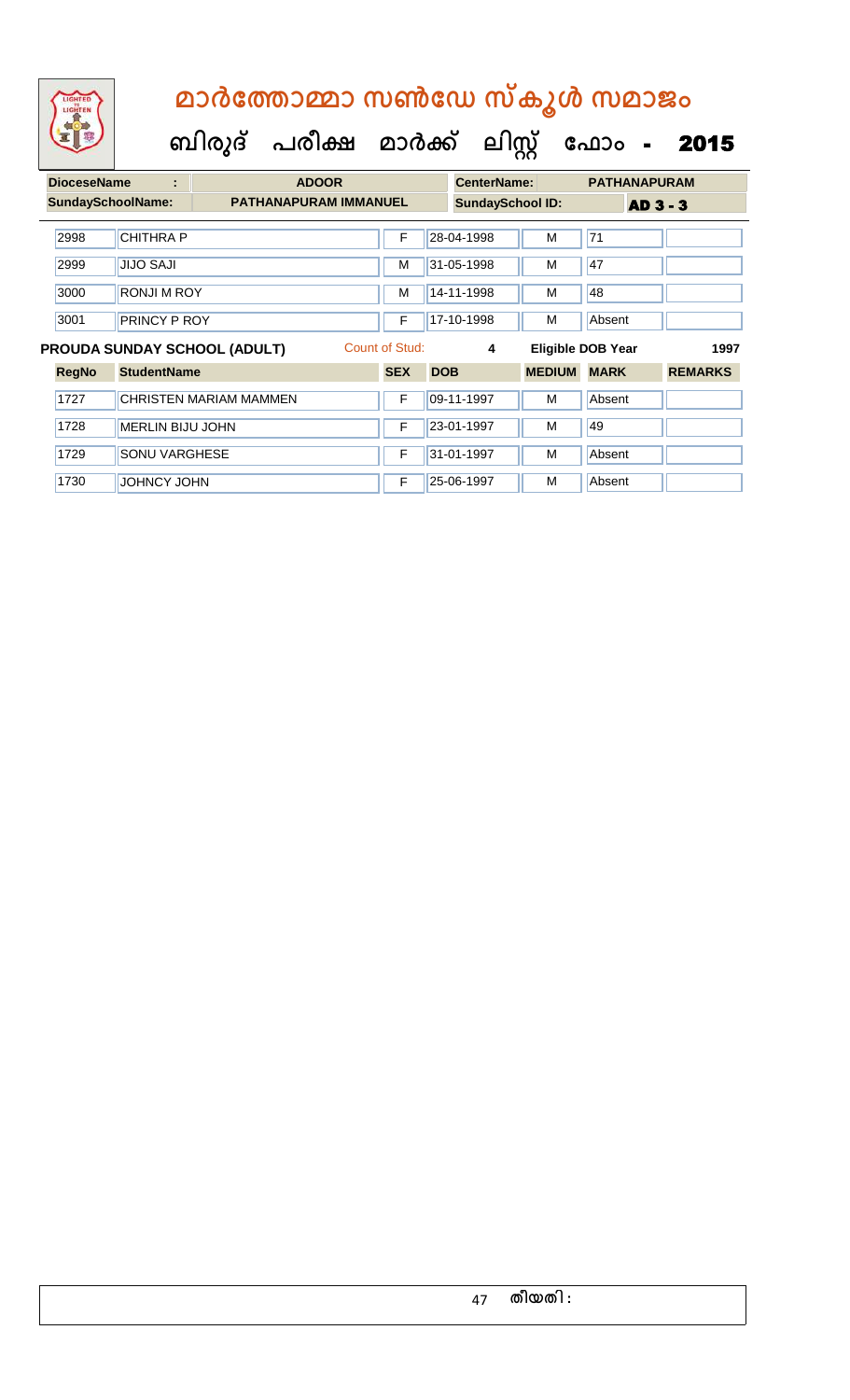| <b>DioceseName</b> |                             | <b>ADOOR</b>                |                         |                       | <b>CenterName:</b> |                         | <b>PATHANAPURAM</b> |                          |                 |
|--------------------|-----------------------------|-----------------------------|-------------------------|-----------------------|--------------------|-------------------------|---------------------|--------------------------|-----------------|
| SundaySchoolName:  |                             |                             | <b>PATHANAPURAM AMM</b> |                       |                    | <b>SundaySchool ID:</b> |                     |                          | <b>AD 3 - 4</b> |
|                    | <b>KUMARAVAKUP (JUNIOR)</b> |                             |                         | Count of Stud:        |                    | 1                       |                     | <b>Eligible DOB Year</b> | 2004            |
| <b>RegNo</b>       | <b>StudentName</b>          |                             |                         | <b>SEX</b>            | <b>DOB</b>         |                         | <b>MEDIUM</b>       | <b>MARK</b>              | <b>REMARKS</b>  |
| 3347               | ALFENA MARY SHIB            |                             |                         | F                     |                    | 06-01-2004              | M                   | 70                       |                 |
|                    | MADHYAVAKUP(INTERMEDIATE)   |                             |                         | Count of Stud:        |                    | 1                       |                     | <b>Eligible DOB Year</b> | 2002            |
| <b>RegNo</b>       | <b>StudentName</b>          |                             |                         | <b>SEX</b>            | <b>DOB</b>         |                         | <b>MEDIUM</b>       | <b>MARK</b>              | <b>REMARKS</b>  |
| 3566               |                             | <b>ANEETA MARIYAM SHIBU</b> |                         | F                     |                    | 03-07-2002              | M                   | 37                       |                 |
|                    | <b>JESHTAVAKUP(SENIOR)</b>  |                             |                         | <b>Count of Stud:</b> |                    | $\mathbf{2}$            |                     | <b>Eligible DOB Year</b> | 2000            |
| <b>RegNo</b>       | <b>StudentName</b>          |                             |                         | <b>SEX</b>            | <b>DOB</b>         |                         | <b>MEDIUM</b>       | <b>MARK</b>              | <b>REMARKS</b>  |
| 3650               |                             | <b>DENI OOMMEN GEORGE</b>   |                         | M                     |                    | 03-01-2000              | М                   | 39                       |                 |
| 3651               | <b>ASHLY THOMAS</b>         |                             |                         | F                     |                    | 15-06-2000              | M                   | 31                       |                 |
|                    | YUVAVAKUP (YOUNG ADULT)     |                             |                         | Count of Stud:        |                    | 4                       |                     | <b>Eligible DOB Year</b> | 1998            |
| <b>RegNo</b>       | <b>StudentName</b>          |                             |                         | <b>SEX</b>            | <b>DOB</b>         |                         | <b>MEDIUM</b>       | <b>MARK</b>              | <b>REMARKS</b>  |
| 3002               | <b>GINI JOHNSON</b>         |                             |                         | F                     |                    | 17-12-1998              | M                   | 63                       |                 |
| 3003               | <b>SINI JOSE</b>            |                             |                         | F                     |                    | 05-12-1998              | М                   | 64                       |                 |
| 3004               | <b>JINTTA MATHEW</b>        |                             |                         | F                     |                    | 29-04-1998              | M                   | 42                       |                 |
| 3005               | <b>ABEL SAM KOSHY</b>       |                             |                         | M                     |                    | 21-06-1998              | М                   | 27                       |                 |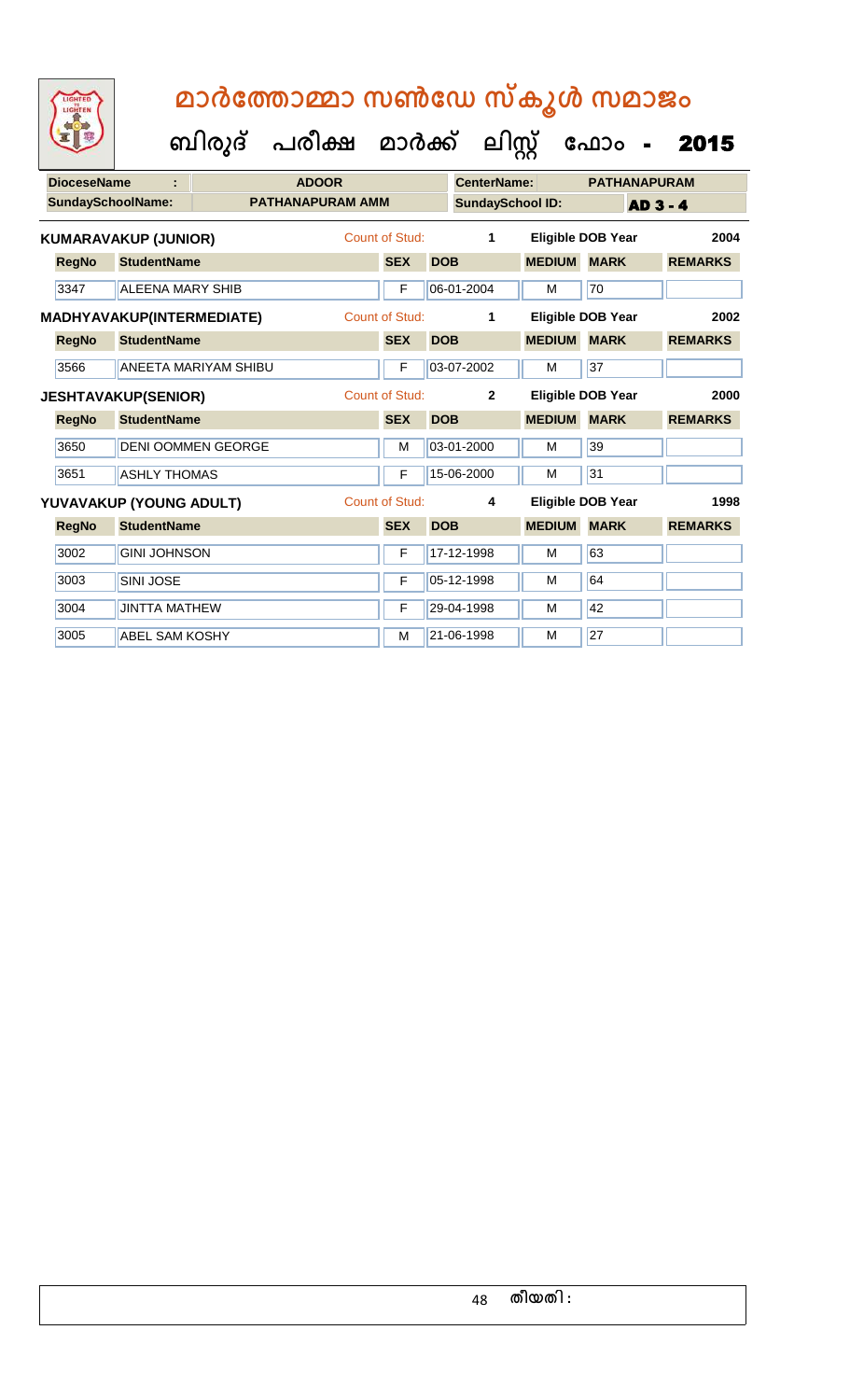| <b>IGHTED</b> |
|---------------|
|               |
|               |
|               |
|               |

| <b>DioceseName</b>       | <b>ADOOR</b> |                                                                                                                                                                                                                                                                                                                                                                                                                                                                                                                                                                                                                                                                                                                                                                                                                                          |             | <b>CenterName:</b>         |                                                                                                                                  | <b>PATHANAPURAM</b>                     |                                                                                                                                                                                                                                          |
|--------------------------|--------------|------------------------------------------------------------------------------------------------------------------------------------------------------------------------------------------------------------------------------------------------------------------------------------------------------------------------------------------------------------------------------------------------------------------------------------------------------------------------------------------------------------------------------------------------------------------------------------------------------------------------------------------------------------------------------------------------------------------------------------------------------------------------------------------------------------------------------------------|-------------|----------------------------|----------------------------------------------------------------------------------------------------------------------------------|-----------------------------------------|------------------------------------------------------------------------------------------------------------------------------------------------------------------------------------------------------------------------------------------|
| <b>SundaySchoolName:</b> |              |                                                                                                                                                                                                                                                                                                                                                                                                                                                                                                                                                                                                                                                                                                                                                                                                                                          |             |                            |                                                                                                                                  |                                         | <b>AD 3 - 5</b>                                                                                                                                                                                                                          |
|                          |              |                                                                                                                                                                                                                                                                                                                                                                                                                                                                                                                                                                                                                                                                                                                                                                                                                                          |             |                            |                                                                                                                                  |                                         | 2004                                                                                                                                                                                                                                     |
|                          |              |                                                                                                                                                                                                                                                                                                                                                                                                                                                                                                                                                                                                                                                                                                                                                                                                                                          | <b>SEX</b>  | <b>DOB</b>                 |                                                                                                                                  |                                         | <b>REMARKS</b>                                                                                                                                                                                                                           |
|                          |              |                                                                                                                                                                                                                                                                                                                                                                                                                                                                                                                                                                                                                                                                                                                                                                                                                                          | M           | 18-09-2004                 | M                                                                                                                                | 56                                      |                                                                                                                                                                                                                                          |
|                          |              |                                                                                                                                                                                                                                                                                                                                                                                                                                                                                                                                                                                                                                                                                                                                                                                                                                          | F           | 29-08-2004                 | M                                                                                                                                | 99                                      |                                                                                                                                                                                                                                          |
|                          |              |                                                                                                                                                                                                                                                                                                                                                                                                                                                                                                                                                                                                                                                                                                                                                                                                                                          |             | 6                          |                                                                                                                                  |                                         | 2002                                                                                                                                                                                                                                     |
|                          |              |                                                                                                                                                                                                                                                                                                                                                                                                                                                                                                                                                                                                                                                                                                                                                                                                                                          | <b>SEX</b>  | <b>DOB</b>                 |                                                                                                                                  |                                         | <b>REMARKS</b>                                                                                                                                                                                                                           |
|                          |              |                                                                                                                                                                                                                                                                                                                                                                                                                                                                                                                                                                                                                                                                                                                                                                                                                                          | M           | 25-05-2002                 | M                                                                                                                                | 41                                      |                                                                                                                                                                                                                                          |
|                          |              |                                                                                                                                                                                                                                                                                                                                                                                                                                                                                                                                                                                                                                                                                                                                                                                                                                          | M           | 14-10-2002                 | м                                                                                                                                | 44                                      |                                                                                                                                                                                                                                          |
| <b>ABIN JOHN</b>         |              |                                                                                                                                                                                                                                                                                                                                                                                                                                                                                                                                                                                                                                                                                                                                                                                                                                          | M           | 01-11-2002                 | M                                                                                                                                | 44                                      |                                                                                                                                                                                                                                          |
|                          |              |                                                                                                                                                                                                                                                                                                                                                                                                                                                                                                                                                                                                                                                                                                                                                                                                                                          | M           | 05-12-2002                 | м                                                                                                                                | 39                                      |                                                                                                                                                                                                                                          |
|                          |              |                                                                                                                                                                                                                                                                                                                                                                                                                                                                                                                                                                                                                                                                                                                                                                                                                                          | M           | 22-12-2002                 | M                                                                                                                                | 34                                      |                                                                                                                                                                                                                                          |
|                          |              |                                                                                                                                                                                                                                                                                                                                                                                                                                                                                                                                                                                                                                                                                                                                                                                                                                          | F           | 05-07-2002                 | M                                                                                                                                | 52                                      |                                                                                                                                                                                                                                          |
|                          |              |                                                                                                                                                                                                                                                                                                                                                                                                                                                                                                                                                                                                                                                                                                                                                                                                                                          |             | 6                          |                                                                                                                                  |                                         | 2000                                                                                                                                                                                                                                     |
|                          |              |                                                                                                                                                                                                                                                                                                                                                                                                                                                                                                                                                                                                                                                                                                                                                                                                                                          | <b>SEX</b>  | <b>DOB</b>                 |                                                                                                                                  |                                         | <b>REMARKS</b>                                                                                                                                                                                                                           |
|                          |              |                                                                                                                                                                                                                                                                                                                                                                                                                                                                                                                                                                                                                                                                                                                                                                                                                                          | M           | 22-06-2000                 | M                                                                                                                                | 76                                      |                                                                                                                                                                                                                                          |
|                          |              |                                                                                                                                                                                                                                                                                                                                                                                                                                                                                                                                                                                                                                                                                                                                                                                                                                          | M           | 17-07-2000                 | м                                                                                                                                | 22                                      |                                                                                                                                                                                                                                          |
|                          |              |                                                                                                                                                                                                                                                                                                                                                                                                                                                                                                                                                                                                                                                                                                                                                                                                                                          | M           | 28-12-2000                 | M                                                                                                                                | 33                                      |                                                                                                                                                                                                                                          |
|                          |              |                                                                                                                                                                                                                                                                                                                                                                                                                                                                                                                                                                                                                                                                                                                                                                                                                                          | $\mathsf F$ | 11-02-2000                 | M                                                                                                                                | 50                                      |                                                                                                                                                                                                                                          |
|                          |              |                                                                                                                                                                                                                                                                                                                                                                                                                                                                                                                                                                                                                                                                                                                                                                                                                                          | F           | 13-03-2000                 | M                                                                                                                                | 47                                      |                                                                                                                                                                                                                                          |
|                          |              |                                                                                                                                                                                                                                                                                                                                                                                                                                                                                                                                                                                                                                                                                                                                                                                                                                          | $\mathsf F$ | 14-06-2000                 | м                                                                                                                                | 73                                      |                                                                                                                                                                                                                                          |
|                          |              |                                                                                                                                                                                                                                                                                                                                                                                                                                                                                                                                                                                                                                                                                                                                                                                                                                          |             | 11                         |                                                                                                                                  |                                         | 1998                                                                                                                                                                                                                                     |
|                          |              |                                                                                                                                                                                                                                                                                                                                                                                                                                                                                                                                                                                                                                                                                                                                                                                                                                          |             | <b>DOB</b>                 |                                                                                                                                  |                                         | <b>REMARKS</b>                                                                                                                                                                                                                           |
|                          |              |                                                                                                                                                                                                                                                                                                                                                                                                                                                                                                                                                                                                                                                                                                                                                                                                                                          | M           | 14-02-1998                 | M                                                                                                                                | 54                                      |                                                                                                                                                                                                                                          |
|                          |              |                                                                                                                                                                                                                                                                                                                                                                                                                                                                                                                                                                                                                                                                                                                                                                                                                                          | M           | 10-08-1998                 | M                                                                                                                                | 68                                      |                                                                                                                                                                                                                                          |
|                          |              |                                                                                                                                                                                                                                                                                                                                                                                                                                                                                                                                                                                                                                                                                                                                                                                                                                          | М           | 18-01-1998                 | M                                                                                                                                | Absent                                  |                                                                                                                                                                                                                                          |
|                          |              |                                                                                                                                                                                                                                                                                                                                                                                                                                                                                                                                                                                                                                                                                                                                                                                                                                          | F           | 06-03-1998                 | M                                                                                                                                | Absent                                  |                                                                                                                                                                                                                                          |
|                          |              |                                                                                                                                                                                                                                                                                                                                                                                                                                                                                                                                                                                                                                                                                                                                                                                                                                          | F           | 15-01-1998                 | M                                                                                                                                | Absent                                  |                                                                                                                                                                                                                                          |
|                          |              |                                                                                                                                                                                                                                                                                                                                                                                                                                                                                                                                                                                                                                                                                                                                                                                                                                          | $\mathsf F$ | 07-08-1998                 | M                                                                                                                                | 63                                      |                                                                                                                                                                                                                                          |
|                          |              |                                                                                                                                                                                                                                                                                                                                                                                                                                                                                                                                                                                                                                                                                                                                                                                                                                          | F           | 22-08-1998                 | M                                                                                                                                | 42                                      |                                                                                                                                                                                                                                          |
|                          |              |                                                                                                                                                                                                                                                                                                                                                                                                                                                                                                                                                                                                                                                                                                                                                                                                                                          | F           | 19-11-1998                 | M                                                                                                                                | 64                                      |                                                                                                                                                                                                                                          |
|                          |              |                                                                                                                                                                                                                                                                                                                                                                                                                                                                                                                                                                                                                                                                                                                                                                                                                                          | F           | 08-10-1998                 | M                                                                                                                                | Absent                                  |                                                                                                                                                                                                                                          |
|                          |              |                                                                                                                                                                                                                                                                                                                                                                                                                                                                                                                                                                                                                                                                                                                                                                                                                                          | F           | 03-03-1998                 | M                                                                                                                                | 26                                      |                                                                                                                                                                                                                                          |
|                          |              |                                                                                                                                                                                                                                                                                                                                                                                                                                                                                                                                                                                                                                                                                                                                                                                                                                          | F           | 11-12-1998                 | M                                                                                                                                | 22                                      |                                                                                                                                                                                                                                          |
|                          |              |                                                                                                                                                                                                                                                                                                                                                                                                                                                                                                                                                                                                                                                                                                                                                                                                                                          |             | 6                          |                                                                                                                                  |                                         | 1997                                                                                                                                                                                                                                     |
| <b>StudentName</b>       |              |                                                                                                                                                                                                                                                                                                                                                                                                                                                                                                                                                                                                                                                                                                                                                                                                                                          | <b>SEX</b>  | <b>DOB</b>                 |                                                                                                                                  |                                         | <b>REMARKS</b>                                                                                                                                                                                                                           |
|                          |              |                                                                                                                                                                                                                                                                                                                                                                                                                                                                                                                                                                                                                                                                                                                                                                                                                                          | M           | 03-02-1997                 | M                                                                                                                                | 23                                      |                                                                                                                                                                                                                                          |
| PRINCE JAMES             |              |                                                                                                                                                                                                                                                                                                                                                                                                                                                                                                                                                                                                                                                                                                                                                                                                                                          |             |                            |                                                                                                                                  |                                         |                                                                                                                                                                                                                                          |
| <b>AJU MATHEW</b>        |              |                                                                                                                                                                                                                                                                                                                                                                                                                                                                                                                                                                                                                                                                                                                                                                                                                                          | M           | 29-05-1997                 | м                                                                                                                                | 19                                      |                                                                                                                                                                                                                                          |
| <b>SAJAN KOSHY</b>       |              |                                                                                                                                                                                                                                                                                                                                                                                                                                                                                                                                                                                                                                                                                                                                                                                                                                          | M           | 05-06-1997                 | M                                                                                                                                | Absent                                  |                                                                                                                                                                                                                                          |
| PRIYAN S BABU            |              |                                                                                                                                                                                                                                                                                                                                                                                                                                                                                                                                                                                                                                                                                                                                                                                                                                          | M           | 03-02-1997                 | M                                                                                                                                | Absent                                  |                                                                                                                                                                                                                                          |
|                          |              | <b>KUMARAVAKUP (JUNIOR)</b><br><b>StudentName</b><br><b>ABEL SAM CHACKO</b><br><b>KESIA ANNA SAJI</b><br>MADHYAVAKUP(INTERMEDIATE)<br><b>StudentName</b><br><b>JENSO DANI THOMAS</b><br><b>ASHBY GEO SANTHOSH</b><br><b>JEES RAJAN</b><br><b>JIBIN GEORGE</b><br><b>ANJU ANNA MATHEW</b><br><b>JESHTAVAKUP(SENIOR)</b><br><b>StudentName</b><br><b>AARON G THOMAS</b><br><b>RONY THOMAS</b><br><b>ROHAN MATHEW</b><br>SNEHA ELSA GEORGE<br><b>MERLIN MATHEW</b><br><b>MERIN VARGHESE</b><br>YUVAVAKUP (YOUNG ADULT)<br>RegNo StudentName<br>JEFFIN G JOSE<br>SHIJIN G PHILIP<br><b>ROJAN THOMAS</b><br><b>PRIYA S BABU</b><br><b>SUBI MARIAM DANIEL</b><br><b>MEREENA MATHEW</b><br>SHERIN VARGHESE<br><b>JUBY MARY JOSE</b><br>RIYA ELSA JACOB<br><b>ELKA ALICE OOMMEN</b><br><b>RONA THOMAS</b><br><b>PROUDA SUNDAY SCHOOL (ADULT)</b> |             | <b>PUTHUVAL ST. THOMAS</b> | Count of Stud:<br><b>Count of Stud:</b><br><b>Count of Stud:</b><br><b>Count of Stud:</b><br><b>SEX</b><br><b>Count of Stud:</b> | <b>SundaySchool ID:</b><br>$\mathbf{2}$ | <b>Eligible DOB Year</b><br><b>MEDIUM MARK</b><br>Eligible DOB Year<br><b>MEDIUM MARK</b><br><b>Eligible DOB Year</b><br><b>MEDIUM MARK</b><br>Eligible DOB Year<br><b>MEDIUM MARK</b><br><b>Eligible DOB Year</b><br><b>MEDIUM MARK</b> |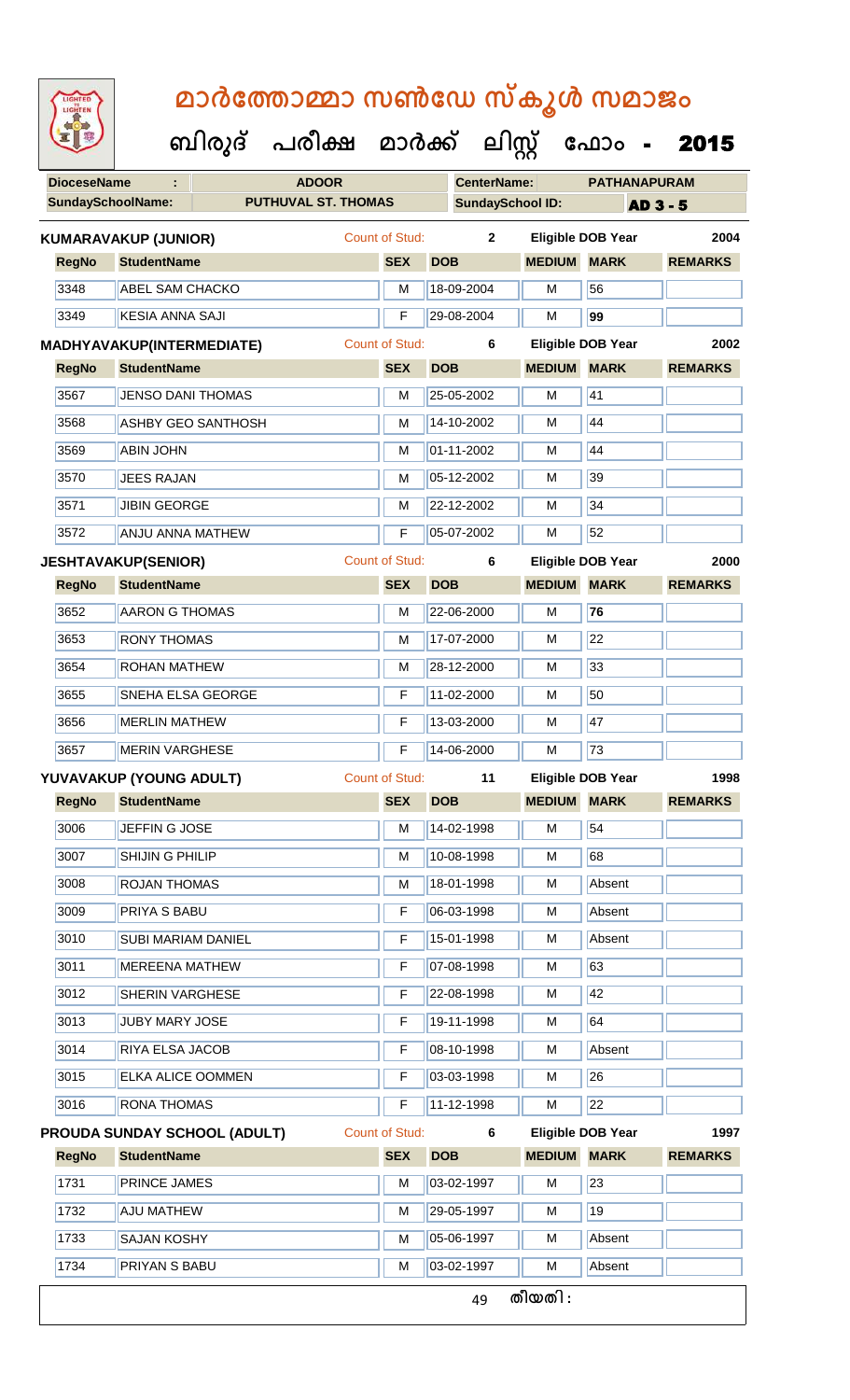|                    |   | മാർത്തോമ്മാ സൺഡേ സ്കൂൾ സമാജം |                    |                                           |
|--------------------|---|------------------------------|--------------------|-------------------------------------------|
|                    |   |                              |                    | ബിരുദ് പരീക്ഷ മാർക്ക് ലിസ്റ്റ് ഫോം - 2015 |
| <b>DioceseName</b> | ÷ | <b>ADOOR</b>                 | <b>CenterName:</b> | <b>PATHANAPURAM</b>                       |

| SundaySchoolName: |                          | <b>PUTHUVAL ST. THOMAS</b> | <b>SundaySchool ID:</b> |               | <b>AD 3 - 5</b> |        |  |
|-------------------|--------------------------|----------------------------|-------------------------|---------------|-----------------|--------|--|
| 1735              | <b>SHEBY ELSA GEORGE</b> |                            |                         | 28-05-1997    | M               | Absent |  |
| 1736              | <b>JINU GEORGE</b>       |                            |                         | $105-09-1997$ | M               | 15     |  |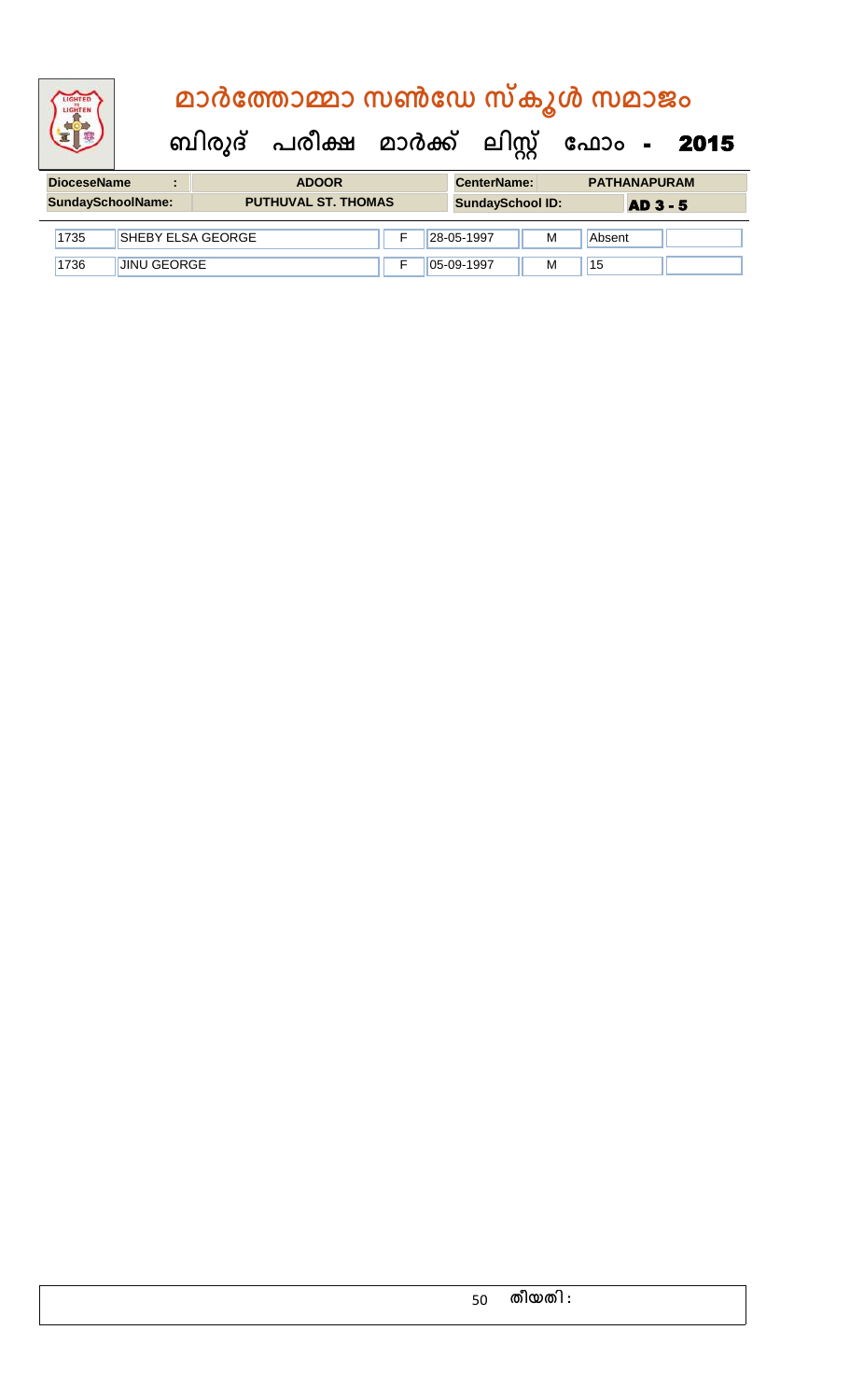| <b>DioceseName</b><br>÷ |              |                             | <b>ADOOR</b>               |                         |                | <b>CenterName:</b> |                         | <b>PATHANAPURAM</b>      |                          |                 |
|-------------------------|--------------|-----------------------------|----------------------------|-------------------------|----------------|--------------------|-------------------------|--------------------------|--------------------------|-----------------|
|                         |              | <b>SundaySchoolName:</b>    |                            | <b>ATHIRUNKAL SALEM</b> |                |                    | <b>SundaySchool ID:</b> |                          |                          | <b>AD 3 - 6</b> |
|                         |              | <b>KUMARAVAKUP (JUNIOR)</b> |                            | Count of Stud:          |                | $\overline{2}$     |                         | <b>Eligible DOB Year</b> | 2004                     |                 |
|                         | <b>RegNo</b> | <b>StudentName</b>          |                            |                         | <b>SEX</b>     | <b>DOB</b>         |                         | <b>MEDIUM</b>            | <b>MARK</b>              | <b>REMARKS</b>  |
|                         | 3350         | <b>ALWIN K SAJU</b>         |                            |                         | м              |                    | 12-04-2004              | M                        | Absent                   |                 |
|                         | 3351         | <b>ALEENA THOMAS</b>        |                            |                         | F              |                    | 05-02-2004              | м                        | 47                       |                 |
|                         |              | MADHYAVAKUP(INTERMEDIATE)   |                            |                         | Count of Stud: |                    | 1                       |                          | Eligible DOB Year        | 2002            |
|                         | <b>RegNo</b> | <b>StudentName</b>          |                            |                         | <b>SEX</b>     | <b>DOB</b>         |                         | <b>MEDIUM</b>            | <b>MARK</b>              | <b>REMARKS</b>  |
|                         | 3573         | <b>REENAMOL P T</b>         |                            |                         | F              |                    | 26-12-2002              | м                        | 11                       |                 |
|                         |              | <b>JESHTAVAKUP(SENIOR)</b>  |                            |                         | Count of Stud: |                    | 1                       |                          | Eligible DOB Year        | 2000            |
|                         | <b>RegNo</b> | <b>StudentName</b>          |                            |                         | <b>SEX</b>     | <b>DOB</b>         |                         | <b>MEDIUM</b>            | <b>MARK</b>              | <b>REMARKS</b>  |
|                         | 3658         |                             | <b>ANCY MARIYAM THOMAS</b> |                         | F              |                    | 08-12-2000              | M                        | 40                       |                 |
|                         |              | YUVAVAKUP (YOUNG ADULT)     |                            |                         | Count of Stud: |                    | $\overline{2}$          |                          | <b>Eligible DOB Year</b> | 1998            |
|                         | <b>RegNo</b> | <b>StudentName</b>          |                            |                         | <b>SEX</b>     | <b>DOB</b>         |                         | <b>MEDIUM</b>            | <b>MARK</b>              | <b>REMARKS</b>  |
|                         | 3017         | <b>ANIE SARA THOMAS</b>     |                            |                         | F              |                    | 21-01-1998              | м                        | 82                       |                 |
|                         | 3018         | LINDA ABRAHAM               |                            |                         | F              |                    | 24-02-1998              | M                        | 40                       |                 |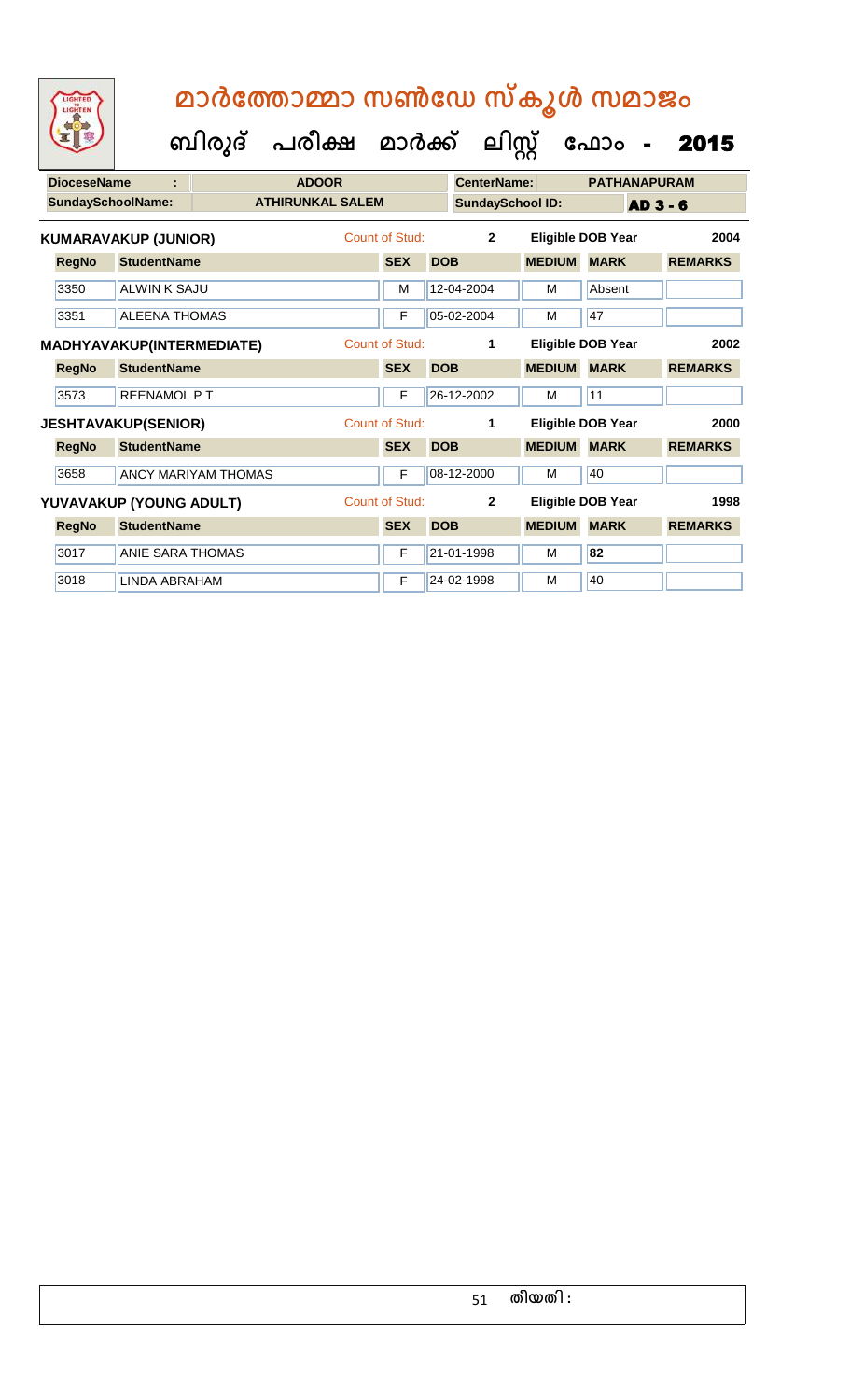|                             | LIGHTED<br>LIGHTEN       |                            | മാർത്തോമ്മാ സൺഡേ സ്കൂൾ സമാജം |                |                |                         |                          |                          |                 |  |  |  |
|-----------------------------|--------------------------|----------------------------|------------------------------|----------------|----------------|-------------------------|--------------------------|--------------------------|-----------------|--|--|--|
|                             |                          |                            | ബിരുദ് പരീക്ഷ മാർക്ക്        |                |                | ലിസ്റ്റ്                |                          | ഫോം                      | 2015            |  |  |  |
|                             | <b>DioceseName</b>       |                            | <b>ADOOR</b>                 |                |                | <b>CenterName:</b>      |                          | <b>PATHANAPURAM</b>      |                 |  |  |  |
|                             | <b>SundaySchoolName:</b> |                            | <b>RAJAGIRI</b>              |                |                | <b>SundaySchool ID:</b> |                          |                          | <b>AD 3 - 7</b> |  |  |  |
| <b>KUMARAVAKUP (JUNIOR)</b> |                          |                            | Count of Stud:               |                | $\overline{2}$ |                         | <b>Eligible DOB Year</b> | 2004                     |                 |  |  |  |
|                             | <b>RegNo</b>             | <b>StudentName</b>         |                              | <b>SEX</b>     | <b>DOB</b>     |                         | <b>MEDIUM</b>            | <b>MARK</b>              | <b>REMARKS</b>  |  |  |  |
|                             | 3352                     | <b>JINU VARGHESE</b>       |                              | F              |                | 25-01-2004              | м                        | 40                       |                 |  |  |  |
|                             | 3353                     | ARON JOSEPH JOJI           |                              | M              |                | 20-08-2004              | м                        | Absent                   |                 |  |  |  |
|                             |                          | <b>JESHTAVAKUP(SENIOR)</b> |                              | Count of Stud: |                | 1                       |                          | <b>Eligible DOB Year</b> | 2000            |  |  |  |
|                             | <b>RegNo</b>             | <b>StudentName</b>         |                              | <b>SEX</b>     | <b>DOB</b>     |                         | <b>MEDIUM</b>            | <b>MARK</b>              | <b>REMARKS</b>  |  |  |  |
|                             | 3659                     | <b>JUBY VARGHESE</b>       |                              | F              |                | 14-03-2000              | М                        | 21                       |                 |  |  |  |
|                             |                          | YUVAVAKUP (YOUNG ADULT)    |                              | Count of Stud: |                | 1                       |                          | <b>Eligible DOB Year</b> | 1998            |  |  |  |
|                             | <b>RegNo</b>             | <b>StudentName</b>         |                              | <b>SEX</b>     | <b>DOB</b>     |                         | <b>MEDIUM</b>            | <b>MARK</b>              | <b>REMARKS</b>  |  |  |  |
|                             | 3019                     | <b>REEJA CHRISTAPHER</b>   |                              | F              |                | 05-09-1998              | м                        | 59                       |                 |  |  |  |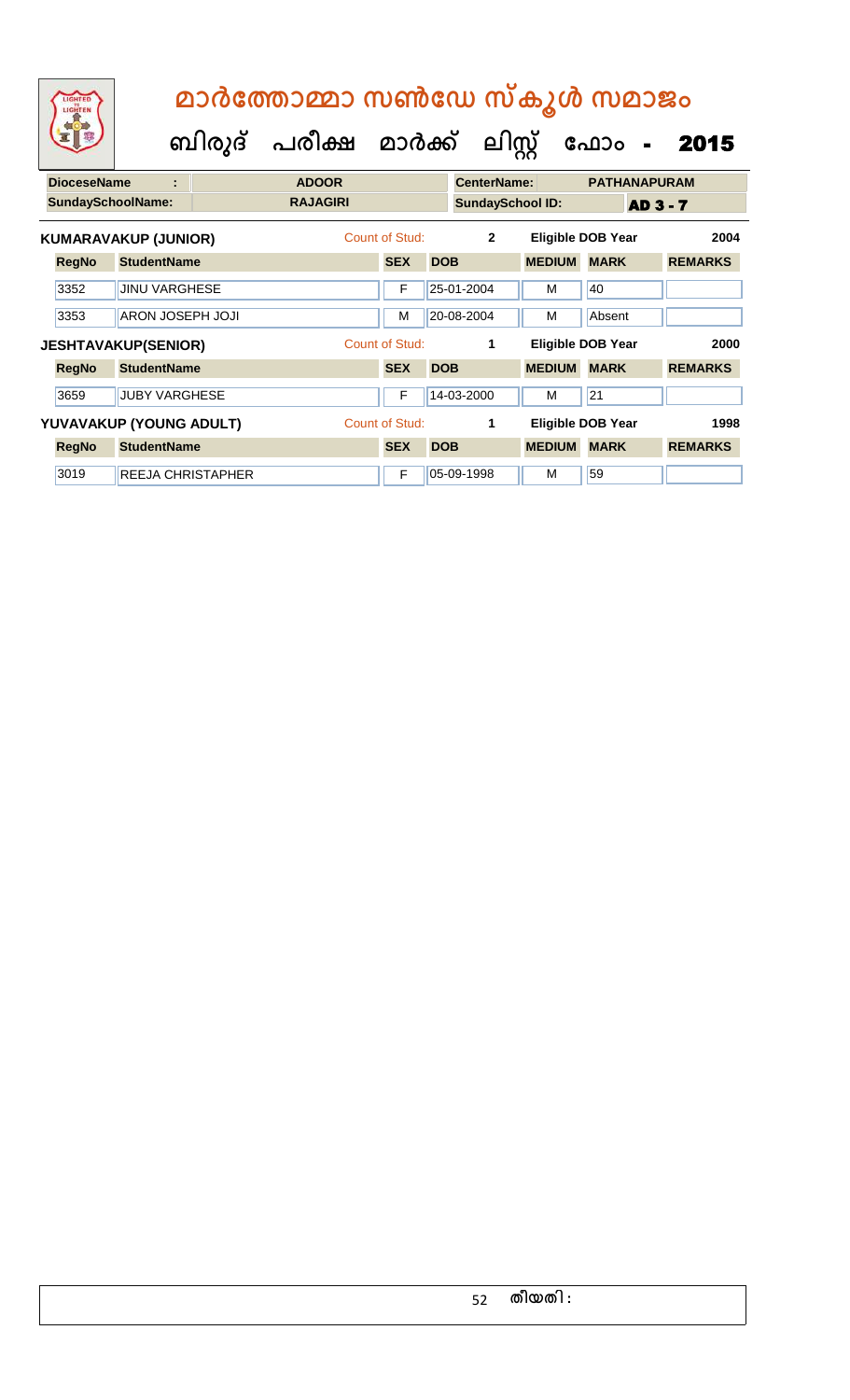| <b>IGHTED</b> |
|---------------|
|               |
|               |
|               |
|               |

| <b>DioceseName</b> |                                  | <b>ADOOR</b>                | <b>CenterName:</b>    |                         | <b>PATHANAPURAM</b> |                          |                 |
|--------------------|----------------------------------|-----------------------------|-----------------------|-------------------------|---------------------|--------------------------|-----------------|
|                    | <b>SundaySchoolName:</b>         | <b>CHACHIPUNNA</b>          |                       | <b>SundaySchool ID:</b> |                     |                          | <b>AD 3 - 8</b> |
|                    | <b>KUMARAVAKUP (JUNIOR)</b>      |                             | <b>Count of Stud:</b> | 9                       |                     | <b>Eligible DOB Year</b> | 2004            |
| <b>RegNo</b>       | <b>StudentName</b>               |                             | <b>SEX</b>            | <b>DOB</b>              | <b>MEDIUM MARK</b>  |                          | <b>REMARKS</b>  |
| 3354               | <b>JOEL SAM ABRAHAM</b>          |                             | M                     | 27-06-2004              | М                   | 42                       |                 |
| 3355               | <b>ALLAN THOMAS</b>              |                             | M                     | 11-05-2004              | М                   | 19                       |                 |
| 3356               | <b>ABIN THOMAS</b>               |                             | M                     | 01-11-2004              | M                   | $\overline{7}$           |                 |
| 3357               | <b>ALBIN VARGHESE</b>            |                             | M                     | 02-10-2004              | М                   | 77                       |                 |
| 3358               | <b>ASHISH S THOMAS</b>           |                             | M                     | 05-11-2004              | М                   | 12                       |                 |
| 3359               | <b>JEFFIN THOMAS</b>             |                             | M                     | 06-08-2004              | M                   | 5                        |                 |
| 3360               | <b>ENCY VARGHESE</b>             |                             | F                     | 06-05-2004              | м                   | 51                       |                 |
| 3361               | SHIWILY P WILSON                 |                             | F                     | 11-02-2004              | М                   | $\overline{24}$          |                 |
| 3362               | <b>BENETTA BENNY</b>             |                             | $\overline{F}$        | 08-02-2004              | M                   | 48                       |                 |
|                    | <b>MADHYAVAKUP(INTERMEDIATE)</b> |                             | <b>Count of Stud:</b> | 6                       |                     | <b>Eligible DOB Year</b> | 2002            |
| <b>RegNo</b>       | <b>StudentName</b>               |                             | <b>SEX</b>            | <b>DOB</b>              | <b>MEDIUM MARK</b>  |                          | <b>REMARKS</b>  |
| 3574               | ALWIN MATHEW SHIBU               |                             | M                     | 10-03-2002              | М                   | 31                       |                 |
| 3575               | <b>ABIN M VARGHESE</b>           |                             | M                     | 04-06-2002              | М                   | 26                       |                 |
| 3576               | <b>RUBAN C</b>                   |                             | M                     | 10-11-2002              | M                   | Absent                   |                 |
| 3577               | <b>ALLEN SHABU</b>               |                             | м                     | 24-04-2002              | M                   |                          |                 |
| 3578               | <b>ANCY VARGHESE</b>             |                             | F                     | 20-02-2002              | м                   | 56                       |                 |
| 3579               | <b>KEZIAH MERIN JOHN</b>         |                             | F                     | 24-08-2002              | М                   | $\overline{79}$          |                 |
|                    | <b>JESHTAVAKUP(SENIOR)</b>       |                             | <b>Count of Stud:</b> | 5                       |                     | <b>Eligible DOB Year</b> | 2000            |
| <b>RegNo</b>       | <b>StudentName</b>               |                             | <b>SEX</b>            | <b>DOB</b>              | <b>MEDIUM MARK</b>  |                          | <b>REMARKS</b>  |
| 3660               |                                  | <b>MIDHUN THOMAS MAMMEN</b> |                       | $M$ 28-04-2000          | M                   | Absent                   |                 |
| 3661               | <b>JOBY JOHN</b>                 |                             | M                     | 12-06-2000              | М                   | 13                       |                 |
| 3662               | <b>LINCY THOMAS</b>              |                             | F                     | 19-04-2000              | М                   | 26                       |                 |
| 3663               | <b>ASHMI TRESA BABU</b>          |                             | F                     | 10-09-2000              | М                   | $\overline{9}$           |                 |
| 3664               | <b>LINTA ABRAHAM</b>             |                             | F                     | 08-04-2000              | м                   | Absent                   |                 |
|                    | YUVAVAKUP (YOUNG ADULT)          |                             | Count of Stud:        | 5                       |                     | <b>Eligible DOB Year</b> | 1998            |
| <b>RegNo</b>       | <b>StudentName</b>               |                             | <b>SEX</b>            | <b>DOB</b>              | <b>MEDIUM MARK</b>  |                          | <b>REMARKS</b>  |
| 3020               | <b>JEFRY SAM</b>                 |                             | M                     | 10-05-1998              | М                   | $\overline{25}$          |                 |
| 3021               | <b>JIBIN G GEORGE</b>            |                             | М                     | 07-04-1998              | М                   | Absent                   |                 |
| 3022               | <b>JINCY THOMAS</b>              |                             | F                     | 02-10-1998              | М                   |                          |                 |
| 3023               | <b>JIJO CHACKO</b>               |                             | М                     | 06-04-1998              | М                   | Absent                   |                 |
| 3024               | <b>ABEY JOHN</b>                 |                             | М                     | 04-06-1998              | М                   | 23                       |                 |
|                    |                                  |                             |                       |                         |                     |                          |                 |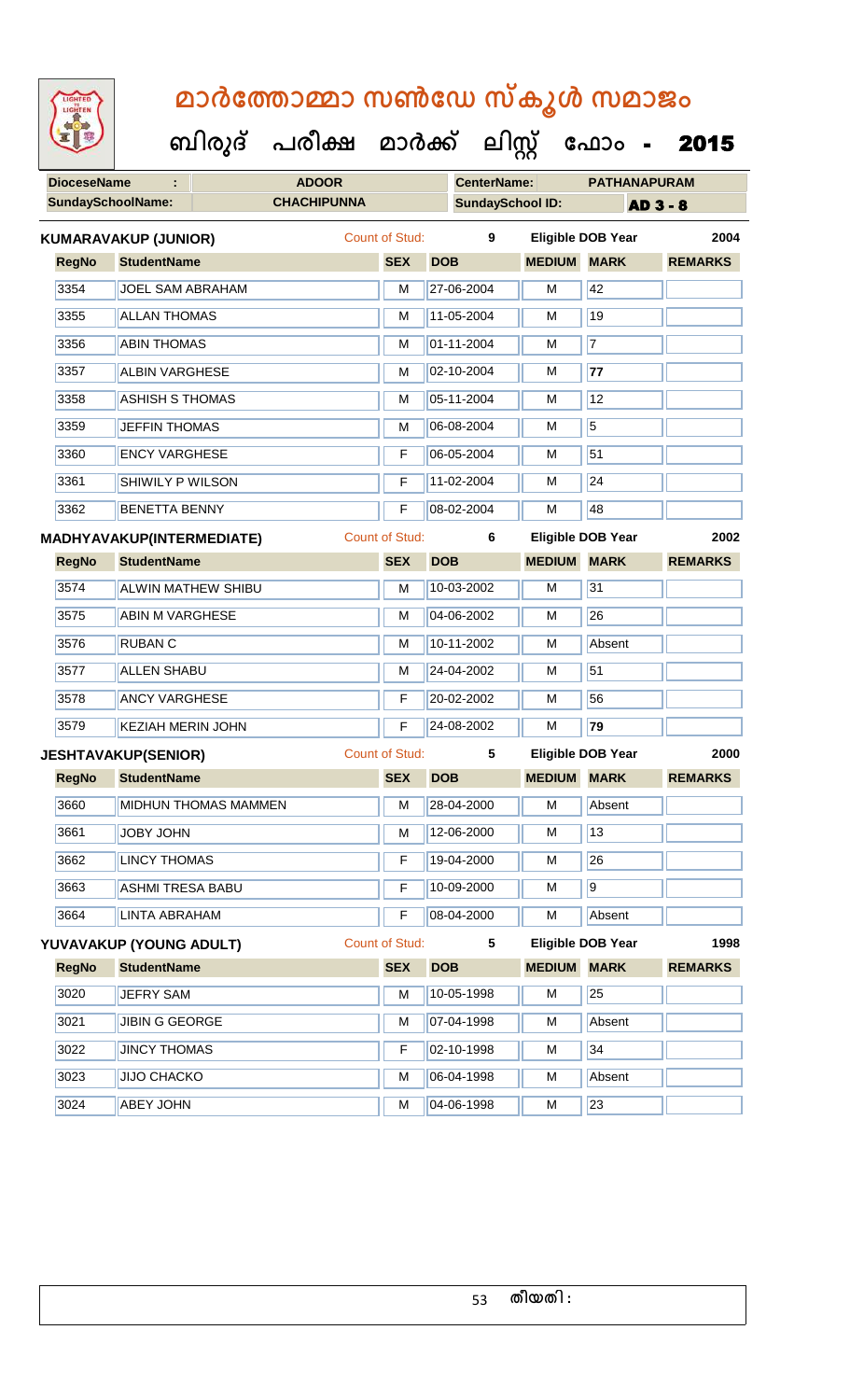| <b>DioceseName</b>       |                             |                       | <b>ADOOR</b>       |                       |            | <b>CenterName:</b>      | <b>PATHANAPURAM</b>      |             |                 |                |      |
|--------------------------|-----------------------------|-----------------------|--------------------|-----------------------|------------|-------------------------|--------------------------|-------------|-----------------|----------------|------|
| <b>SundaySchoolName:</b> |                             |                       | <b>POONKULANJI</b> |                       |            | <b>SundaySchool ID:</b> |                          |             | <b>AD 3 - 9</b> |                |      |
|                          | <b>KUMARAVAKUP (JUNIOR)</b> |                       |                    | <b>Count of Stud:</b> |            | 3                       | <b>Eligible DOB Year</b> |             |                 |                | 2004 |
| <b>RegNo</b>             | <b>StudentName</b>          |                       |                    | <b>SEX</b>            | <b>DOB</b> |                         | <b>MEDIUM</b>            | <b>MARK</b> |                 | <b>REMARKS</b> |      |
| 3363                     | <b>ALEENA M MATHEW</b>      |                       |                    | F                     |            | 29-01-2004              | M                        | 80          |                 |                |      |
| 3364                     | <b>JUSTEENA JOHN</b>        |                       |                    | F                     |            | 11-11-2004              | M                        | Absent      |                 |                |      |
| 3365                     | <b>MANU VARGHESE</b>        |                       |                    | M                     |            | 15-09-2004              | M                        | 44          |                 |                |      |
|                          | MADHYAVAKUP(INTERMEDIATE)   |                       |                    | <b>Count of Stud:</b> |            | $\overline{2}$          | <b>Eligible DOB Year</b> |             |                 |                | 2002 |
| <b>RegNo</b>             | <b>StudentName</b>          |                       |                    | <b>SEX</b>            | <b>DOB</b> |                         | <b>MEDIUM</b>            | <b>MARK</b> |                 | <b>REMARKS</b> |      |
| $\overline{0}$           | <b>JESSLY REJI</b>          |                       |                    | F                     |            | 02-01-2003              | M                        | Absent      |                 |                |      |
| 3580                     | ANGEL SUSAN SAM             |                       |                    | F                     |            | 03-12-2002              | M                        | Absent      |                 |                |      |
|                          | <b>JESHTAVAKUP(SENIOR)</b>  |                       |                    | <b>Count of Stud:</b> |            | 6                       | <b>Eligible DOB Year</b> |             |                 |                | 2000 |
| <b>RegNo</b>             | <b>StudentName</b>          |                       |                    | <b>SEX</b>            | <b>DOB</b> |                         | <b>MEDIUM</b>            | <b>MARK</b> |                 | <b>REMARKS</b> |      |
| $\overline{0}$           | <b>JOMON K JOHN</b>         |                       |                    | M                     |            | 19-09-2001              | M                        | Absent      |                 |                |      |
| 0                        | <b>JOMON SAJI</b>           |                       |                    | M                     |            | 08-10-2001              | M                        | Absent      |                 |                |      |
| $\overline{0}$           | <b>JUSTEENA REJI</b>        |                       |                    | F                     |            | 12-03-2001              | M                        | Absent      |                 |                |      |
| 3665                     | <b>ANGEL MATHEW</b>         |                       |                    | F                     |            | 29-05-2000              | M                        | Absent      |                 |                |      |
| 3666                     | <b>JESSLY JOHN</b>          |                       |                    | F                     |            | 26-08-2000              | M                        | Absent      |                 |                |      |
| 3667                     | <b>LINU VARGHESE</b>        |                       |                    | M                     |            | 11-12-2000              | M                        | 44          |                 |                |      |
|                          | YUVAVAKUP (YOUNG ADULT)     |                       |                    | Count of Stud:        |            | $\mathbf{2}$            | <b>Eligible DOB Year</b> |             |                 |                | 1998 |
| <b>RegNo</b>             | <b>StudentName</b>          |                       |                    | <b>SEX</b>            | <b>DOB</b> |                         | <b>MEDIUM</b>            | <b>MARK</b> |                 | <b>REMARKS</b> |      |
| 3025                     | <b>ALEX MATHEW</b>          |                       |                    | M                     |            | 02-12-1998              | M                        | Absent      |                 |                |      |
| 3026                     |                             | CHRISTENA MARIAM JOHN |                    | F                     |            | 23-04-1998              | M                        | 58          |                 |                |      |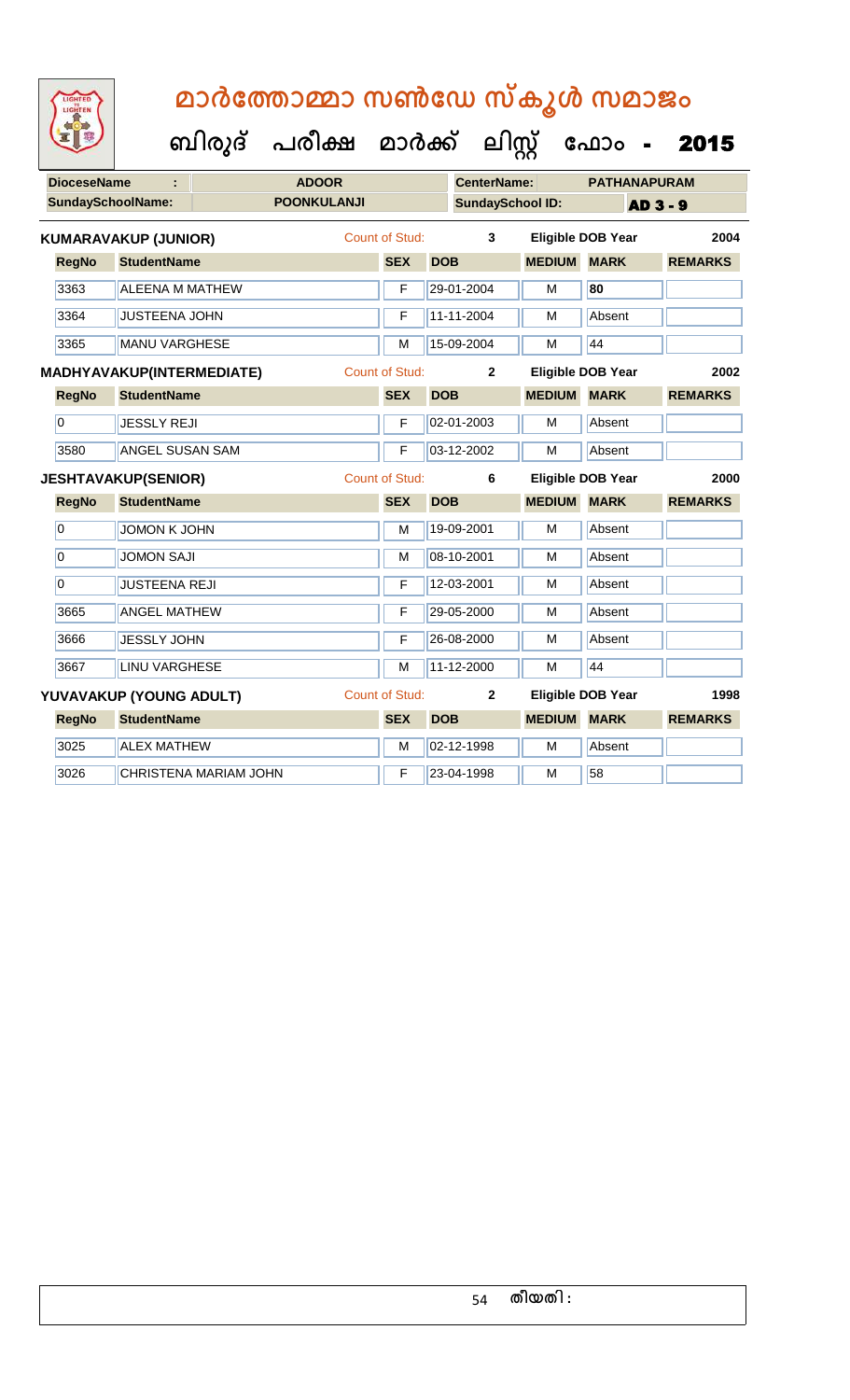| <b>IGHTED</b> |
|---------------|
|               |
|               |
|               |

**DioceseName : ADOOR CenterName: PATHANAPURAM SundaySchoolName: KOODAL BETHEL SundaySchool ID: AD 3 - 10 ബിരുദ് പരീക്ഷ മാര്ക് ക ലിസ്റ്റ ക ഫ ാോം** - 2015 **RegNo StudentName SEX DOB MEDIUM MARK REMARKS KUMARAVAKUP (JUNIOR)** Count of Stud: **11 Eligible DOB Year 2004** 3366 ALBIN ABRAHAM CHACKO M 02-04-2004 M Absent 3367 AINY ANNA SAM F 16-07-2004 M Absent 3368 BENIT D BINU M 27-11-2004 M **79** 3369 NITHIN S M 18-12-2004 M Absent 3370 ROJAN K MAMACHAN M 06-05-2004 M **78** 3371 SHIJO SKARIAH M 22-05-2004 M 62 3372 | ANEETTA MATHEW | F | 06-04-2004 | M | Absent 3373 ASHLY BIJU F 12-04-2004 M 55 3374 ANEETTA ANN AJI F 04-08-2004 M Absent 3375 SNEHA STEPHEN F 12-06-2004 M Absent 3376 ABEL S KOSHY M 02-01-2004 M **85 RegNo StudentName SEX DOB MEDIUM MARK REMARKS MADHYAVAKUP(INTERMEDIATE)** Count of Stud: **8 Eligible DOB Year 2002** 3581 **AJO THOMAS F 07-05-2002 M** 62 3582 AYUSH K BINU M M 05-10-2002 M 17 3583 CYRIL VARGHESE M M 31-12-2002 M 13 3584 HANNA ALEX KURIAN F 14-10-2002 M **96** 3585 JANEESA S SAJU F 16-12-2002 M Absent 3586 JUEENA JACOB **F 05-09-2002** M Absent 3587 MELVIN S TATA M 25-11-2002 M 14 3588 PRINTO P K M 31-10-2002 M 31-10-2002 M **RegNo StudentName SEX DOB MEDIUM MARK REMARKS JESHTAVAKUP(SENIOR)** Count of Stud: **11 Eligible DOB Year 2000** 3668 **ABILASH K P M M 07-07-2000 M** 50 3669 AKSA MARIAM LALU F 16-11-2000 M 71 3670 JIBISHA NINAN F 21-05-2000 M 21 3671 RINU ANN REJI F 18-02-2000 M 68 3672 NISHA MARY SANTHOSH F 07-11-2000 M 73 3673 ALFI G LAZER F 18-09-2000 M **76** 3674 ABHISHAKE BEJO ALEX M 25-03-2000 M 43 3675 ASHATHA VARGHESE **F** 09-05-2000 M 22 3676 CHRISTIN MARY VIJOY **F 02-05-2000 M** 23 3677 JJIBIN JOHNSON M 08-11-2000 M 54 3678 RINTU SARA BIJU F 17-01-2000 M 54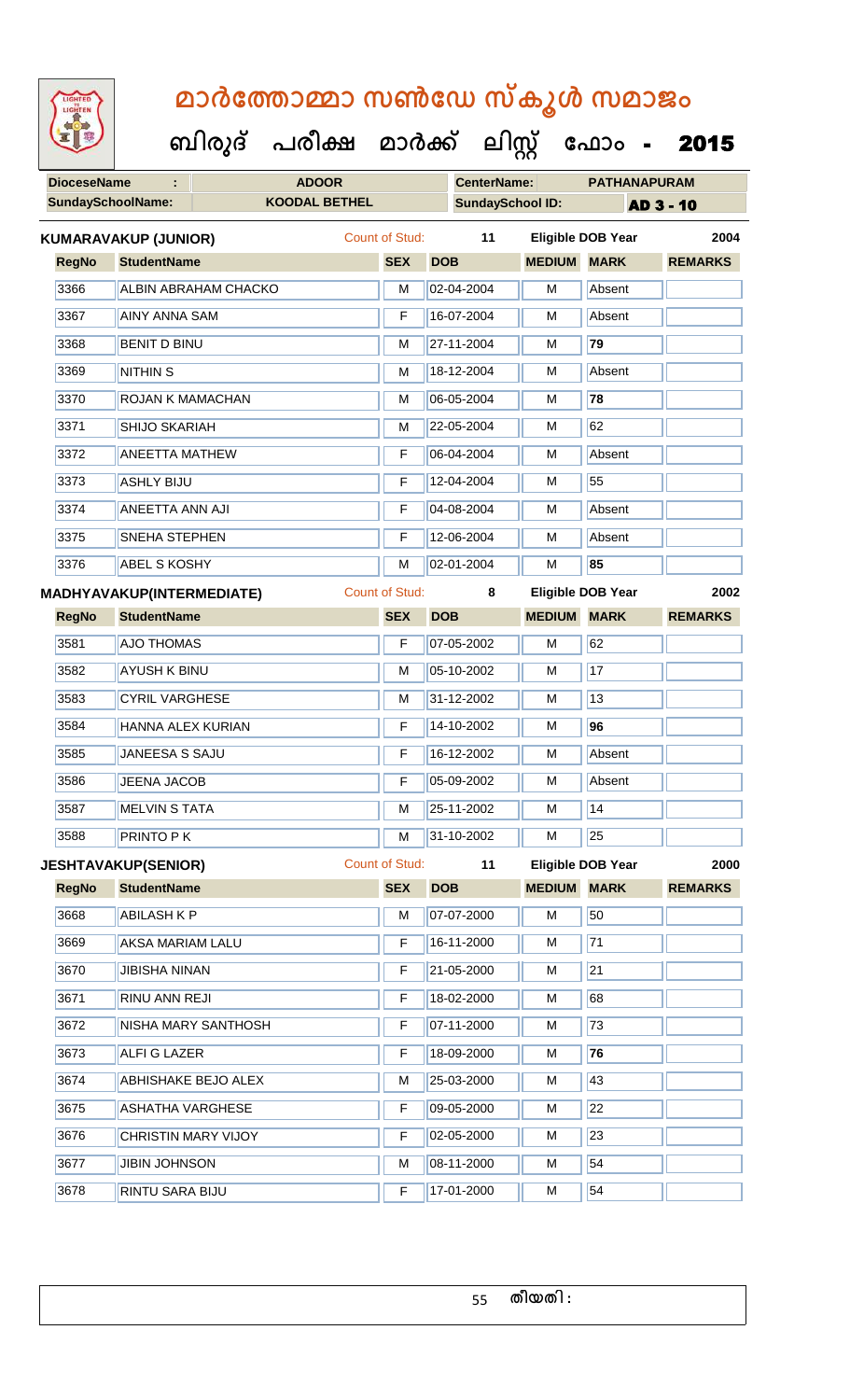| <b>DioceseName</b> |                              | <b>ADOOR</b>         |                         |                       |            | <b>CenterName:</b> |                          |                  | <b>PATHANAPURAM</b> |                |      |
|--------------------|------------------------------|----------------------|-------------------------|-----------------------|------------|--------------------|--------------------------|------------------|---------------------|----------------|------|
| SundaySchoolName:  |                              | <b>KOODAL BETHEL</b> | <b>SundaySchool ID:</b> |                       |            |                    |                          | <b>AD 3 - 10</b> |                     |                |      |
|                    | YUVAVAKUP (YOUNG ADULT)      |                      |                         | Count of Stud:        |            | 9                  | <b>Eligible DOB Year</b> |                  |                     |                | 1998 |
| <b>RegNo</b>       | <b>StudentName</b>           |                      |                         | <b>SEX</b>            | <b>DOB</b> |                    | <b>MEDIUM</b>            | <b>MARK</b>      |                     | <b>REMARKS</b> |      |
| 3027               | <b>ASHNA VARGHESE</b>        |                      |                         | F                     |            | 12-07-1998         | м                        | Absent           |                     |                |      |
| 3028               | <b>ALAN S ABRAHAM</b>        |                      |                         | М                     |            | 26-12-1998         | M                        | 57               |                     |                |      |
| 3029               | <b>BLESSY SUSAN TATA</b>     |                      |                         | F                     |            | 03-07-1998         | M                        | 79               |                     |                |      |
| 3030               | <b>JACOB V SAM</b>           |                      |                         | M                     |            | 15-08-1998         | М                        | Absent           |                     |                |      |
| 3031               | <b>JEEVAN JACOB</b>          |                      |                         | М                     |            | 19-01-1998         | M                        | 26               |                     |                |      |
| 3032               | <b>SONY K SABU</b>           |                      |                         | M                     |            | 30-08-1998         | м                        | 42               |                     |                |      |
| 3033               | TILU K MATHEW                |                      |                         | F                     |            | 23-02-1998         | M                        | 89               |                     |                |      |
| 3034               | SONU JOSE                    |                      |                         | F                     |            | 18-08-1998         | М                        | 87               |                     |                |      |
| 3035               | <b>JISHA VINOD</b>           |                      |                         | F                     |            | 24-08-1998         | M                        | 67               |                     |                |      |
|                    | PROUDA SUNDAY SCHOOL (ADULT) |                      |                         | <b>Count of Stud:</b> |            | 3                  | <b>Eligible DOB Year</b> |                  |                     |                | 1997 |
| <b>RegNo</b>       | <b>StudentName</b>           |                      |                         | <b>SEX</b>            | <b>DOB</b> |                    | <b>MEDIUM</b>            | <b>MARK</b>      |                     | <b>REMARKS</b> |      |
| 1737               | <b>ASHLY G LAZER</b>         |                      |                         | F                     |            | 29-04-1997         | M                        | Absent           |                     |                |      |
| 1738               | <b>JOEL GEORGE VARGHESE</b>  |                      |                         | M                     |            | 18-11-1997         | м                        | Absent           |                     |                |      |
| 1739               | <b>NIMISHA ANTONY</b>        |                      |                         | F                     |            | 12-08-1997         | M                        | Absent           |                     |                |      |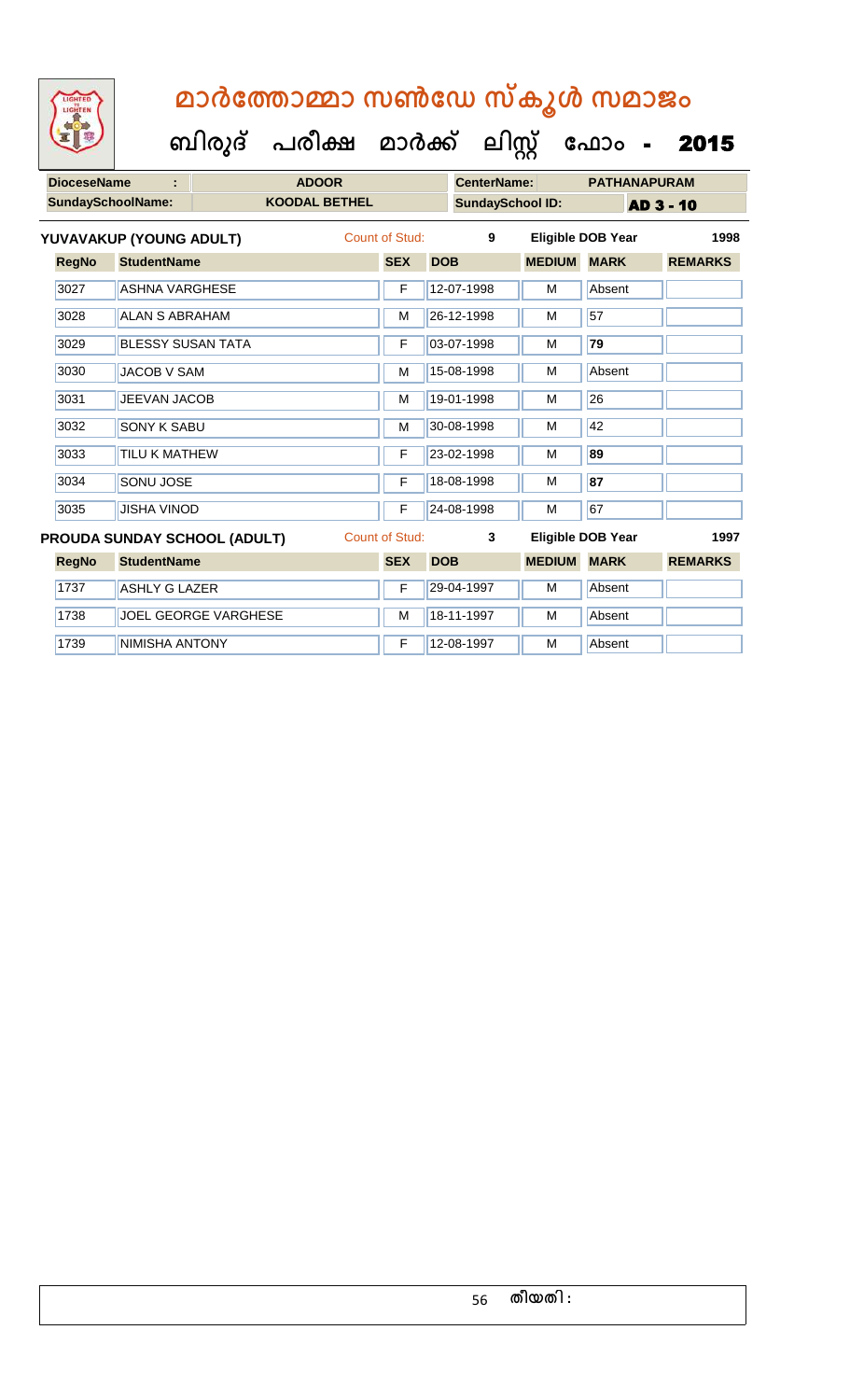| <b>IGHTED</b> |
|---------------|
|               |
|               |
|               |

**DioceseName : ADOOR CenterName: PATHANAPURAM SundaySchoolName: PIRAVANTHOOR SundaySchool ID: AD 3 - 11 ബിരുദ് പരീക്ഷ മാര്ക് ക ലിസ്റ്റ ക ഫ ാോം** - 2015 **RegNo StudentName SEX DOB MEDIUM MARK REMARKS KUMARAVAKUP (JUNIOR)** Count of Stud: **8 Eligible DOB Year 2004** 3377 ALBIN SABU M 02-04-2004 M Absent 3378 BLESSY BIJU F 14-01-2004 M 21 3379 BINEESH JOHN M 22-10-2004 M 37 3380 JOSEPH P JOSSY M 22-11-2004 M **86** 3381 LIYA REJI F 13-05-2004 M Absent 3382 CHRISTY SCARIA F 14-10-2004 M 38 3383 CHRISTY ABRAHAM F 21-03-2004 M 34 3384 RIJO ROJAN M 27-10-2004 M 59 **RegNo StudentName SEX DOB MEDIUM MARK REMARKS MADHYAVAKUP(INTERMEDIATE)** Count of Stud: **5 Eligible DOB Year 2002** 3589 ALEESHA ACHENKUNJU F 26-12-2002 M 31 3590 JJIBIN THOMAS M 27-06-2002 M 8 3591 JINTO J LUKOSE M 102-05-2002 M 47 3592 SONYMOL S CHARLS **F 27-11-2002** M Absent 3593 JUSTIN JOSHUA M 09-05-2002 M Absent **RegNo StudentName SEX DOB MEDIUM MARK REMARKS JESHTAVAKUP(SENIOR)** Count of Stud: **9 Eligible DOB Year 2000** 3679 ASMI SABU **F 01-01-2000** M Absent 3680 EMI MATHEW F 08-12-2000 M Absent 3681 EBIN THOMAS M 11-08-2000 M 13-08-2000 M 3682 NIJI MATHEW F 03-09-2000 M 28 3683 RINCY BIJU F 31-12-2000 M 45 3684 JJINY THOMAS F 01-02-2000 M 21 3685 JJESNA P ALEX F 27-08-2000 M 52 3686 JJOMIN JOSHUA M 25-11-2000 M Absent 3687 JAISON THOMAS M 21-03-2000 M Absent **RegNo StudentName SEX DOB MEDIUM MARK REMARKS YUVAVAKUP (YOUNG ADULT)** Count of Stud: **2 Eligible DOB Year 1998**

3036 JJITTO ABRAHAM M 14-05-1998 M 56 3037 SNEHA MONCY **F 08-12-1998 M** 67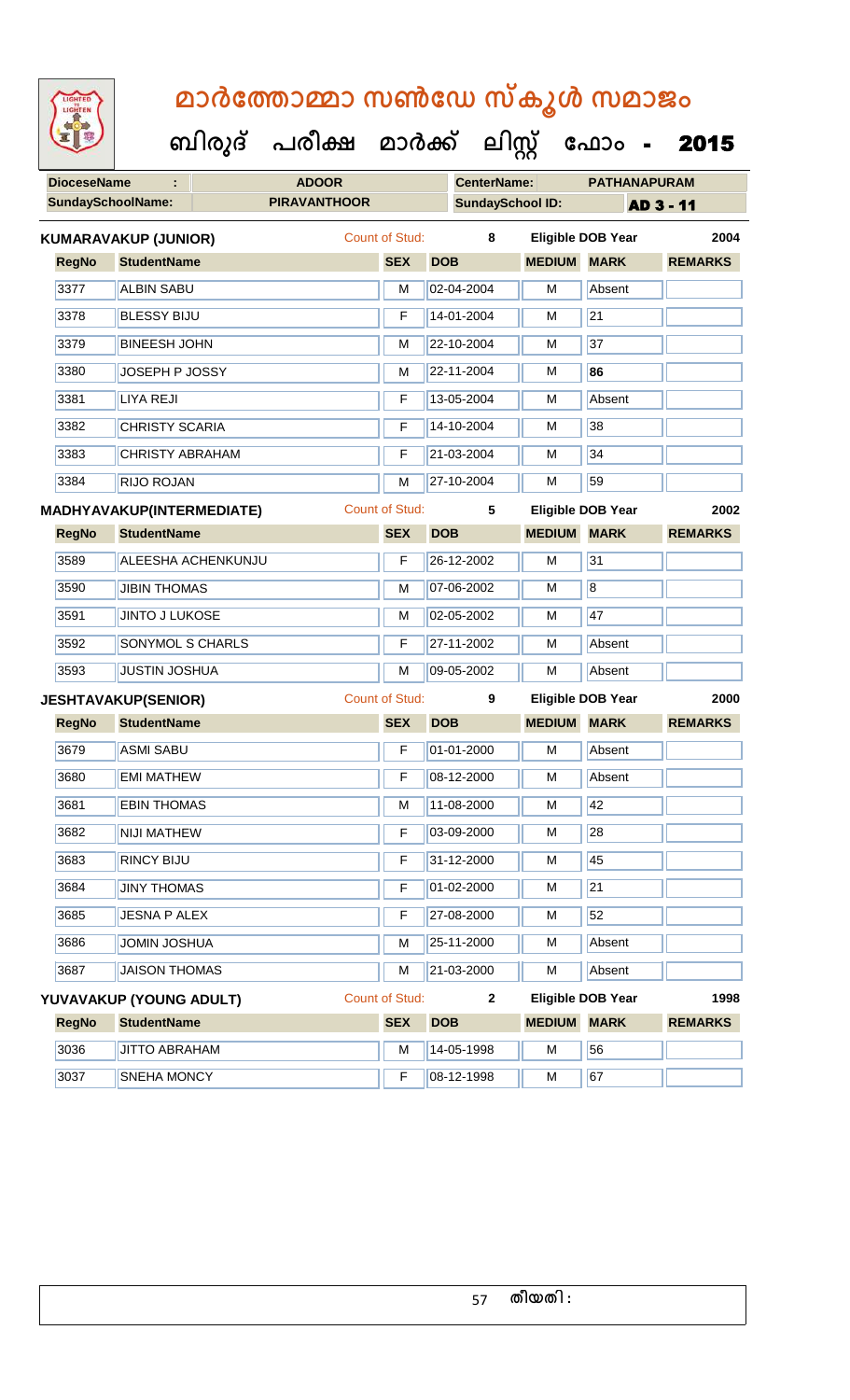| <b>IGHTED</b> |
|---------------|
|               |
|               |
|               |
|               |

**DioceseName : ADOOR CenterName: PATHANAPURAM SundaySchoolName: ELIKATTOOR ZION SundaySchool ID: AD 3 - 12 ബിരുദ് പരീക്ഷ മാര്ക് ക ലിസ്റ്റ ക ഫ ാോം** - 2015 **RegNo StudentName SEX DOB MEDIUM MARK REMARKS KUMARAVAKUP (JUNIOR)** Count of Stud: **5 Eligible DOB Year 2004** 3385 JJIBI B MATHEW **F** 11-06-2004 M 66 3386 BENSTO V THOMAS M 11-05-2004 M 11-05-2004 M 3387 ALEENA JOHN F 10-04-2004 M 55 3388 MERIN ROY **F** 01-04-2004 M 37 3389 THEJAS SIBI M 04-06-2004 M 52 **RegNo StudentName SEX DOB MEDIUM MARK REMARKS MADHYAVAKUP(INTERMEDIATE)** Count of Stud: **18 Eligible DOB Year 2002 3594 JOSY MARIYAM JOY F 15-04-2002 M 26** 3595 JJESSEN JOSE M M 06-07-2002 M 36 3596 SNEHA SUSAN MATHEW F 08-04-2002 M 40 3597 ALEN JOHNSON M M 13-03-2002 M 57 3598 JOBY A JOSE M 16-04-2002 M Absent 3599 **PRINCY PHILIPOSE F 07-05-2002** M 68 3600 ANJU VARGHESE F **F 03-02-2002** M 25 3601 CHRISTEEN MARY BINU F 05-04-2002 E 26 3602 RITTY PONNACHAN F 07-06-2002 M 41 3603 ABIN JACOB M 03-09-2002 M **76** 3604 CHRISTO V THOMAS M 11-03-2002 M 57 3605 ANGEL MARY BABU F 06-07-2002 M 62 3606 SNEHA BAIJU **F 03-05-2002** M 69 3607 NITHIN A JOSE **F 11-04-2002** E 17 3608 ALBIN BABU M 08-04-2002 M 41 3609 SNEHA KUNJUMON F 16-06-2002 M **78** 3610 JEREENA MARIYAM THOMAS F 65-08-2002 M 9 3611 SNEHA S F 13-03-2002 M 45 **RegNo StudentName SEX DOB MEDIUM MARK REMARKS JESHTAVAKUP(SENIOR)** Count of Stud: **9 Eligible DOB Year 2000**

| _____ |                              |   |            |   |                 |  |
|-------|------------------------------|---|------------|---|-----------------|--|
| 3688  | <b>ABIN S SHIBU</b>          | M | 06-05-2000 | M | 10 <sup>°</sup> |  |
| 3689  | <b>CYRIL MAMMEN VARGHESE</b> | M | 10-04-2000 | M | Absent          |  |
| 3690  | <b>JITHIN SAJI</b>           | M | 07-05-2000 | M | 5               |  |
| 3691  | <b>RONY JOY</b>              | M | 03-11-2000 | M | 44              |  |
| 3692  | JIBIN M BIJU                 | M | 05-03-2000 | M | 38              |  |
| 3693  | <b>NIKHIL A LUKOSE</b>       | M | 10-05-2000 | M | 17              |  |
| 3694  | LIYA YOHANNAN                | F | 05-08-2000 | M | 57              |  |
| 3695  | JEENA M SAJI                 | F | 06-04-2000 | M | 64              |  |
| 3696  | <b>SHIBI BIJU</b>            | F | 10-09-2000 | м | Absent          |  |
|       |                              |   |            |   |                 |  |

58 **തീയതി :**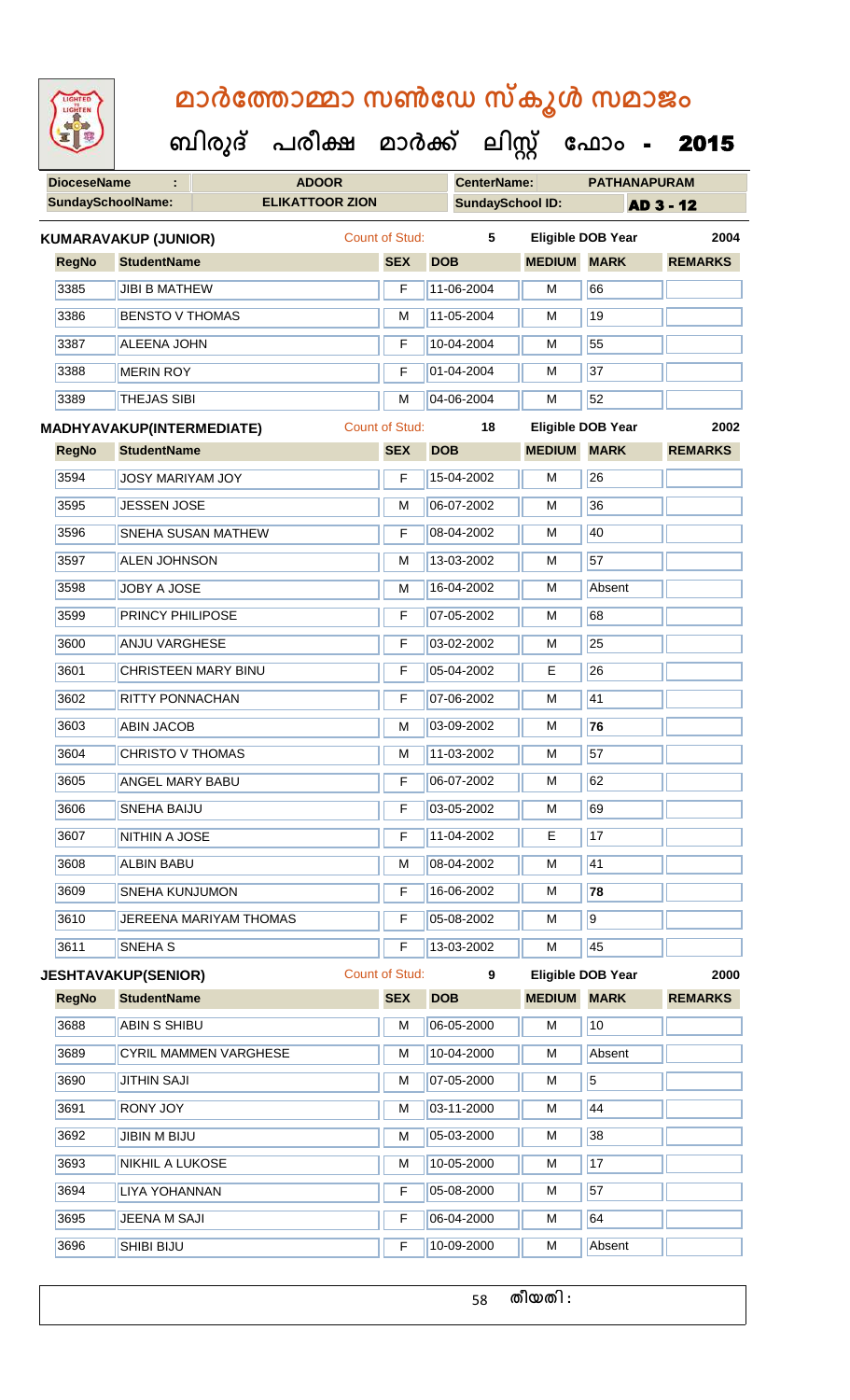| <b>IGHTED</b> |
|---------------|
|               |
|               |
|               |

| <b>DioceseName</b><br>÷ |                          | <b>ADOOR</b>                 |                        |                       |            | <b>CenterName:</b>      |                    | <b>PATHANAPURAM</b>      |                  |  |
|-------------------------|--------------------------|------------------------------|------------------------|-----------------------|------------|-------------------------|--------------------|--------------------------|------------------|--|
|                         | <b>SundaySchoolName:</b> |                              | <b>ELIKATTOOR ZION</b> |                       |            | <b>SundaySchool ID:</b> |                    |                          | <b>AD 3 - 12</b> |  |
|                         | YUVAVAKUP (YOUNG ADULT)  |                              |                        | Count of Stud:        |            | 10                      |                    | <b>Eligible DOB Year</b> | 1998             |  |
| <b>RegNo</b>            | <b>StudentName</b>       |                              |                        | <b>SEX</b>            | <b>DOB</b> |                         | <b>MEDIUM MARK</b> |                          | <b>REMARKS</b>   |  |
| 3038                    | <b>ANU VARGHESE</b>      |                              |                        | F                     |            | 10-03-1998              | M                  | Absent                   |                  |  |
| 3039                    | <b>JOMOL GEORGE</b>      |                              |                        | F                     |            | 09-04-1998              | М                  | 40                       |                  |  |
| 3040                    | JOSSY A JOSE             |                              |                        | F                     |            | 27-02-1998              | м                  | Absent                   |                  |  |
| 3041                    | JITHIN M BABU            |                              |                        | M                     |            | 27-11-1998              | М                  | 24                       |                  |  |
| 3042                    | <b>ROBIN ROY</b>         |                              |                        | М                     |            | 23-11-1998              | м                  | 63                       |                  |  |
| 3043                    | <b>SONU SAJI</b>         |                              |                        | F                     |            | 06-05-1998              | М                  | 53                       |                  |  |
| 3044                    | <b>RENY ROY</b>          |                              |                        | F                     |            | 12-03-1998              | M                  | 70                       |                  |  |
| 3045                    | SOPHIYA JOHN             |                              |                        | F                     |            | 19-04-1998              | M                  | 32                       |                  |  |
| 3046                    | THEJAS SAM               |                              |                        | M                     |            | 06-12-1998              | M                  | 88                       |                  |  |
| 3047                    | <b>JOBIN BIJU</b>        |                              |                        | M                     |            | 11-03-1998              | м                  | Absent                   |                  |  |
|                         |                          | PROUDA SUNDAY SCHOOL (ADULT) |                        | <b>Count of Stud:</b> |            | 11                      |                    | <b>Eligible DOB Year</b> | 1997             |  |
| <b>RegNo</b>            | <b>StudentName</b>       |                              |                        | <b>SEX</b>            | <b>DOB</b> |                         | <b>MEDIUM MARK</b> |                          | <b>REMARKS</b>   |  |
| 1740                    | <b>ANJU S SAJU</b>       |                              |                        | F                     |            | 10-04-1997              | M                  | 26                       |                  |  |
| 1741                    | <b>JIBI M SAJI</b>       |                              |                        | F                     |            | 08-07-1997              | M                  | Absent                   |                  |  |
| 1742                    | <b>RENIT DANIEL</b>      |                              |                        | М                     |            | 05-10-1997              | М                  | Absent                   |                  |  |
| 1743                    |                          | JITHIN ABRAHAM JOSE          |                        | M                     |            | 31-07-1997              | м                  | 12                       |                  |  |
| 1744                    | <b>JESNU T BABU</b>      |                              |                        | M                     |            | 20-02-1997              | М                  | 11                       |                  |  |
| 1745                    |                          | STANLY MAMMEN VARGHESE       |                        | M                     |            | 11-08-1997              | M                  | 17                       |                  |  |
| 1746                    | ROHAN D MONACHEN         |                              |                        | M                     |            | 05-04-1997              | М                  | Absent                   |                  |  |
| 1747                    | <b>LIBIN SHIBU</b>       |                              |                        | M                     |            | 27-10-1997              | M                  | 12                       |                  |  |
| 1748                    | <b>SUBIN THOMAS</b>      |                              |                        | M                     |            | 15-05-1997              | M                  | 22                       |                  |  |
| 1749                    | <b>JIBIN SAJI</b>        |                              |                        | М                     |            | 31-01-1997              | м                  | $\overline{7}$           |                  |  |
| 1750                    | ROBIN T ABRAHAM          |                              |                        | М                     |            | 07-11-1997              | M                  | 10                       |                  |  |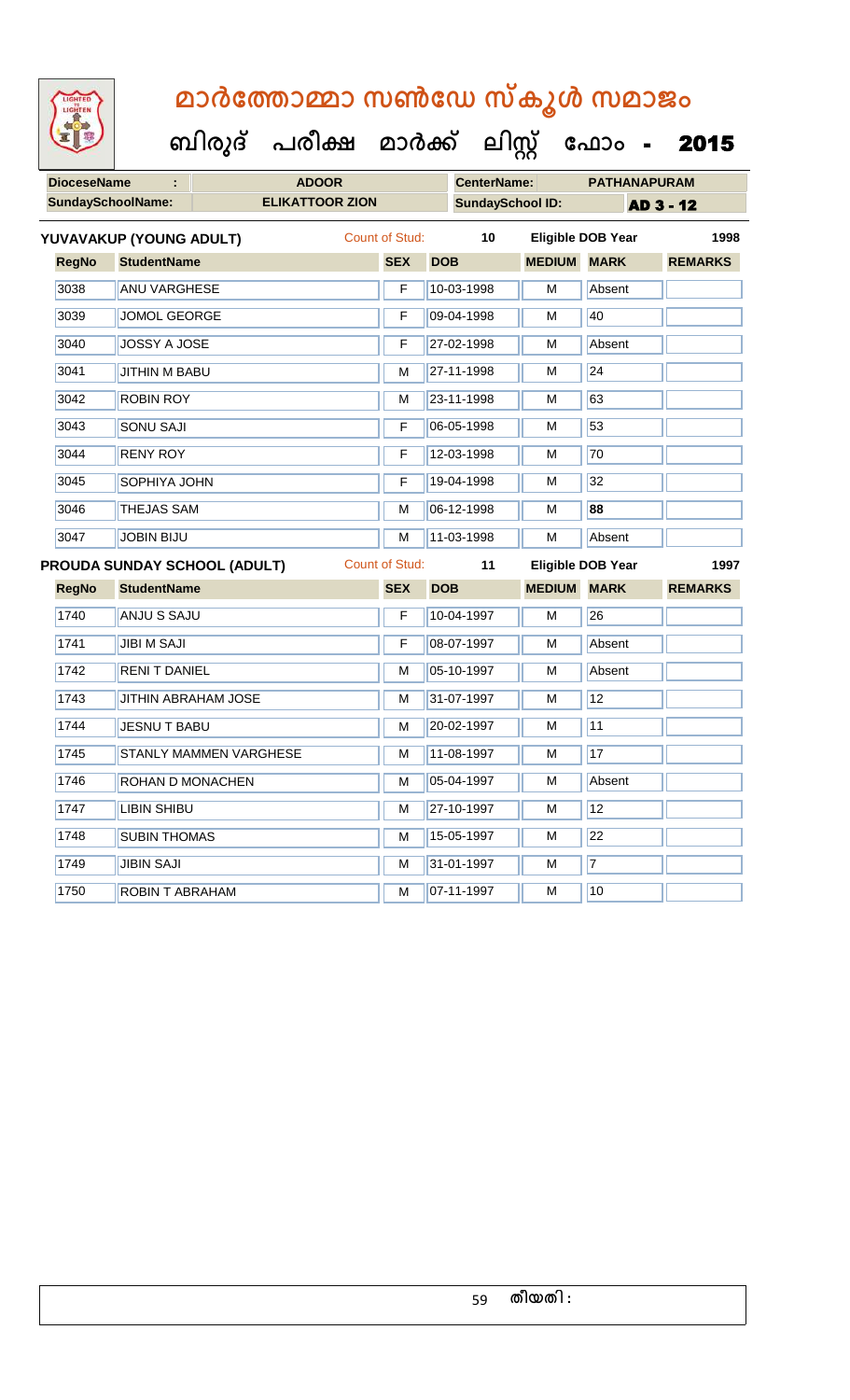|  | <b>IGHTED</b> |  |
|--|---------------|--|
|  |               |  |
|  |               |  |
|  |               |  |
|  |               |  |
|  |               |  |
|  |               |  |
|  |               |  |

 **ബിരുദ് പരീക്ഷ മാര്ക്**

**DioceseName : ADOOR CenterName: ENATH**

**ക ലിസ്റ്റ ക ഫ ാോം** - 2015

| <b>SundaySchoolName:</b> |                                  | <b>ENATH</b> |                       | <b>SundaySchool ID:</b> |                          |                          | <b>AD 4 - 1</b> |  |
|--------------------------|----------------------------------|--------------|-----------------------|-------------------------|--------------------------|--------------------------|-----------------|--|
|                          | KUMARAVAKUP (JUNIOR)             |              | <b>Count of Stud:</b> | 14                      |                          | <b>Eligible DOB Year</b> | 2004            |  |
| <b>RegNo</b>             | <b>StudentName</b>               |              | <b>SEX</b>            | <b>DOB</b>              | <b>MEDIUM</b>            | <b>MARK</b>              | <b>REMARKS</b>  |  |
| 3390                     | <b>BLESSON B BABY</b>            |              | M                     | 16-07-2004              | М                        | 50                       |                 |  |
| 3391                     | <b>LENIN CHERIAN</b>             |              | М                     | 31-12-2004              | М                        | $\overline{20}$          |                 |  |
| 3392                     | RIJO BIJU                        |              | М                     | 01-11-2004              | M                        | Absent                   |                 |  |
| 3393                     | SHIJO SHAJI                      |              | M                     | 06-03-2004              | М                        | Absent                   |                 |  |
| 3394                     | <b>SIBIN SUNNY</b>               |              | M                     | 05-11-2004              | М                        | $\overline{21}$          |                 |  |
| 3395                     | <b>SUBIN SUNNY</b>               |              | M                     | 05-11-2004              | M                        | 12                       |                 |  |
| 3396                     | <b>ANCY REJI</b>                 |              | F                     | 14-08-2004              | М                        | Absent                   |                 |  |
| 3397                     | <b>DIYA WILSON</b>               |              | F                     | 06-07-2004              | М                        | 64                       |                 |  |
| 3398                     | FEMI MARIAM SAJAN                |              | F                     | 09-08-2004              | M                        | $\overline{57}$          |                 |  |
| 3399                     | <b>JANCY SAJI</b>                |              | F                     | 28-10-2004              | M                        | $\overline{72}$          |                 |  |
| 3400                     | <b>JEMI JACOB</b>                |              | F                     | 19-10-2004              | М                        | 19                       |                 |  |
| 3401                     | <b>JULIE S</b>                   |              | F                     | 30-07-2004              | M                        | 14                       |                 |  |
| 3402                     | <b>NEHA YOHANNAN</b>             |              | F                     | 20-12-2004              | М                        | 17                       |                 |  |
| 3403                     | <b>RIYA RAJAN</b>                |              | F                     | 21-03-2004              | М                        | 29                       |                 |  |
|                          | <b>MADHYAVAKUP(INTERMEDIATE)</b> |              | <b>Count of Stud:</b> | 16                      | <b>Eligible DOB Year</b> |                          | 2002            |  |
| <b>RegNo</b>             | <b>StudentName</b>               |              | <b>SEX</b>            | <b>DOB</b>              | <b>MEDIUM</b>            | <b>MARK</b>              | <b>REMARKS</b>  |  |
| 3612                     | <b>ABIN K MAMMEN</b>             |              | M                     | 06-06-2002              | M                        | $\overline{24}$          |                 |  |
| 3613                     | <b>AKHIL BIJU PHILIP</b>         |              | М                     | 20-12-2002              | M                        | 26                       |                 |  |
| 3614                     | <b>JERIN A MATHEW</b>            |              | М                     | 07-11-2002              | М                        | $\overline{31}$          |                 |  |
| 3615                     | JOEL JACOB JOHN                  |              | М                     | 10-09-2002              | М                        | 63                       |                 |  |
| 3616                     | <b>GARRY SHIBU</b>               |              | м                     | 01-11-2002              | м                        | 45                       |                 |  |
| 3617                     | <b>NITHIN REJI</b>               |              | М                     | 20-02-2002              | М                        | Absent                   |                 |  |
| 3618                     | <b>RINU RAJAN</b>                |              | M                     | 16-04-2002              | М                        | 50                       |                 |  |
| 3619                     | <b>ROBIN REJI</b>                |              | М                     | 08-04-2002              | M                        | 48                       |                 |  |
| 3620                     | <b>SONU YOHANNAN</b>             |              | М                     | 22-05-2002              | М                        | 12                       |                 |  |
| 3621                     | <b>SOJIN SAJI</b>                |              | М                     | 29-12-2002              | М                        | 16                       |                 |  |
| 3622                     | <b>ANJANA MARY PRADEEP</b>       |              | F                     | 20-08-2002              | M                        | 75                       |                 |  |
| 3623                     | <b>ASHLY THANKAM LIPSON</b>      |              | F                     | 04-05-2002              | М                        | 38                       |                 |  |
| 3624                     | <b>BINSU RAJU</b>                |              | F                     | 26-08-2002              | М                        | 15                       |                 |  |
| 3625                     | <b>ANCY ANN MARIAM</b>           |              | F                     | 11-11-2002              | M                        | 67                       |                 |  |
| 3626                     | SNEHA BIJU THOMAS                |              | F                     | 25-10-2002              | М                        | 47                       |                 |  |
| 3627                     | SHERIL THOMAS                    |              | F                     | 30-03-2002              | М                        | 25                       |                 |  |
|                          | <b>JESHTAVAKUP(SENIOR)</b>       |              | Count of Stud:        | 11                      |                          | <b>Eligible DOB Year</b> | 2000            |  |
| <b>RegNo</b>             | <b>StudentName</b>               |              | <b>SEX</b>            | <b>DOB</b>              | <b>MEDIUM</b>            | <b>MARK</b>              | <b>REMARKS</b>  |  |
| 3697                     | <b>ABISHEK JOHN PHILIP</b>       |              | М                     | 20-09-2000              | M                        | 35                       |                 |  |
| 3698                     | ANSON LOVEJEN THOMAS             |              | М                     | 03-12-2000              | M                        | Absent                   |                 |  |

**തീയതി :**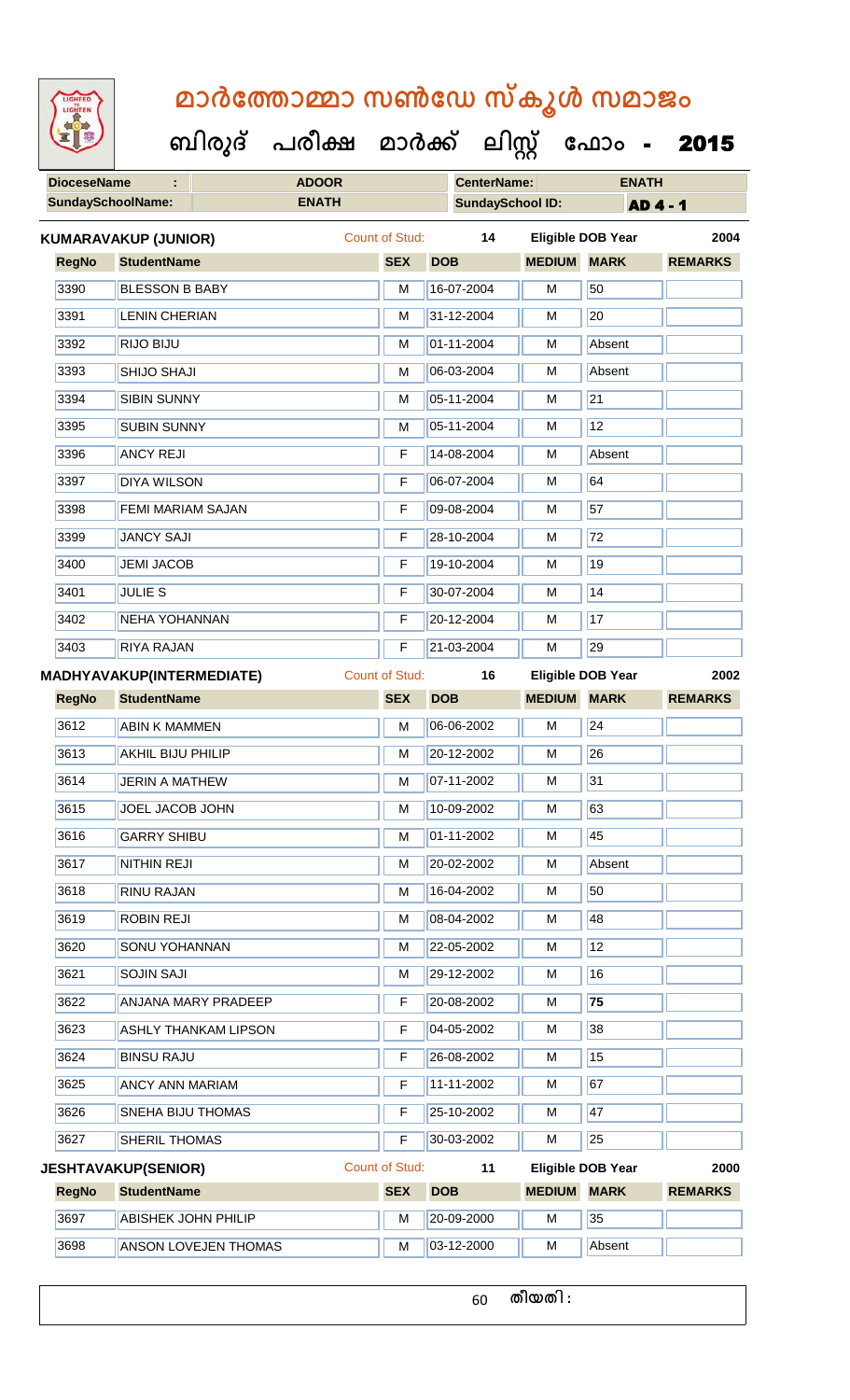

| <b>DioceseName</b><br>÷  |                          | <b>ADOOR</b>                        |              |                       | <b>CenterName:</b>      |               | <b>ENATH</b>             |                |
|--------------------------|--------------------------|-------------------------------------|--------------|-----------------------|-------------------------|---------------|--------------------------|----------------|
| <b>SundaySchoolName:</b> |                          |                                     | <b>ENATH</b> |                       | <b>SundaySchool ID:</b> |               | <b>AD 4 - 1</b>          |                |
| 3699                     | <b>BRIAN SHIBU</b>       |                                     |              | M                     | 16-11-2000              | M             | 14                       |                |
| 3700                     | <b>JOBIN BIJU</b>        |                                     |              | M                     | 29-08-2000              | M             | 16                       |                |
| 3701                     | <b>ROSHEN P ROY</b>      |                                     |              | M                     | 22-03-2000              | M             | Absent                   |                |
| 3702                     | <b>TIJU SAJAN</b>        |                                     |              | M                     | 18-06-2000              | M             | 20                       |                |
| 3703                     | <b>ANN MARY PRADEEP</b>  |                                     |              | F                     | 30-09-2000              | М             | 26                       |                |
| 3704                     | <b>ANEETTA M JOHNSON</b> |                                     |              | F                     | 20-12-2000              | M             | 43                       |                |
| 3705                     | <b>ANSU ABRAHAM</b>      |                                     |              | F                     | 11-05-2000              | M             | 35                       |                |
| 3706                     | SHIBI MARY SHAJI         |                                     |              | F                     | 11-02-2000              | М             | 10                       |                |
| 3707                     | <b>SUBI ALEX</b>         |                                     |              | F                     | 07-10-2000              | M             | $\overline{7}$           |                |
|                          | YUVAVAKUP (YOUNG ADULT)  |                                     |              | <b>Count of Stud:</b> | 6                       |               | <b>Eligible DOB Year</b> | 1998           |
| <b>RegNo</b>             | <b>StudentName</b>       |                                     |              | <b>SEX</b>            | <b>DOB</b>              | <b>MEDIUM</b> | <b>MARK</b>              | <b>REMARKS</b> |
| 3048                     | <b>LINY C</b>            |                                     |              | F                     | 03-09-1998              | M             | 45                       |                |
| 3049                     | JEENA JOBY               |                                     |              | F                     | 23-09-1998              | M             | 17                       |                |
| 3050                     | <b>JUBY MARY JOSE</b>    |                                     |              | F                     | 10-03-1998              | M             | 32                       |                |
| 3051                     | <b>MERIN T MAMMEN</b>    |                                     |              | F                     | 10-11-1998              | М             | 31                       |                |
| 3052                     | <b>SNEHA REJI</b>        |                                     |              | F                     | 13-03-1998              | M             | 49                       |                |
| 3053                     | <b>SWAPNA SAJI</b>       |                                     |              | F                     | 13-03-1998              | M             | Absent                   |                |
|                          |                          | <b>PROUDA SUNDAY SCHOOL (ADULT)</b> |              | <b>Count of Stud:</b> | $\mathbf{2}$            |               | <b>Eligible DOB Year</b> | 1997           |
| <b>RegNo</b>             | <b>StudentName</b>       |                                     |              | <b>SEX</b>            | <b>DOB</b>              | <b>MEDIUM</b> | <b>MARK</b>              | <b>REMARKS</b> |
| 1751                     | <b>BETCY SAJAN</b>       |                                     |              | F                     | 16-08-1997              | M             | $\overline{\mathbf{8}}$  |                |
| 1752                     | <b>NIKITHA PHILIP</b>    |                                     |              | F                     | 14-01-1997              | M             | 9                        |                |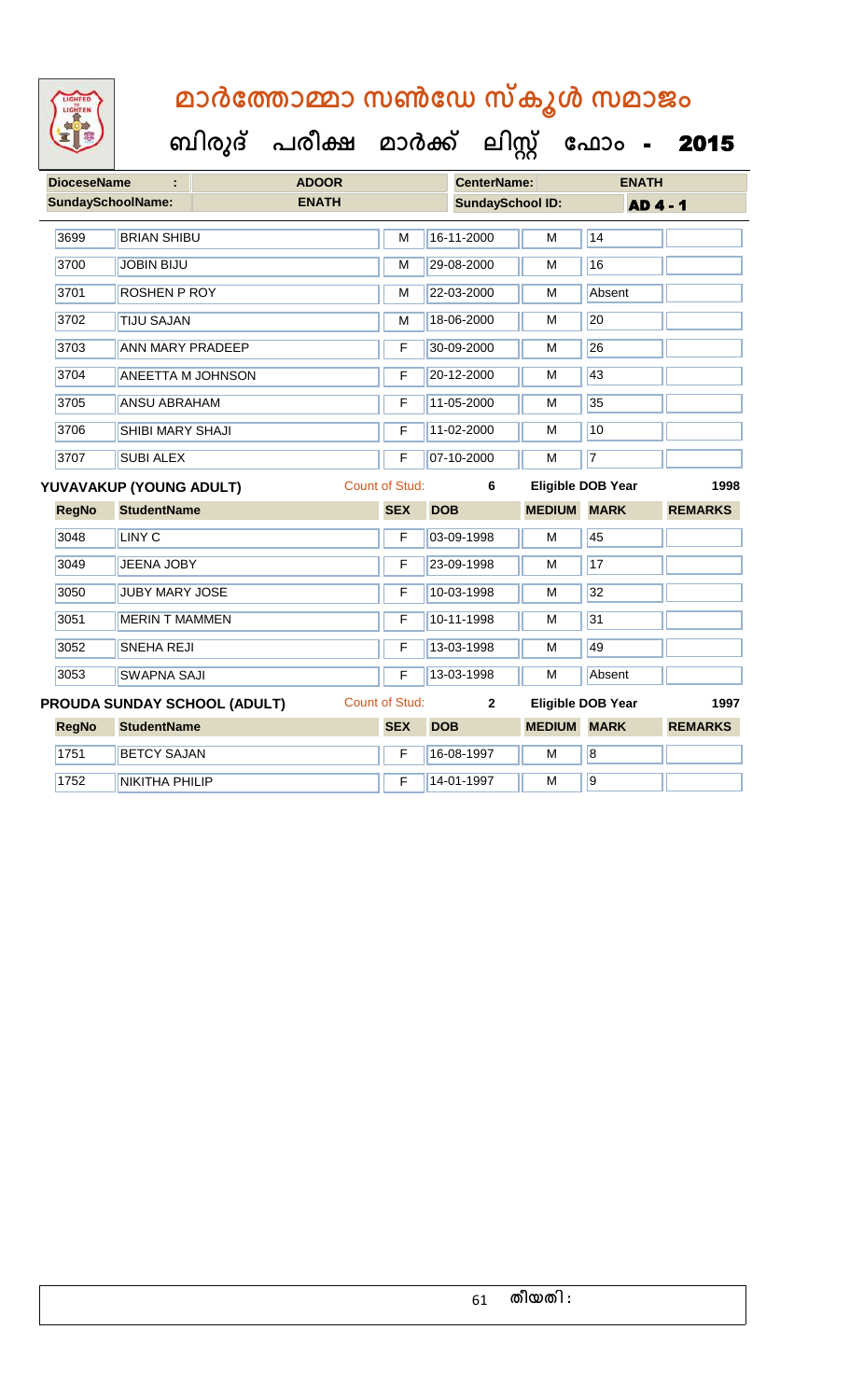| <b>IGHTED</b> |
|---------------|
|               |
|               |
|               |
|               |

**DioceseName : ADOOR CenterName: ENATH** SundaySchoolName: **MANNADY SundaySchool ID: AD 4 - 2 ബിരുദ് പരീക്ഷ മാര്ക് ക ലിസ്റ്റ ക ഫ ാോം** - 2015 **RegNo StudentName SEX DOB MEDIUM MARK REMARKS KUMARAVAKUP (JUNIOR)** Count of Stud: **4 Eligible DOB Year 2004** 3404 ALAN BIJU M 16-01-2004 M Absent 3405 NISHA SANTHOSH F 24-08-2004 M **77** 3406 NAMITHA BIJU F 12-12-2004 M Absent **3407 RONY J BIJU M 14-02-2004 M** 61 **RegNo StudentName SEX DOB MEDIUM MARK REMARKS MADHYAVAKUP(INTERMEDIATE)** Count of Stud: **6 Eligible DOB Year 2002** 3628 ANN MARIAM THOMAS F 12-08-2002 M **80** 3629 ASHISH SAJI OOMMEN M 24-01-2002 M **82** 3630 NIKHIL BABU M 11-07-2002 M 54 3631 NIDHINA ANIL F 20-12-2002 M **75** 3632 STEBIN PRAKASH M 06-05-2002 M Absent 3633 FEBIN JOSHUA M 01-09-2002 M 6 **RegNo StudentName SEX DOB MEDIUM MARK REMARKS JESHTAVAKUP(SENIOR)** Count of Stud: **4 Eligible DOB Year 2000** 3708 AKHIL BABU M 05-09-2000 M 70 3709 NEHA BIJU F 23-11-2000 M Absent 3710 SANJO PAUL M 09-09-2000 M 65 3711 LIZZA ANIL THOMAS F 29-09-2000 M 63 **RegNo StudentName SEX DOB MEDIUM MARK REMARKS PROUDA SUNDAY SCHOOL (ADULT)** Count of Stud: **4 Eligible DOB Year 1997** 1753 STELLA PRAKASH F 29-01-1997 M Absent

1754 JJITHIN JOHNSON M 22-03-1997 M Absent 1755 ANJU ZACHARIA F 21-10-1997 M Absent 1756 JJIBIN JOHN M 24-05-1997 M Absent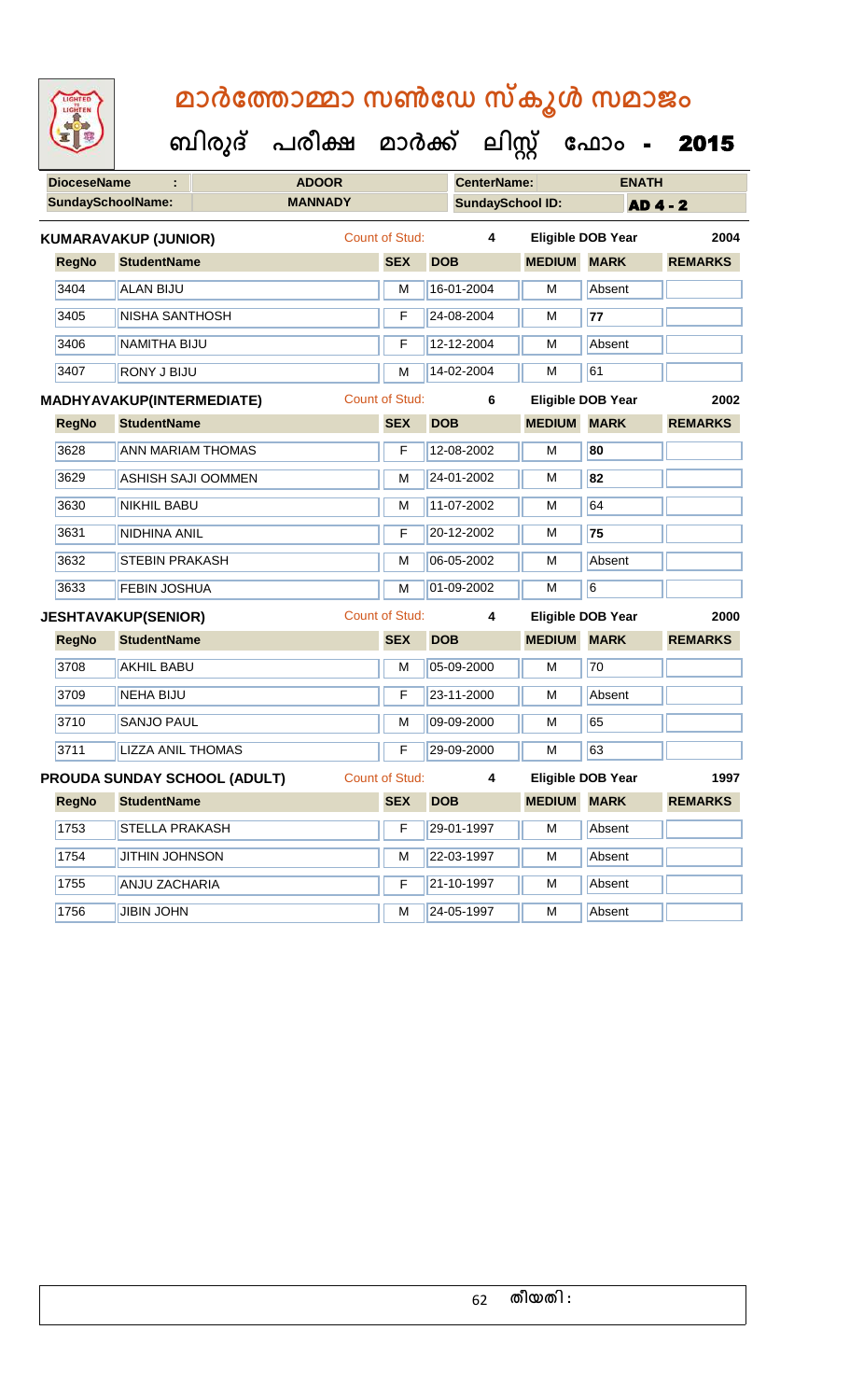| <b>IGHTED</b> |
|---------------|
|               |
|               |
|               |
|               |

| <b>DioceseName</b> |                             | <b>ADOOR</b>                 |                       |            | <b>CenterName:</b>      |                         | <b>ENATH</b>             |                 |
|--------------------|-----------------------------|------------------------------|-----------------------|------------|-------------------------|-------------------------|--------------------------|-----------------|
|                    | <b>SundaySchoolName:</b>    | <b>KULAKKADA ST.THOMAS</b>   |                       |            | <b>SundaySchool ID:</b> |                         |                          | <b>AD 4 - 3</b> |
|                    | <b>KUMARAVAKUP (JUNIOR)</b> |                              | <b>Count of Stud:</b> |            | $\mathbf{2}$            |                         | <b>Eligible DOB Year</b> | 2004            |
| <b>RegNo</b>       | <b>StudentName</b>          |                              | <b>SEX</b>            | <b>DOB</b> |                         | <b>MEDIUM</b>           | <b>MARK</b>              | <b>REMARKS</b>  |
| 3408               | <b>AJU P THOMAS</b>         |                              | M                     |            | 09-05-2004              | M                       | 64                       |                 |
| 3409               | <b>FEBIN BINU</b>           |                              | M                     |            | 11-05-2004              | M                       | 57                       |                 |
|                    | MADHYAVAKUP(INTERMEDIATE)   |                              | Count of Stud:        |            | 4                       |                         | <b>Eligible DOB Year</b> | 2002            |
| <b>RegNo</b>       | <b>StudentName</b>          |                              | <b>SEX</b>            | <b>DOB</b> |                         | <b>MEDIUM</b>           | <b>MARK</b>              | <b>REMARKS</b>  |
| 3634               | NAYANA MATHEW               |                              | F                     |            | 08-07-2002              | M                       | 50                       |                 |
| 3635               | <b>SNEHA THOMAS</b>         |                              | F                     |            | 08-03-2002              | M                       | 91                       |                 |
| 3636               | <b>KRIPA ALIA SAM</b>       |                              | F                     |            | 15-06-2002              | м                       | 57                       |                 |
| 3637               | <b>BINEESH B</b>            |                              | М                     |            | 11-01-2002              | M                       | 26                       |                 |
|                    | <b>JESHTAVAKUP(SENIOR)</b>  |                              | Count of Stud:        |            | $\mathbf{2}$            |                         | Eligible DOB Year        | 2000            |
| <b>RegNo</b>       | <b>StudentName</b>          |                              | <b>SEX</b>            | <b>DOB</b> |                         | <b>MEDIUM MARK</b>      |                          | <b>REMARKS</b>  |
| 3712               | <b>SNEHA SAJI</b>           |                              | F                     |            | 11-08-2000              | M                       | 71                       |                 |
| 3713               | <b>EBIN RAJU</b>            |                              | M                     |            | 02-03-2000              | м                       | 28                       |                 |
|                    | YUVAVAKUP (YOUNG ADULT)     |                              | Count of Stud:        |            | 8                       |                         | <b>Eligible DOB Year</b> | 1998            |
| <b>RegNo</b>       | <b>StudentName</b>          |                              | <b>SEX</b>            | <b>DOB</b> |                         | <b>MEDIUM MARK</b>      |                          | <b>REMARKS</b>  |
| 3054               | <b>ANCY SAJI</b>            |                              | F                     |            | 01-04-1998              | Е                       | 82                       |                 |
| 3055               | <b>BINCY MATHEW</b>         |                              | F                     |            | 15-07-1998              | M                       | 50                       |                 |
| 3056               | <b>BIJINI BIJU</b>          |                              | F                     |            | 11-03-1998              | М                       | 49                       |                 |
| 3057               | <b>SHINI SISUMANI</b>       |                              | F                     |            | 18-08-1998              | М                       | 49                       |                 |
| 3058               | <b>JOJIN WILSON</b>         |                              | M                     |            | 27-07-1998              | M                       | 44                       |                 |
| 3059               | <b>RAISON T VARGHESE</b>    |                              | M                     |            | 10-03-1998              | $\overline{\mathsf{M}}$ | 29                       |                 |
| 3060               | <b>JITHIN SAJI</b>          |                              | М                     |            | 03-10-1998              | М                       | Absent                   |                 |
| 3061               | <b>SHALOM SAM</b>           |                              | М                     |            | 13-04-1998              | М                       | Absent                   |                 |
|                    |                             | PROUDA SUNDAY SCHOOL (ADULT) | Count of Stud:        |            | 3                       |                         | <b>Eligible DOB Year</b> | 1997            |
| <b>RegNo</b>       | <b>StudentName</b>          |                              | <b>SEX</b>            | <b>DOB</b> |                         | <b>MEDIUM</b>           | <b>MARK</b>              | <b>REMARKS</b>  |
| 1757               | <b>JINCY MATHEW</b>         |                              | F                     |            | 12-06-1997              | M                       | Absent                   |                 |
| 1758               | <b>LINI T MONACHAN</b>      |                              | F                     |            | 25-08-1997              | М                       | Absent                   |                 |
| 1759               | <b>SUBI SAJI</b>            |                              | F                     |            | 16-09-1997              | М                       | Absent                   |                 |
|                    |                             |                              |                       |            |                         |                         |                          |                 |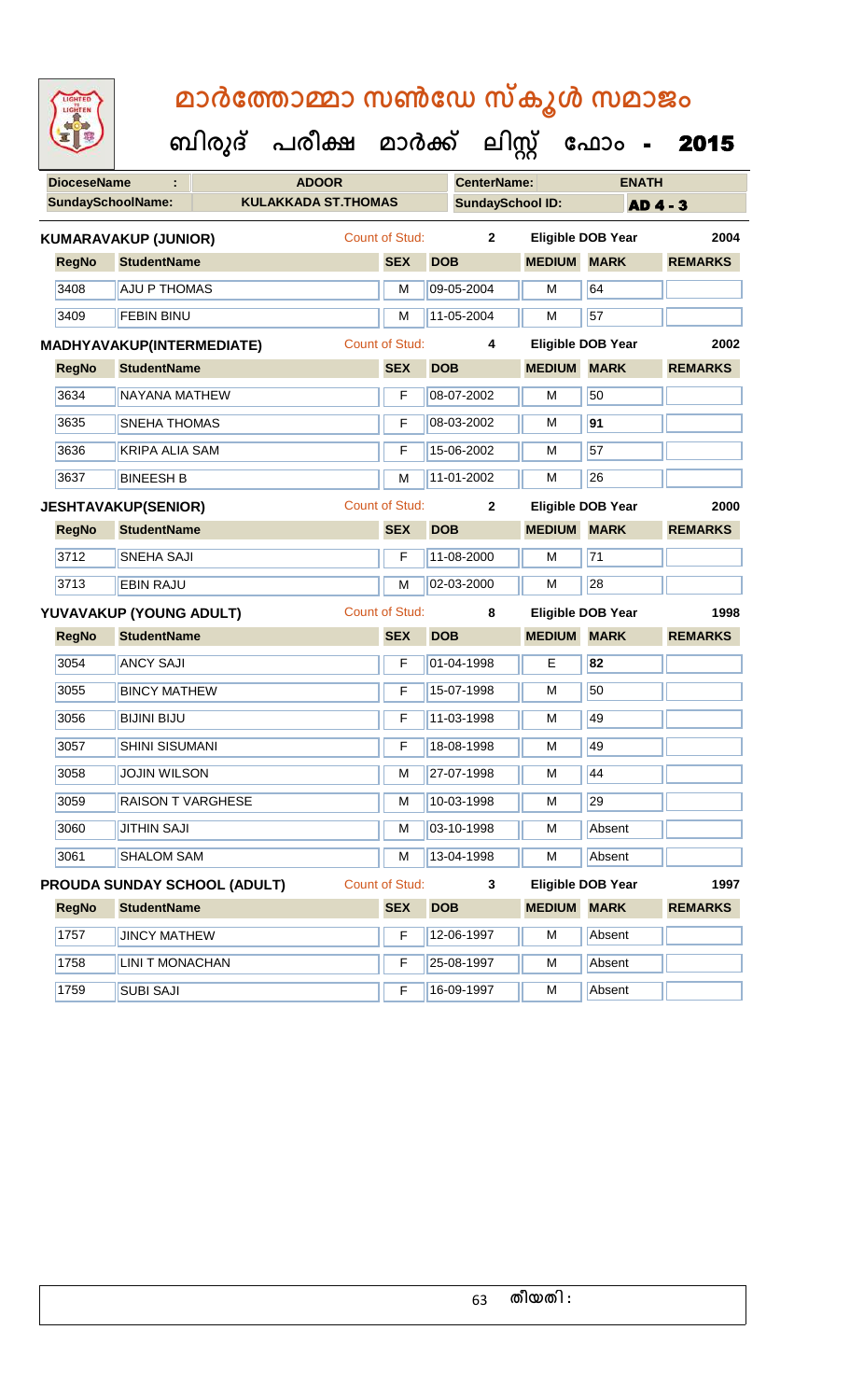| LIGHTED<br>LIGHTEN          |                    |    | മാർത്തോമ്മാ സൺഡേ സ്കൂൾ സമാജം   |                |            |                    |                         |                          |              |                |
|-----------------------------|--------------------|----|--------------------------------|----------------|------------|--------------------|-------------------------|--------------------------|--------------|----------------|
|                             |                    |    | ബിരുദ് പരീക്ഷ മാർക്ക് ലിസ്റ്റ് |                |            |                    |                         |                          |              | ഫോം - 2015     |
| <b>DioceseName</b>          |                    | ÷. | <b>ADOOR</b>                   |                |            | <b>CenterName:</b> |                         |                          | <b>ENATH</b> |                |
| <b>SundaySchoolName:</b>    |                    |    | <b>PUTHUSSERY BETHEL</b>       |                |            |                    | <b>SundaySchool ID:</b> |                          | <b>AD4-4</b> |                |
| <b>KUMARAVAKUP (JUNIOR)</b> |                    |    |                                | Count of Stud: |            | 1                  |                         | <b>Eligible DOB Year</b> |              | 2004           |
| <b>RegNo</b>                | <b>StudentName</b> |    |                                | <b>SEX</b>     | <b>DOB</b> |                    | <b>MEDIUM</b>           | <b>MARK</b>              |              | <b>REMARKS</b> |
| 3410                        | <b>SREYAS R</b>    |    |                                | М              |            | 19-09-2004         | M                       | 41                       |              |                |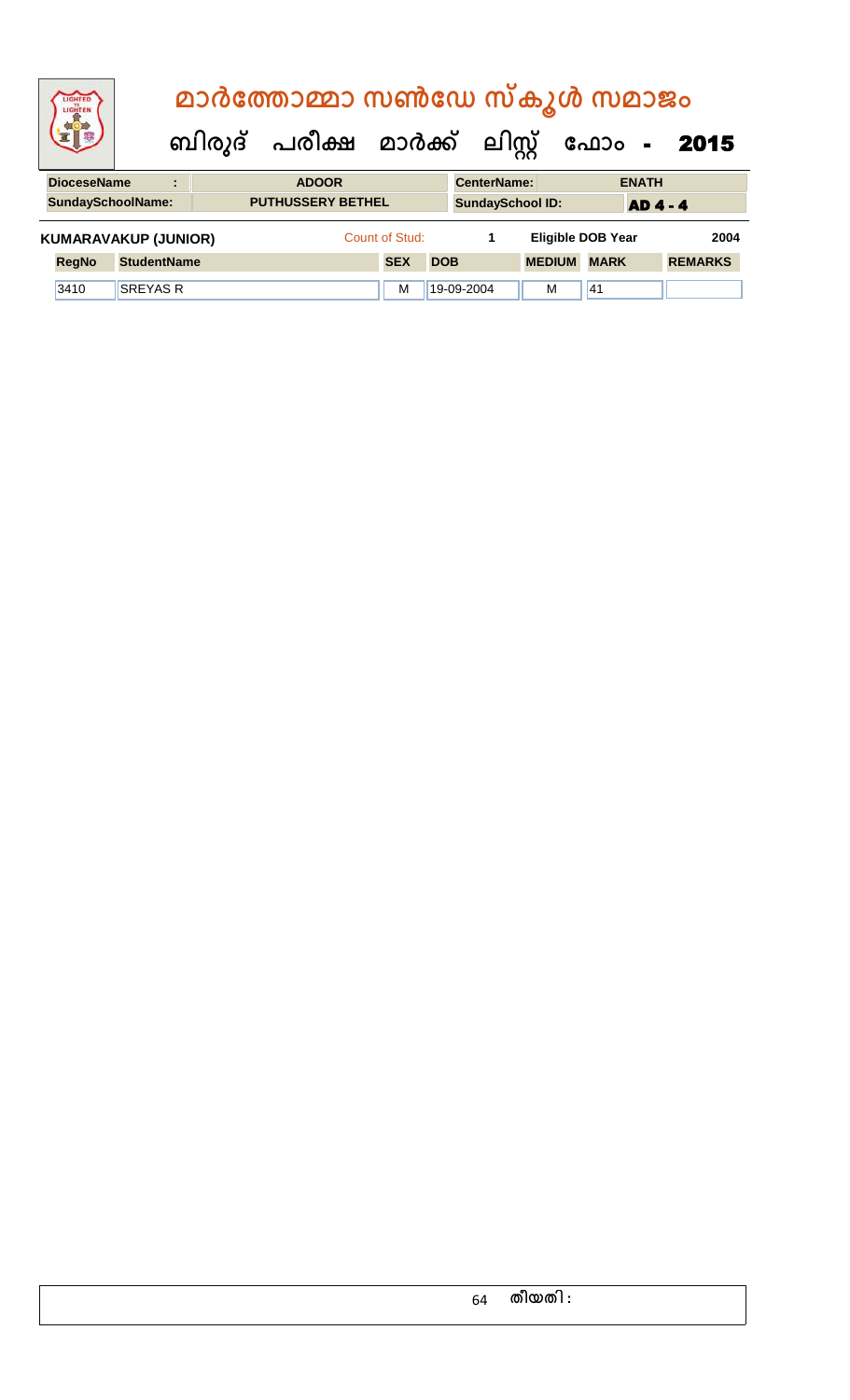| <b>IGHTED</b> |
|---------------|
|               |
|               |
|               |

| 置取                 | ബിരുദ് പരീക്ഷ മാർക്ക്                               |                       | ലിസ്റ്റ്                |                      | ഫോം<br>$\mathbf{m} = 0$  | 2015           |
|--------------------|-----------------------------------------------------|-----------------------|-------------------------|----------------------|--------------------------|----------------|
| <b>DioceseName</b> | <b>ADOOR</b>                                        |                       | <b>CenterName:</b>      |                      | <b>ENATH</b>             |                |
|                    | <b>SundaySchoolName:</b><br><b>EZHAMKULAM SALEM</b> |                       | <b>SundaySchool ID:</b> |                      | <b>AD4-5</b>             |                |
|                    | <b>KUMARAVAKUP (JUNIOR)</b>                         | Count of Stud:        | 6                       |                      | <b>Eligible DOB Year</b> | 2004           |
| <b>RegNo</b>       | <b>StudentName</b>                                  | <b>SEX</b>            | <b>DOB</b>              | <b>MEDIUM</b>        | <b>MARK</b>              | <b>REMARKS</b> |
| 3411               | ABEL T BIJU                                         | м                     | 27-05-2004              | M                    | 86                       |                |
| 3412               | <b>JEASE SAM SHAJI</b>                              | M                     | 12-02-2004              | м                    | 78                       |                |
| 3413               | <b>BIJIL C SHIBU</b>                                | м                     | 05-10-2004              | М                    | 14                       |                |
| 3414               | <b>RIYA ANN SHIJU</b>                               | F                     | 29-04-2004              | м                    | 43                       |                |
| 3415               | JULIYET ANN CHERIYAN                                | F                     | 11-02-2004              | М                    | 58                       |                |
| 3416               | <b>BITTY SAJAN</b>                                  | F                     | 29-10-2004              | М                    | 47                       |                |
|                    | MADHYAVAKUP(INTERMEDIATE)                           | <b>Count of Stud:</b> | 6                       |                      | <b>Eligible DOB Year</b> | 2002           |
| <b>RegNo</b>       | <b>StudentName</b>                                  | <b>SEX</b>            | <b>DOB</b>              | <b>MEDIUM</b>        | <b>MARK</b>              | <b>REMARKS</b> |
| 3638               | <b>ACHSAH ANNA ABRAHAM</b>                          | F                     | 07-02-2002              | M                    | 42                       |                |
| 3639               | <b>ALAN JOHNS MATHEW</b>                            | м                     | 17-02-2002              | М                    | Absent                   |                |
| 3640               | <b>ALKKA LISSA GEORGE</b>                           | F                     | 01-01-2002              | М                    | 61                       |                |
| 3641               | <b>BIJIN B</b>                                      | м                     | 20-05-2002              | м                    | 38                       |                |
| 3642               | <b>JINSHA ANNA SHAJI</b>                            | F                     | 03-01-2002              | М                    | 67                       |                |
| 3643               | <b>LINTO JOE VARGHESE</b>                           | M                     | 24-11-2002              | М                    | 49                       |                |
|                    | <b>JESHTAVAKUP(SENIOR)</b>                          | <b>Count of Stud:</b> | $\mathbf{2}$            |                      | <b>Eligible DOB Year</b> | 2000           |
| <b>RegNo</b>       | <b>StudentName</b>                                  | <b>SEX</b>            | <b>DOB</b>              | <b>MEDIUM</b>        | <b>MARK</b>              | <b>REMARKS</b> |
| 3714               | <b>ANJU MATHEW</b>                                  | F                     | 19-01-2000              | M                    | 76                       |                |
| 3715               | <b>JUBY ANNA CHERIYAN</b>                           |                       | $F$ 26-10-2000          | TГ<br>$\overline{M}$ | 80                       |                |
|                    | YUVAVAKUP (YOUNG ADULT)                             | Count of Stud:        | 8                       |                      | <b>Eligible DOB Year</b> | 1998           |
| <b>RegNo</b>       | <b>StudentName</b>                                  | <b>SEX</b>            | <b>DOB</b>              | <b>MEDIUM</b>        | <b>MARK</b>              | <b>REMARKS</b> |
| 3062               | ANSU JO GEORGE                                      | F                     | 10-02-1998              | M                    | 58                       |                |
| 3063               | JERRY A BIJU                                        | F                     | 12-10-1998              | M                    | 45                       |                |
| 3064               | <b>BLESSY BENNY</b>                                 | F                     | 24-06-1998              | M                    | 48                       |                |
| 3065               | <b>BIJINI SAJAN</b>                                 | F                     | 07-07-1998              | м                    | Absent                   |                |
| 3066               | <b>BINCY GEORGE</b>                                 | F                     | 28-06-1998              | M                    | 44                       |                |
| 3067               | JOEL B JOHN                                         | м                     | 28-01-1998              | M                    | 37                       |                |
| 3068               | TERIN ZACHARIAH JOHN                                | M                     | 14-12-1998              | M                    | 29                       |                |
| 3069               | SANDRA MARIAM BINU                                  | F                     | 28-01-1998              | м                    | 60                       |                |
|                    | <b>PROUDA SUNDAY SCHOOL (ADULT)</b>                 | Count of Stud:        | 3                       |                      | <b>Eligible DOB Year</b> | 1997           |
| <b>RegNo</b>       | <b>StudentName</b>                                  | <b>SEX</b>            | <b>DOB</b>              | <b>MEDIUM</b>        | <b>MARK</b>              | <b>REMARKS</b> |
| 1760               | MINTU K MATHEW                                      | F                     | 30-08-1997              | M                    | Absent                   |                |

1761 NEETHU SAM **F** 28-05-1997 M Absent 1762 NEETHU SAMUEL **F** 17-10-1997 M Absent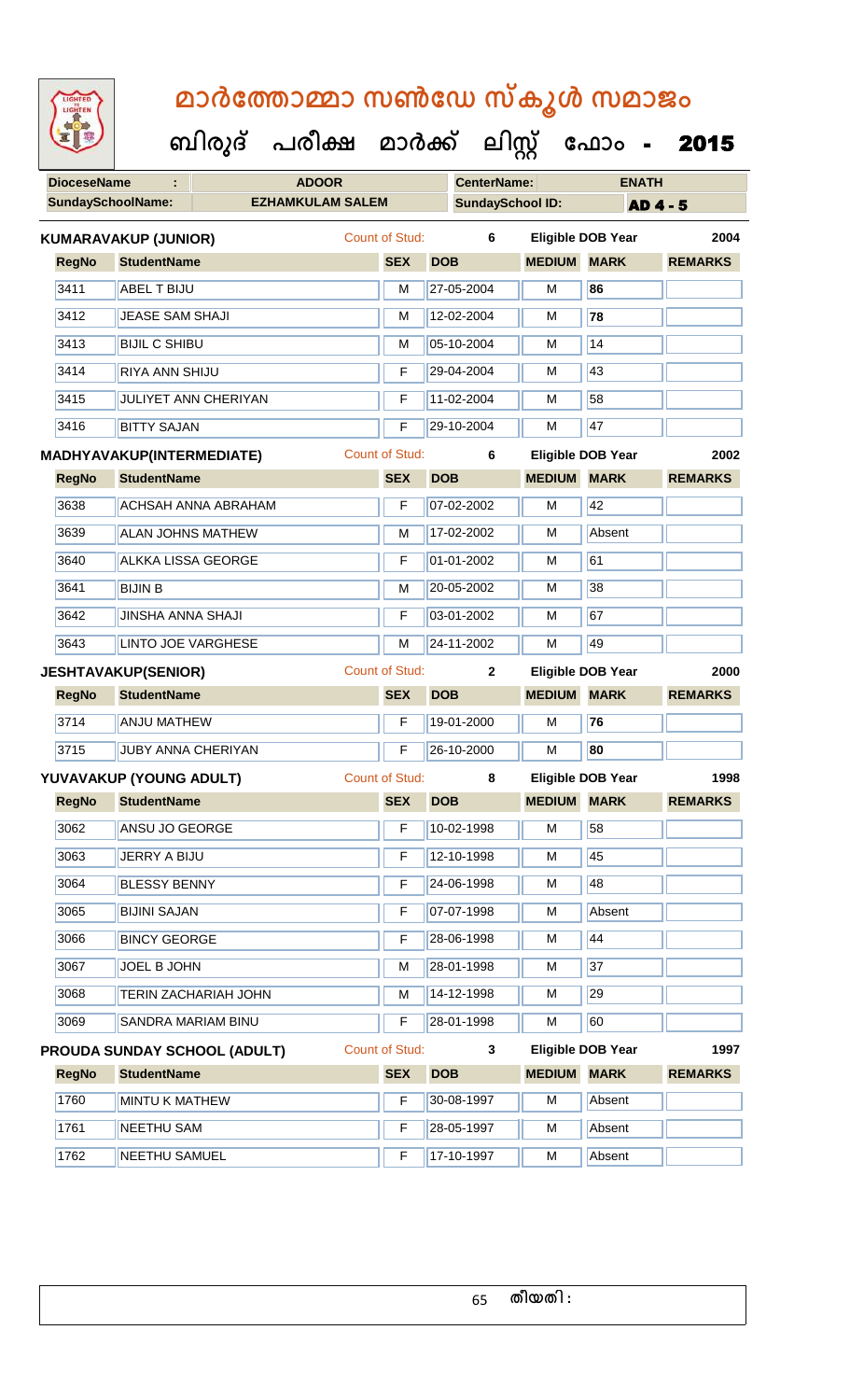| മാർത്തോമ്മാ സൺഡേ സ്കൂൾ സമാജം |  |  |
|------------------------------|--|--|
|                              |  |  |

| LIGHTED<br>LIGHTEN       |                                  | മാർത്തോമ്മാ സൺഡേ സ്കൂൾ സമാജം                |                       |                         |               |                          |                |
|--------------------------|----------------------------------|---------------------------------------------|-----------------------|-------------------------|---------------|--------------------------|----------------|
|                          |                                  | ബിരുദ് പരീക്ഷ മാർക്ക് ലിസ്റ്റ് ഫോം <b>-</b> |                       |                         |               |                          | 2015           |
| <b>DioceseName</b>       |                                  | <b>ADOOR</b>                                |                       | <b>CenterName:</b>      |               | <b>ENATH</b>             |                |
| <b>SundaySchoolName:</b> |                                  | <b>KODUMON SEHION</b>                       |                       | <b>SundaySchool ID:</b> |               |                          | <b>AD4-6</b>   |
|                          | <b>KUMARAVAKUP (JUNIOR)</b>      |                                             | Count of Stud:        | 1                       |               | <b>Eligible DOB Year</b> | 2004           |
| <b>RegNo</b>             | <b>StudentName</b>               |                                             | <b>SEX</b>            | <b>DOB</b>              | <b>MEDIUM</b> | <b>MARK</b>              | <b>REMARKS</b> |
| 3417                     | STEFFIN PAPPACHEN                |                                             | M                     | 12-04-2004              | M             | $\overline{0}$           |                |
|                          | <b>MADHYAVAKUP(INTERMEDIATE)</b> |                                             | <b>Count of Stud:</b> | 1                       |               | <b>Eligible DOB Year</b> | 2002           |
| <b>RegNo</b>             | <b>StudentName</b>               |                                             | <b>SEX</b>            | <b>DOB</b>              | <b>MEDIUM</b> | <b>MARK</b>              | <b>REMARKS</b> |
| 3644                     | <b>JOMOL</b>                     |                                             | F                     | 14-11-2002              | М             | Absent                   |                |
|                          | <b>JESHTAVAKUP(SENIOR)</b>       |                                             | <b>Count of Stud:</b> | 5                       |               | <b>Eligible DOB Year</b> | 2000           |
| <b>RegNo</b>             | <b>StudentName</b>               |                                             | <b>SEX</b>            | <b>DOB</b>              | <b>MEDIUM</b> | <b>MARK</b>              | <b>REMARKS</b> |
| 3716                     | <b>ALLAN ABRAHAM</b>             |                                             | M                     | 24-11-2000              | М             | 10                       |                |
| 3717                     | <b>AGNUS A ZACHARIAH</b>         |                                             | F                     | 14-11-2000              | M             | 65                       |                |
| 3718                     | <b>BETCY VARGHESE</b>            |                                             | F                     | 28-06-2000              | м             | 79                       |                |
| 3719                     | <b>JERIN J GEORGE</b>            |                                             | M                     | 20-02-2000              | м             | 87                       |                |
| 3720                     | <b>NIDHIN MATHEW</b>             |                                             | М                     | 11-08-2000              | M             | 58                       |                |
|                          | YUVAVAKUP (YOUNG ADULT)          |                                             | Count of Stud:        | $\mathbf{2}$            |               | <b>Eligible DOB Year</b> | 1998           |
| <b>RegNo</b>             | <b>StudentName</b>               |                                             | <b>SEX</b>            | <b>DOB</b>              | <b>MEDIUM</b> | <b>MARK</b>              | <b>REMARKS</b> |
| 3070                     | <b>JUSTIN MATHEW</b>             |                                             | М                     | 18-12-1998              | М             | Absent                   |                |
| 3071                     | <b>SERIN V THOMAS</b>            |                                             | М                     | 25-07-1998              | М             | Absent                   |                |
|                          | PROUDA SUNDAY SCHOOL (ADULT)     |                                             | <b>Count of Stud:</b> | $\mathbf{2}$            |               | <b>Eligible DOB Year</b> | 1997           |
| <b>RegNo</b>             | <b>StudentName</b>               |                                             | <b>SEX</b>            | <b>DOB</b>              | <b>MEDIUM</b> | <b>MARK</b>              | <b>REMARKS</b> |
| 1763                     | <b>DONA SAJI</b>                 |                                             | F                     | 03-05-1997              | М             | Absent                   |                |
| 1764                     | <b>JINU DANIEL</b>               |                                             | F                     | 17-06-1997              | м             | Absent                   |                |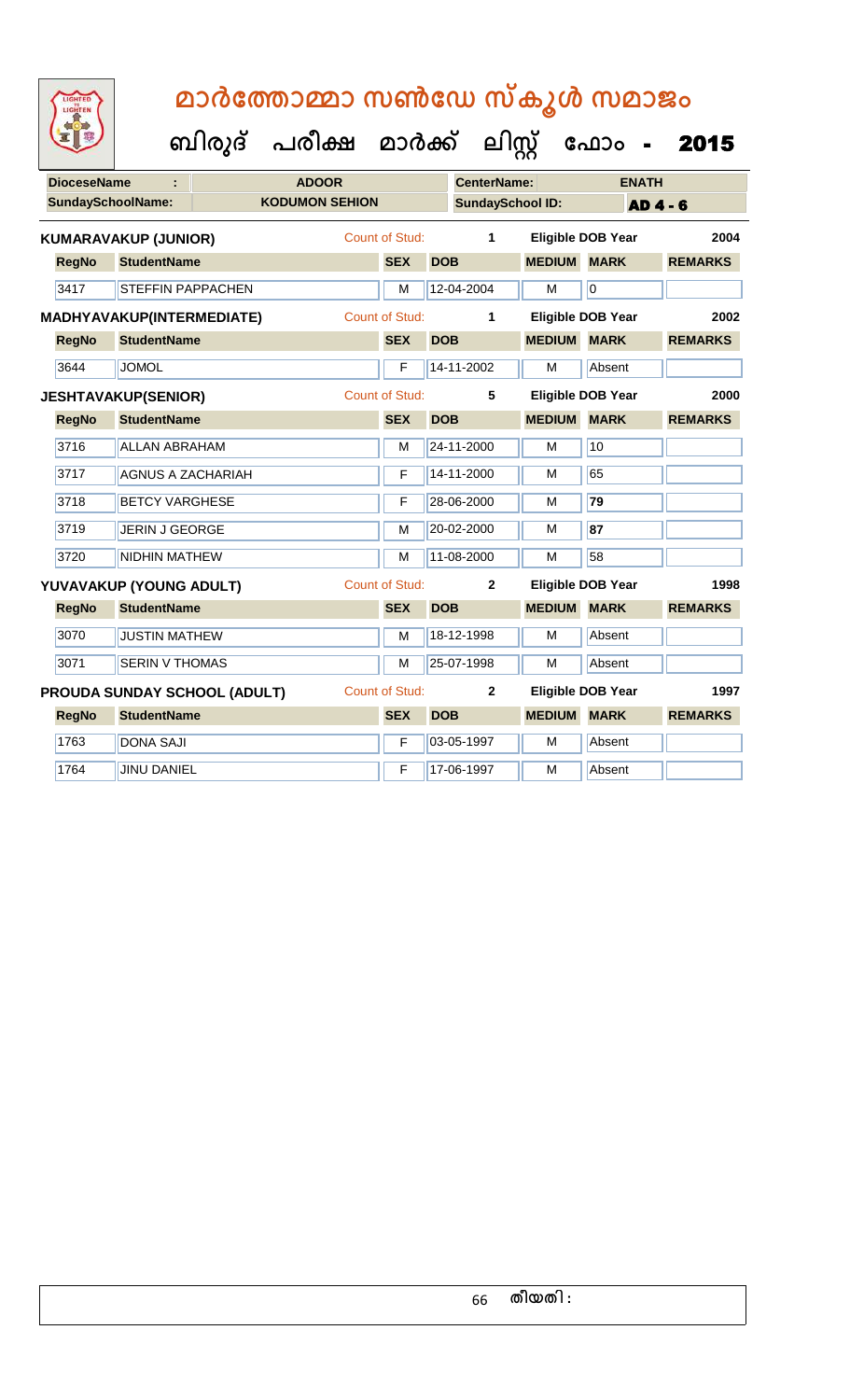| <b>DioceseName</b> |                              | <b>ADOOR</b>             |                       |            | <b>CenterName:</b>      |               |                          | <b>ENATH</b>    |      |
|--------------------|------------------------------|--------------------------|-----------------------|------------|-------------------------|---------------|--------------------------|-----------------|------|
|                    | <b>SundaySchoolName:</b>     | <b>MANNADY ST THOMAS</b> |                       |            | <b>SundaySchool ID:</b> |               |                          | <b>AD 4 - 7</b> |      |
|                    | <b>KUMARAVAKUP (JUNIOR)</b>  |                          | Count of Stud:        |            | $\mathbf{2}$            |               | <b>Eligible DOB Year</b> |                 | 2004 |
| <b>RegNo</b>       | <b>StudentName</b>           |                          | <b>SEX</b>            | <b>DOB</b> |                         | <b>MEDIUM</b> | <b>MARK</b>              | <b>REMARKS</b>  |      |
| 3418               | <b>SELIN K THOMAS</b>        |                          | F                     |            | 11-11-2004              | M             | 46                       |                 |      |
| 3419               | <b>MONU MONACHEN</b>         |                          | M                     |            | 28-11-2004              | M             | Absent                   |                 |      |
|                    | <b>JESHTAVAKUP(SENIOR)</b>   |                          | <b>Count of Stud:</b> |            | 1                       |               | Eligible DOB Year        |                 | 2000 |
| <b>RegNo</b>       | <b>StudentName</b>           |                          | <b>SEX</b>            | <b>DOB</b> |                         | <b>MEDIUM</b> | <b>MARK</b>              | <b>REMARKS</b>  |      |
| 3721               | <b>SHERIN K THOMAS</b>       |                          | F                     |            | 12-03-2000              | м             | 89                       |                 |      |
|                    | YUVAVAKUP (YOUNG ADULT)      |                          | <b>Count of Stud:</b> |            | $\mathbf{2}$            |               | <b>Eligible DOB Year</b> |                 | 1998 |
| <b>RegNo</b>       | <b>StudentName</b>           |                          | <b>SEX</b>            | <b>DOB</b> |                         | <b>MEDIUM</b> | <b>MARK</b>              | <b>REMARKS</b>  |      |
| 3072               | <b>SAM G MATHEW</b>          |                          | M                     |            | 02-04-1998              | М             | Absent                   |                 |      |
| 3073               | <b>ANCY GEORGE</b>           |                          | F                     |            | 27-07-1998              | М             | Absent                   |                 |      |
|                    | PROUDA SUNDAY SCHOOL (ADULT) |                          | <b>Count of Stud:</b> |            | $\overline{2}$          |               | Eligible DOB Year        |                 | 1997 |
| <b>RegNo</b>       | <b>StudentName</b>           |                          | <b>SEX</b>            | <b>DOB</b> |                         | <b>MEDIUM</b> | <b>MARK</b>              | <b>REMARKS</b>  |      |
| 1765               | <b>RAJI RAJAN</b>            |                          | F                     |            | 06-12-1997              | M             | 23                       |                 |      |
| 1766               | <b>JINCY JOSEPH</b>          |                          | F                     |            | 17-11-1997              | M             | 26                       |                 |      |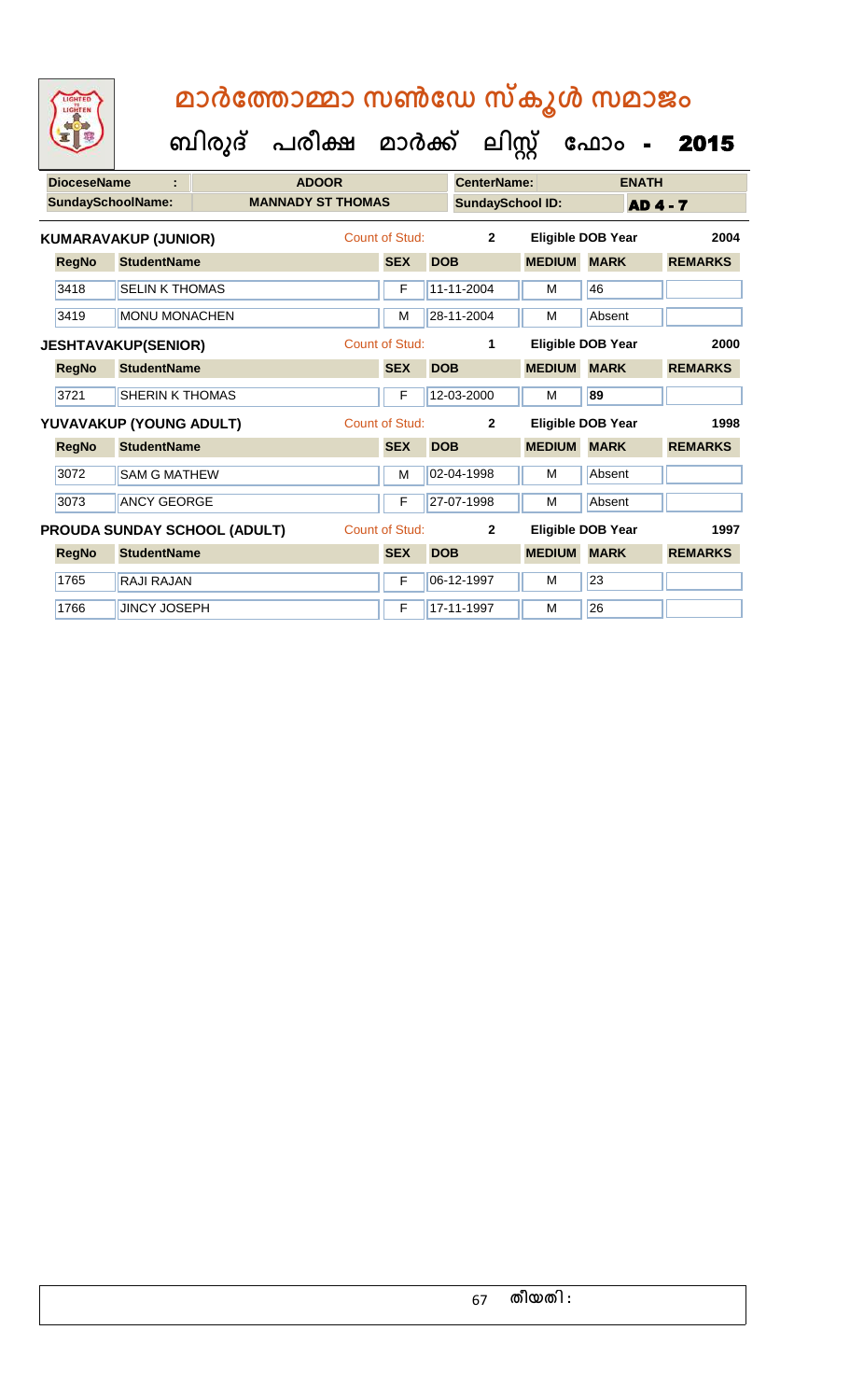|  | <b>IGHTED</b> |  |
|--|---------------|--|
|  |               |  |
|  |               |  |
|  |               |  |
|  |               |  |

 **ബിരുദ് പരീക്ഷ മാര്ക് ക ലിസ്റ്റ ക ഫ ാോം** - 2015

| <b>DioceseName</b> |                             |                            | <b>ADOOR</b>                |                       |            | <b>CenterName:</b>      |               | <b>ENATH</b>             |                |
|--------------------|-----------------------------|----------------------------|-----------------------------|-----------------------|------------|-------------------------|---------------|--------------------------|----------------|
|                    | <b>SundaySchoolName:</b>    |                            | <b>KIZHAKKUPURAM BETHEL</b> |                       |            | <b>SundaySchool ID:</b> |               | <b>AD 4 - 8</b>          |                |
|                    | <b>KUMARAVAKUP (JUNIOR)</b> |                            |                             | <b>Count of Stud:</b> |            | 1                       |               | <b>Eligible DOB Year</b> | 2004           |
| <b>RegNo</b>       | <b>StudentName</b>          |                            |                             | <b>SEX</b>            | <b>DOB</b> |                         | <b>MEDIUM</b> | <b>MARK</b>              | <b>REMARKS</b> |
| 3420               | <b>JINI SAJI</b>            |                            |                             | F                     |            | 12-02-2004              | M             | 65                       |                |
|                    | MADHYAVAKUP(INTERMEDIATE)   |                            |                             | Count of Stud:        |            | $\overline{2}$          |               | <b>Eligible DOB Year</b> | 2002           |
| <b>RegNo</b>       | <b>StudentName</b>          |                            |                             | <b>SEX</b>            | <b>DOB</b> |                         | <b>MEDIUM</b> | <b>MARK</b>              | <b>REMARKS</b> |
| 3645               | <b>JITHIN KUNJUMON</b>      |                            |                             | М                     |            | 10-09-2002              | М             | 29                       |                |
| 3646               | <b>RENJU RAJU</b>           |                            |                             | M                     |            | 27-11-2002              | M             | 54                       |                |
|                    | <b>JESHTAVAKUP(SENIOR)</b>  |                            |                             | Count of Stud:        |            | 4                       |               | <b>Eligible DOB Year</b> | 2000           |
| <b>RegNo</b>       | <b>StudentName</b>          |                            |                             | <b>SEX</b>            | <b>DOB</b> |                         | <b>MEDIUM</b> | <b>MARK</b>              | <b>REMARKS</b> |
| 3722               | <b>SUBIN THANKACHAN</b>     |                            |                             | M                     |            | 21-01-2000              | M             | 58                       |                |
| 3723               | <b>SAJINE THANKAM SAJI</b>  |                            |                             | F                     |            | 19-01-2000              | M             | 54                       |                |
| 3724               |                             | <b>MEGHA RAICHAL KOSHY</b> |                             | F                     |            | 03-04-2000              | M             | 82                       |                |
| 3725               | <b>JERIN JOSEPH</b>         |                            |                             | М                     |            | 24-09-2000              | M             | Absent                   |                |
|                    | YUVAVAKUP (YOUNG ADULT)     |                            |                             | Count of Stud:        |            | $\overline{2}$          |               | <b>Eligible DOB Year</b> | 1998           |
| <b>RegNo</b>       | <b>StudentName</b>          |                            |                             | <b>SEX</b>            | <b>DOB</b> |                         | <b>MEDIUM</b> | <b>MARK</b>              | <b>REMARKS</b> |
| 3074               | <b>JIBIN VARGHESE</b>       |                            |                             | M                     |            | 10-03-1998              | M             | Absent                   |                |
| 3075               | RAJI RAJU                   |                            |                             | F                     |            | 22-08-1998              | М             | 58                       |                |

68 **തീയതി :**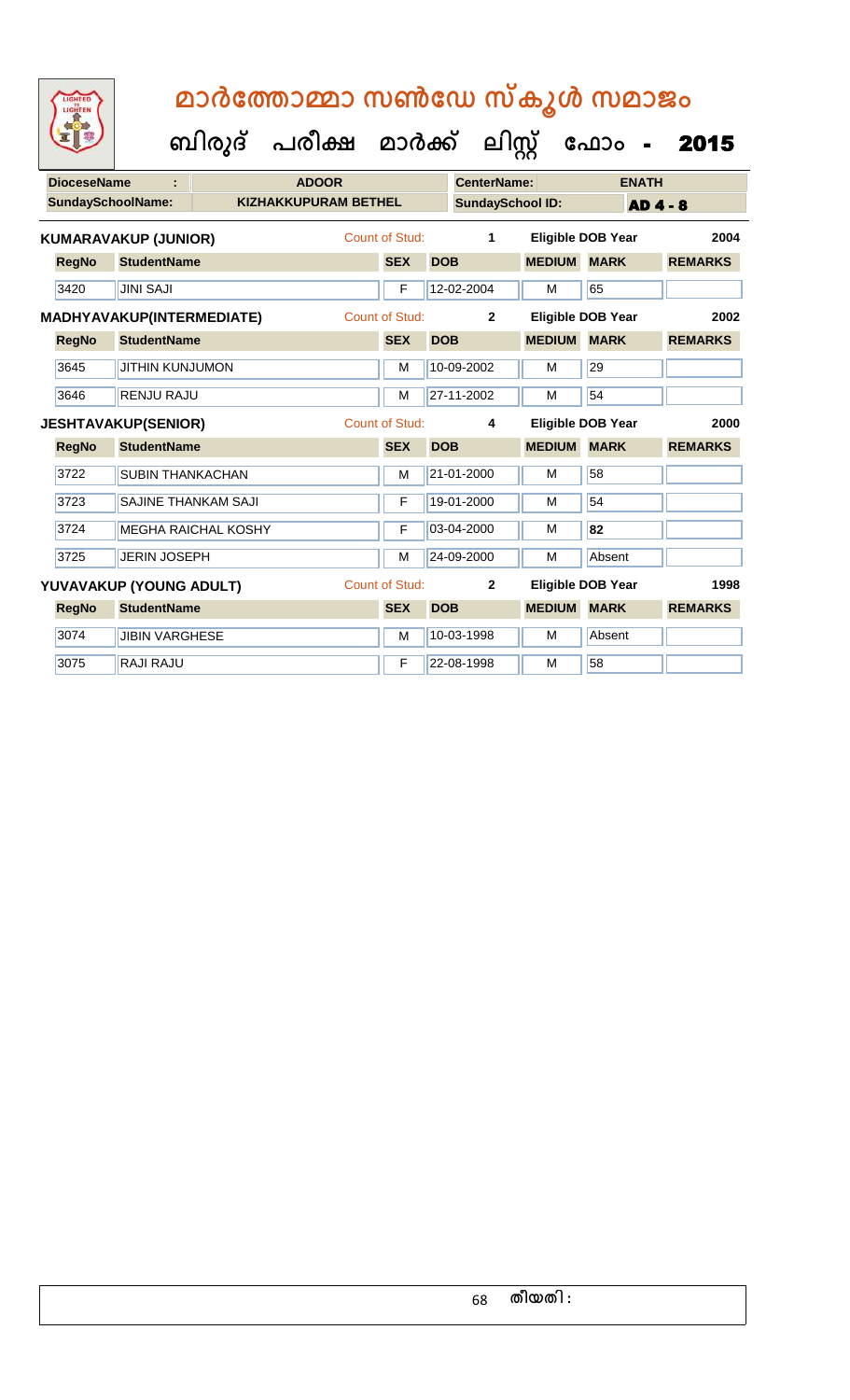| <b>DioceseName</b> |                             | <b>ADOOR</b>        |                |            | <b>CenterName:</b>      |               |                          | <b>ENATH</b>    |                |
|--------------------|-----------------------------|---------------------|----------------|------------|-------------------------|---------------|--------------------------|-----------------|----------------|
|                    | <b>SundaySchoolName:</b>    | <b>VAYALA SALEM</b> |                |            | <b>SundaySchool ID:</b> |               |                          | <b>AD 4 - 9</b> |                |
|                    | <b>KUMARAVAKUP (JUNIOR)</b> |                     | Count of Stud: |            | 3                       |               | <b>Eligible DOB Year</b> |                 | 2004           |
| <b>RegNo</b>       | <b>StudentName</b>          |                     | <b>SEX</b>     | <b>DOB</b> |                         | <b>MEDIUM</b> | <b>MARK</b>              |                 | <b>REMARKS</b> |
| 3421               | <b>EBIN SABU THOMAS</b>     |                     | M              |            | 27-04-2004              | М             | 88                       |                 |                |
| 3422               | <b>ABINA HONEY</b>          |                     | F              |            | 14-09-2004              | M             | 62                       |                 |                |
| 3423               | <b>ABHIRAM</b>              |                     | M              |            | 23-03-2004              | M             | Absent                   |                 |                |
|                    | MADHYAVAKUP(INTERMEDIATE)   |                     | Count of Stud: |            | 3                       |               | <b>Eligible DOB Year</b> |                 | 2002           |
| <b>RegNo</b>       | <b>StudentName</b>          |                     | <b>SEX</b>     | <b>DOB</b> |                         | <b>MEDIUM</b> | <b>MARK</b>              |                 | <b>REMARKS</b> |
| 3647               | <b>JESWIN P JACOB</b>       |                     | M              |            | 23-03-2002              | M             | 53                       |                 |                |
| 3648               | <b>ABIN HONEY</b>           |                     | M              |            | 19-03-2002              | M             | 42                       |                 |                |
| 3649               | ALEENA MARIYAM BIJU         |                     | F              |            | 06-06-2002              | м             | 44                       |                 |                |
|                    | <b>JESHTAVAKUP(SENIOR)</b>  |                     | Count of Stud: |            | $\overline{2}$          |               | Eligible DOB Year        |                 | 2000           |
| <b>RegNo</b>       | <b>StudentName</b>          |                     | <b>SEX</b>     | <b>DOB</b> |                         | <b>MEDIUM</b> | <b>MARK</b>              |                 | <b>REMARKS</b> |
| 3726               | LIJIN V REJI                |                     | M              |            | 05-01-2000              | M             | 42                       |                 |                |
| 3727               | <b>ANCY MATHEW</b>          |                     | F              |            | 30-05-2000              | M             | 73                       |                 |                |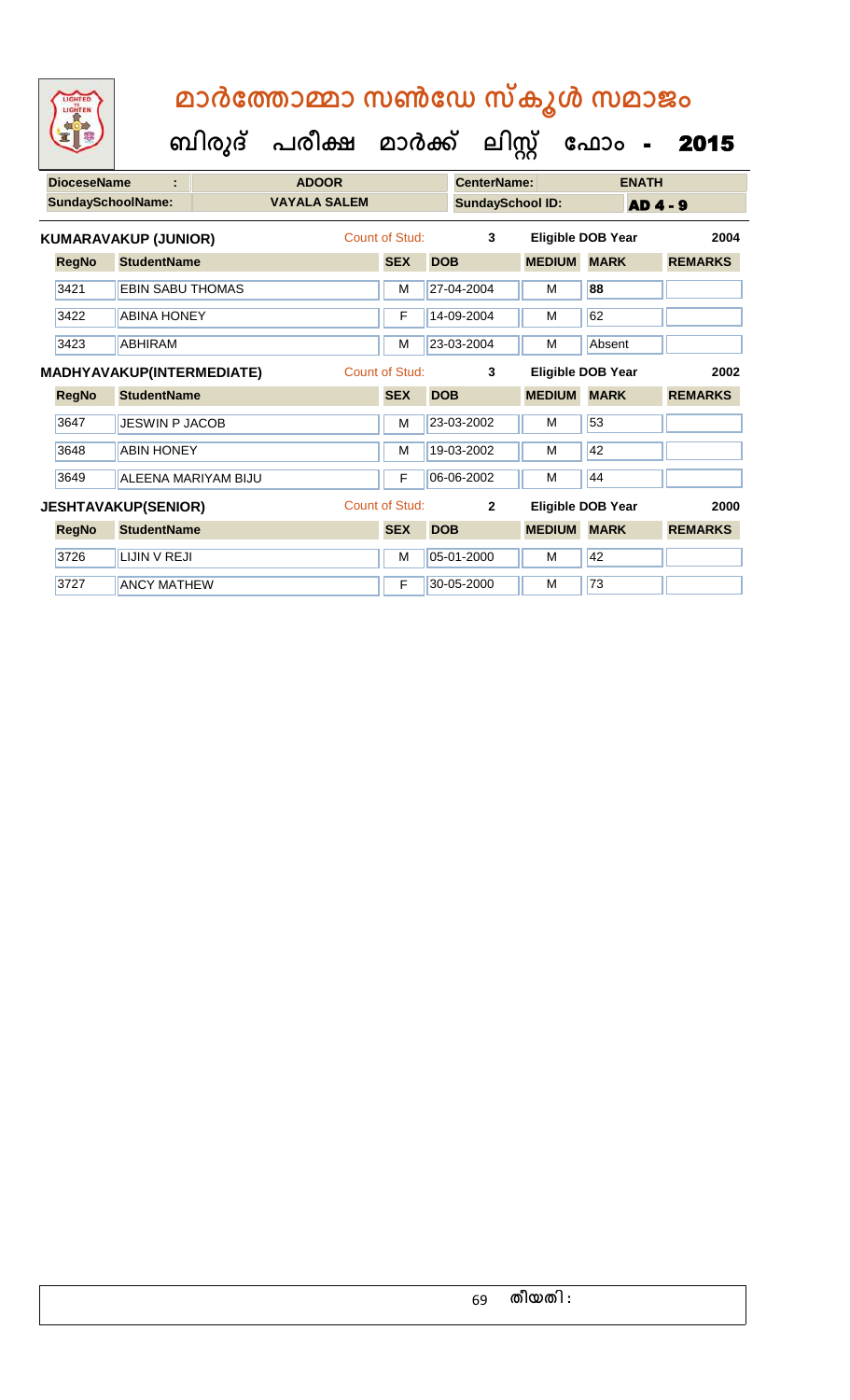**ബിരുദ് പരീക്ഷ മാര്ക്**

3729 TINSEN SAM BENNY M M 08-01-2000 M 28 3730 JOEL REJI M 03-07-2000 M 30

**ക ലിസ്റ്റ**

**ക ഫ ാോം** - 2015

**DioceseName : ADOOR CenterName: ENATH SundaySchoolName: KUNNIDA ST THOMAS SundaySchool ID: AD 4 - 10 RegNo StudentName SEX DOB MEDIUM MARK REMARKS KUMARAVAKUP (JUNIOR)** Count of Stud: **3 Eligible DOB Year 2004** 3424 ALBIN SUNNY M M 16-12-2004 M 30 3425 ANCY P BIJU F 07-02-2004 M 53 3426 BINCY HANNA DANIEL F 23-05-2004 M 27 **RegNo StudentName SEX DOB MEDIUM MARK REMARKS MADHYAVAKUP(INTERMEDIATE)** Count of Stud: **5 Eligible DOB Year 2002** 3650 ROSHAN RAJU M 24-09-2002 M 34 3651 JOBIN REJI M 05-09-2002 M 24 3652 JOBIN REJI M 07-01-2002 M 12 3653 ANITA GIBU F 08-11-2002 M 51 3654 ANNE BENCY F 22-10-2002 M 65 **RegNo StudentName SEX DOB MEDIUM MARK REMARKS JESHTAVAKUP(SENIOR)** Count of Stud: **3 Eligible DOB Year 2000** 3728 ASHIQUE B SAMUEL M M 29-02-2000 M 52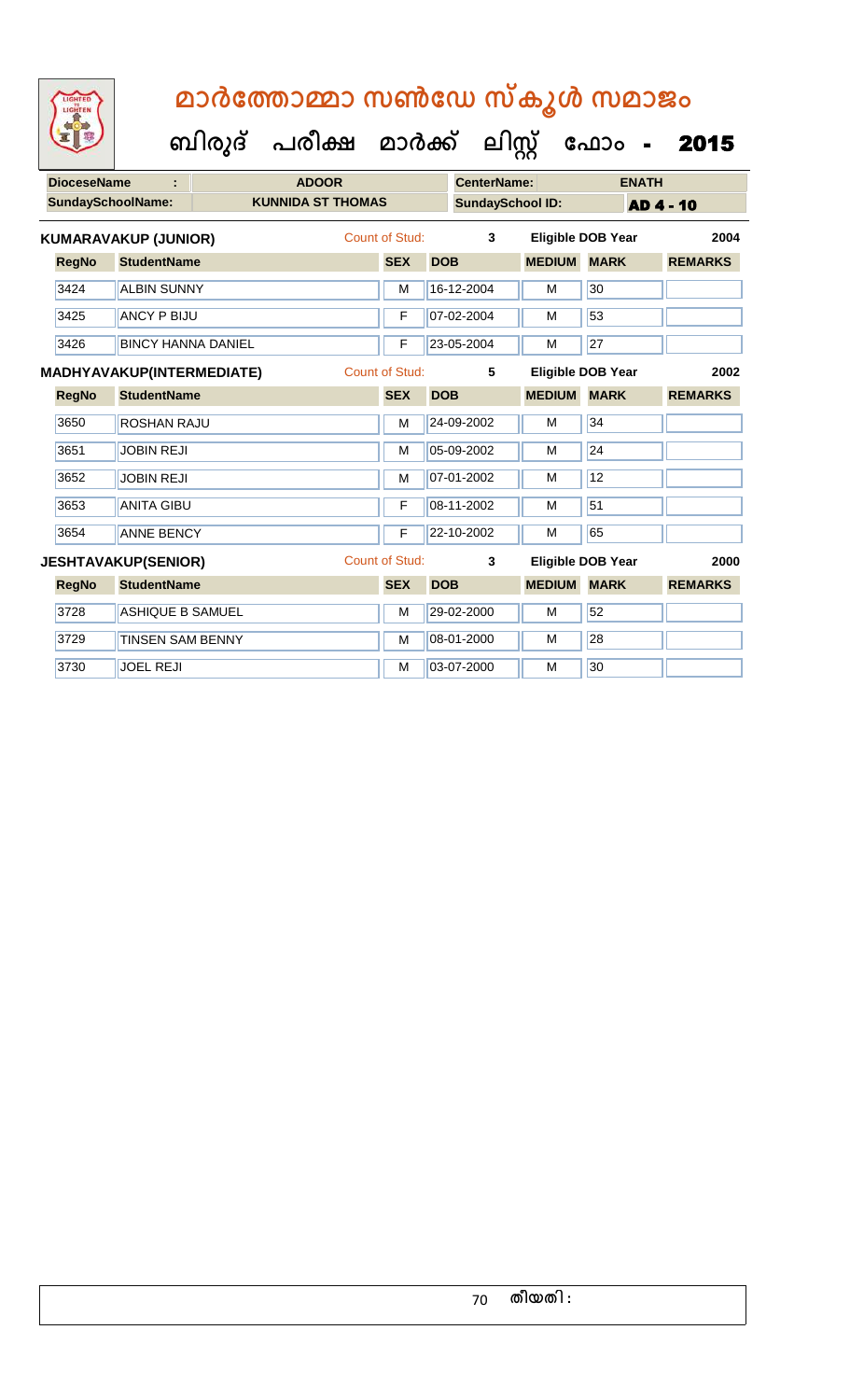| LIGHTED<br>LIGHTEN |                             |                         | മാർത്തോമ്മാ സൺഡേ സ്കൂൾ സമാജം |                |            |                         |               |                          |                |
|--------------------|-----------------------------|-------------------------|------------------------------|----------------|------------|-------------------------|---------------|--------------------------|----------------|
|                    |                             |                         | ബിരുദ് പരീക്ഷ മാർക്ക്        |                |            | ലിസ്റ്റ്                |               | ഫോം<br>$\sim$ $\sim$     | 2015           |
| <b>DioceseName</b> |                             | ÷                       | <b>ADOOR</b>                 |                |            | <b>CenterName:</b>      |               | <b>ENATH</b>             |                |
|                    | <b>SundaySchoolName:</b>    |                         | <b>THEPPUPARA</b>            |                |            | <b>SundaySchool ID:</b> |               |                          | AD 4 - 11      |
|                    | <b>KUMARAVAKUP (JUNIOR)</b> |                         |                              | Count of Stud: |            | 1                       |               | <b>Eligible DOB Year</b> | 2004           |
| <b>RegNo</b>       | <b>StudentName</b>          |                         |                              | <b>SEX</b>     | <b>DOB</b> |                         | <b>MEDIUM</b> | <b>MARK</b>              | <b>REMARKS</b> |
| 3427               |                             | <b>ANEETTA ANIYAN</b>   |                              | F              |            | 15-01-2004              | м             | 96                       |                |
|                    |                             | YUVAVAKUP (YOUNG ADULT) |                              | Count of Stud: |            | $\mathbf{z}$            |               | <b>Eligible DOB Year</b> | 1998           |
| <b>RegNo</b>       | <b>StudentName</b>          |                         |                              | <b>SEX</b>     | <b>DOB</b> |                         | <b>MEDIUM</b> | <b>MARK</b>              | <b>REMARKS</b> |
| 3076               |                             | <b>ANSU MARIAM JOSE</b> |                              | F              |            | 10-03-1998              | м             | 46                       |                |
| 3077               | <b>SIGIN G RAJU</b>         |                         |                              | м              |            | 22-10-1998              | м             | 76                       |                |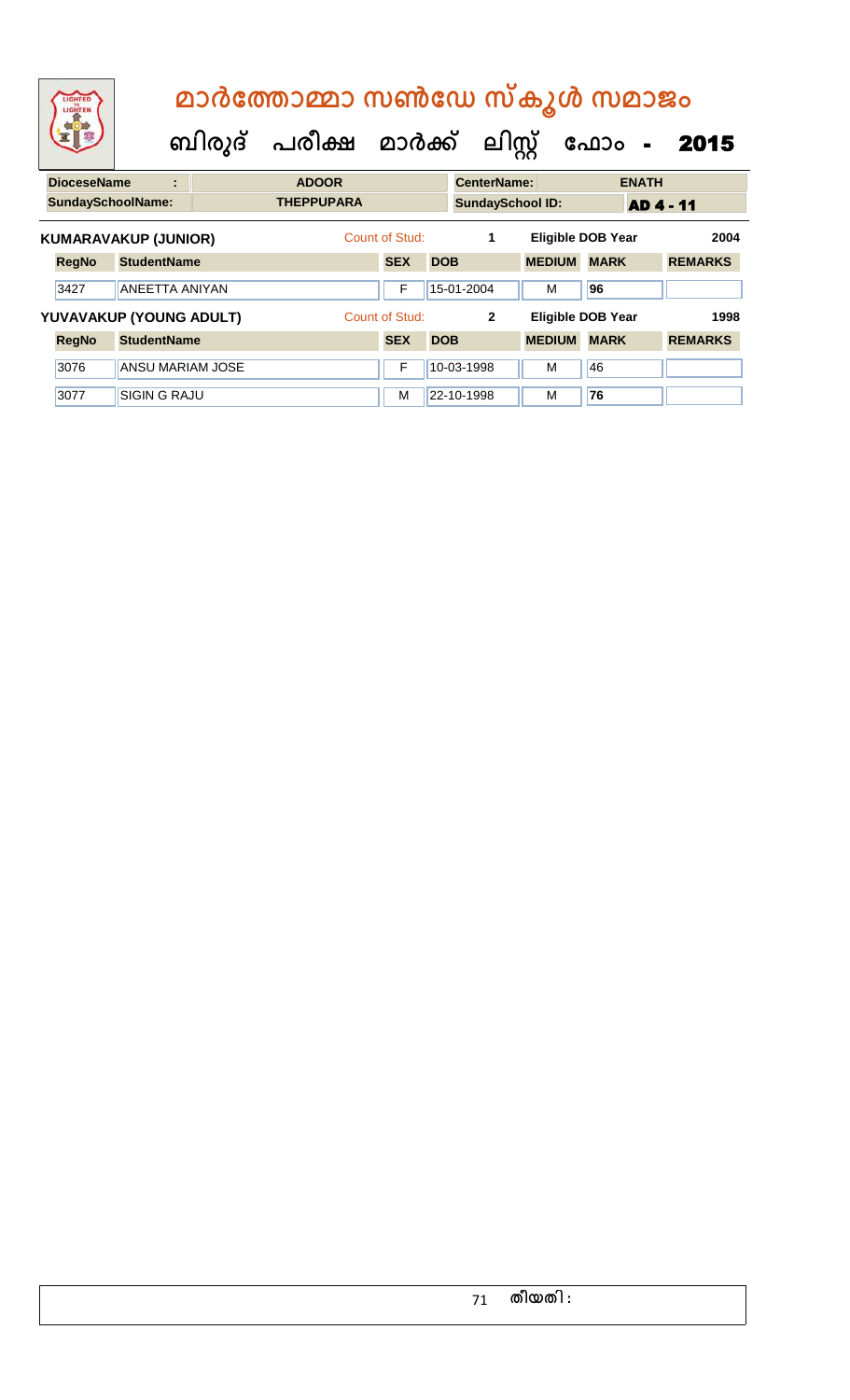| <b>IGHTED</b> |
|---------------|
|               |
|               |
|               |

 **ബിരുദ് പരീക്ഷ മാര്ക്**

**ക ലിസ്റ്റ ക ഫ ാോം** - 2015

|                             | <b>DioceseName</b>       | ÷.                        | <b>ADOOR</b> |   |                       |                         | <b>CenterName:</b> |                          | <b>ENATH</b>   |  |
|-----------------------------|--------------------------|---------------------------|--------------|---|-----------------------|-------------------------|--------------------|--------------------------|----------------|--|
|                             | <b>SundaySchoolName:</b> | <b>KALAYAPURAM SALEM</b>  |              |   |                       | <b>SundaySchool ID:</b> | <b>AD 4 - 12</b>   |                          |                |  |
| <b>KUMARAVAKUP (JUNIOR)</b> |                          |                           |              |   | Count of Stud:        | 9                       |                    | <b>Eligible DOB Year</b> | 2004           |  |
|                             | <b>RegNo</b>             | <b>StudentName</b>        |              |   | <b>SEX</b>            | <b>DOB</b>              | <b>MEDIUM</b>      | <b>MARK</b>              | <b>REMARKS</b> |  |
|                             | 3428                     | <b>ALBY G ALEX</b>        |              |   | M                     | 02-04-2004              | M                  | 30                       |                |  |
|                             | 3429                     | <b>ABIN VINOD</b>         |              |   | M                     | 08-07-2004              | M                  | 23                       |                |  |
|                             | 3430                     | <b>ABEL SHUGU THOMAS</b>  |              | M | 24-09-2004            | м                       | 33                 |                          |                |  |
|                             | 3431                     | <b>JERIN BIJU</b>         |              |   | M                     | 01-05-2004              | M                  | 18                       |                |  |
|                             | 3432                     | <b>ALEENA JOHNSON</b>     |              |   | F                     | 31-12-2004              | M                  | 61                       |                |  |
|                             | 3433                     | <b>SARUN J SHAJI</b>      |              |   | M                     | 23-04-2004              | М                  | 22                       |                |  |
|                             | 3434                     | <b>SUBIN S</b>            |              |   | M                     | 12-06-2004              | M                  | 20                       |                |  |
|                             | 3435                     | <b>ABIN OOMMACHAN</b>     |              |   | M                     | 15-07-2004              | М                  | 22                       |                |  |
|                             | 3436                     | <b>MIBIN MANOJ</b>        |              |   | M                     | 12-08-2004              | М                  | 11                       |                |  |
|                             |                          | MADHYAVAKUP(INTERMEDIATE) |              |   | Count of Stud:        | 15                      |                    | <b>Eligible DOB Year</b> | 2002           |  |
|                             | <b>RegNo</b>             | <b>StudentName</b>        |              |   | <b>SEX</b>            | <b>DOB</b>              | <b>MEDIUM</b>      | <b>MARK</b>              | <b>REMARKS</b> |  |
|                             | 3655                     | <b>ABIN A SAM</b>         |              |   | M                     | 12-03-2002              | M                  | 23                       |                |  |
|                             | 3656                     | <b>ATHUL SAJI</b>         |              |   | M                     | 02-07-2002              | M                  | 17                       |                |  |
|                             | 3657                     | <b>ASHISH BABU</b>        |              |   | M                     | 28-02-2002              | М                  | 55                       |                |  |
|                             | 3658                     | <b>ANUJAMOL A</b>         |              |   | F                     | 26-12-2002              | M                  | $\overline{34}$          |                |  |
|                             | 3659                     | <b>ASHLY SUSAN JOJI</b>   |              |   | F                     | 01-06-2002              | M                  | 75                       |                |  |
|                             | 3660                     | <b>BIBI BIJU</b>          |              |   | F                     | 10-03-2002              | M                  | 62                       |                |  |
|                             | 3661                     | <b>DEENA THANKAM REJI</b> |              |   | F                     | $08-01-2002$            | M                  | 54                       |                |  |
|                             | 3662                     | <b>FEBIN JAIMON</b>       |              |   | M                     | 09-04-2002              | М                  | Absent                   |                |  |
|                             | 3663                     | <b>ROBIN ROY</b>          |              |   | M                     | 14-07-2002              | М                  | 13                       |                |  |
|                             | 3664                     | <b>JESTIN D JOHNSON</b>   |              |   | M                     | 10-02-2002              | M                  | $\overline{12}$          |                |  |
|                             | 3665                     | <b>SHIJIN SHAJI</b>       |              |   | M                     | 02-03-2002              | M                  | Absent                   |                |  |
|                             | 3666                     | <b>RIYA ROY</b>           |              |   | F                     | 30-07-2002              | M                  | Absent                   |                |  |
|                             | 3667                     | <b>RINI THOMAS</b>        |              |   | F                     | 11-04-2002              | М                  | 47                       |                |  |
|                             | 3668                     | <b>TINU S JOHN</b>        |              |   | M                     | 01-02-2002              | М                  | Absent                   |                |  |
|                             | 3669                     | <b>MARIYAM SARAH ROY</b>  |              |   | F                     | 27-02-2002              | М                  | 38                       |                |  |
| <b>JESHTAVAKUP(SENIOR)</b>  |                          |                           |              |   | <b>Count of Stud:</b> | 4                       |                    | <b>Eligible DOB Year</b> | 2000           |  |
|                             | <b>RegNo</b>             | <b>StudentName</b>        |              |   | <b>SEX</b>            | <b>DOB</b>              | <b>MEDIUM</b>      | <b>MARK</b>              | <b>REMARKS</b> |  |
|                             | 3731                     | <b>CRISTY S RAICHEL</b>   |              |   | F                     | 14-03-2000              | M                  | Absent                   |                |  |
|                             | 3732                     | <b>JOBIN JOHNSON</b>      |              |   | м                     | 20-09-2000              | M                  | 10                       |                |  |
|                             | 3733                     | <b>SABIN SUNNY</b>        |              |   | M                     | 08-01-2000              | М                  | Absent                   |                |  |
|                             | 3734                     | SHEBIN MATHEW             |              | M | 27-05-2000            | м                       | 54                 |                          |                |  |
| YUVAVAKUP (YOUNG ADULT)     |                          |                           |              |   | Count of Stud:        | 13                      |                    | <b>Eligible DOB Year</b> | 1998           |  |
|                             | <b>RegNo</b>             | <b>StudentName</b>        |              |   | <b>SEX</b>            | <b>DOB</b>              | <b>MEDIUM</b>      | <b>MARK</b>              | <b>REMARKS</b> |  |
|                             | 3078                     | <b>BIBIN A</b>            |              |   | M                     | 09-10-1998              | M                  | 23                       |                |  |
|                             | 3079                     | <b>JIJO JOHNSON</b>       |              |   | M                     | 20-06-1998              | М                  | 38                       |                |  |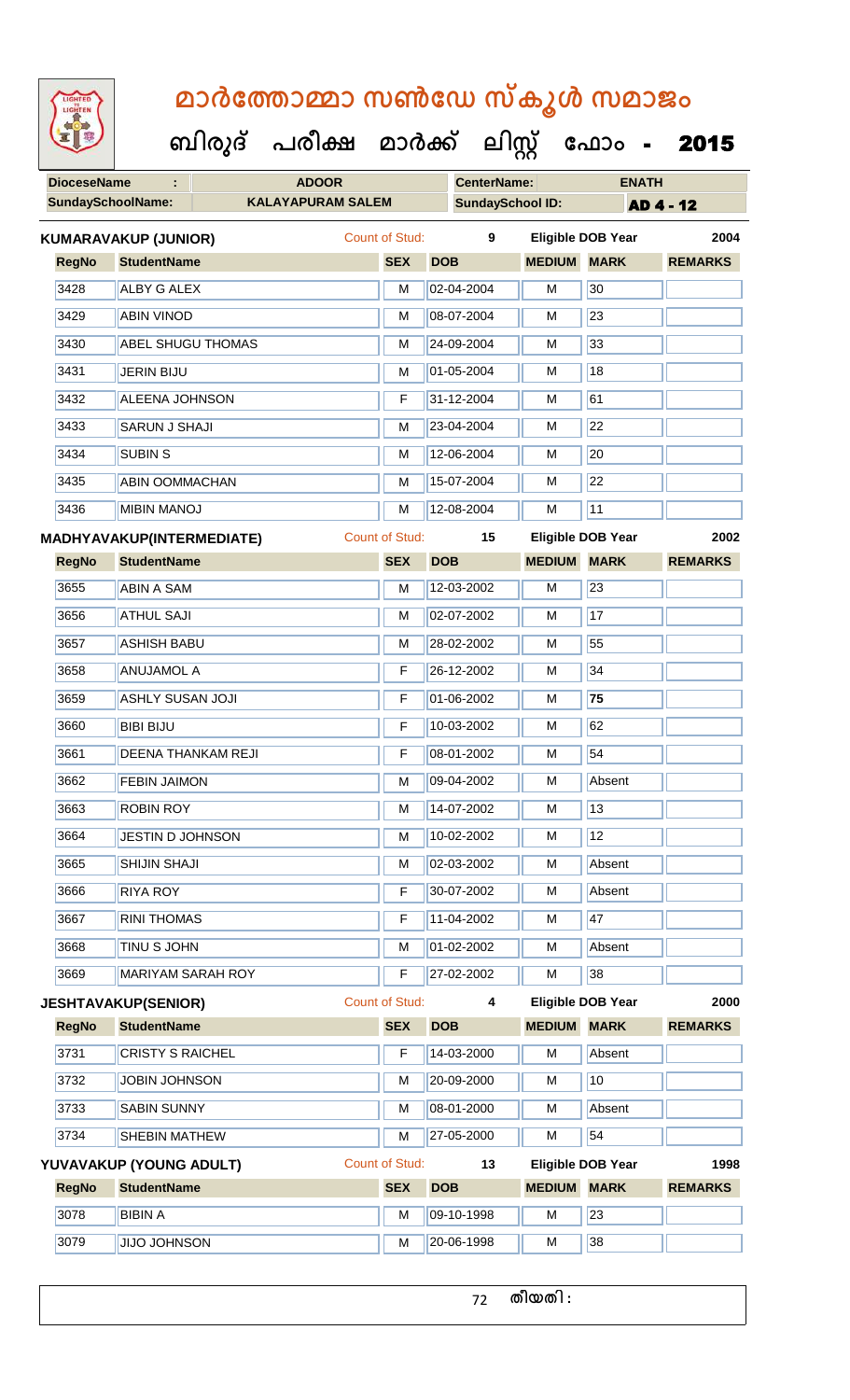| <b>DioceseName</b><br>÷ |                          | <b>ADOOR</b>             |   |            | <b>CenterName:</b>      |   | <b>ENATH</b>     |  |  |
|-------------------------|--------------------------|--------------------------|---|------------|-------------------------|---|------------------|--|--|
|                         | <b>SundaySchoolName:</b> | <b>KALAYAPURAM SALEM</b> |   |            | <b>SundaySchool ID:</b> |   | <b>AD 4 - 12</b> |  |  |
| 3080                    | <b>RAHUL ROY</b>         |                          | M | 31-07-1998 |                         | M | 30               |  |  |
| 3081                    | <b>SHALO P SAM</b>       |                          | M | 07-11-1998 |                         | M | 42               |  |  |
| 3082                    | <b>SANU SAJAN</b>        |                          | M | 05-03-1998 |                         | M | 18               |  |  |
| 3083                    | <b>JEENA REJI</b>        |                          | F | 25-02-1998 |                         | M | 41               |  |  |
| 3084                    | <b>KESSIYA T BIJU</b>    |                          | F | 06-06-1998 |                         | M | 26               |  |  |
| 3085                    | <b>KRIPA T REJI</b>      |                          | F | 25-11-1998 |                         | M | 60               |  |  |
| 3086                    | <b>SHERLIN SHIBU</b>     |                          | F | 19-02-1998 |                         | M | 25               |  |  |
| 3087                    | <b>SNEHA ROY</b>         |                          | F | 10-11-1998 |                         | M | 56               |  |  |
| 3088                    | <b>ABHILASH S</b>        |                          | M | 22-12-1998 |                         | M | Absent           |  |  |
| 3089                    | <b>AMAL K REJI</b>       |                          | M | 18-04-1998 |                         | M | Absent           |  |  |
| 3090                    | <b>BIJO BIJU</b>         |                          | м | 22-04-1998 |                         | M | 27               |  |  |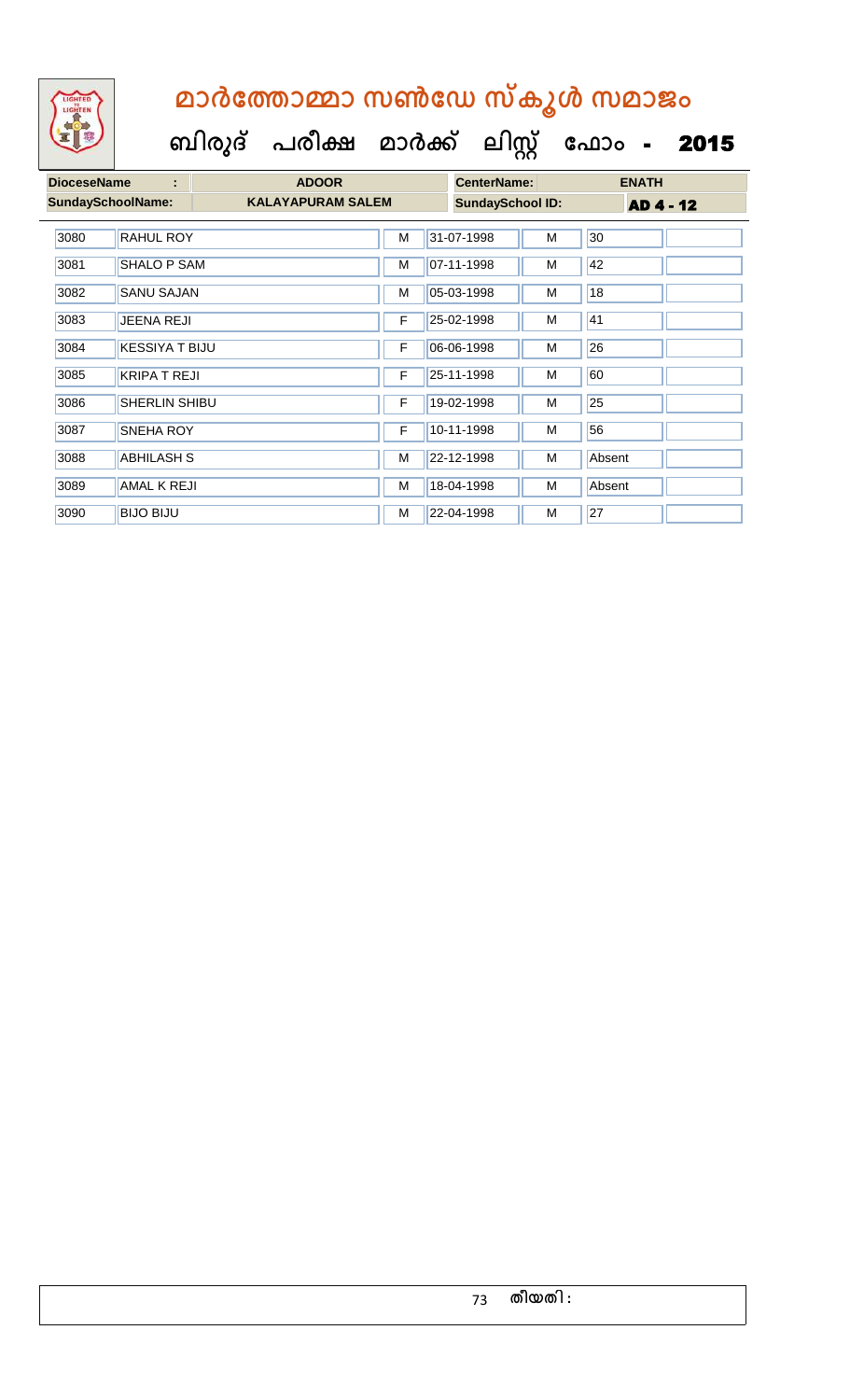| LIGHTED<br>LIGHTEN       |                             |                           |                         |                       |            |                         |               | മാർത്തോമ്മാ സൺഡേ സ്കൂൾ സമാജം |                  |
|--------------------------|-----------------------------|---------------------------|-------------------------|-----------------------|------------|-------------------------|---------------|------------------------------|------------------|
|                          |                             | ബിരുദ്                    | പരീക്ഷ മാർക്ക് ലിസ്റ്റ് |                       |            |                         |               | ഫോം -                        | 2015             |
| <b>DioceseName</b>       | ٠                           |                           | <b>ADOOR</b>            |                       |            | <b>CenterName:</b>      |               | <b>ENATH</b>                 |                  |
| <b>SundaySchoolName:</b> |                             |                           | <b>PARAKODE</b>         |                       |            | <b>SundaySchool ID:</b> |               |                              | <b>AD 4 - 14</b> |
|                          | <b>KUMARAVAKUP (JUNIOR)</b> |                           |                         | Count of Stud:        |            | 4                       |               | <b>Eligible DOB Year</b>     | 2004             |
| <b>RegNo</b>             | <b>StudentName</b>          |                           |                         | <b>SEX</b>            | <b>DOB</b> |                         | <b>MEDIUM</b> | <b>MARK</b>                  | <b>REMARKS</b>   |
| 3437                     | <b>KEVIN S MATHEW</b>       |                           |                         | M                     |            | 19-08-2004              | м             | 93                           |                  |
| 3438                     |                             | <b>ASHA RACHEL GEORGE</b> |                         | F                     |            | 14-04-2004              | м             | 62                           |                  |
| 3439                     | <b>REEJA JAMES</b>          |                           |                         | F                     |            | 15-01-2004              | м             | 46                           |                  |
| 3440                     | <b>JUSTIN REJI</b>          |                           |                         | M                     |            | 18-03-2004              | м             | Absent                       |                  |
|                          |                             | MADHYAVAKUP(INTERMEDIATE) |                         | <b>Count of Stud:</b> |            | 1                       |               | Eligible DOB Year            | 2002             |
| <b>RegNo</b>             | <b>StudentName</b>          |                           |                         | <b>SEX</b>            | <b>DOB</b> |                         | <b>MEDIUM</b> | <b>MARK</b>                  | <b>REMARKS</b>   |
| 3670                     | <b>LIYA JAMES</b>           |                           |                         | F                     |            | 26-09-2002              | м             | 18                           |                  |
|                          |                             | YUVAVAKUP (YOUNG ADULT)   |                         | Count of Stud:        |            | 1                       |               | <b>Eligible DOB Year</b>     | 1998             |
| <b>RegNo</b>             | <b>StudentName</b>          |                           |                         | <b>SEX</b>            | <b>DOB</b> |                         | <b>MEDIUM</b> | <b>MARK</b>                  | <b>REMARKS</b>   |
| 3091                     | <b>ASHIN E GEORGE</b>       |                           |                         | M                     |            | 11-08-1998              | м             | Absent                       |                  |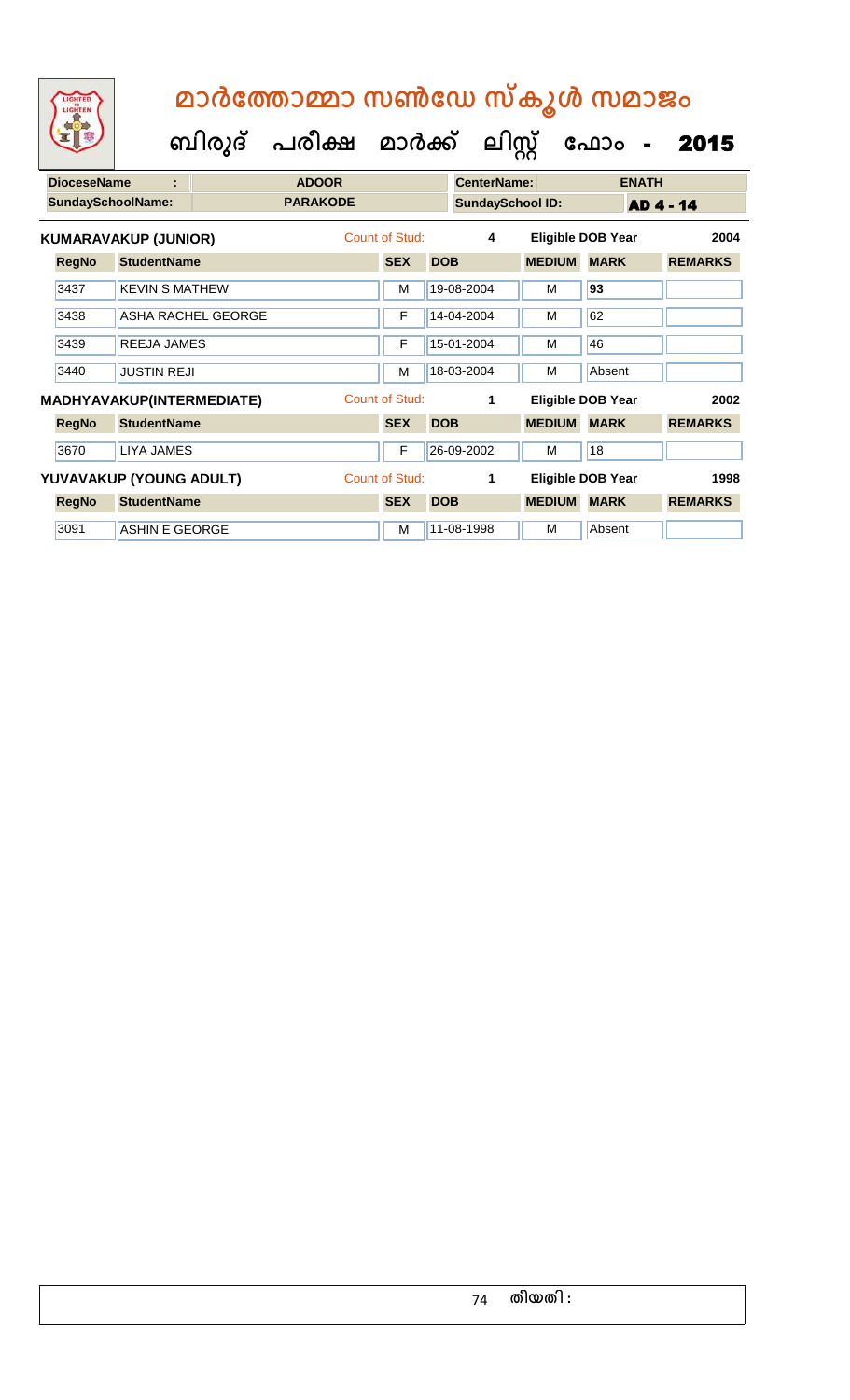| LIGHTED<br>LIGHTEN       | മാർത്തോമ്മാ സൺഡേ സ്കൂൾ സമാജം |                                |                           |                   |  |                |            |                    |                          |             |                  |                |  |
|--------------------------|------------------------------|--------------------------------|---------------------------|-------------------|--|----------------|------------|--------------------|--------------------------|-------------|------------------|----------------|--|
|                          |                              | ബിരുദ് പരീക്ഷ മാർക്ക് ലിസ്റ്റ് |                           |                   |  |                | ഫോം        |                    | $\sim$ $\sim$            | 2015        |                  |                |  |
| <b>DioceseName</b>       |                              | ٠<br>$\overline{a}$            |                           | <b>ADOOR</b>      |  |                |            | <b>CenterName:</b> |                          |             | <b>ENATH</b>     |                |  |
| <b>SundaySchoolName:</b> |                              |                                |                           | <b>PERUMKULAM</b> |  |                |            |                    | <b>SundaySchool ID:</b>  |             | <b>AD 4 - 17</b> |                |  |
|                          |                              |                                | MADHYAVAKUP(INTERMEDIATE) |                   |  | Count of Stud: |            | $\mathbf{2}$       | <b>Eligible DOB Year</b> |             |                  | 2002           |  |
| <b>RegNo</b>             | <b>StudentName</b>           |                                |                           |                   |  | <b>SEX</b>     | <b>DOB</b> |                    | <b>MEDIUM</b>            | <b>MARK</b> |                  | <b>REMARKS</b> |  |
| 3671                     | <b>FEBA SAJI</b>             |                                |                           |                   |  | F              |            | 11-11-2002         | м                        | Absent      |                  |                |  |
| 3672                     | LIJO SAJI                    |                                |                           |                   |  | м              |            | 18-11-2002         | м                        | Absent      |                  |                |  |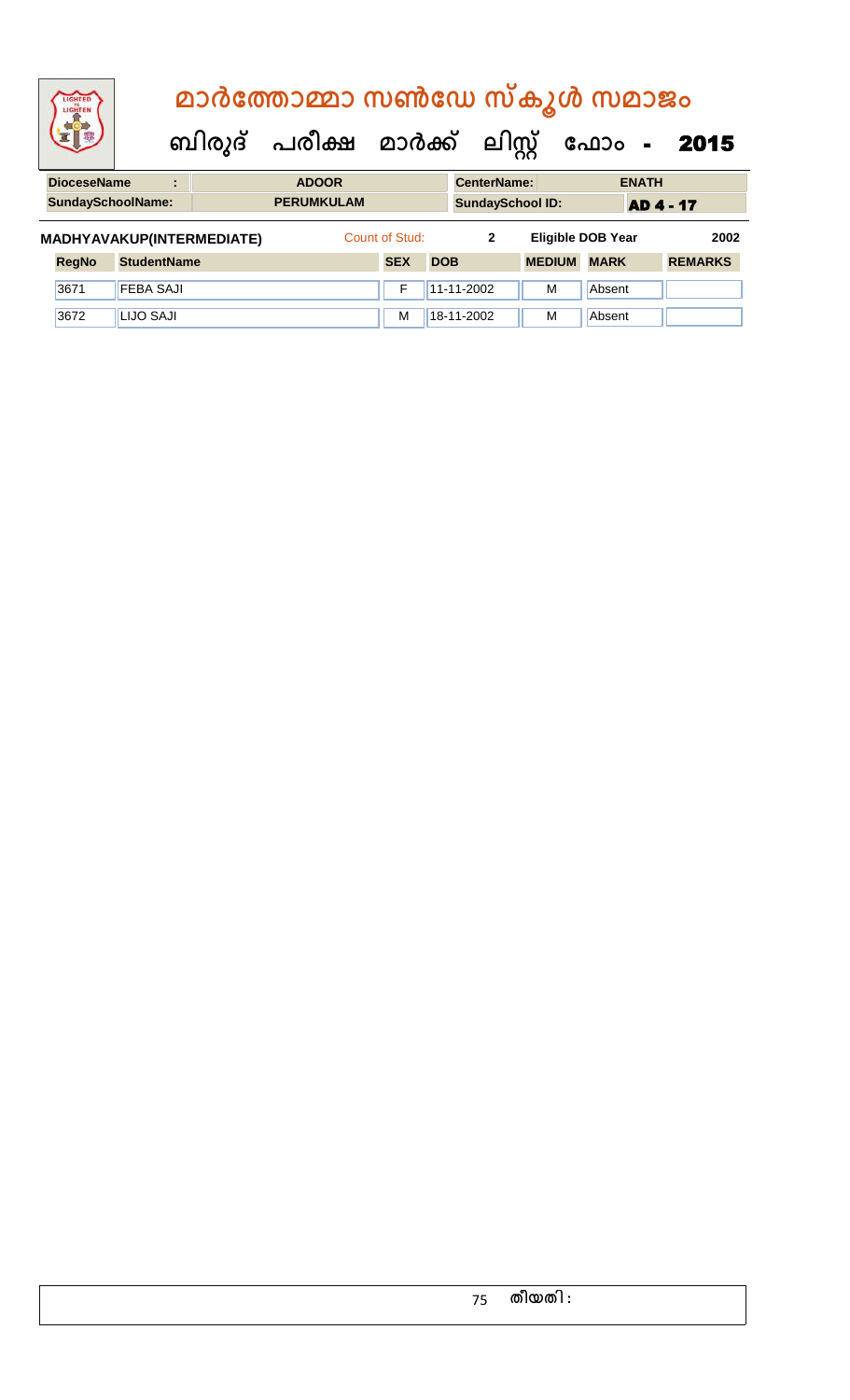| <b>IGHTED</b> |
|---------------|
|               |
|               |
|               |

| <b>DioceseName</b>       | <b>ADOOR</b>                |                       | <b>CenterName:</b>          |                    | <b>KANNAMCODE</b>        |                 |
|--------------------------|-----------------------------|-----------------------|-----------------------------|--------------------|--------------------------|-----------------|
| <b>SundaySchoolName:</b> | <b>KANNAMCODE</b>           |                       | <b>SundaySchool ID:</b>     |                    |                          | <b>AD 5 - 1</b> |
|                          | <b>KUMARAVAKUP (JUNIOR)</b> | Count of Stud:        | 10                          |                    | <b>Eligible DOB Year</b> | 2004            |
| <b>RegNo</b>             | <b>StudentName</b>          | <b>SEX</b>            | <b>DOB</b>                  | <b>MEDIUM MARK</b> |                          | <b>REMARKS</b>  |
| 3441                     | <b>JESTIN THOMAS</b>        | M                     | 17-02-2004                  | M                  | 75                       |                 |
| 3442                     | <b>SHAWN MATHEW NINAN</b>   | M                     | 16-09-2004                  | м                  | 89                       |                 |
| 3443                     | <b>ABIN BIJU</b>            | M                     | 15-03-2004                  | M                  | 24                       |                 |
| 3444                     | <b>VIVEK GEORGE MATHEW</b>  | M                     | 12-08-2004                  | М                  | Absent                   |                 |
| 3445                     | <b>AMAL JOHN MATHEW</b>     | M                     | 01-01-2004                  | М                  | 64                       |                 |
| 3446                     | <b>ANSU MARIAM MATHEW</b>   | F                     | 01-01-2004                  | M                  | 47                       |                 |
| 3447                     | <b>IRENE ELMA JACOB</b>     | F                     | 27-05-2004                  | М                  | 99                       |                 |
| 3448                     | <b>AQUNA SUNIL</b>          | F                     | 20-03-2004                  | м                  | 30                       |                 |
| 3449                     | <b>HEBA DITTY</b>           | F                     | 01-05-2004                  | M                  | 76                       |                 |
| 3450                     | <b>SANDRA THOMAS</b>        | F                     | 08-11-2004                  | M                  | 47                       |                 |
|                          | MADHYAVAKUP(INTERMEDIATE)   | <b>Count of Stud:</b> | 6                           |                    | <b>Eligible DOB Year</b> | 2002            |
| <b>RegNo</b>             | <b>StudentName</b>          | <b>SEX</b>            | <b>DOB</b>                  | <b>MEDIUM MARK</b> |                          | <b>REMARKS</b>  |
| 3673                     | ROHAN GEORGE THOMAS         | M                     | 07-10-2002                  | М                  | 87                       |                 |
| 3674                     | JEFFIN K VARGHESE           | M                     | 09-01-2002                  | M                  | 13                       |                 |
| 3675                     | <b>SHIBIN</b>               | M                     | 09-09-2002                  | М                  | 29                       |                 |
| 3676                     | <b>RINO R</b>               | м                     | 08-06-2002                  | М                  | 20                       |                 |
| 3677                     | <b>BIBI ELZA BINU</b>       | F                     | 29-01-2002                  | M                  | 75                       |                 |
| 3678                     | <b>MARIAM ELSA VIJI</b>     | F                     | 28-08-2002                  | M                  | 44                       |                 |
|                          | <b>JESHTAVAKUP(SENIOR)</b>  | <b>Count of Stud:</b> | $\overline{7}$              |                    | <b>Eligible DOB Year</b> | 2000            |
|                          | RegNo StudentName           |                       | SEX DOB MEDIUM MARK REMARKS |                    |                          |                 |
| 3735                     | <b>ANET THOMAS BABU</b>     | M                     | 20-09-2000                  | M                  | 44                       |                 |
| 3736                     | <b>ASHISH P REJI</b>        | М                     | 31-12-2000                  | М                  | 12                       |                 |
| 3737                     | <b>TONY V BIJU</b>          | м                     | 09-03-2000                  | M                  | 13                       |                 |
| 3738                     | <b>ANU MATHEWS</b>          | F                     | 14-04-2000                  | М                  | Absent                   |                 |
| 3739                     | NEETHU BINU                 | F                     | 07-11-2000                  | M                  | Absent                   |                 |
| 3740                     | <b>MAHIMA SARA SAM</b>      | F                     | 06-10-2000                  | M                  | Absent                   |                 |
| 3741                     | <b>NIMI V SAJI</b>          | F                     | 09-10-2000                  | м                  | Absent                   |                 |
|                          | YUVAVAKUP (YOUNG ADULT)     | Count of Stud:        | $5\phantom{.0}$             |                    | <b>Eligible DOB Year</b> | 1998            |
| <b>RegNo</b>             | <b>StudentName</b>          | <b>SEX</b>            | <b>DOB</b>                  | <b>MEDIUM MARK</b> |                          | <b>REMARKS</b>  |
| 3092                     | ALEX M ALEX                 | M                     | 03-01-1998                  | М                  | Absent                   |                 |
| 3093                     | AHRIS GEORGE THOMAS         | М                     | 01-10-1998                  | M                  | Absent                   |                 |
| 3094                     | MAHIMA ANNA SAM             | F                     | 13-11-1998                  | М                  | 50                       |                 |
| 3095                     | <b>ASHINI THOMAS</b>        | F                     | 04-11-1998                  | М                  | 46                       |                 |
| 3096                     | <b>TINCY BABU</b>           | F                     | 07-09-1998                  | M                  | 70                       |                 |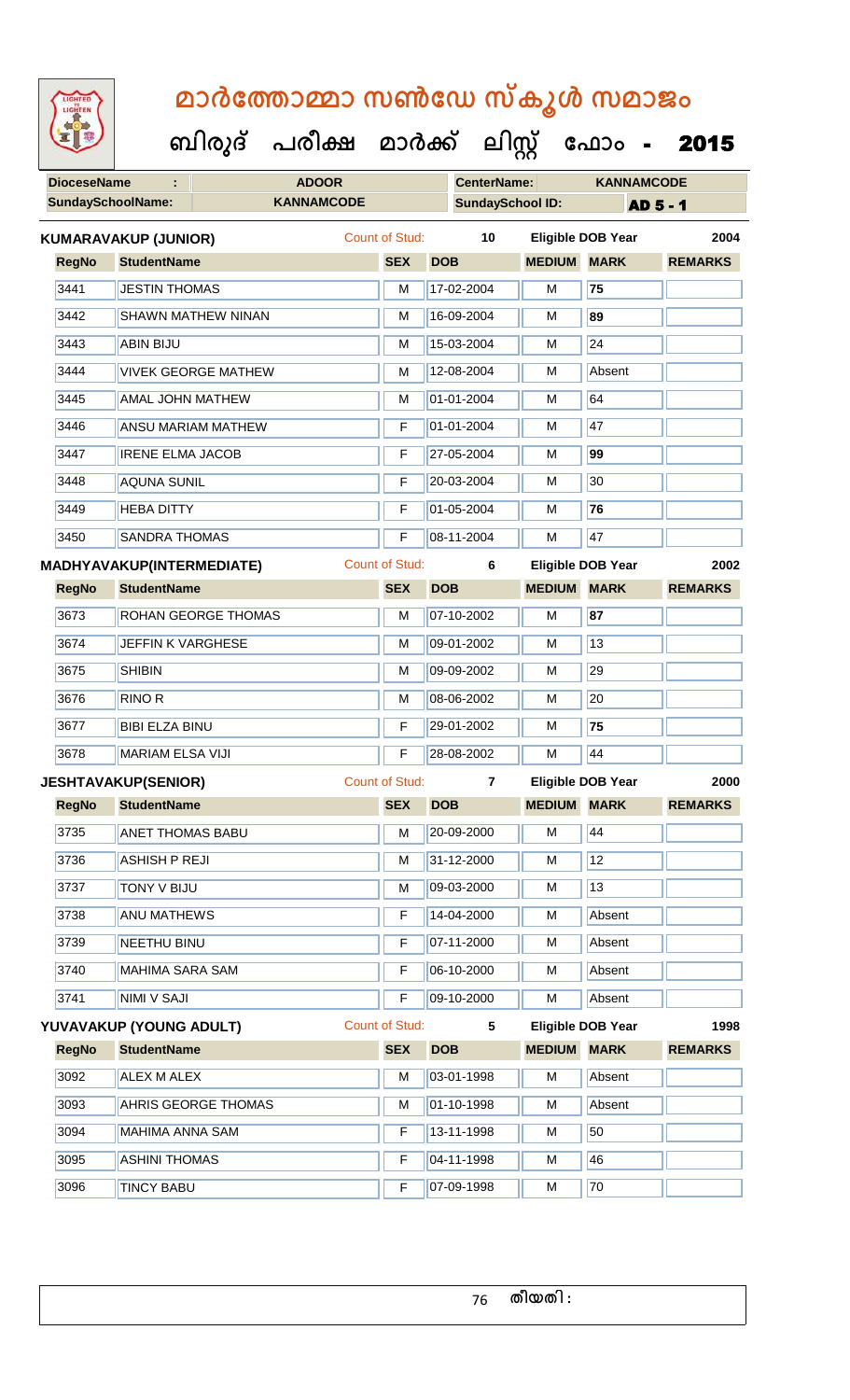| <b>DioceseName</b><br>÷ |                                  | <b>ADOOR</b>               |                       | <b>CenterName:</b> |                         | <b>KANNAMCODE</b>        |                 |  |
|-------------------------|----------------------------------|----------------------------|-----------------------|--------------------|-------------------------|--------------------------|-----------------|--|
|                         | <b>SundaySchoolName:</b>         | <b>ADOOR IMMANUEL</b>      |                       |                    | <b>SundaySchool ID:</b> |                          | <b>AD 5 - 3</b> |  |
|                         | <b>KUMARAVAKUP (JUNIOR)</b>      |                            | Count of Stud:        |                    | $\mathbf{3}$            | <b>Eligible DOB Year</b> | 2004            |  |
| <b>RegNo</b>            | <b>StudentName</b>               |                            | <b>SEX</b>            | <b>DOB</b>         | <b>MEDIUM</b>           | <b>MARK</b>              | <b>REMARKS</b>  |  |
| 3451                    | <b>ALEN RAJU</b>                 |                            | M                     | 15-05-2004         | E                       | 11                       |                 |  |
| 3452                    | <b>IVIN SAJI</b>                 |                            | M                     | 11-07-2004         | M                       | 85                       |                 |  |
| 3453                    |                                  | <b>THOMAS KOSHY GEORGE</b> | M                     | 25-08-2004         | M                       | 26                       |                 |  |
|                         | <b>MADHYAVAKUP(INTERMEDIATE)</b> |                            | <b>Count of Stud:</b> |                    | 6                       | <b>Eligible DOB Year</b> | 2002            |  |
| <b>RegNo</b>            | <b>StudentName</b>               |                            | <b>SEX</b>            | <b>DOB</b>         |                         | <b>MEDIUM MARK</b>       | <b>REMARKS</b>  |  |
| 3679                    | <b>ARON ABEY</b>                 |                            | M                     | 26-02-2002         | М                       | 20                       |                 |  |
| 3680                    | <b>JOYAL JOHNSON</b>             |                            | M                     | 09-06-2002         | M                       | Absent                   |                 |  |
| 3681                    | JOYEL N JOHN                     |                            | M                     | 09-06-2002         | м                       | 66                       |                 |  |
| 3682                    | <b>JERIN SAJI</b>                |                            | M                     | 24-05-2002         | М                       | 80                       |                 |  |
| 3683                    |                                  | SAMUEL ABRAHAM CHERIAN     | M                     | 30-06-2002         | M                       | 55                       |                 |  |
| 3684                    | <b>STANLEY JOHNSON</b>           |                            | M                     | 08-05-2002         | M                       | 40                       |                 |  |
|                         |                                  |                            |                       |                    |                         |                          |                 |  |
|                         | <b>JESHTAVAKUP(SENIOR)</b>       |                            | <b>Count of Stud:</b> |                    | 8                       | <b>Eligible DOB Year</b> | 2000            |  |
| <b>RegNo</b>            | <b>StudentName</b>               |                            | <b>SEX</b>            | <b>DOB</b>         |                         | <b>MEDIUM MARK</b>       | <b>REMARKS</b>  |  |
| 3742                    | <b>ATHU P SAJU</b>               |                            | M                     | 13-10-2000         | M                       | 26                       |                 |  |
| 3743                    | <b>ASHER KOSHY PHILIP</b>        |                            | M                     | 04-06-2000         | M                       | 57                       |                 |  |
| 3744                    | <b>RENJITH E R</b>               |                            | M                     | 12-02-2000         | М                       | 16                       |                 |  |
| 3745                    | <b>RYAN RAJU</b>                 |                            | M                     | 10-05-2000         | Е                       | Absent                   |                 |  |
| 3746                    | <b>SUBINT</b>                    |                            | M                     | 22-11-2000         | M                       | 13                       |                 |  |
| 3747                    | <b>JIBIN JOHNSON</b>             |                            | M                     | 18-09-2000         | M                       | 6                        |                 |  |
| 3748                    | <b>JISHA G JACOB</b>             |                            | F                     | 24-11-2000         | M                       | Absent                   |                 |  |
| 3749                    | JOSNA JOSEPH JOHN                |                            | F                     | 13-01-2000         | M                       | 46                       |                 |  |
|                         | YUVAVAKUP (YOUNG ADULT)          |                            | <b>Count of Stud:</b> |                    | 3                       | <b>Eligible DOB Year</b> | 1998            |  |
| <b>RegNo</b>            | <b>StudentName</b>               |                            | <b>SEX</b>            | <b>DOB</b>         | <b>MEDIUM</b>           | <b>MARK</b>              | <b>REMARKS</b>  |  |
| 3097                    | <b>MANU K KOSHY</b>              |                            | M                     | 01-09-1998         | M                       | 48                       |                 |  |
| 3098                    | <b>ANEETTA ANN SABU</b>          |                            | F                     | 15-07-1998         | М                       | 59                       |                 |  |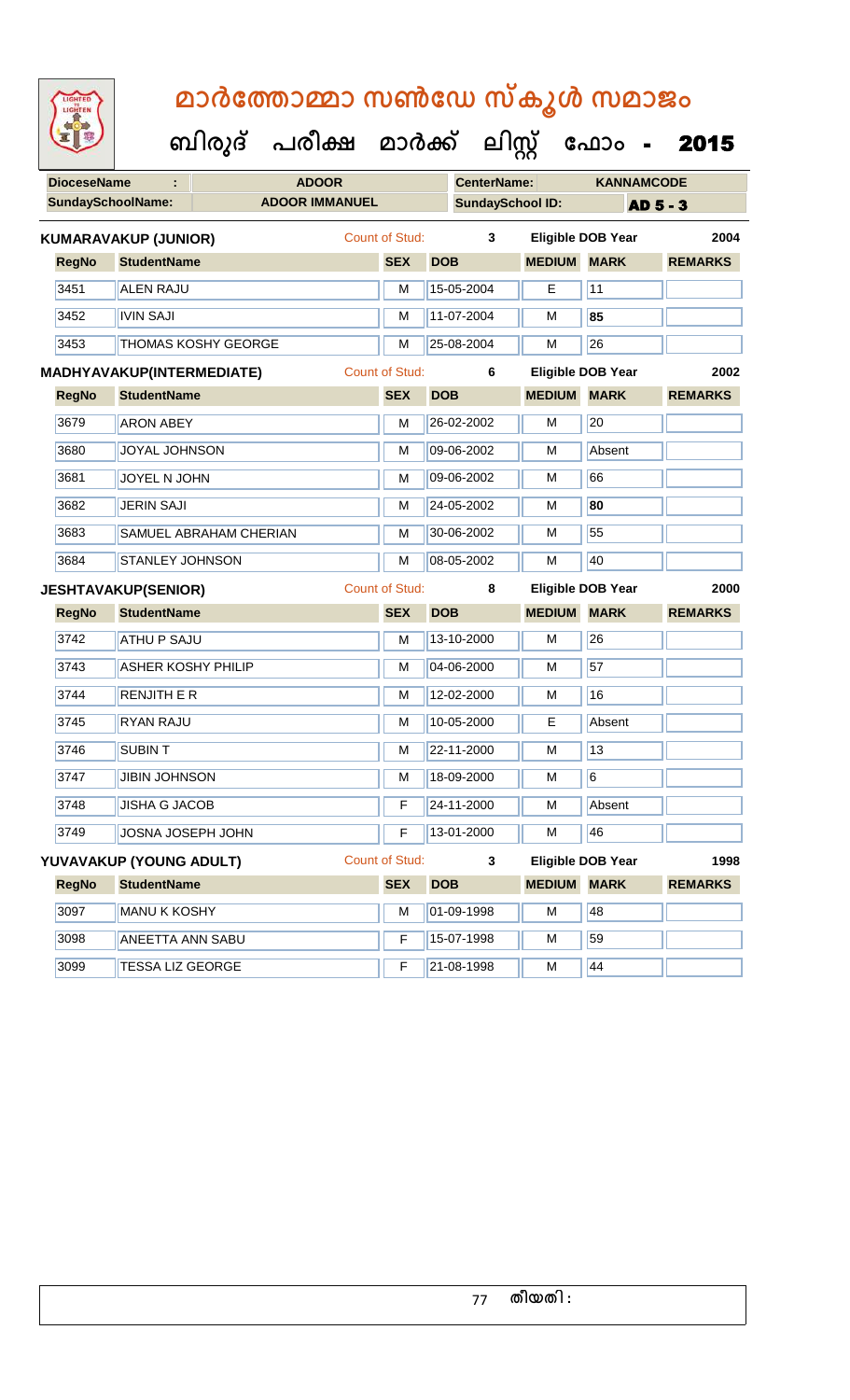| <b>IGHTED</b> |
|---------------|
|               |
|               |
|               |

| <b>DioceseName</b><br><b>ADOOR</b><br>÷ |                             |                                     | <b>CenterName:</b>    |            | <b>KANNAMCODE</b>       |                    |                          |                |  |
|-----------------------------------------|-----------------------------|-------------------------------------|-----------------------|------------|-------------------------|--------------------|--------------------------|----------------|--|
|                                         | <b>SundaySchoolName:</b>    | <b>THUVAYOOR ST.ANDREWS</b>         |                       |            | <b>SundaySchool ID:</b> |                    | <b>AD 5 - 5</b>          |                |  |
|                                         | <b>KUMARAVAKUP (JUNIOR)</b> |                                     | Count of Stud:        |            | 6                       |                    | <b>Eligible DOB Year</b> | 2004           |  |
| <b>RegNo</b>                            | <b>StudentName</b>          |                                     | <b>SEX</b>            | <b>DOB</b> |                         | <b>MEDIUM</b>      | <b>MARK</b>              | <b>REMARKS</b> |  |
| 3454                                    | <b>AJIN M ANIL</b>          |                                     | M                     |            | 15-04-2004              | M                  | 38                       |                |  |
| 3455                                    |                             | <b>CHRISIN ZACHARIAH JOHN</b>       | M                     |            | 13-05-2004              | M                  | 54                       |                |  |
| 3456                                    | <b>SEBIN SUJU</b>           |                                     | M                     |            | 11-07-2004              | M                  | 32                       |                |  |
| 3457                                    | <b>ASHISH REJI</b>          |                                     | M                     |            | 01-10-2004              | M                  | $\overline{4}$           |                |  |
| 3458                                    | <b>ALAN SHAJI</b>           |                                     | M                     |            | 12-01-2004              | M                  | 7                        |                |  |
| 3459                                    | <b>ASHIN SUJU</b>           |                                     | M                     |            | 10-06-2004              | м                  | $\overline{2}$           |                |  |
|                                         | MADHYAVAKUP(INTERMEDIATE)   |                                     | Count of Stud:        |            | 1                       |                    | <b>Eligible DOB Year</b> | 2002           |  |
| <b>RegNo</b>                            | <b>StudentName</b>          |                                     | <b>SEX</b>            | <b>DOB</b> |                         | <b>MEDIUM</b>      | <b>MARK</b>              | <b>REMARKS</b> |  |
| 3685                                    | <b>ALBIN M ANIL</b>         |                                     | M                     |            | 13-04-2002              | M                  | 50                       |                |  |
|                                         | <b>JESHTAVAKUP(SENIOR)</b>  |                                     | <b>Count of Stud:</b> |            | $\overline{7}$          |                    | <b>Eligible DOB Year</b> | 2000           |  |
| <b>RegNo</b>                            | <b>StudentName</b>          |                                     | <b>SEX</b>            | <b>DOB</b> |                         | <b>MEDIUM</b>      | <b>MARK</b>              | <b>REMARKS</b> |  |
| 3750                                    | <b>SANDRA BENSON</b>        |                                     | F                     |            | 08-08-2000              | м                  | 76                       |                |  |
| 3751                                    | LIYA ANN VARGHESE           |                                     | F                     |            | 08-09-2000              | Е                  | Absent                   |                |  |
| 3752                                    | <b>ASHA REJI</b>            |                                     | F                     |            | 17-02-2000              | M                  | 68                       |                |  |
| 3753                                    | <b>LINJU MATHEW</b>         |                                     | F                     |            | 12-02-2000              | M                  | 68                       |                |  |
| 3754                                    | NITHYA M MATHEW             |                                     | F                     |            | 21-09-2000              | M                  | 51                       |                |  |
| 3755                                    | LINU RAJU                   |                                     | M                     |            | 30-06-2000              | M                  | 37                       |                |  |
| 3756                                    | <b>NEEHA RAJU</b>           |                                     | F                     |            | 16-11-2000              | M                  | Absent                   |                |  |
|                                         | YUVAVAKUP (YOUNG ADULT)     |                                     | <b>Count of Stud:</b> |            | 5                       |                    | <b>Eligible DOB Year</b> | 1998           |  |
| <b>RegNo</b>                            | <b>StudentName</b>          |                                     | <b>SEX</b>            | <b>DOB</b> |                         | <b>MEDIUM</b>      | <b>MARK</b>              | <b>REMARKS</b> |  |
| 3100                                    | <b>JITHINK REJI</b>         |                                     | M                     |            | 22-02-1998              | м                  | 34                       |                |  |
| 3101                                    | <b>JEENA M ROY</b>          |                                     | F                     |            | 19-09-1998              | M                  | 29                       |                |  |
| 3102                                    | ANJU JAMES                  |                                     | F                     |            | 30-07-1998              | M                  | 68                       |                |  |
| 3103                                    | <b>RINO RAJU</b>            |                                     | м                     |            | 06-05-1998              | M                  | 37                       |                |  |
| 3104                                    | CHRISTINA JOHN              |                                     | F                     |            | 24-01-1998              | м                  | Absent                   |                |  |
|                                         |                             | <b>PROUDA SUNDAY SCHOOL (ADULT)</b> | <b>Count of Stud:</b> |            | 4                       |                    | <b>Eligible DOB Year</b> | 1997           |  |
| <b>RegNo</b>                            | <b>StudentName</b>          |                                     | <b>SEX</b>            | <b>DOB</b> |                         | <b>MEDIUM MARK</b> |                          | <b>REMARKS</b> |  |
| 1767                                    | REENA M BABU                |                                     | F                     |            | 13-10-1997              | M                  | 42                       |                |  |
| 1768                                    |                             | ABEL DENNIS MATHEW                  | М                     |            | 20-04-1997              | M                  | Absent                   |                |  |
| 1769                                    | <b>JENCY JOSE</b>           |                                     | F                     |            | 05-11-1997              | M                  | 49                       |                |  |
| 1770                                    | <b>SONU P MAMMEN</b>        |                                     | M                     |            | 23-04-1997              | M                  | 38                       |                |  |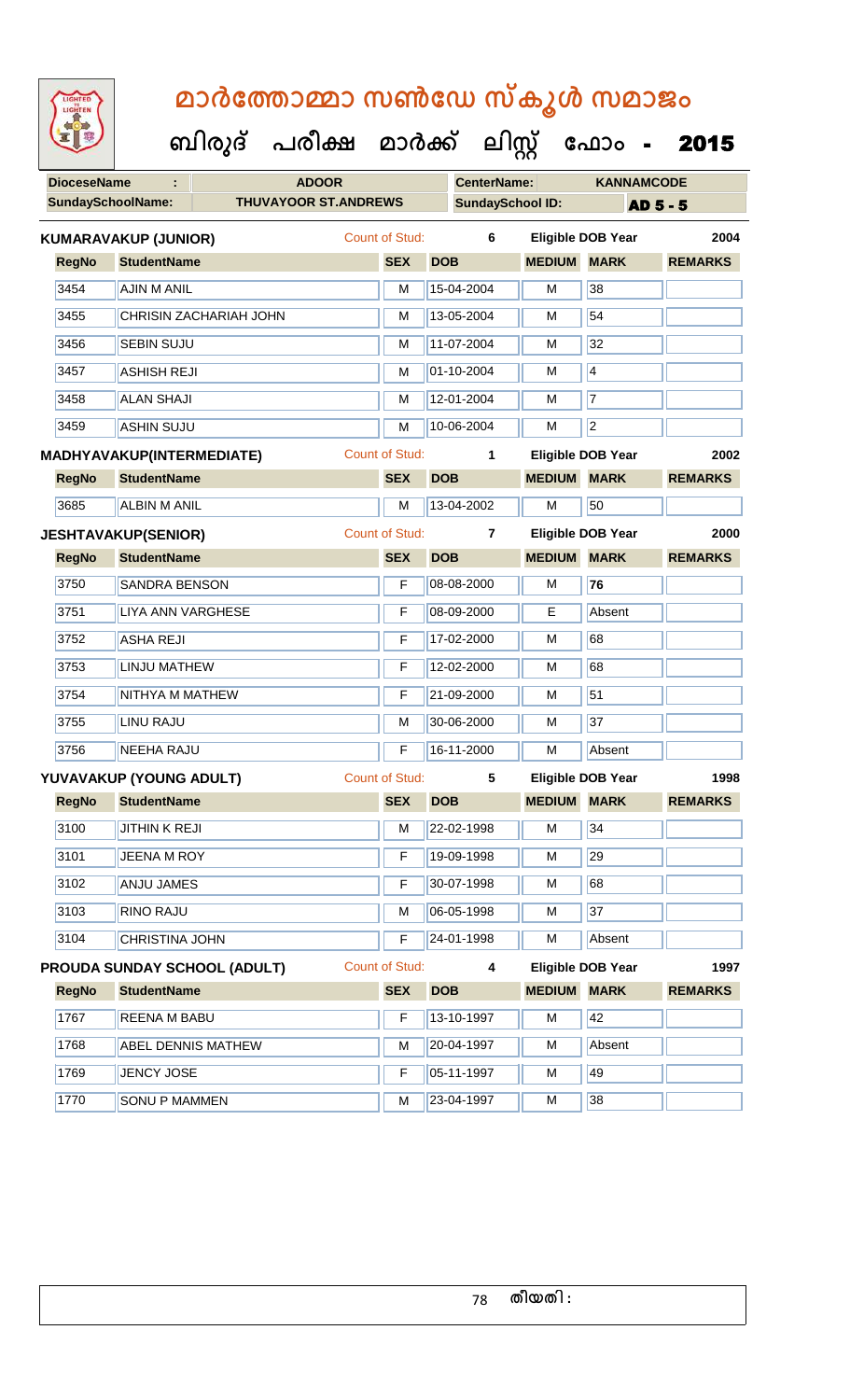| <b>IGHTED</b><br>HTE |
|----------------------|
|                      |
|                      |
|                      |

|                          |                                  | ബിരുദ് | പരീക്ഷ                       | മാർക്ക്               |                  | ലിസ്റ്റ്                |               | ഫോം                      | 2015            |      |
|--------------------------|----------------------------------|--------|------------------------------|-----------------------|------------------|-------------------------|---------------|--------------------------|-----------------|------|
| <b>DioceseName</b>       |                                  |        | <b>ADOOR</b>                 |                       |                  | <b>CenterName:</b>      |               | <b>KANNAMCODE</b>        |                 |      |
| <b>SundaySchoolName:</b> |                                  |        | <b>THURUTHIKARA IMMANUEL</b> |                       |                  | <b>SundaySchool ID:</b> |               |                          | <b>AD 5 - 6</b> |      |
|                          | <b>KUMARAVAKUP (JUNIOR)</b>      |        |                              | <b>Count of Stud:</b> |                  | 4                       |               | <b>Eligible DOB Year</b> |                 | 2004 |
| <b>RegNo</b>             | <b>StudentName</b>               |        |                              | <b>SEX</b>            | <b>DOB</b>       |                         | <b>MEDIUM</b> | <b>MARK</b>              | <b>REMARKS</b>  |      |
| 3460                     | <b>FEBA LALACHEN</b>             |        |                              | F                     | 02-08-2004       |                         | M             | 57                       |                 |      |
| 3461                     | <b>LINTA THANKACHEN</b>          |        |                              | F                     | 28-12-2004       |                         | M             | 36                       |                 |      |
| 3462                     | <b>ASHLIN S BIJU</b>             |        |                              | F                     | 13-07-2004       |                         | м             | 76                       |                 |      |
| 3463                     | ALEENA R BIJU                    |        |                              | F                     | 14-10-2004       |                         | М             | 29                       |                 |      |
|                          | <b>MADHYAVAKUP(INTERMEDIATE)</b> |        |                              | <b>Count of Stud:</b> |                  | 3                       |               | Eligible DOB Year        |                 | 2002 |
| <b>RegNo</b>             | <b>StudentName</b>               |        |                              | <b>SEX</b>            | <b>DOB</b>       |                         | <b>MEDIUM</b> | <b>MARK</b>              | <b>REMARKS</b>  |      |
| 3686                     | <b>ALEN S JOHN</b>               |        |                              | M                     | 08-08-2002       |                         | M             | 49                       |                 |      |
| 3687                     | <b>PRINCY RAJU</b>               |        |                              | F                     | 05-02-2002       |                         | M             | 70                       |                 |      |
| 3688                     | <b>PRINCY SAJI</b>               |        |                              | F                     | 29-04-2002       |                         | M             | Absent                   |                 |      |
|                          | <b>JESHTAVAKUP(SENIOR)</b>       |        |                              | <b>Count of Stud:</b> |                  | 4                       |               | <b>Eligible DOB Year</b> |                 | 2000 |
| <b>RegNo</b>             | <b>StudentName</b>               |        |                              | <b>SEX</b>            | <b>DOB</b>       |                         | <b>MEDIUM</b> | <b>MARK</b>              | <b>REMARKS</b>  |      |
| 3757                     | <b>BINCY ANNA BOSE</b>           |        |                              | F                     | 21-02-2000       |                         | M             | 44                       |                 |      |
| 3758                     | <b>SUBIS</b>                     |        |                              | F                     | 14-11-2000       |                         | M             | 36                       |                 |      |
| 3759                     | <b>BINU KOSHY</b>                |        |                              | M                     | 09-08-2000       |                         | М             | 26                       |                 |      |
| 3760                     | <b>SHIJO JOY</b>                 |        |                              | М                     | 14-11-2000       |                         | м             | 6                        |                 |      |
|                          | YUVAVAKUP (YOUNG ADULT)          |        |                              | <b>Count of Stud:</b> |                  | 1                       |               | Eligible DOB Year        |                 | 1998 |
| <b>RegNo</b>             | <b>StudentName</b>               |        |                              | <b>SEX</b>            | <b>DOB</b>       |                         | <b>MEDIUM</b> | <b>MARK</b>              | <b>REMARKS</b>  |      |
| 3105                     | <b>RUBY VARGHESE</b>             |        |                              | F                     | $10 - 12 - 1998$ |                         | M             | 33                       |                 |      |

| 3105         | IRUBY VARGHESE                      |                | 10-12-1998    | M             | 133.                     |                |
|--------------|-------------------------------------|----------------|---------------|---------------|--------------------------|----------------|
|              | <b>PROUDA SUNDAY SCHOOL (ADULT)</b> | Count of Stud: | 3             |               | <b>Eligible DOB Year</b> | 1997           |
| <b>RegNo</b> | <b>StudentName</b>                  | <b>SEX</b>     | <b>DOB</b>    | <b>MEDIUM</b> | <b>MARK</b>              | <b>REMARKS</b> |
| 1771         | <b>MERLIN JACOB</b>                 | F              | 12-04-1997    | M             | 36                       |                |
| 1772         | <b>PRINCY RAJU</b>                  | F              | $ 03-12-1997$ | M             | 133                      |                |
| 1773         | <b>BIBEN JOHNSON</b>                | м              | 28-08-1997    | M             | 37                       |                |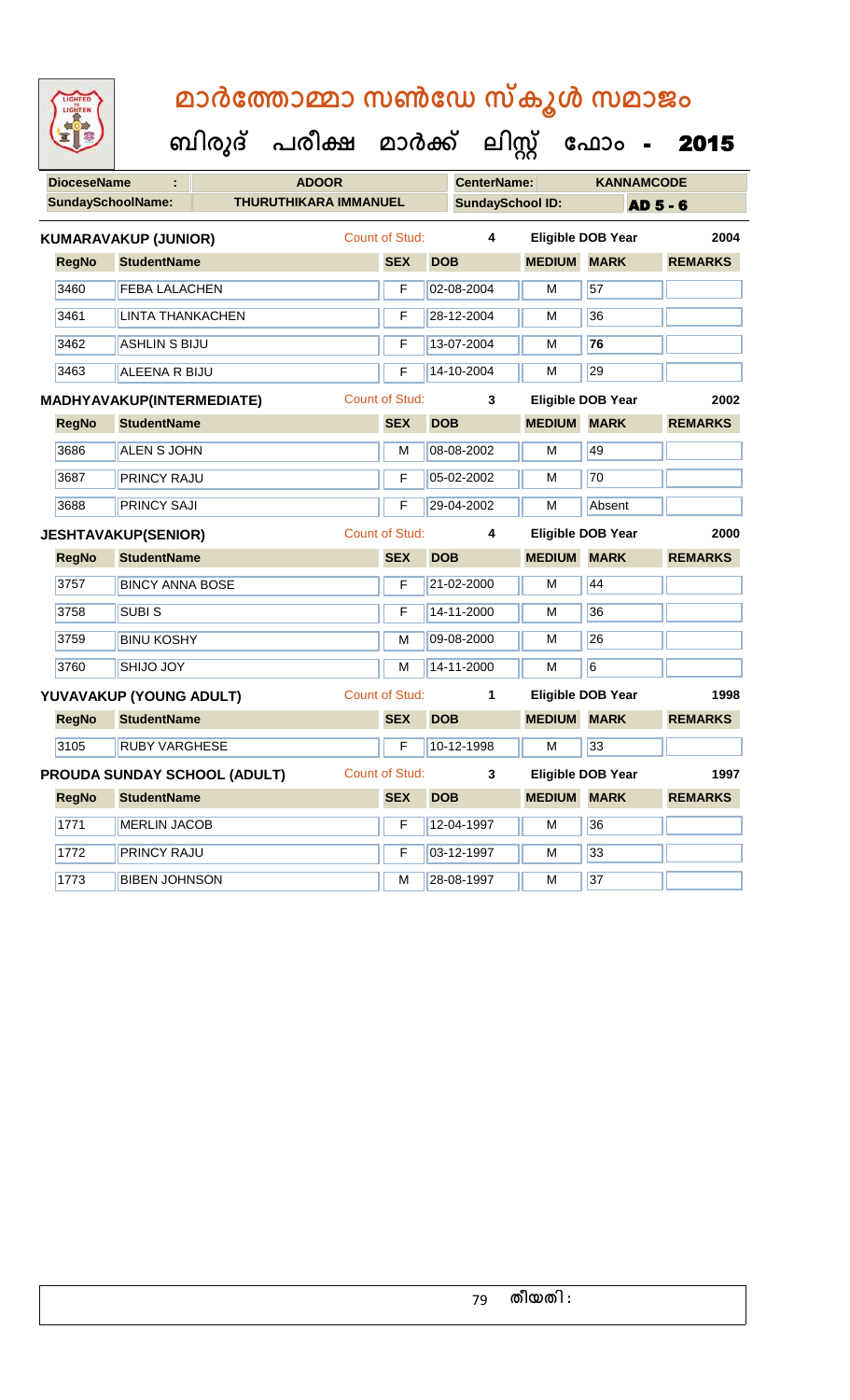| <b>IGHTED</b> |
|---------------|
|               |
|               |
|               |
|               |

| <b>DioceseName</b> |                             | <b>ADOOR</b>                 |                       | <b>CenterName:</b>      |                    | <b>KANNAMCODE</b>        |                |
|--------------------|-----------------------------|------------------------------|-----------------------|-------------------------|--------------------|--------------------------|----------------|
|                    | SundaySchoolName:           | <b>KUNNATHOOR SALEM</b>      |                       | <b>SundaySchool ID:</b> |                    | <b>AD 5 - 7</b>          |                |
|                    | <b>KUMARAVAKUP (JUNIOR)</b> |                              | <b>Count of Stud:</b> | $\mathbf{2}$            |                    | <b>Eligible DOB Year</b> | 2004           |
| <b>RegNo</b>       | <b>StudentName</b>          |                              | <b>SEX</b>            | <b>DOB</b>              | <b>MEDIUM MARK</b> |                          | <b>REMARKS</b> |
| 3464               | JERIN JOHN                  |                              | M                     | 31-03-2004              | M                  | Absent                   |                |
| 3465               | <b>ANUJA JOHNSON</b>        |                              | F                     | 02-11-2004              | M                  | 79                       |                |
|                    | MADHYAVAKUP(INTERMEDIATE)   |                              | <b>Count of Stud:</b> | 4                       |                    | <b>Eligible DOB Year</b> | 2002           |
| <b>RegNo</b>       | <b>StudentName</b>          |                              | <b>SEX</b>            | <b>DOB</b>              | <b>MEDIUM MARK</b> |                          | <b>REMARKS</b> |
| 3689               | <b>SAJAN GEORGE</b>         |                              | M                     | 11-02-2002              | M                  | 21                       |                |
| 3690               | <b>SIJIN THANKAN</b>        |                              | M                     | 12-04-2002              | м                  | 32                       |                |
| 3691               | <b>TIBIN THAMPI</b>         |                              | M                     | 06-04-2002              | M                  | $\overline{18}$          |                |
| 3692               | <b>LINI K GEORGE</b>        |                              | F                     | 02-11-2002              | M                  | 20                       |                |
|                    | <b>JESHTAVAKUP(SENIOR)</b>  |                              | <b>Count of Stud:</b> | 6                       |                    | <b>Eligible DOB Year</b> | 2000           |
| <b>RegNo</b>       | <b>StudentName</b>          |                              | <b>SEX</b>            | <b>DOB</b>              | <b>MEDIUM MARK</b> |                          | <b>REMARKS</b> |
| 3761               | A R ROHAN                   |                              | M                     | 04-09-2000              | M                  | Absent                   |                |
| 3762               | <b>SUBIN THANKAN</b>        |                              | M                     | 04-02-2000              | M                  | Absent                   |                |
| 3763               | <b>RIJIN D SAJI</b>         |                              | м                     | 04-05-2000              | M                  | 18                       |                |
| 3764               | <b>ASHA P SAJI</b>          |                              | F                     | 16-02-2000              | м                  | 29                       |                |
| 3765               | <b>ANU BABU</b>             |                              | F                     | 29-07-2000              | M                  | 42                       |                |
| 3766               | <b>TINCY THAMPY</b>         |                              | F                     | 10-10-2000              | M                  | 24                       |                |
|                    | YUVAVAKUP (YOUNG ADULT)     |                              | <b>Count of Stud:</b> | 4                       |                    | <b>Eligible DOB Year</b> | 1998           |
| <b>RegNo</b>       | <b>StudentName</b>          |                              | <b>SEX</b>            | <b>DOB</b>              | <b>MEDIUM MARK</b> |                          | <b>REMARKS</b> |
| 3106               | A R RAHUL                   |                              | M                     | 29-08-1998              | M                  | 62                       |                |
| 3107               | <b>ANJU P SAJI</b>          |                              | $F -$                 | 16-07-1998              | M                  | 79                       |                |
| 3108               | <b>NIMMY BINU</b>           |                              | F                     | 12-06-1998              | M                  | 62                       |                |
| 3109               | <b>MANJU VARGHESE</b>       |                              | F                     | 23-10-1998              | м                  | 39                       |                |
|                    |                             | PROUDA SUNDAY SCHOOL (ADULT) | Count of Stud:        | 6                       |                    | <b>Eligible DOB Year</b> | 1997           |
| <b>RegNo</b>       | <b>StudentName</b>          |                              | <b>SEX</b>            | <b>DOB</b>              | <b>MEDIUM MARK</b> |                          | <b>REMARKS</b> |
| 1774               | NITHIN THANKACHEN           |                              | M                     | 06-11-1997              | м                  | 16                       |                |
| 1775               | STEFFER JOY                 |                              | М                     | 03-05-1997              | M                  | Absent                   |                |
| 1776               | <b>SAM BABU</b>             |                              | M                     | 15-08-1997              | M                  | Absent                   |                |
| 1777               | <b>DIPIN ROY</b>            |                              | M                     | 18-10-1997              | M                  | 33                       |                |
| 1778               | <b>ANJU BABU</b>            |                              | F                     | 19-07-1997              | M                  | 11                       |                |
| 1779               | ANJU S                      |                              | F                     | 13-03-1997              | м                  | 21                       |                |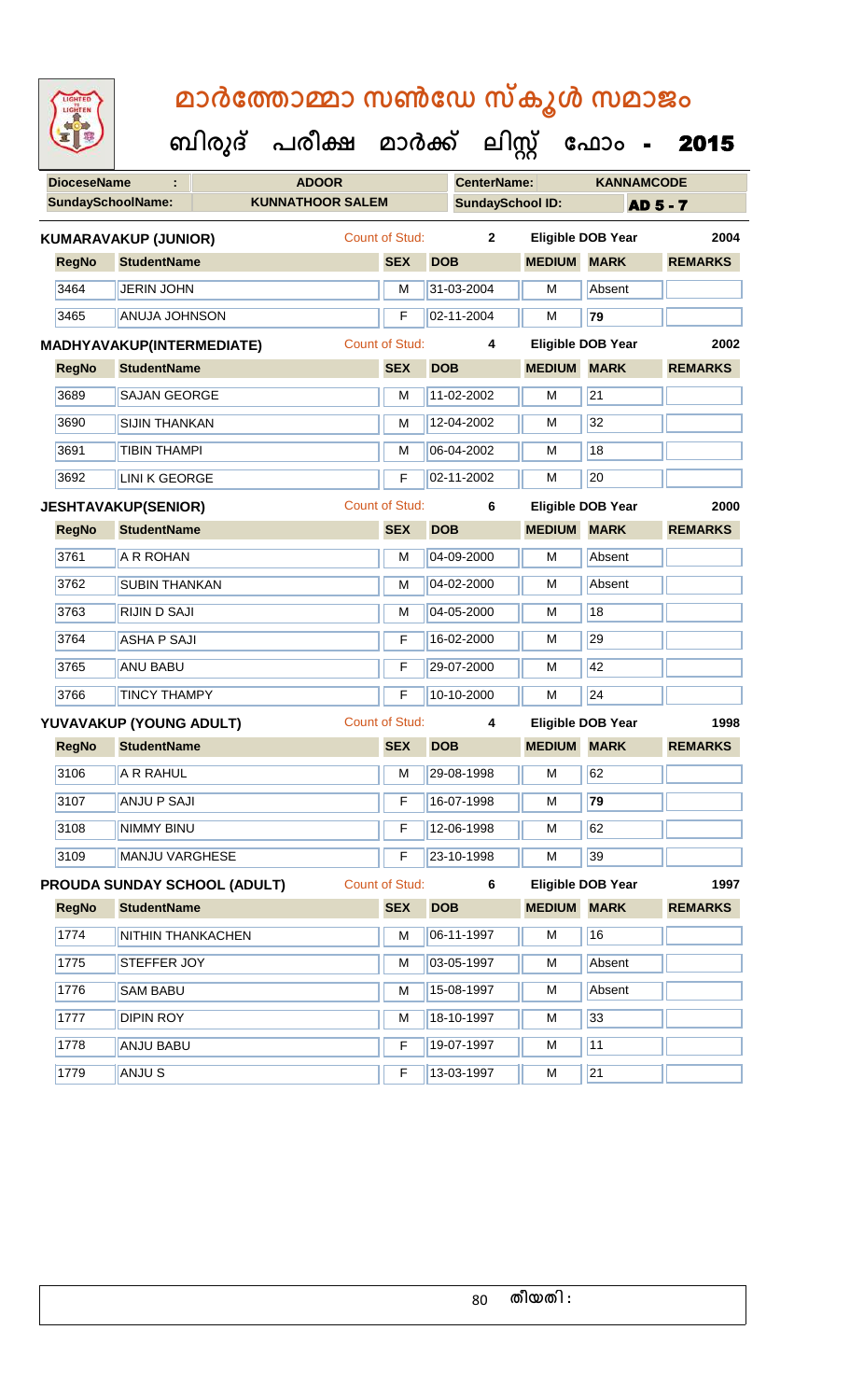| <b>IGHTED</b> |
|---------------|
|               |
|               |
|               |
|               |

 **ബിരുദ് പരീക്ഷ മാര്ക് ക ലിസ്റ്റ ക ഫ ാോം** - 2015

| <b>DioceseName</b><br>÷ |                          |                                  | <b>ADOOR</b>               | <b>CenterName:</b> |                       | <b>KANNAMCODE</b>       |               |                          |                |
|-------------------------|--------------------------|----------------------------------|----------------------------|--------------------|-----------------------|-------------------------|---------------|--------------------------|----------------|
|                         | <b>SundaySchoolName:</b> |                                  | <b>KADAMBANAD IMMANUEL</b> |                    |                       | <b>SundaySchool ID:</b> |               | <b>AD 5 - 8</b>          |                |
|                         |                          | <b>KUMARAVAKUP (JUNIOR)</b>      |                            |                    | Count of Stud:        | 8                       |               | <b>Eligible DOB Year</b> | 2004           |
|                         | <b>RegNo</b>             | <b>StudentName</b>               |                            |                    | <b>SEX</b>            | <b>DOB</b>              | <b>MEDIUM</b> | <b>MARK</b>              | <b>REMARKS</b> |
|                         | 3466                     | ROYAL ROY                        |                            |                    | M                     | 15-03-2004              | M             | 29                       |                |
|                         | 3467                     | <b>JOSHNA JOHNSON</b>            |                            |                    | F                     | 20-09-2004              | M             | 89                       |                |
|                         | 3468                     | <b>RIJIN MATHEW</b>              |                            |                    | M                     | 24-08-2004              | M             | 20                       |                |
|                         | 3469                     | DAVEENA DANIEL                   |                            |                    | F                     | 25-11-2004              | М             | 42                       |                |
|                         | 3470                     | <b>SNEHA SHAJI</b>               |                            |                    | F                     | 10-10-2004              | M             | Absent                   |                |
|                         | 3471                     | <b>MERLIN BIJU</b>               |                            |                    | F                     | 18-06-2004              | M             | Absent                   |                |
|                         | 3472                     | <b>RIYA ESTHER GEORGE</b>        |                            |                    | F                     | 14-05-2004              | Е             | Absent                   |                |
|                         | 3473                     | <b>STEPHY THOMAS</b>             |                            |                    | F                     | 05-06-2004              | M             | 57                       |                |
|                         |                          | <b>MADHYAVAKUP(INTERMEDIATE)</b> |                            |                    | <b>Count of Stud:</b> | 8                       |               | <b>Eligible DOB Year</b> | 2002           |
|                         | <b>RegNo</b>             | <b>StudentName</b>               |                            |                    | <b>SEX</b>            | <b>DOB</b>              | <b>MEDIUM</b> | <b>MARK</b>              | <b>REMARKS</b> |
|                         | 3693                     | <b>ALEENA K SHAJI</b>            |                            |                    | F                     | 02-08-2002              | M             | 43                       |                |
|                         | 3694                     | <b>JEENA ISSAC</b>               |                            |                    | F                     | 25-10-2002              | М             | 42                       |                |
|                         | 3695                     | <b>JINCY S</b>                   |                            |                    | F                     | 06-02-2002              | M             | 38                       |                |
|                         | 3696                     | <b>ALBIN BABY</b>                |                            |                    | M                     | 28-08-2002              | M             | 38                       |                |
|                         | 3697                     | FEMI L REJI                      |                            |                    | F                     | 12-09-2002              | M             | 45                       |                |
|                         | 3698                     | <b>BINAL BABU</b>                |                            |                    | M                     | 12-01-2002              | M             | 40                       |                |
|                         | 3699                     | <b>LIBIN THANKACHEN</b>          |                            |                    | M                     | 15-05-2002              | M             | $\overline{25}$          |                |
|                         | 3700                     | <b>JINCY REJI</b>                |                            |                    | F                     | 06-02-2002              | M             | 12                       |                |
|                         |                          | <b>JESHTAVAKUP(SENIOR)</b>       |                            |                    | <b>Count of Stud:</b> | 8                       |               | Eligible DOB Year        | 2000           |
|                         | <b>RegNo</b>             | <b>StudentName</b>               |                            |                    | <b>SEX</b>            | <b>DOB</b>              | <b>MEDIUM</b> | <b>MARK</b>              | <b>REMARKS</b> |
|                         | 3767                     | <b>JOEL THAMPI</b>               |                            |                    | M                     | 04-07-2000              | M             | 39                       |                |
|                         | 3768                     | <b>BILAN BABY</b>                |                            |                    | M                     | 12-07-2000              | M             | 44                       |                |
|                         | 3769                     | <b>FEBI ALEXANDER</b>            |                            |                    | F                     | 10-02-2000              | М             | 53                       |                |
|                         | 3770                     | <b>DERIN K DANIEL</b>            |                            |                    | M                     | 24-10-2000              | М             | 17                       |                |
|                         | 3771                     | <b>SIBIN S SAJIMON</b>           |                            |                    | M                     | 06-03-2000              | M             | Absent                   |                |
|                         | 3772                     | <b>RIJO MATHEW</b>               |                            |                    | M                     | 28-03-2000              | М             | 35                       |                |
|                         | 3773                     | <b>ALAN K SHAJI</b>              |                            |                    | М                     | 02-08-2000              | М             | Absent                   |                |
|                         | 3774                     | <b>JIBIMOL</b>                   |                            |                    | F                     | 31-01-2000              | M             | Absent                   |                |
|                         |                          | YUVAVAKUP (YOUNG ADULT)          |                            |                    | <b>Count of Stud:</b> | 9                       |               | <b>Eligible DOB Year</b> | 1998           |
|                         | <b>RegNo</b>             | <b>StudentName</b>               |                            |                    | <b>SEX</b>            | <b>DOB</b>              | <b>MEDIUM</b> | <b>MARK</b>              | <b>REMARKS</b> |
|                         | 3110                     | JITHIN JOHN THOMAS               |                            |                    | M                     | 26-08-1998              | M             | Absent                   |                |
|                         | 3111                     | <b>SIMIMOL</b>                   |                            |                    | F                     | 24-03-1998              | M             | 35                       |                |
|                         | 3112                     | <b>JIJOMON</b>                   |                            |                    | M                     | 15-11-1998              | M             | Absent                   |                |
|                         | 3113                     | <b>ROBIN ROY</b>                 |                            |                    | M                     | 24-05-1998              | M             | 31                       |                |
|                         | 3114                     | <b>MIBI BIJU</b>                 |                            |                    | F                     | 11-11-1998              | М             | 53                       |                |
|                         | 3115                     | SIBIN THANKACHEN                 |                            |                    | M                     | 06-08-1998              | М             | 48                       |                |

**തീയതി :**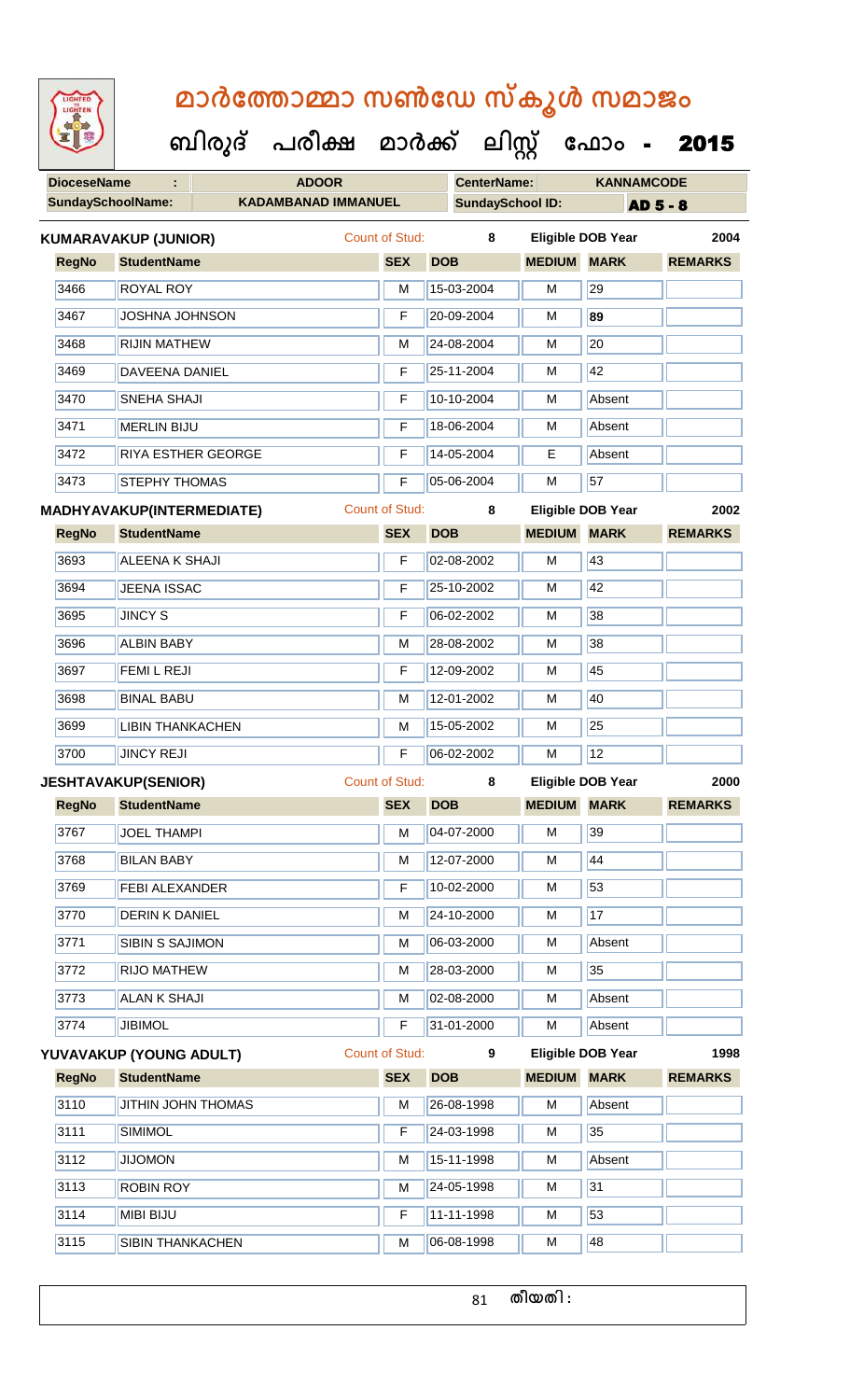| <b>DioceseName</b> |                                                       |                    | <b>ADOOR</b> |                            |            | <b>CenterName:</b> |                         | <b>KANNAMCODE</b>        |                |
|--------------------|-------------------------------------------------------|--------------------|--------------|----------------------------|------------|--------------------|-------------------------|--------------------------|----------------|
|                    | <b>SundaySchoolName:</b>                              |                    |              | <b>KADAMBANAD IMMANUEL</b> |            |                    | <b>SundaySchool ID:</b> | <b>AD 5 - 8</b>          |                |
|                    | 3116                                                  | ANEESH JOYANNAN    |              | M                          | 10-06-1998 |                    | М                       | 33                       |                |
|                    | 3117                                                  | <b>ABIN BABY</b>   |              | M                          | 08-05-1998 |                    | м                       | Absent                   |                |
|                    | 3118                                                  | <b>JITHIN JOY</b>  |              | M                          | 23-11-1998 |                    | м                       | 63                       |                |
|                    | Count of Stud:<br><b>PROUDA SUNDAY SCHOOL (ADULT)</b> |                    |              |                            |            | 4                  |                         | <b>Eligible DOB Year</b> | 1997           |
|                    | <b>RegNo</b>                                          | <b>StudentName</b> |              | <b>SEX</b>                 | <b>DOB</b> |                    | <b>MEDIUM</b>           | <b>MARK</b>              | <b>REMARKS</b> |
|                    | 1780                                                  | <b>AJO MATHEW</b>  |              | M                          | 09-09-1997 |                    | м                       | Absent                   |                |
|                    | 1781                                                  | <b>JENCY JACOB</b> |              | F                          | 03-05-1997 |                    | м                       | Absent                   |                |
|                    | 1782                                                  | <b>SIJI SAJI</b>   |              | F                          | 26-09-1997 |                    | M                       | Absent                   |                |
|                    | 1783                                                  | NIDHIN JOHN THOMAS |              | м                          | 08-12-1997 |                    | м                       | Absent                   |                |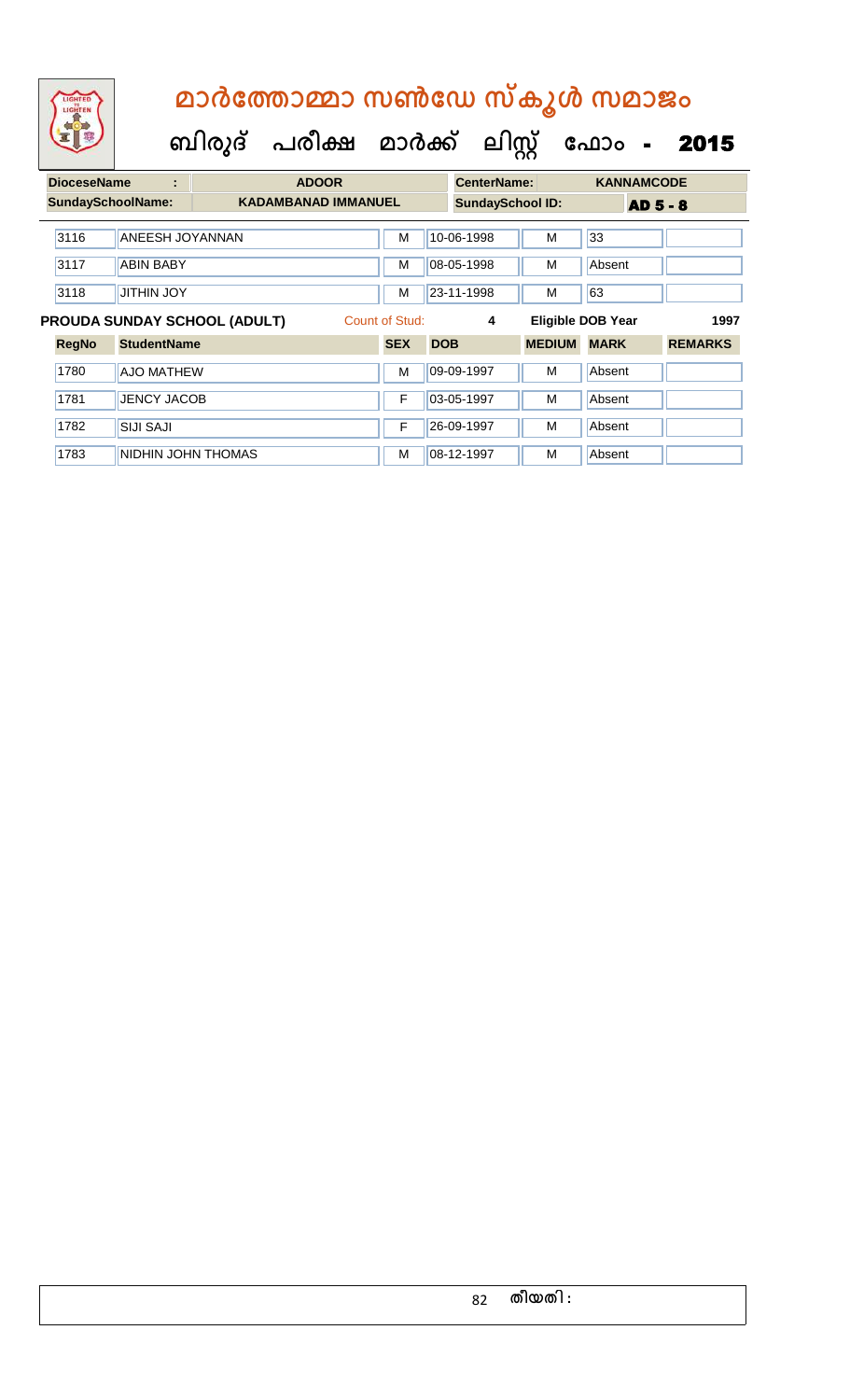| <b>IGHTED</b><br><b>CHTEN</b> |
|-------------------------------|
|-------------------------------|

 **ബിരുദ് പരീക്ഷ മാര്ക് ക ലിസ്റ്റ ക ഫ ാോം** - 2015

|                              |                        |                         |                       |                    | ,,,,                    |                          |                 |
|------------------------------|------------------------|-------------------------|-----------------------|--------------------|-------------------------|--------------------------|-----------------|
| <b>DioceseName</b>           |                        | <b>ADOOR</b>            |                       | <b>CenterName:</b> |                         | <b>KANNAMCODE</b>        |                 |
| <b>SundaySchoolName:</b>     |                        | <b>KADAMBANAD SALEM</b> |                       |                    | <b>SundaySchool ID:</b> |                          | <b>AD 5 - 9</b> |
| <b>KUMARAVAKUP (JUNIOR)</b>  |                        |                         | <b>Count of Stud:</b> | 1                  |                         | <b>Eligible DOB Year</b> | 2004            |
| <b>RegNo</b>                 | <b>StudentName</b>     |                         | <b>SEX</b>            | <b>DOB</b>         | <b>MEDIUM</b>           | <b>MARK</b>              | <b>REMARKS</b>  |
| 3474                         | <b>ARON JACOB</b>      |                         | M                     | 02-10-2004         | м                       | 43                       |                 |
| MADHYAVAKUP(INTERMEDIATE)    |                        |                         | <b>Count of Stud:</b> | $\overline{7}$     |                         | <b>Eligible DOB Year</b> | 2002            |
| <b>RegNo</b>                 | <b>StudentName</b>     |                         | <b>SEX</b>            | <b>DOB</b>         | <b>MEDIUM</b>           | <b>MARK</b>              | <b>REMARKS</b>  |
| 3701                         | <b>JISHA JAISON</b>    |                         | F                     | 02-03-2002         | M                       | Absent                   |                 |
| 3702                         | <b>JUBY BIJU</b>       |                         | F                     | 08-05-2002         | M                       | 31                       |                 |
| 3703                         | <b>MERLIN BABU</b>     |                         | F                     | 15-10-2002         | м                       | 60                       |                 |
| 3704                         | <b>JIBSON SANTHOSH</b> |                         | M                     | 29-09-2002         | M                       | 28                       |                 |
| 3705                         | <b>RINO RAJU</b>       |                         | M                     | 07-09-2002         | M                       | 34                       |                 |
| 3706                         | <b>SHARON ALEX</b>     |                         | M                     | 19-11-2002         | M                       | 20                       |                 |
| 3707                         | <b>ANJU JOY</b>        |                         | F                     | 16-07-2002         | м                       | Absent                   |                 |
| <b>JESHTAVAKUP(SENIOR)</b>   |                        |                         | <b>Count of Stud:</b> | 5                  |                         | <b>Eligible DOB Year</b> | 2000            |
| <b>RegNo</b>                 | <b>StudentName</b>     |                         | <b>SEX</b>            | <b>DOB</b>         | <b>MEDIUM</b>           | <b>MARK</b>              | <b>REMARKS</b>  |
| 3775                         | <b>DENNY P NELSON</b>  |                         | M                     | 29-10-2000         | M                       | 32                       |                 |
| 3776                         |                        | JEFFRY THOMAS PAUL      | M                     | 12-11-2000         | м                       | 41                       |                 |
| 3777                         | <b>JOEL SANTHOSH</b>   |                         | M                     | 23-06-2000         | M                       | 50                       |                 |
| 3778                         | <b>JULEY BIJU</b>      |                         | F                     | 26-05-2000         | M                       | 54                       |                 |
| 3779                         | <b>AKSA JOY</b>        |                         | F                     | 14-08-2000         | м                       | Absent                   |                 |
| YUVAVAKUP (YOUNG ADULT)      |                        |                         | <b>Count of Stud:</b> | 5                  |                         | <b>Eligible DOB Year</b> | 1998            |
| <b>RegNo</b>                 | <b>StudentName</b>     |                         | <b>SEX</b>            | <b>DOB</b>         | <b>MEDIUM MARK</b>      |                          | <b>REMARKS</b>  |
| 3119                         |                        | AJIN JOHNSON IDIKKULA   | M                     | 22-08-1998         | M                       | Absent                   |                 |
| 3120                         | <b>JIJO THOMAS</b>     |                         | M                     | 16-03-1998         | M                       | 51                       |                 |
| 3121                         |                        | ROBIN RAJ MATHEW        | М                     | 27-10-1998         | M                       | 31                       |                 |
| 3122                         | <b>SEBIN SAJI</b>      |                         | М                     | 21-07-1998         | M                       | 48                       |                 |
| 3123                         | <b>BINI JOHN</b>       |                         | F                     | 11-01-1998         | M                       | Absent                   |                 |
| PROUDA SUNDAY SCHOOL (ADULT) |                        |                         | Count of Stud:        | $\mathbf{2}$       |                         | <b>Eligible DOB Year</b> | 1997            |
| <b>RegNo</b>                 | <b>StudentName</b>     |                         | <b>SEX</b>            | <b>DOB</b>         | <b>MEDIUM</b>           | <b>MARK</b>              | <b>REMARKS</b>  |
| 1784                         | NAYANA K REJI          |                         | F                     | 18-09-1997         | M                       | Absent                   |                 |

1785 ALEN SAM M 27-12-1997 M Absent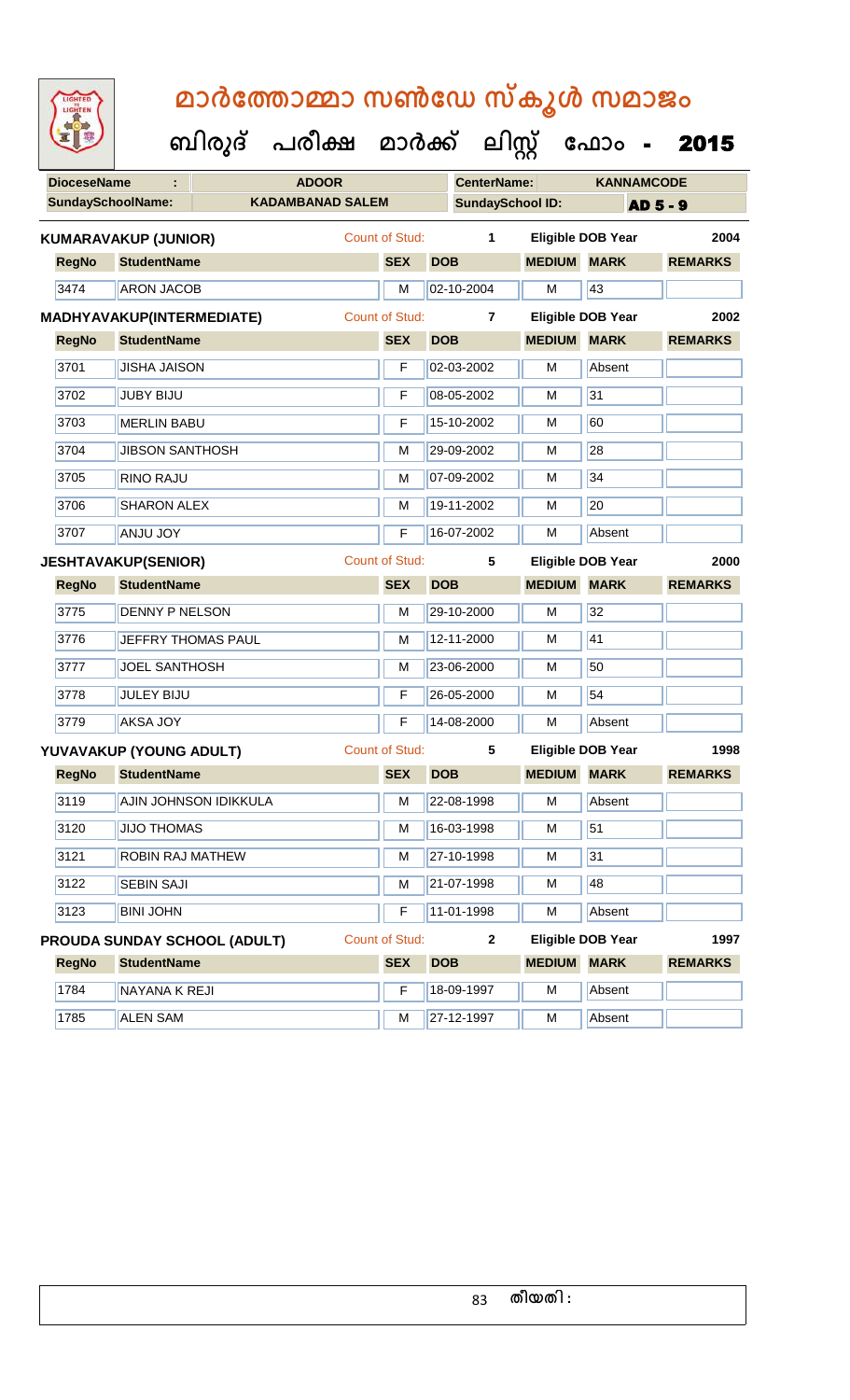| LIGHTED |
|---------|
|         |
|         |
|         |

|              | ÷                       |                                                |                                                                                                                                                                                                                                                                                                                                                                                                                                                                                                                          |              |                           |                                                                                                  | <b>KANNAMCODE</b>                                                                                                                                                                                                                                                               |                                                                                                                                                                                                                                            |  |
|--------------|-------------------------|------------------------------------------------|--------------------------------------------------------------------------------------------------------------------------------------------------------------------------------------------------------------------------------------------------------------------------------------------------------------------------------------------------------------------------------------------------------------------------------------------------------------------------------------------------------------------------|--------------|---------------------------|--------------------------------------------------------------------------------------------------|---------------------------------------------------------------------------------------------------------------------------------------------------------------------------------------------------------------------------------------------------------------------------------|--------------------------------------------------------------------------------------------------------------------------------------------------------------------------------------------------------------------------------------------|--|
|              |                         |                                                |                                                                                                                                                                                                                                                                                                                                                                                                                                                                                                                          |              |                           |                                                                                                  |                                                                                                                                                                                                                                                                                 | <b>AD 5 - 10</b>                                                                                                                                                                                                                           |  |
|              |                         |                                                |                                                                                                                                                                                                                                                                                                                                                                                                                                                                                                                          |              |                           |                                                                                                  |                                                                                                                                                                                                                                                                                 | 2004                                                                                                                                                                                                                                       |  |
| <b>RegNo</b> |                         |                                                |                                                                                                                                                                                                                                                                                                                                                                                                                                                                                                                          | <b>SEX</b>   | <b>DOB</b>                |                                                                                                  |                                                                                                                                                                                                                                                                                 | <b>REMARKS</b>                                                                                                                                                                                                                             |  |
| 3475         |                         |                                                |                                                                                                                                                                                                                                                                                                                                                                                                                                                                                                                          | F            |                           | М                                                                                                | 65                                                                                                                                                                                                                                                                              |                                                                                                                                                                                                                                            |  |
| 3476         |                         |                                                |                                                                                                                                                                                                                                                                                                                                                                                                                                                                                                                          | F            |                           | М                                                                                                | $\overline{73}$                                                                                                                                                                                                                                                                 |                                                                                                                                                                                                                                            |  |
| 3477         |                         |                                                |                                                                                                                                                                                                                                                                                                                                                                                                                                                                                                                          | F            |                           | М                                                                                                | 89                                                                                                                                                                                                                                                                              |                                                                                                                                                                                                                                            |  |
| 3478         |                         |                                                |                                                                                                                                                                                                                                                                                                                                                                                                                                                                                                                          | F            |                           | м                                                                                                | 62                                                                                                                                                                                                                                                                              |                                                                                                                                                                                                                                            |  |
|              |                         |                                                | <b>Count of Stud:</b>                                                                                                                                                                                                                                                                                                                                                                                                                                                                                                    |              |                           |                                                                                                  |                                                                                                                                                                                                                                                                                 | 2002                                                                                                                                                                                                                                       |  |
| <b>RegNo</b> |                         |                                                |                                                                                                                                                                                                                                                                                                                                                                                                                                                                                                                          | <b>SEX</b>   | <b>DOB</b>                |                                                                                                  | <b>MARK</b>                                                                                                                                                                                                                                                                     | <b>REMARKS</b>                                                                                                                                                                                                                             |  |
| 3708         |                         |                                                |                                                                                                                                                                                                                                                                                                                                                                                                                                                                                                                          | м            |                           | м                                                                                                | 41                                                                                                                                                                                                                                                                              |                                                                                                                                                                                                                                            |  |
| 3709         |                         |                                                |                                                                                                                                                                                                                                                                                                                                                                                                                                                                                                                          | F            |                           | М                                                                                                | 65                                                                                                                                                                                                                                                                              |                                                                                                                                                                                                                                            |  |
|              |                         |                                                |                                                                                                                                                                                                                                                                                                                                                                                                                                                                                                                          |              |                           |                                                                                                  |                                                                                                                                                                                                                                                                                 | 2000                                                                                                                                                                                                                                       |  |
| <b>RegNo</b> |                         |                                                |                                                                                                                                                                                                                                                                                                                                                                                                                                                                                                                          | <b>SEX</b>   | <b>DOB</b>                |                                                                                                  |                                                                                                                                                                                                                                                                                 | <b>REMARKS</b>                                                                                                                                                                                                                             |  |
| 3780         |                         |                                                |                                                                                                                                                                                                                                                                                                                                                                                                                                                                                                                          | M            |                           | М                                                                                                | 22                                                                                                                                                                                                                                                                              |                                                                                                                                                                                                                                            |  |
| 3781         |                         |                                                |                                                                                                                                                                                                                                                                                                                                                                                                                                                                                                                          | М            |                           | М                                                                                                | 50                                                                                                                                                                                                                                                                              |                                                                                                                                                                                                                                            |  |
| 3782         |                         |                                                |                                                                                                                                                                                                                                                                                                                                                                                                                                                                                                                          | м            |                           | м                                                                                                | 17                                                                                                                                                                                                                                                                              |                                                                                                                                                                                                                                            |  |
| 3783         |                         |                                                |                                                                                                                                                                                                                                                                                                                                                                                                                                                                                                                          | м            |                           | М                                                                                                | 33                                                                                                                                                                                                                                                                              |                                                                                                                                                                                                                                            |  |
|              |                         |                                                |                                                                                                                                                                                                                                                                                                                                                                                                                                                                                                                          |              |                           |                                                                                                  |                                                                                                                                                                                                                                                                                 | 1998                                                                                                                                                                                                                                       |  |
| <b>RegNo</b> |                         |                                                |                                                                                                                                                                                                                                                                                                                                                                                                                                                                                                                          | <b>SEX</b>   | <b>DOB</b>                |                                                                                                  |                                                                                                                                                                                                                                                                                 | <b>REMARKS</b>                                                                                                                                                                                                                             |  |
| 3124         |                         |                                                |                                                                                                                                                                                                                                                                                                                                                                                                                                                                                                                          | F            |                           | м                                                                                                | 44                                                                                                                                                                                                                                                                              |                                                                                                                                                                                                                                            |  |
| 3125         |                         |                                                |                                                                                                                                                                                                                                                                                                                                                                                                                                                                                                                          | F            |                           | М                                                                                                | Absent                                                                                                                                                                                                                                                                          |                                                                                                                                                                                                                                            |  |
|              |                         |                                                |                                                                                                                                                                                                                                                                                                                                                                                                                                                                                                                          |              |                           |                                                                                                  |                                                                                                                                                                                                                                                                                 | 1997                                                                                                                                                                                                                                       |  |
|              |                         |                                                |                                                                                                                                                                                                                                                                                                                                                                                                                                                                                                                          |              |                           |                                                                                                  |                                                                                                                                                                                                                                                                                 | <b>REMARKS</b>                                                                                                                                                                                                                             |  |
| <b>RegNo</b> | <b>StudentName</b>      |                                                |                                                                                                                                                                                                                                                                                                                                                                                                                                                                                                                          | <b>SEX</b>   | <b>DOB</b>                |                                                                                                  |                                                                                                                                                                                                                                                                                 |                                                                                                                                                                                                                                            |  |
| 1786         | <b>FEBIN K VARGHESE</b> |                                                |                                                                                                                                                                                                                                                                                                                                                                                                                                                                                                                          | M            | 18-03-1997                | М                                                                                                | 37                                                                                                                                                                                                                                                                              |                                                                                                                                                                                                                                            |  |
|              |                         | <b>DioceseName</b><br><b>SundaySchoolName:</b> | <b>KUMARAVAKUP (JUNIOR)</b><br><b>StudentName</b><br><b>ALPHA SARA REJI</b><br><b>ANCY ABEY</b><br><b>NEHA SHIBU</b><br>SHIBI C BIJU<br><b>MADHYAVAKUP(INTERMEDIATE)</b><br><b>StudentName</b><br>SHIBIN C BEJI<br><b>SHARON SHAJI</b><br><b>JESHTAVAKUP(SENIOR)</b><br><b>StudentName</b><br><b>FEBIN THANKACHEN</b><br>JOEL S BEJI<br><b>JOE GEORGE VARGHESE</b><br>SHIBIN C BIJU<br>YUVAVAKUP (YOUNG ADULT)<br><b>StudentName</b><br><b>JANCY THOMAS</b><br><b>SNEHA SHIBU</b><br><b>PROUDA SUNDAY SCHOOL (ADULT)</b> | <b>ADOOR</b> | <b>THUVAYOOR EBENEZER</b> | <b>Count of Stud:</b><br><b>Count of Stud:</b><br><b>Count of Stud:</b><br><b>Count of Stud:</b> | <b>CenterName:</b><br><b>SundaySchool ID:</b><br>4<br>21-12-2004<br>06-04-2004<br>03-03-2004<br>15-11-2004<br>$\mathbf{2}$<br>04-01-2002<br>28-04-2002<br>4<br>17-08-2000<br>20-07-2000<br>21-12-2000<br>24-06-2000<br>$\mathbf{2}$<br>27-08-1998<br>22-08-1998<br>$\mathbf{2}$ | <b>Eligible DOB Year</b><br><b>MEDIUM MARK</b><br><b>Eligible DOB Year</b><br><b>MEDIUM</b><br><b>Eligible DOB Year</b><br><b>MEDIUM MARK</b><br>Eligible DOB Year<br><b>MEDIUM MARK</b><br><b>Eligible DOB Year</b><br><b>MEDIUM MARK</b> |  |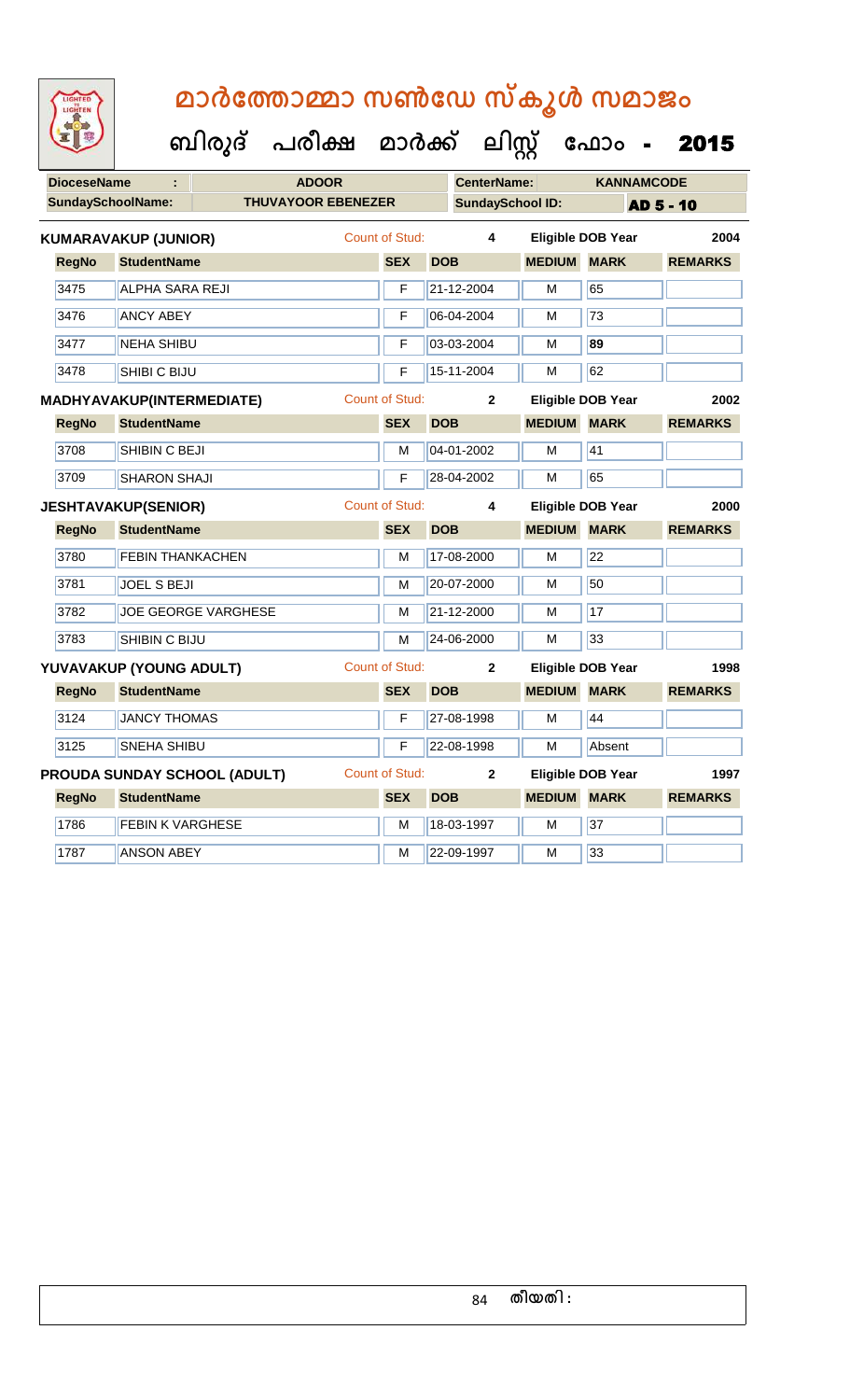**DioceseName : ADOOR CenterName: KANNAMCODE SundaySchoolName: KOTTANALOOR SALEM SundaySchool ID: AD 5 - 11 ബിരുദ് പരീക്ഷ മാര്ക് ക ലിസ്റ്റ ക ഫ ാോം** - 2015 **RegNo StudentName SEX DOB MEDIUM MARK REMARKS KUMARAVAKUP (JUNIOR)** Count of Stud: **6 Eligible DOB Year 2004** 3479 ALBIN SANU M 01-02-2004 M 16 3480 RENJU MANOJ M 24-08-2004 M 38 3481 ADHEENA JOHNSON F 05-02-2004 M Absent 3482 ELSHEBA MARIAM JACOB F 29-05-2004 M **87** 3483 MERLIN RACHEL MATHEW F 14-05-2004 M **94** 3484 SANIYA ANN SUNNY F 27-08-2004 M **75 RegNo StudentName SEX DOB MEDIUM MARK REMARKS MADHYAVAKUP(INTERMEDIATE)** Count of Stud: **7 Eligible DOB Year 2002** 3710 ALEN JEAN M 04-09-2002 M 28 3711 ALEENA RACHEL SHIBU F 22-01-2002 M 64 3712 ANNA A MATHEW F 23-05-2002 M 71 3713 DHEEYA REJI F 02-09-2002 M Absent 3714 LAJI G VARGHESE M M 14-12-2002 M Absent 3715 SHARON MARIAM SHAJI F 04-11-2002 M **75** 3716 TINU VARGHESE M 19-04-2002 E Absent **RegNo StudentName SEX DOB MEDIUM MARK REMARKS JESHTAVAKUP(SENIOR)** Count of Stud: **6 Eligible DOB Year 2000** 3784 JITHIN G SHAJI M 04-09-2000 M 25 3785 TITTU G SHAJI M 17-01-2000 M 26 3786 **ROSHEN SANTHOSH** M 05-04-2000 M 11 3787 DHEENA REJI F 14-04-2000 M Absent 3788 JUNCY M JOHNSON F 11-12-2000 M 28 3789 SOJI K SENAN F 03-03-2000 M 26 **RegNo StudentName SEX DOB MEDIUM MARK REMARKS YUVAVAKUP (YOUNG ADULT)** Count of Stud: **7 Eligible DOB Year 1998** 3126 AKASH M 01-09-1998 M Absent 3127 | ANGELA MARIAM ROBERT | F | 19-11-1998 | M | 28 3128 SONY SUNNY F 30-08-1998 M 42 3129 GEENA T SHAJI F 05-01-1998 M **79** 3130 LEENA T SHAJI F 05-01-1998 M 43 3131 JUBY S VARGHESE **F 30-06-1998** M Absent 3132 SHEBA THAMPI **F 27-11-1998** M Absent **RegNo StudentName SEX DOB MEDIUM MARK REMARKS PROUDA SUNDAY SCHOOL (ADULT)** Count of Stud: **8 Eligible DOB Year 1997** 1788 ARUN REJI CHACKO M 1788 M 204-07-1997 M Absent 1789 BIBIN THAMPI GEORGE M M 20-04-1997 M 32

1790 ELSA SUSAN JACOB F 04-10-1997 M **89**

85 **തീയതി :**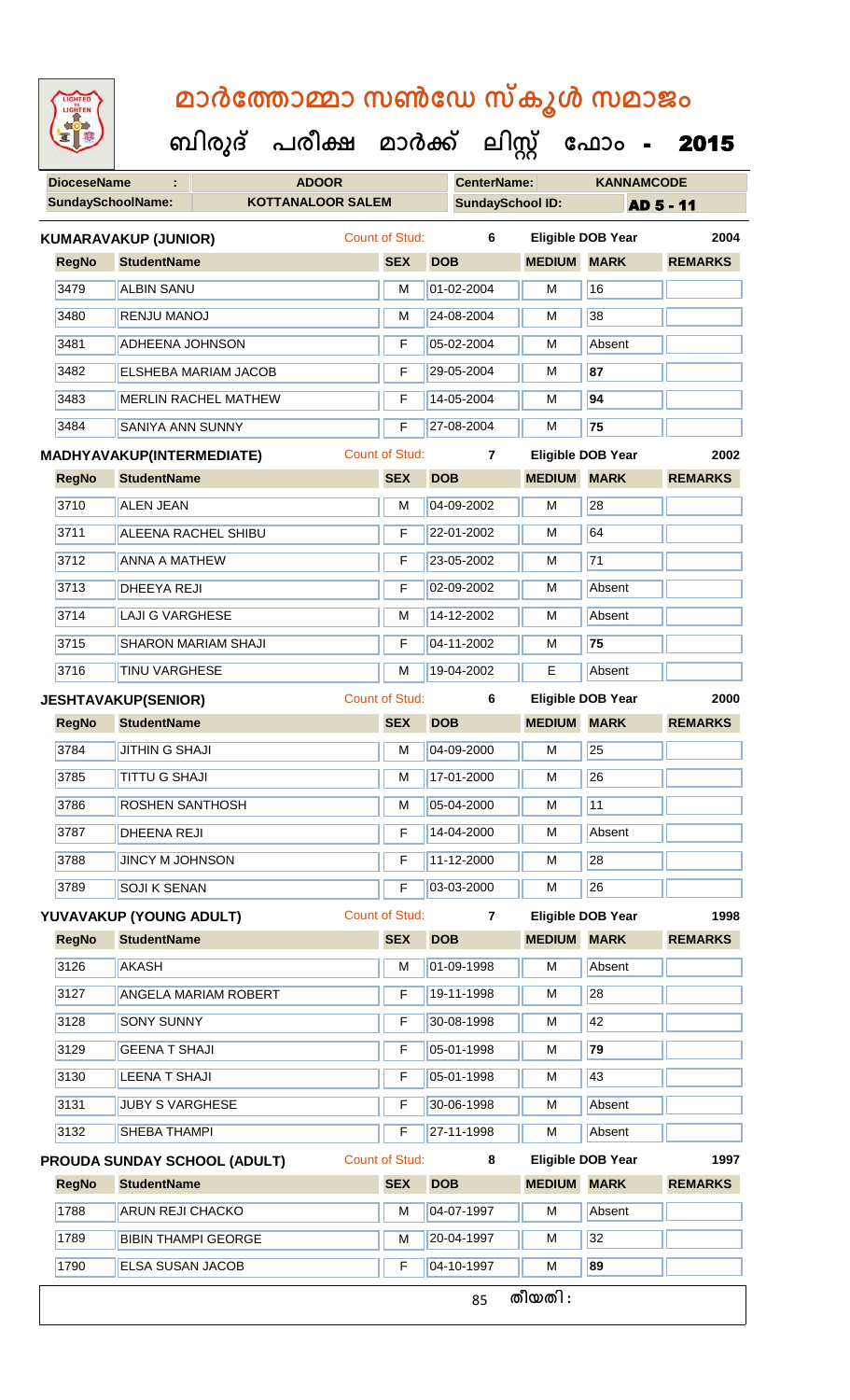

| <b>DioceseName</b><br>÷ |                          | <b>ADOOR</b>             |  |   |  | <b>CenterName:</b>      |   | <b>KANNAMCODE</b> |  |
|-------------------------|--------------------------|--------------------------|--|---|--|-------------------------|---|-------------------|--|
|                         | <b>SundaySchoolName:</b> | <b>KOTTANALOOR SALEM</b> |  |   |  | <b>SundaySchool ID:</b> |   | <b>AD 5 - 11</b>  |  |
| 1791                    | <b>JUSTIN GEORGE</b>     |                          |  | M |  | 12-11-1997              | M | 65                |  |
| 1792                    | <b>RENGIT ROY</b>        |                          |  | М |  | 11-11-1997              | M | 66                |  |
| 1793                    | <b>SERAH A MATHEW</b>    |                          |  | F |  | 11-11-1997              | M | 68                |  |
| 1794                    | <b>TEENA VARGHESE</b>    |                          |  | F |  | 28-08-1997              | M | Absent            |  |
| 1795                    | <b>TINU G SHAJI</b>      |                          |  | M |  | 01-12-1997              | M | 50                |  |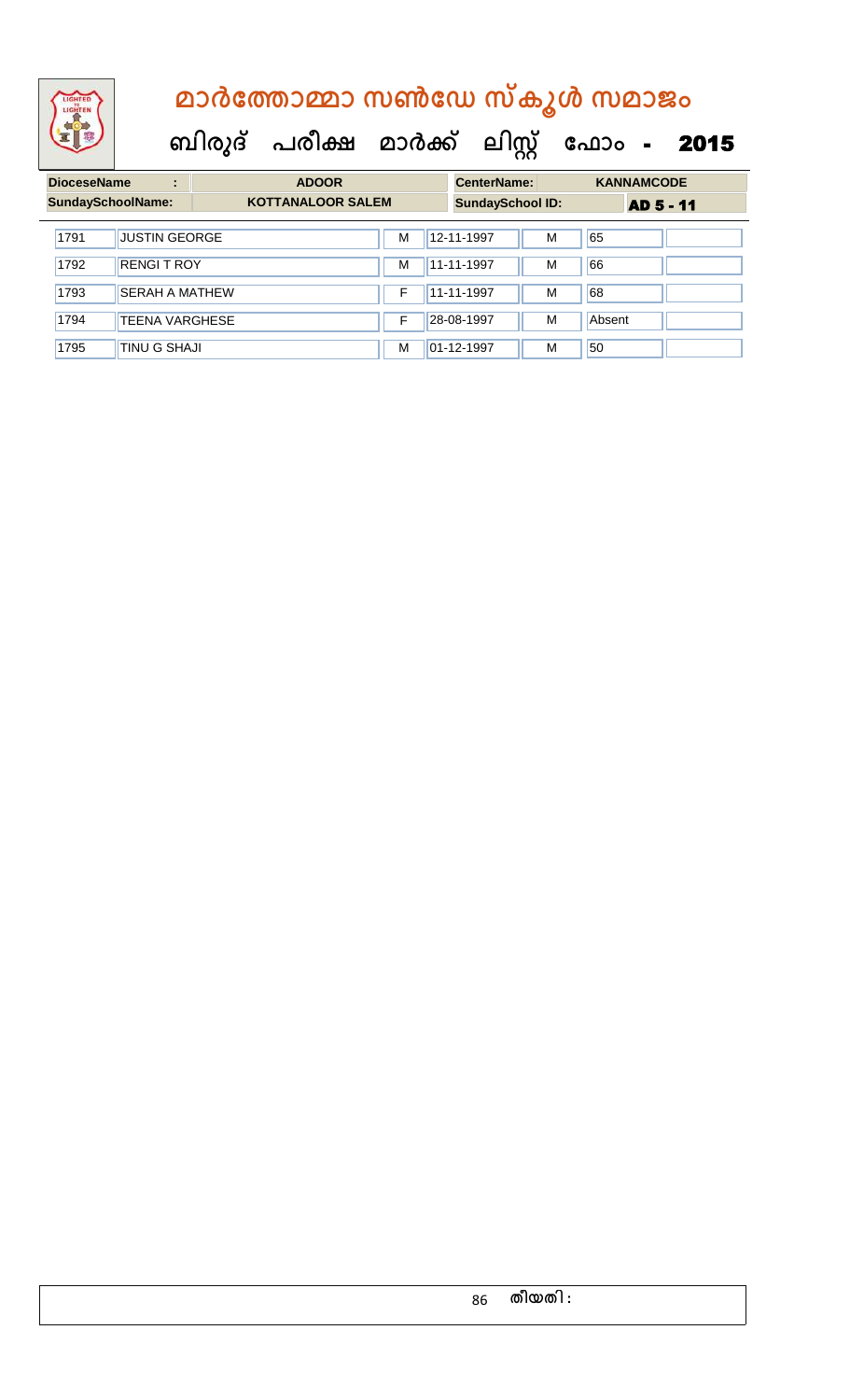#### **മാര്കഫതാമ്മാ സണ്ഫേ സ്കൂള് സമാജോം ബിരുദ് പരീക്ഷ മാര്ക് ക ലിസ്റ്റ ക ഫ ാോം** - 2015 **DioceseName : ADOOR CenterName: KANNAMCODE** an a

| <b>Diocesename</b><br>ADOOR |                            |  |  |                         |            | CenterName:      |               | <b>KANNAMUUDE</b>        |                |  |
|-----------------------------|----------------------------|--|--|-------------------------|------------|------------------|---------------|--------------------------|----------------|--|
| <b>SundaySchoolName:</b>    | <b>MANNAROD BETHELEHEM</b> |  |  | <b>SundaySchool ID:</b> |            | <b>AD 5 - 13</b> |               |                          |                |  |
|                             | <b>JESHTAVAKUP(SENIOR)</b> |  |  | Count of Stud:          |            | 3                |               | <b>Eligible DOB Year</b> | 2000           |  |
| <b>RegNo</b>                | <b>StudentName</b>         |  |  | <b>SEX</b>              | <b>DOB</b> |                  | <b>MEDIUM</b> | <b>MARK</b>              | <b>REMARKS</b> |  |
| 3790                        | <b>RIYA REJI</b>           |  |  | F                       |            | 07-07-2000       | м             | Absent                   |                |  |
| 3791                        | <b>ALEENA KUNJUMON</b>     |  |  | F                       |            | 14-10-2000       | м             | Absent                   |                |  |
| 3792                        | <b>JOBIN THOMAS</b>        |  |  | M                       |            | 03-05-2000       | M             | Absent                   |                |  |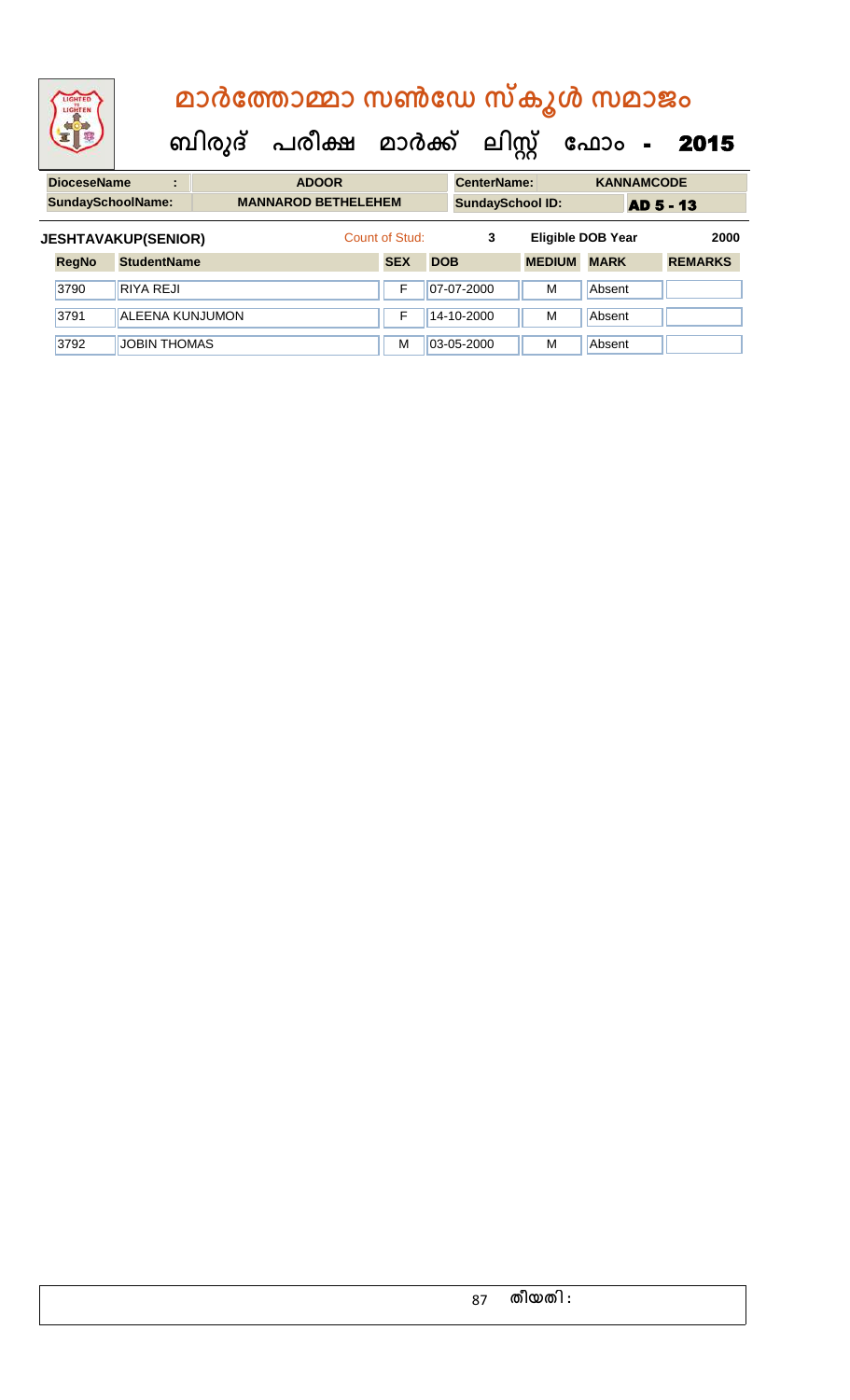| <b>DioceseName</b><br>÷ |                          |                                  | <b>ADOOR</b>            |                       |            | <b>CenterName:</b>      |                    | <b>KANNAMCODE</b>        |                |
|-------------------------|--------------------------|----------------------------------|-------------------------|-----------------------|------------|-------------------------|--------------------|--------------------------|----------------|
|                         | <b>SundaySchoolName:</b> |                                  | <b>KOTTARA ST.PAULS</b> |                       |            | <b>SundaySchool ID:</b> |                    |                          | AD 5 - 14      |
|                         |                          | <b>KUMARAVAKUP (JUNIOR)</b>      |                         | Count of Stud:        |            | $\mathbf{2}$            |                    | <b>Eligible DOB Year</b> | 2004           |
|                         | <b>RegNo</b>             | <b>StudentName</b>               |                         | <b>SEX</b>            | <b>DOB</b> |                         | <b>MEDIUM</b>      | <b>MARK</b>              | <b>REMARKS</b> |
|                         | 4921                     | <b>HANNA R SHAJU</b>             |                         | F                     |            | 13-10-2004              | М                  | Absent                   |                |
|                         | 4922                     | <b>SONA SOLAMAN</b>              |                         | F                     |            | 09-01-2004              | м                  | Absent                   |                |
|                         |                          | <b>MADHYAVAKUP(INTERMEDIATE)</b> |                         | <b>Count of Stud:</b> |            | 3                       |                    | <b>Eligible DOB Year</b> | 2002           |
|                         | <b>RegNo</b>             | <b>StudentName</b>               |                         | <b>SEX</b>            | <b>DOB</b> |                         | <b>MEDIUM MARK</b> |                          | <b>REMARKS</b> |
|                         | 5108                     | <b>SONU SAMUEL</b>               |                         | М                     |            | 27-10-2002              | М                  | Absent                   |                |
|                         | 5109                     | <b>ALEENAR</b>                   |                         | F                     |            | 05-07-2002              | М                  | Absent                   |                |
|                         | 5110                     | <b>JUBIYA C GEORGE</b>           |                         | F                     |            | 27-09-2002              | М                  | Absent                   |                |
|                         |                          | YUVAVAKUP (YOUNG ADULT)          |                         | Count of Stud:        |            | $\overline{7}$          |                    | <b>Eligible DOB Year</b> | 1998           |
|                         | <b>RegNo</b>             | <b>StudentName</b>               |                         | <b>SEX</b>            | <b>DOB</b> |                         | <b>MEDIUM</b>      | <b>MARK</b>              | <b>REMARKS</b> |
|                         | 4131                     | <b>SALINY SAMUEL</b>             |                         | F                     |            | 21-01-1998              | м                  | Absent                   |                |
|                         | 4132                     | <b>AMAL MATHEW</b>               |                         | М                     |            | 02-02-1998              | М                  | Absent                   |                |
|                         | 4133                     | <b>SONU SOLAMAN</b>              |                         | M                     |            | 01-11-1998              | М                  | Absent                   |                |
|                         | 4134                     | <b>ROJAN THOMAS</b>              |                         | М                     |            | 18-01-1998              | м                  | 62                       |                |
|                         | 4135                     | <b>ALAN R</b>                    |                         | M                     |            | 18-08-1998              | М                  | Absent                   |                |
|                         | 4136                     | <b>ALAN JOY</b>                  |                         | $\overline{M}$        |            | 09-03-1998              | М                  | 46                       |                |
|                         | 4137                     | <b>MIDHUN MANY</b>               |                         | M                     |            | 10-06-1998              | М                  | 35                       |                |
|                         |                          | PROUDA SUNDAY SCHOOL (ADULT)     |                         | <b>Count of Stud:</b> |            | 4                       |                    | <b>Eligible DOB Year</b> | 1997           |
|                         | <b>RegNo</b>             | <b>StudentName</b>               |                         | <b>SEX</b>            | <b>DOB</b> |                         | <b>MEDIUM</b>      | <b>MARK</b>              | <b>REMARKS</b> |
|                         | 2202                     | <b>JUBIN JOHN</b>                |                         | M                     |            | 13-11-1997              | M                  | 37                       |                |
|                         | 2203                     | <b>JESSY JOSEPH</b>              |                         | F                     |            | 26-10-1997              | M                  | Absent                   |                |
|                         | 2204                     | <b>JUBINA C GEORGE</b>           |                         | F                     |            | 04-11-1997              | М                  | Absent                   |                |
|                         | 2205                     | <b>SHIALON M JOHN</b>            |                         | M                     |            | 03-01-1997              | м                  | 30                       |                |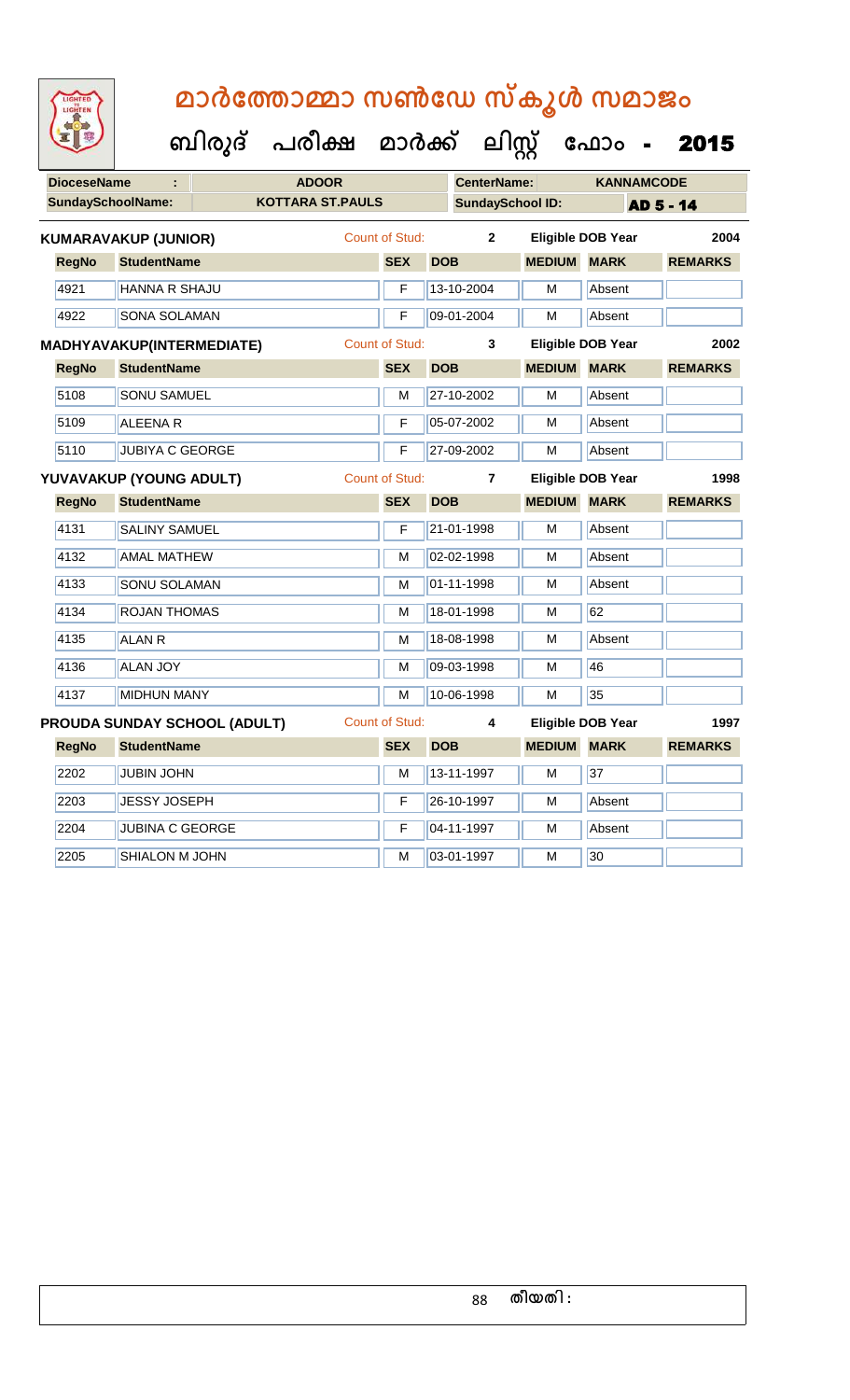| LIGHTED<br>LIGHTEN                                    |                                                     |  | മാർത്തോമ്മാ സൺഡേ സ്കൂൾ സമാജം<br>ബിരുദ് പരീക്ഷ മാർക്ക് ലിസ്റ്റ് ഫോം |  |                                         |                 |                    |                         |                          | 2015             |
|-------------------------------------------------------|-----------------------------------------------------|--|--------------------------------------------------------------------|--|-----------------------------------------|-----------------|--------------------|-------------------------|--------------------------|------------------|
| <b>DioceseName</b>                                    |                                                     |  | <b>ADOOR</b>                                                       |  |                                         |                 | <b>CenterName:</b> |                         | <b>KANNAMCODE</b>        |                  |
| <b>SundaySchoolName:</b>                              |                                                     |  | <b>CHOORAKODE ST.MATHEWS</b>                                       |  |                                         |                 |                    | <b>SundaySchool ID:</b> |                          | <b>AD 5 - 17</b> |
|                                                       | <b>KUMARAVAKUP (JUNIOR)</b>                         |  |                                                                    |  | Count of Stud:                          |                 | 1                  |                         | <b>Eligible DOB Year</b> | 2004             |
| <b>RegNo</b>                                          | <b>StudentName</b>                                  |  |                                                                    |  | <b>SEX</b>                              | <b>DOB</b>      |                    | <b>MEDIUM</b>           | <b>MARK</b>              | <b>REMARKS</b>   |
| 3485                                                  | <b>JERLIN ALEXANDER</b>                             |  |                                                                    |  | F                                       | 03-08-2004      |                    | M                       | Absent                   |                  |
|                                                       | <b>Count of Stud:</b><br><b>JESHTAVAKUP(SENIOR)</b> |  |                                                                    |  |                                         |                 | 4                  |                         | <b>Eligible DOB Year</b> | 2000             |
| <b>RegNo</b>                                          | <b>StudentName</b>                                  |  |                                                                    |  | <b>SEX</b>                              | <b>DOB</b>      |                    | <b>MEDIUM</b>           | <b>MARK</b>              | <b>REMARKS</b>   |
| 3793                                                  | <b>BINCY BIJU</b>                                   |  |                                                                    |  | F                                       | 24-01-2000      |                    | м                       | 42                       |                  |
| 3794                                                  | <b>RINJU DANIEL</b>                                 |  |                                                                    |  | м                                       | 16-02-2000      |                    | м                       | 61                       |                  |
| 3795                                                  | <b>SHARON MARIAM VARGHESE</b>                       |  |                                                                    |  | F                                       | 19-09-2000      |                    | M                       | Absent                   |                  |
| 3796                                                  | <b>TINI ANNA THOMAS</b>                             |  |                                                                    |  | F                                       | 09-05-2000<br>м |                    |                         | 20                       |                  |
|                                                       | YUVAVAKUP (YOUNG ADULT)                             |  |                                                                    |  | <b>Count of Stud:</b><br>$\overline{2}$ |                 |                    |                         | <b>Eligible DOB Year</b> | 1998             |
| <b>RegNo</b>                                          | <b>StudentName</b>                                  |  |                                                                    |  | <b>SEX</b>                              | <b>DOB</b>      |                    | <b>MEDIUM</b>           | <b>MARK</b>              | <b>REMARKS</b>   |
| 3133                                                  | <b>DONA GRACE THOMAS</b>                            |  |                                                                    |  | F                                       | 20-10-1998      |                    | м                       | 75                       |                  |
| 3134                                                  | <b>SHIMI MATHEW</b>                                 |  |                                                                    |  | F                                       | 11-06-1998      |                    | м                       | 48                       |                  |
| <b>Count of Stud:</b><br>PROUDA SUNDAY SCHOOL (ADULT) |                                                     |  |                                                                    |  |                                         |                 | 3                  |                         | <b>Eligible DOB Year</b> | 1997             |
| <b>RegNo</b>                                          | <b>StudentName</b>                                  |  |                                                                    |  | <b>SEX</b>                              | <b>DOB</b>      |                    | <b>MEDIUM</b>           | <b>MARK</b>              | <b>REMARKS</b>   |
| 1796                                                  | ARDRA SARA REJI                                     |  |                                                                    |  | F                                       | 19-01-1997      |                    | м                       | 63                       |                  |
| 1797                                                  | <b>JISHA JOY</b>                                    |  |                                                                    |  | F                                       | 11-03-1997      |                    | M                       | 47                       |                  |
| 1798                                                  | <b>CHRISTY MARY BABU</b>                            |  |                                                                    |  | F                                       | 13-06-1997      |                    | M                       | 27                       |                  |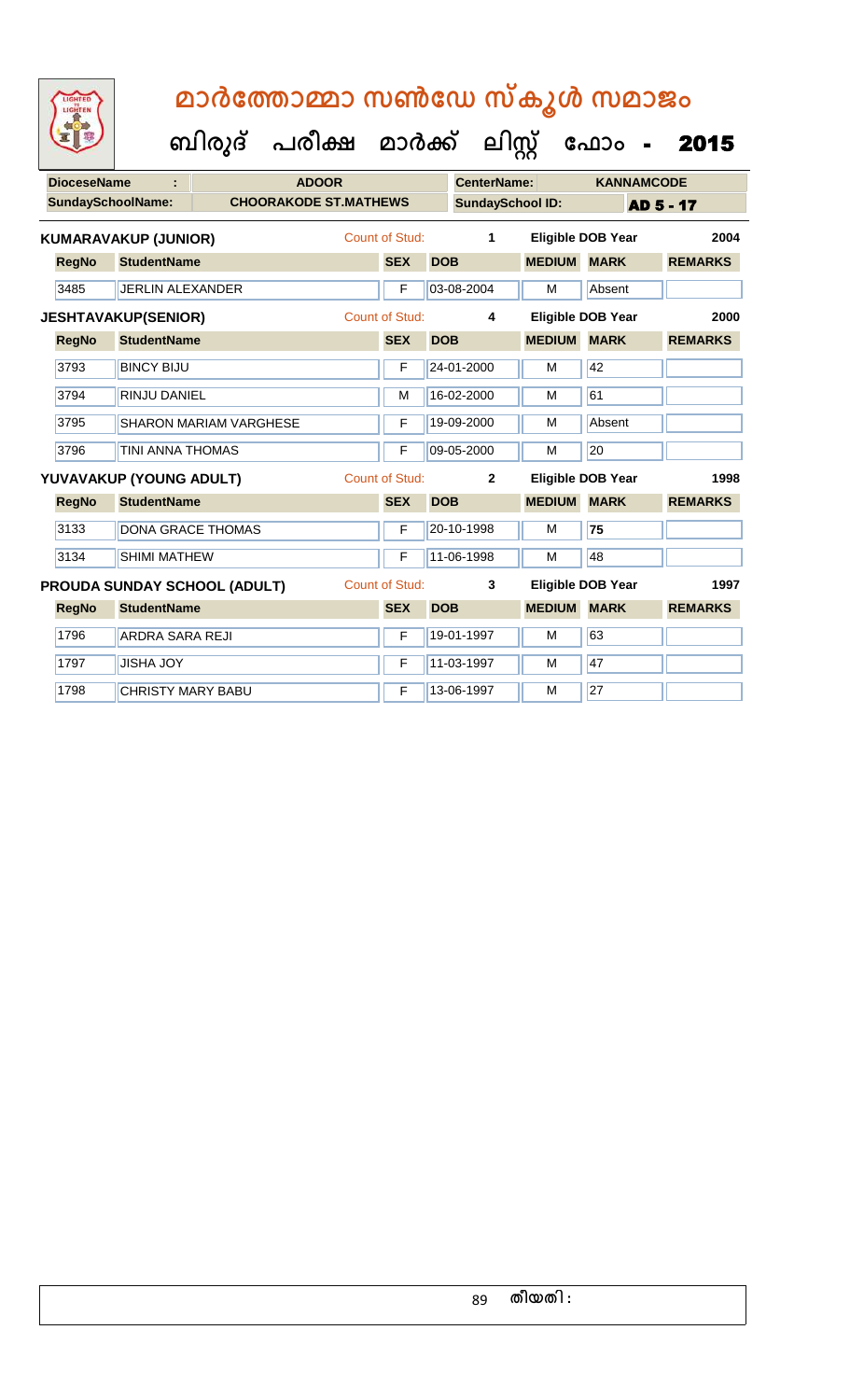| <b>IGHTED</b> |
|---------------|
|               |
|               |
|               |
|               |

 **ബിരുദ് പരീക്ഷ മാര്ക് ക ലിസ്റ്റ ക ഫ ാോം** - 2015

**DioceseName : ADOOR CenterName: PANDALAM**

|              | <b>SundaySchoolName:</b><br><b>PANDALAM</b> |                       | <b>SundaySchool ID:</b> |                    |                          | <b>AD 6 - 1</b> |
|--------------|---------------------------------------------|-----------------------|-------------------------|--------------------|--------------------------|-----------------|
|              | <b>KUMARAVAKUP (JUNIOR)</b>                 | <b>Count of Stud:</b> | $\overline{7}$          |                    | <b>Eligible DOB Year</b> | 2004            |
| <b>RegNo</b> | <b>StudentName</b>                          | <b>SEX</b>            | <b>DOB</b>              | <b>MEDIUM MARK</b> |                          | <b>REMARKS</b>  |
| 3486         | <b>BONY KOSHY</b>                           | M                     | 26-11-2004              | M                  | 47                       |                 |
| 3487         | <b>SAJU K SHAJI</b>                         | M                     | 30-11-2004              | M                  | 87                       |                 |
| 3488         | <b>JITHU SHAJI</b>                          | M                     | 24-10-2004              | M                  | 80                       |                 |
| 3489         | <b>RIYA BABY</b>                            | F                     | 24-08-2004              | M                  | 44                       |                 |
| 3490         | EIRINE RACHEL GEORGE                        | F                     | 13-04-2004              | M                  | 94                       |                 |
| 3491         | <b>JOEL S MATHEW</b>                        | M                     | 24-03-2004              | M                  | 11                       |                 |
| 3492         | <b>ALBIN K SABU</b>                         | M                     | 19-05-2004              | M                  | 83                       |                 |
|              | <b>MADHYAVAKUP(INTERMEDIATE)</b>            | <b>Count of Stud:</b> | 6                       |                    | <b>Eligible DOB Year</b> | 2002            |
| <b>RegNo</b> | <b>StudentName</b>                          | <b>SEX</b>            | <b>DOB</b>              | <b>MEDIUM</b>      | <b>MARK</b>              | <b>REMARKS</b>  |
| 3717         | <b>BLESSY BABU</b>                          | F                     | 31-08-2002              | M                  | 53                       |                 |
| 3718         | <b>DAN THOMAS VARGHESE</b>                  | M                     | 07-06-2002              | M                  | 80                       |                 |
| 3719         | <b>FEBIN JOHNSON</b>                        | M                     | 31-08-2002              | M                  | 26                       |                 |
| 3720         | <b>JOISY JOSE</b>                           | F                     | 13-08-2002              | M                  | 27                       |                 |
| 3721         | <b>JOEL JOHNSON</b>                         | M                     | 11-11-2002              | M                  | 26                       |                 |
| 3722         | <b>CHRISTIN RENNI PHILIP</b>                | M                     | 19-11-2002              | M                  | 23                       |                 |
|              | <b>JESHTAVAKUP(SENIOR)</b>                  | <b>Count of Stud:</b> | 12                      |                    | <b>Eligible DOB Year</b> | 2000            |
| <b>RegNo</b> | <b>StudentName</b>                          | <b>SEX</b>            | <b>DOB</b>              | <b>MEDIUM</b>      | <b>MARK</b>              | <b>REMARKS</b>  |
| 3797         | <b>CEREEN SARAH VARGHESE</b>                | F                     | 03-04-2000              | M                  | 58                       |                 |
| 3798         | <b>MERIN SAJI</b>                           | F                     | 19-10-2000              | M                  | 55                       |                 |
| 3799         | <b>SIBY BABY</b>                            | F                     | 16-09-2000              | M                  | 52                       |                 |
| 3800         | <b>SNEHA K JOHN</b>                         | F                     | 01-11-2000              | M                  | 70                       |                 |
| 3801         | <b>LIBIN SABU</b>                           | M                     | 30-12-2000              | M                  | Absent                   |                 |
| 3802         | <b>NITHIN RAJU</b>                          | M                     | 05-07-2000              | M                  | 27                       |                 |
| 3803         | <b>RIBIN RAJU</b>                           | M                     | 24-10-2000              | M                  | Absent                   |                 |
| 3804         | <b>NESTIN SOLOMAN</b>                       | M                     | 13-06-2000              | M                  | 75                       |                 |
| 3805         | <b>BLESSON K JOHN</b>                       | M                     | 03-06-2000              | M                  | 19                       |                 |
| 3806         | <b>TESSY THANKACHEN</b>                     | F                     | 21-12-2000              | M                  | 60                       |                 |
| 3807         | <b>MEFIN MATHEW</b>                         | F                     | 25-07-2000              | М                  | $\overline{71}$          |                 |
| 3808         | SHINU SHIBU                                 | F                     | 25-03-2000              | M                  | 66                       |                 |
|              | YUVAVAKUP (YOUNG ADULT)                     | <b>Count of Stud:</b> | 1                       |                    | Eligible DOB Year        | 1998            |
| <b>RegNo</b> | <b>StudentName</b>                          | <b>SEX</b>            | <b>DOB</b>              | <b>MEDIUM</b>      | <b>MARK</b>              | <b>REMARKS</b>  |
| 3135         | ROOPESH JOSE                                | M                     | 24-03-1998              | M                  | 44                       |                 |
|              | <b>PROUDA SUNDAY SCHOOL (ADULT)</b>         | <b>Count of Stud:</b> | 4                       |                    | <b>Eligible DOB Year</b> | 1997            |
| <b>RegNo</b> | <b>StudentName</b>                          | <b>SEX</b>            | <b>DOB</b>              | <b>MEDIUM MARK</b> |                          | <b>REMARKS</b>  |
| 1799         | MONCY JOHN                                  | M                     | 02-02-1997              | М                  | Absent                   |                 |
| 1800         | SHERIN SUNNY                                | F                     | 15-05-1997              | M                  | 54                       |                 |
| 1801         | STEFFY THANKAM WILSON                       | F                     | 24-02-1997              | М                  | Absent                   |                 |
|              |                                             |                       | 90                      | തീയതി :            |                          |                 |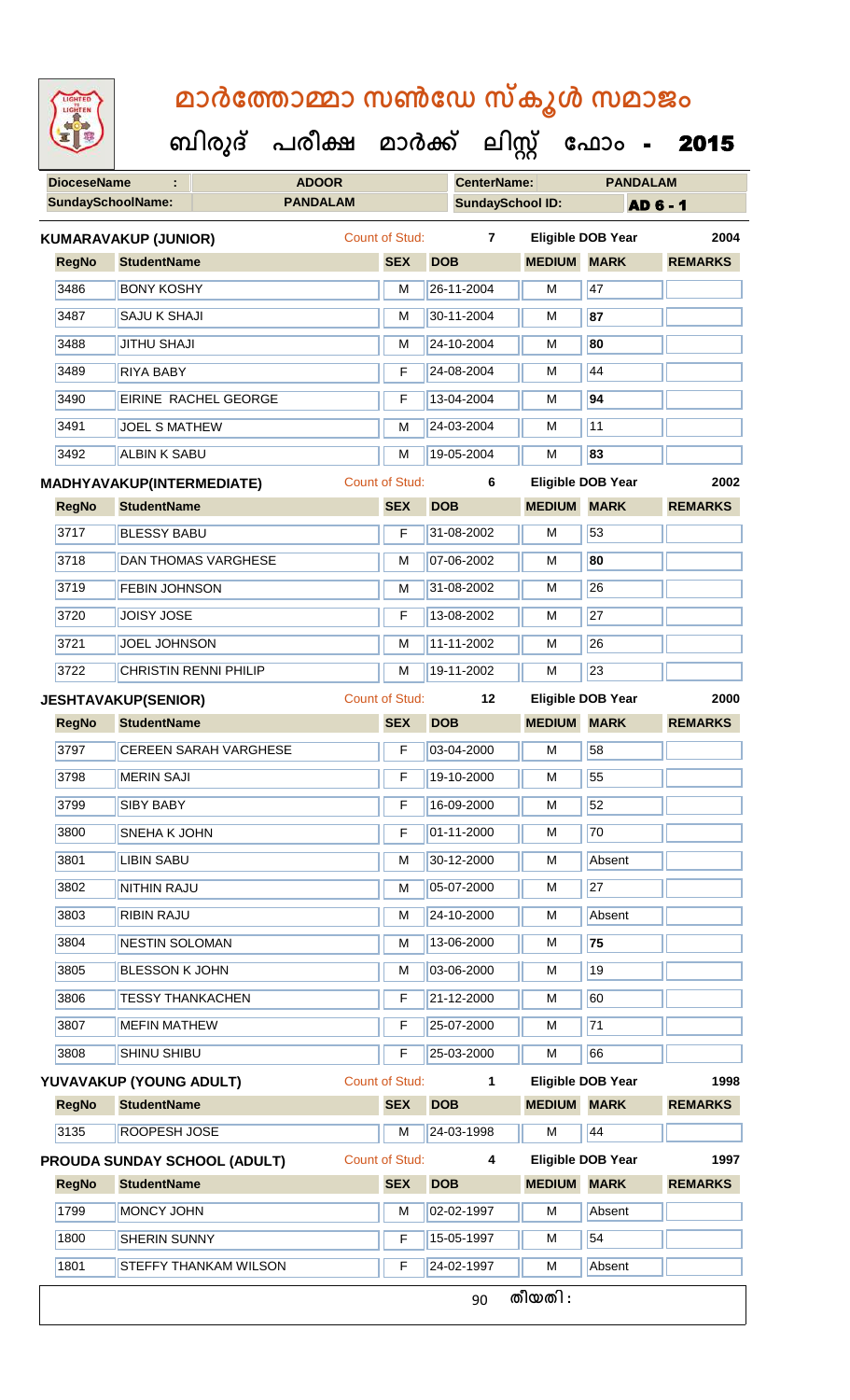| LIGHTED<br>LIGHTER       |                  | മാർത്തോമ്മാ സൺഡേ സ്കൂൾ സമാജം |                         |         |                                           |
|--------------------------|------------------|------------------------------|-------------------------|---------|-------------------------------------------|
|                          |                  |                              |                         |         | ബിരുദ് പരീക്ഷ മാർക്ക് ലിസ്റ്റ് ഫോം - 2015 |
| <b>DioceseName</b>       | ٠                | <b>ADOOR</b>                 | <b>CenterName:</b>      |         | <b>PANDALAM</b>                           |
| <b>SundaySchoolName:</b> |                  | <b>PANDALAM</b>              | <b>SundaySchool ID:</b> |         | <b>AD 6 - 1</b>                           |
| 1802                     | <b>SUBY BABY</b> |                              | 29-08-1997              | 61<br>M |                                           |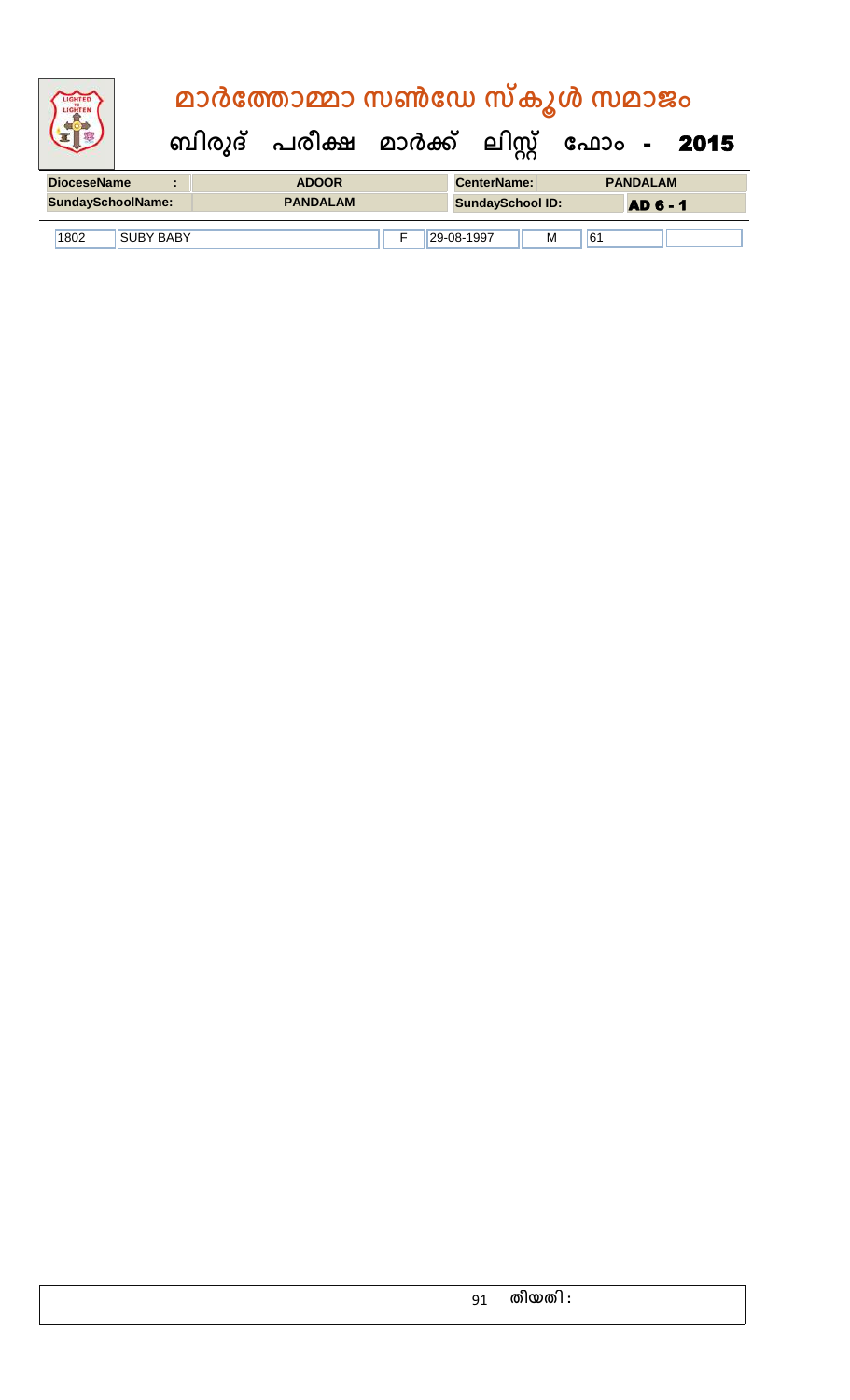| <b>IGHTED</b> |
|---------------|
|               |
|               |
|               |
|               |

| <b>DioceseName</b> |                                | <b>ADOOR</b>                        |  |                       | <b>CenterName:</b>      |                    | <b>PANDALAM</b>          |                |  |
|--------------------|--------------------------------|-------------------------------------|--|-----------------------|-------------------------|--------------------|--------------------------|----------------|--|
|                    | <b>SundaySchoolName:</b>       | <b>VETTIYAR ST.THOMAS</b>           |  |                       | <b>SundaySchool ID:</b> |                    |                          | AD 6 - 3       |  |
|                    | <b>KUMARAVAKUP (JUNIOR)</b>    |                                     |  | <b>Count of Stud:</b> | 4                       |                    | <b>Eligible DOB Year</b> | 2004           |  |
| <b>RegNo</b>       | <b>StudentName</b>             |                                     |  | <b>SEX</b>            | <b>DOB</b>              | <b>MEDIUM MARK</b> |                          | <b>REMARKS</b> |  |
| 3493               | ANSA ELEN BIJI                 |                                     |  | F                     | 31-08-2004              | M                  | 86                       |                |  |
| 3494               | JESTIN J JOE                   |                                     |  | M                     | 30-01-2004              | M                  | 30                       |                |  |
| 3495               | <b>NEHA SIJU</b>               |                                     |  | F                     | 01-03-2004              | M                  | 75                       |                |  |
| 3496               | <b>JEREMIAH O CHACKO</b>       |                                     |  | M                     | 08-12-2004              | M                  | 42                       |                |  |
|                    | MADHYAVAKUP(INTERMEDIATE)      |                                     |  | <b>Count of Stud:</b> | 5                       |                    | <b>Eligible DOB Year</b> | 2002           |  |
| <b>RegNo</b>       | <b>StudentName</b>             |                                     |  | <b>SEX</b>            | <b>DOB</b>              | <b>MEDIUM MARK</b> |                          | <b>REMARKS</b> |  |
| 3723               | <b>JOBIN C JOHNSON</b>         |                                     |  | M                     | 27-07-2002              | M                  | 14                       |                |  |
| 3724               | <b>IVIN ITTY JOHN</b>          |                                     |  | M                     | 05-08-2002              | м                  | 15                       |                |  |
| 3725               | <b>AASHIK MATHEW</b>           |                                     |  | M                     | 14-09-2002              | M                  | 75                       |                |  |
| 3726               | <b>AMITHA ELSOM BIJI</b>       |                                     |  | F                     | 27-05-2002              | M                  | 53                       |                |  |
| 3727               | <b>GEORGIN A GEORGE</b>        |                                     |  | F                     | 06-08-2002              | M                  | 85                       |                |  |
|                    | <b>JESHTAVAKUP(SENIOR)</b>     |                                     |  | <b>Count of Stud:</b> | 6                       |                    | <b>Eligible DOB Year</b> | 2000           |  |
| <b>RegNo</b>       | <b>StudentName</b>             |                                     |  | <b>SEX</b>            | <b>DOB</b>              | <b>MEDIUM</b>      | <b>MARK</b>              | <b>REMARKS</b> |  |
| 3809               | <b>AARON B SUNNY</b>           |                                     |  | M                     | 06-09-2000              | M                  | 40                       |                |  |
| 3810               |                                | <b>ALAN MATHEW THANKACHAN</b>       |  | F                     | 09-12-2000              | M                  | 47                       |                |  |
| 3811               | <b>JITTY RAJU</b>              |                                     |  | F                     | 02-12-2000              | M                  | 44                       |                |  |
| 3812               |                                | SHYNU GEORGE JOSEPH                 |  | M                     | 15-03-2000              | M                  | 47                       |                |  |
| 3813               | SHEEJA SARA PAUL               |                                     |  | F                     | 17-09-2000              | м                  | 42                       |                |  |
| 3814               | MELVIN SAM GEORGE              |                                     |  | M                     | 30-12-2000              | м                  | Absent                   |                |  |
|                    | <b>YUVAVAKUP (YOUNG ADULT)</b> |                                     |  | <b>Count of Stud:</b> | 6                       |                    | <b>Eligible DOB Year</b> | 1998           |  |
| <b>RegNo</b>       | <b>StudentName</b>             |                                     |  | <b>SEX</b>            | <b>DOB</b>              | <b>MEDIUM</b>      | <b>MARK</b>              | <b>REMARKS</b> |  |
| 3136               | ALINA M GEORGE                 |                                     |  | F                     | 01-01-1998              | M                  | 60                       |                |  |
| 3137               | JORLIN T GEORGE                |                                     |  | F                     | 08-03-1998              | M                  | 44                       |                |  |
| 3138               | RIYA RAJU                      |                                     |  | F                     | 13-09-1998              | M                  | 66                       |                |  |
| 3139               | <b>VINITHA A VARGHESE</b>      |                                     |  | F                     | 03-04-1998              | M                  | 75                       |                |  |
| 3140               | <b>ANEESH THAMPAN</b>          |                                     |  | M                     | 27-05-1998              | M                  | Absent                   |                |  |
| 3141               | <b>JUSTIN BIJU</b>             |                                     |  | M                     | 26-11-1998              | M                  | $\overline{21}$          |                |  |
|                    |                                | <b>PROUDA SUNDAY SCHOOL (ADULT)</b> |  | <b>Count of Stud:</b> | 4                       |                    | <b>Eligible DOB Year</b> | 1997           |  |
| <b>RegNo</b>       | <b>StudentName</b>             |                                     |  | <b>SEX</b>            | <b>DOB</b>              | <b>MEDIUM MARK</b> |                          | <b>REMARKS</b> |  |
| 1803               | <b>BINCY BABY</b>              |                                     |  | F                     | 02-04-1997              | M                  | 57                       |                |  |
| 1804               | <b>SHIJI PAUL</b>              |                                     |  | F                     | 12-11-1997              | M                  | 26                       |                |  |
| 1805               | JEFFERY JOSE                   |                                     |  | М                     | 20-10-1997              | M                  | Absent                   |                |  |
| 1806               | SHINU JOHN MATHEW              |                                     |  | M                     | 15-12-1997              | M                  | Absent                   |                |  |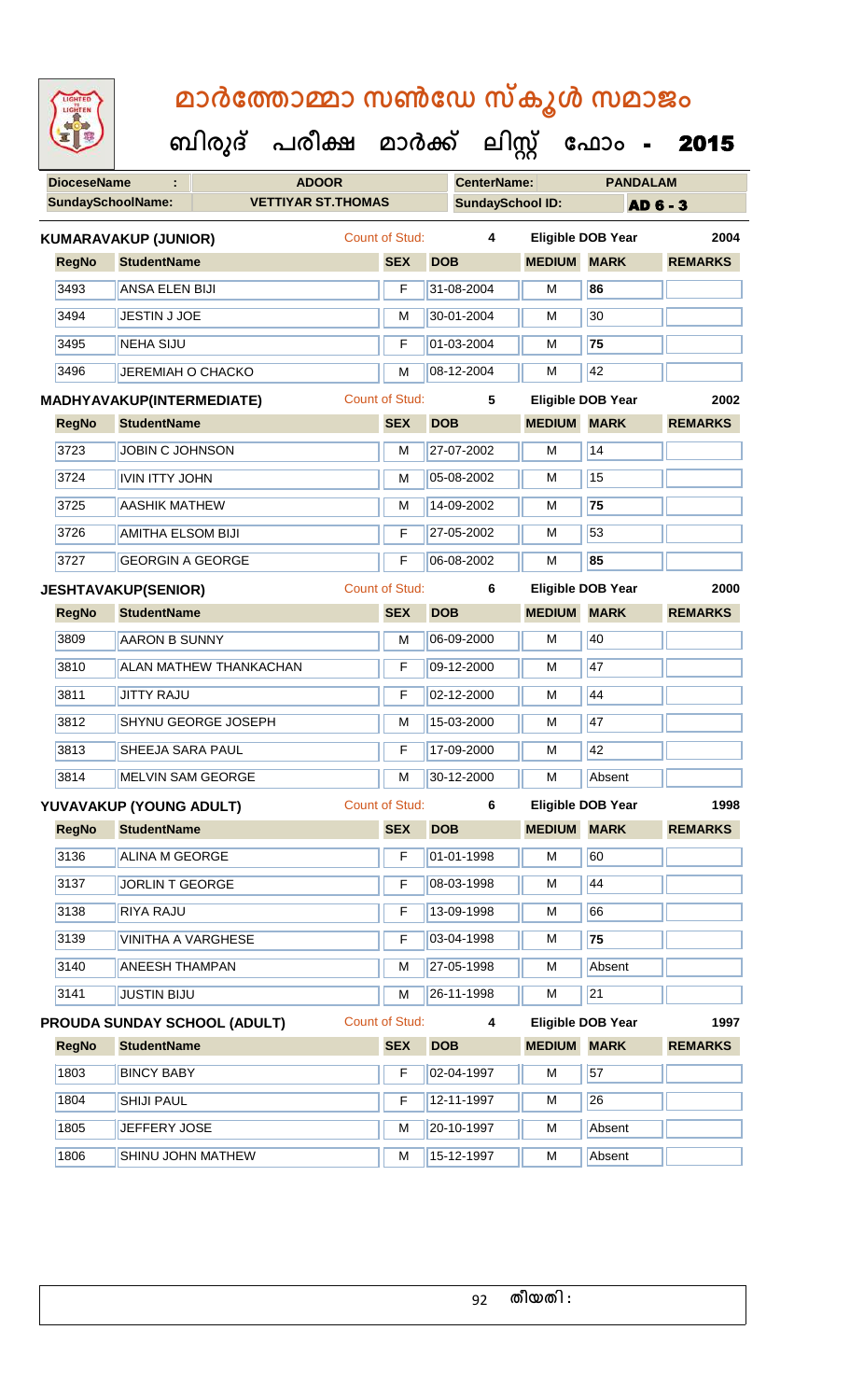| <b>DioceseName</b><br>÷ |                          |                                  |                             | <b>ADOOR</b>          |                       |            | <b>CenterName:</b>      | <b>PANDALAM</b>          |                |                 |                |      |
|-------------------------|--------------------------|----------------------------------|-----------------------------|-----------------------|-----------------------|------------|-------------------------|--------------------------|----------------|-----------------|----------------|------|
|                         | <b>SundaySchoolName:</b> |                                  |                             | <b>VETTIYAR SALEM</b> |                       |            | <b>SundaySchool ID:</b> |                          |                | <b>AD 6 - 4</b> |                |      |
|                         |                          | <b>KUMARAVAKUP (JUNIOR)</b>      |                             |                       | <b>Count of Stud:</b> |            | $\overline{2}$          | <b>Eligible DOB Year</b> |                |                 |                | 2004 |
|                         | <b>RegNo</b>             | <b>StudentName</b>               |                             |                       | <b>SEX</b>            | <b>DOB</b> |                         | <b>MEDIUM</b>            | <b>MARK</b>    |                 | <b>REMARKS</b> |      |
|                         | 3497                     | <b>ABIN M JOHN</b>               |                             |                       | M                     |            | 14-11-2004              | M                        | Absent         |                 |                |      |
|                         | 3498                     | <b>ALEX C BIJU</b>               |                             |                       | M                     |            | 24-04-2004              | M                        | Absent         |                 |                |      |
|                         |                          | <b>MADHYAVAKUP(INTERMEDIATE)</b> |                             |                       | <b>Count of Stud:</b> |            | $\mathbf{2}$            | <b>Eligible DOB Year</b> |                |                 |                | 2002 |
|                         | <b>RegNo</b>             | <b>StudentName</b>               |                             |                       | <b>SEX</b>            | <b>DOB</b> |                         | <b>MEDIUM</b>            | <b>MARK</b>    |                 | <b>REMARKS</b> |      |
|                         | 3728                     |                                  | <b>BETINA MERIA THAMPAN</b> |                       | F                     |            | 14-12-2002              | М                        | 32             |                 |                |      |
|                         | 3729                     | <b>JIBIN J GEORGE</b>            |                             |                       | M                     |            | 27-11-2002              | M                        | $\overline{8}$ |                 |                |      |
|                         |                          | <b>JESHTAVAKUP(SENIOR)</b>       |                             |                       | <b>Count of Stud:</b> |            | 3                       | <b>Eligible DOB Year</b> |                |                 |                | 2000 |
|                         | <b>RegNo</b>             | <b>StudentName</b>               |                             |                       | <b>SEX</b>            | <b>DOB</b> |                         | <b>MEDIUM</b>            | <b>MARK</b>    |                 | <b>REMARKS</b> |      |
|                         | 3815                     | <b>AKSA CHACKO</b>               |                             |                       | F                     |            | 22-06-2000              | M                        | Absent         |                 |                |      |
|                         | 3816                     | SHEBA SHAJI                      |                             |                       | F                     |            | 21-12-2000              | M                        | 34             |                 |                |      |
|                         | 3817                     | <b>ALIN M JOHN</b>               |                             |                       | M                     |            | 05-05-2000              | M                        | 6              |                 |                |      |
|                         |                          | YUVAVAKUP (YOUNG ADULT)          |                             |                       | Count of Stud:        |            | 3                       | <b>Eligible DOB Year</b> |                |                 |                | 1998 |
|                         | <b>RegNo</b>             | <b>StudentName</b>               |                             |                       | <b>SEX</b>            | <b>DOB</b> |                         | <b>MEDIUM</b>            | <b>MARK</b>    |                 | <b>REMARKS</b> |      |
|                         | 3142                     | <b>JOMOL JOY</b>                 |                             |                       | F                     |            | 02-01-1998              | M                        | 81             |                 |                |      |
|                         | 3143                     |                                  | <b>NESSA SUSAN THOMAS</b>   |                       | F                     |            | 31-12-1998              | M                        | 31             |                 |                |      |
|                         | 3144                     |                                  | <b>BENTLEY SAM THAMPAN</b>  |                       | M                     |            | 10-04-1998              | M                        | Absent         |                 |                |      |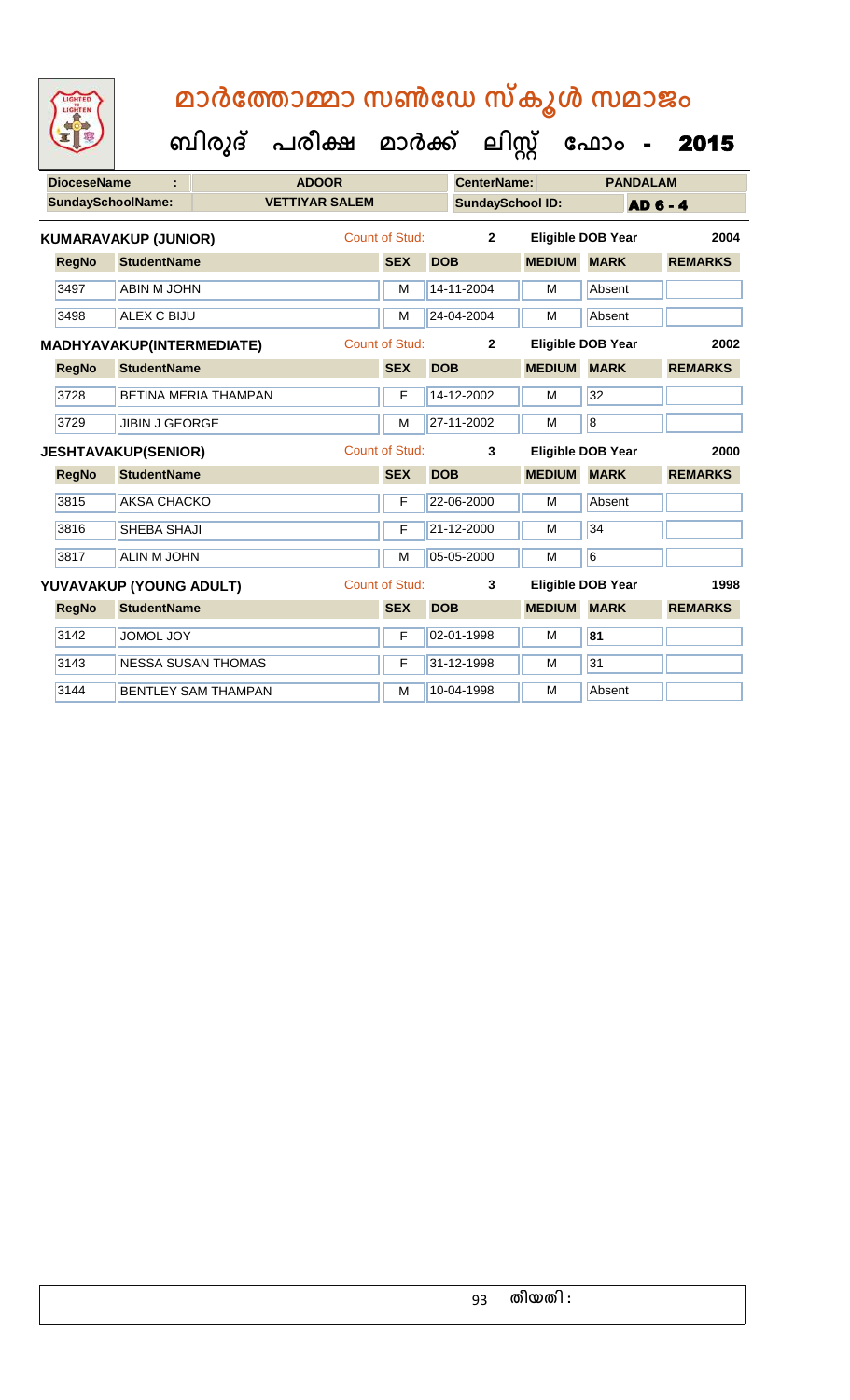| <b>DioceseName</b> | ÷                                |                                     | <b>ADOOR</b>     |                |            | CenterName:             |               | <b>PANDALAM</b>          |                |
|--------------------|----------------------------------|-------------------------------------|------------------|----------------|------------|-------------------------|---------------|--------------------------|----------------|
|                    | <b>SundaySchoolName:</b>         |                                     | <b>IRANIKUDY</b> |                |            | <b>SundaySchool ID:</b> |               |                          | AD 6 - 5       |
|                    | <b>MADHYAVAKUP(INTERMEDIATE)</b> |                                     |                  | Count of Stud: |            | 1                       |               | <b>Eligible DOB Year</b> | 2002           |
| <b>RegNo</b>       | <b>StudentName</b>               |                                     |                  | <b>SEX</b>     | <b>DOB</b> |                         | <b>MEDIUM</b> | <b>MARK</b>              | <b>REMARKS</b> |
| 3730               |                                  | <b>ALEX JOSEPH VARGHESE</b>         |                  | M              |            | 18-07-2002              | м             | 46                       |                |
|                    | <b>JESHTAVAKUP(SENIOR)</b>       |                                     |                  | Count of Stud: |            | 1                       |               | Eligible DOB Year        | 2000           |
| <b>RegNo</b>       | <b>StudentName</b>               |                                     |                  | <b>SEX</b>     | <b>DOB</b> |                         | <b>MEDIUM</b> | <b>MARK</b>              | <b>REMARKS</b> |
| 3818               | <b>STEFFI LILLY SHAJI</b>        |                                     |                  | F              |            | 28-03-2000              | м             | 12                       |                |
|                    | YUVAVAKUP (YOUNG ADULT)          |                                     |                  | Count of Stud: |            | $\mathbf{2}$            |               | Eligible DOB Year        | 1998           |
| <b>RegNo</b>       | <b>StudentName</b>               |                                     |                  | <b>SEX</b>     | <b>DOB</b> |                         | <b>MEDIUM</b> | <b>MARK</b>              | <b>REMARKS</b> |
| 3145               | <b>SIBI P THOMAS</b>             |                                     |                  | F              |            | 03-03-1998              | M             | 53                       |                |
| 3146               | <b>STEPHEN S SAMUEL</b>          |                                     |                  | M              |            | 25-07-1998              | M             | 37                       |                |
|                    |                                  | <b>PROUDA SUNDAY SCHOOL (ADULT)</b> |                  | Count of Stud: |            | $\overline{2}$          |               | Eligible DOB Year        | 1997           |
| <b>RegNo</b>       | <b>StudentName</b>               |                                     |                  | <b>SEX</b>     | <b>DOB</b> |                         | <b>MEDIUM</b> | <b>MARK</b>              | <b>REMARKS</b> |
| 1807               | <b>JITHIN D JAMES</b>            |                                     |                  | M              |            | 13-10-1997              | Е             | 20                       |                |
| 1808               | <b>SIBIN OOMMEN BABU</b>         |                                     |                  | M              |            | 12-12-1997              | м             | Absent                   |                |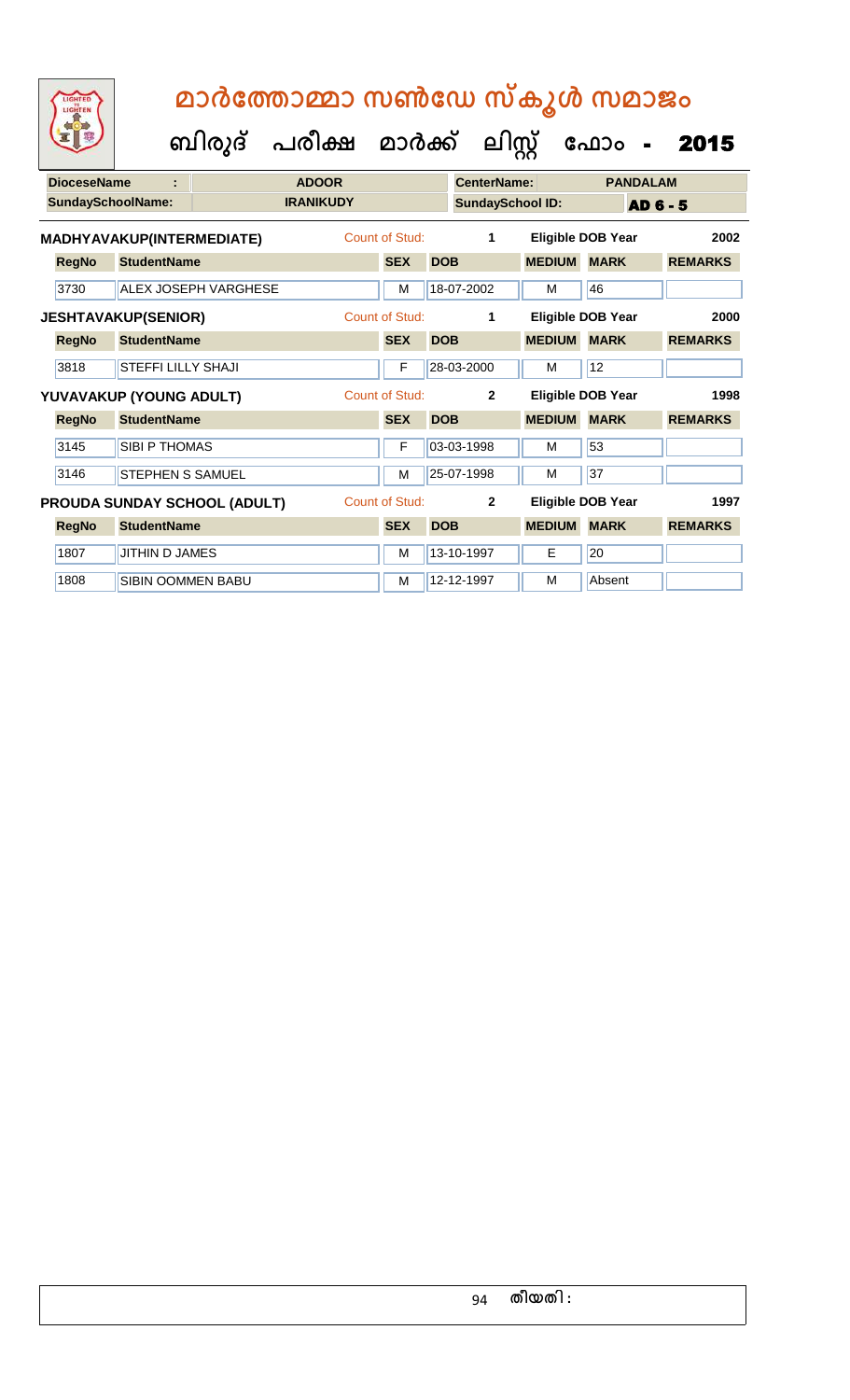| <b>IGHTED</b><br>HTE |
|----------------------|
|                      |
|                      |
|                      |

| <b>DioceseName</b> |                             |                           | <b>ADOOR</b>          |            |                         |                          |                 | <b>PANDALAM</b> |                |  |
|--------------------|-----------------------------|---------------------------|-----------------------|------------|-------------------------|--------------------------|-----------------|-----------------|----------------|--|
|                    | <b>SundaySchoolName:</b>    | <b>THANNIKUNNU SEHION</b> |                       |            | <b>SundaySchool ID:</b> |                          |                 | <b>AD 6 - 6</b> |                |  |
|                    | <b>KUMARAVAKUP (JUNIOR)</b> |                           | Count of Stud:        |            | 4                       | <b>Eligible DOB Year</b> |                 |                 | 2004           |  |
| <b>RegNo</b>       | <b>StudentName</b>          |                           | <b>SEX</b>            | <b>DOB</b> |                         | <b>MEDIUM MARK</b>       |                 |                 | <b>REMARKS</b> |  |
| 3499               | <b>IBIN DANIEL ZONESON</b>  |                           | M                     |            | 27-08-2004              | м                        | 27              |                 |                |  |
| 3500               | <b>KEVIN SAMU</b>           |                           | M                     |            | 26-10-2004              | M                        | 59              |                 |                |  |
| 3501               | <b>CIRIL SAJI</b>           |                           | M                     |            | 15-07-2004              | M                        | 52              |                 |                |  |
| 3502               | <b>JESSLIN C JOHN</b>       |                           | F                     |            | 06-05-2004              | M                        | 15              |                 |                |  |
|                    | MADHYAVAKUP(INTERMEDIATE)   |                           | <b>Count of Stud:</b> |            | 3                       | <b>Eligible DOB Year</b> |                 |                 | 2002           |  |
| <b>RegNo</b>       | <b>StudentName</b>          |                           | <b>SEX</b>            | <b>DOB</b> |                         | <b>MEDIUM MARK</b>       |                 |                 | <b>REMARKS</b> |  |
| 3731               | <b>LIBIN LALAN</b>          |                           | M                     |            | 24-06-2002              | M                        | 45              |                 |                |  |
| 3732               | <b>PRINCE PRAKASH</b>       |                           | M                     |            | 11-05-2002              | M                        | 46              |                 |                |  |
| 3733               | <b>ANAIDA JOHN</b>          |                           | F                     |            | 18-09-2002              | M                        | 64              |                 |                |  |
|                    | <b>JESHTAVAKUP(SENIOR)</b>  |                           | Count of Stud:        |            | 4                       | <b>Eligible DOB Year</b> |                 |                 | 2000           |  |
| <b>RegNo</b>       | <b>StudentName</b>          |                           | <b>SEX</b>            | <b>DOB</b> |                         | <b>MEDIUM MARK</b>       |                 |                 | <b>REMARKS</b> |  |
| 3819               | JESTIN P JOHN               |                           | M                     |            | 11-09-2000              | M                        | 19              |                 |                |  |
| 3820               |                             | IRINE DANIEL ZONESON      | M                     |            | 29-05-2000              | м                        | 20              |                 |                |  |
| 3821               | <b>CHRISTIN VARGHESE</b>    |                           | M                     |            | 06-12-2000              | M                        | 51              |                 |                |  |
| 3822               | <b>JINU VARGHESE</b>        |                           | M                     |            | 13-01-2000              | M                        | $\overline{22}$ |                 |                |  |
|                    | YUVAVAKUP (YOUNG ADULT)     |                           | <b>Count of Stud:</b> |            | $\mathbf{2}$            | <b>Eligible DOB Year</b> |                 |                 | 1998           |  |
| <b>RegNo</b>       | <b>StudentName</b>          |                           | <b>SEX</b>            | <b>DOB</b> |                         | <b>MEDIUM MARK</b>       |                 |                 | <b>REMARKS</b> |  |
| 3147               | MIDHUN P JOHNSON            |                           | M                     |            | 10-12-1998              | M                        | 31              |                 |                |  |
| 3148               | <b>JIBIN JOHN</b>           |                           | M                     |            | 14-12-1998              | M                        | 62              |                 |                |  |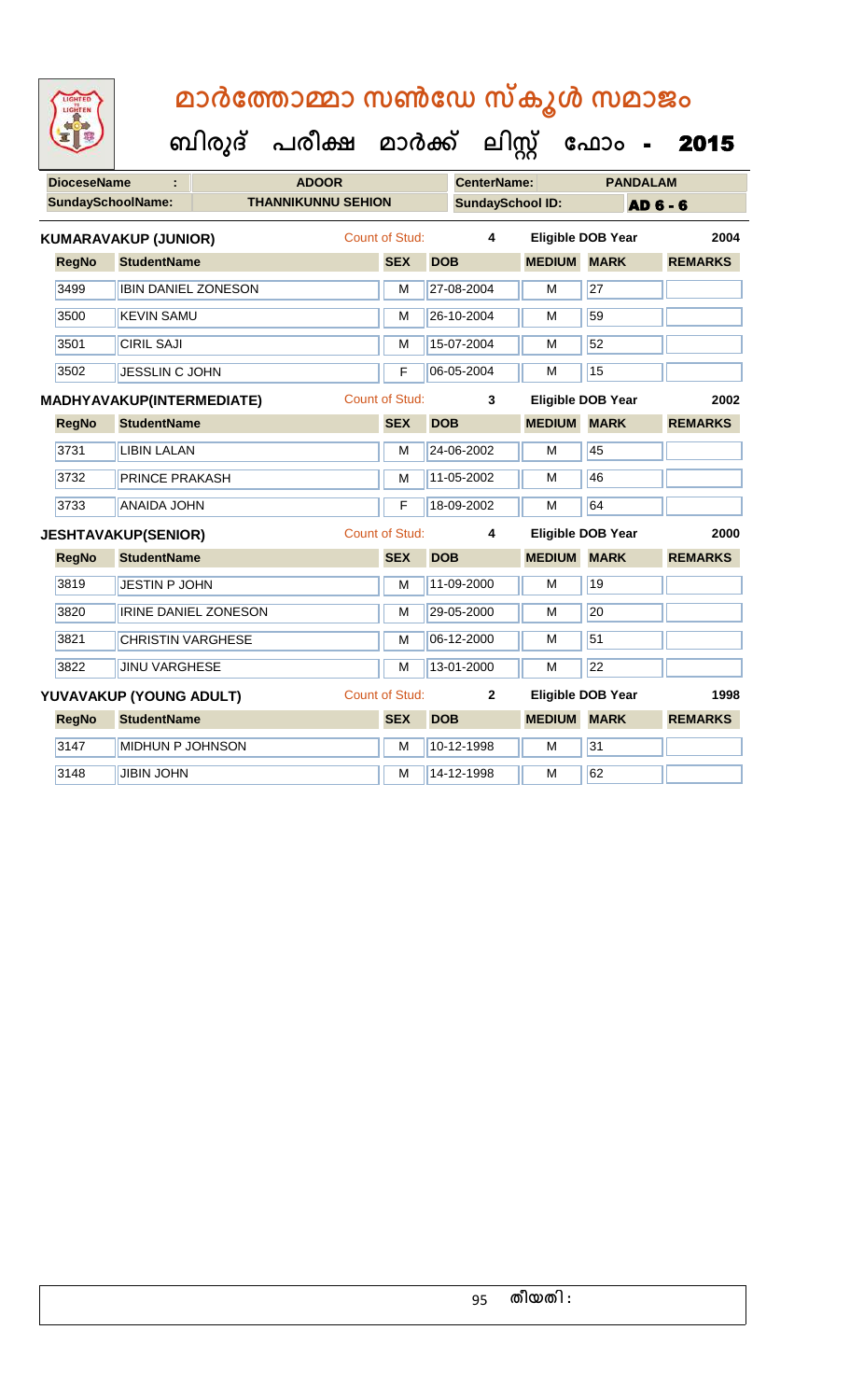| <b>DioceseName</b>       |                                  | <b>ADOOR</b>              |                       |            | <b>CenterName:</b>      |               | <b>PANDALAM</b>          |                 |  |  |
|--------------------------|----------------------------------|---------------------------|-----------------------|------------|-------------------------|---------------|--------------------------|-----------------|--|--|
| <b>SundaySchoolName:</b> |                                  | <b>THUMBAMON SALEM</b>    |                       |            | <b>SundaySchool ID:</b> |               |                          | <b>AD 6 - 7</b> |  |  |
|                          | <b>KUMARAVAKUP (JUNIOR)</b>      |                           | <b>Count of Stud:</b> |            | $\overline{2}$          |               | <b>Eligible DOB Year</b> | 2004            |  |  |
| <b>RegNo</b>             | <b>StudentName</b>               |                           | <b>SEX</b>            | <b>DOB</b> |                         | <b>MEDIUM</b> | <b>MARK</b>              | <b>REMARKS</b>  |  |  |
| 3503                     | <b>STEEV RAJ</b>                 |                           | M                     |            | 19-03-2004              | M             | Absent                   |                 |  |  |
| 3504                     |                                  | <b>SHAUN JOHN MATHEW</b>  | M                     |            | 06-04-2004              | M             | 82                       |                 |  |  |
|                          | <b>MADHYAVAKUP(INTERMEDIATE)</b> |                           | <b>Count of Stud:</b> |            | 4                       |               | <b>Eligible DOB Year</b> | 2002            |  |  |
| <b>RegNo</b>             | <b>StudentName</b>               |                           | <b>SEX</b>            | <b>DOB</b> |                         | <b>MEDIUM</b> | <b>MARK</b>              | <b>REMARKS</b>  |  |  |
| 3734                     | <b>ABIA MARIAM ALEX</b>          |                           | F                     |            | 25-12-2002              | M             | 37                       |                 |  |  |
| 3735                     | <b>BINO JEO THOMAS</b>           |                           | M                     |            | 09-08-2002              | M             | 18                       |                 |  |  |
| 3736                     | <b>MERIN MATHEW</b>              |                           | F                     |            | 20-04-2002              | M             | 55                       |                 |  |  |
| 3737                     |                                  | SONU ELIZABETH JOHN       | F                     |            | 24-11-2002              | M             | 76                       |                 |  |  |
|                          | <b>JESHTAVAKUP(SENIOR)</b>       |                           | <b>Count of Stud:</b> |            | $\overline{2}$          |               | <b>Eligible DOB Year</b> | 2000            |  |  |
| <b>RegNo</b>             | <b>StudentName</b>               |                           | <b>SEX</b>            | <b>DOB</b> |                         | <b>MEDIUM</b> | <b>MARK</b>              | <b>REMARKS</b>  |  |  |
| 3823                     | <b>ASHLY ELSA REJI</b>           |                           | F                     |            | 22-12-2000              | м             | 57                       |                 |  |  |
| 3824                     | FILIP GEORGE SHAJI               |                           | M                     |            | 22-03-2000              | M             | Absent                   |                 |  |  |
|                          | YUVAVAKUP (YOUNG ADULT)          |                           | <b>Count of Stud:</b> |            | 4                       |               | <b>Eligible DOB Year</b> | 1998            |  |  |
| <b>RegNo</b>             | <b>StudentName</b>               |                           | <b>SEX</b>            | <b>DOB</b> |                         | <b>MEDIUM</b> | <b>MARK</b>              | <b>REMARKS</b>  |  |  |
| 3149                     | <b>JIYA RAJU</b>                 |                           | F                     |            | 28-09-1998              | M             | 45                       |                 |  |  |
| 3150                     |                                  | <b>KARUNA ELSY THOMAS</b> | F                     |            | 25-08-1998              | M             | 86                       |                 |  |  |
| 3151                     |                                  | KRIPA ELEZEBETH THOMAS    | F                     |            | 25-08-1998              | M             | 84                       |                 |  |  |
| 3152                     | <b>SENKB</b>                     |                           | M                     |            | 08-06-1998              | M             | Absent                   |                 |  |  |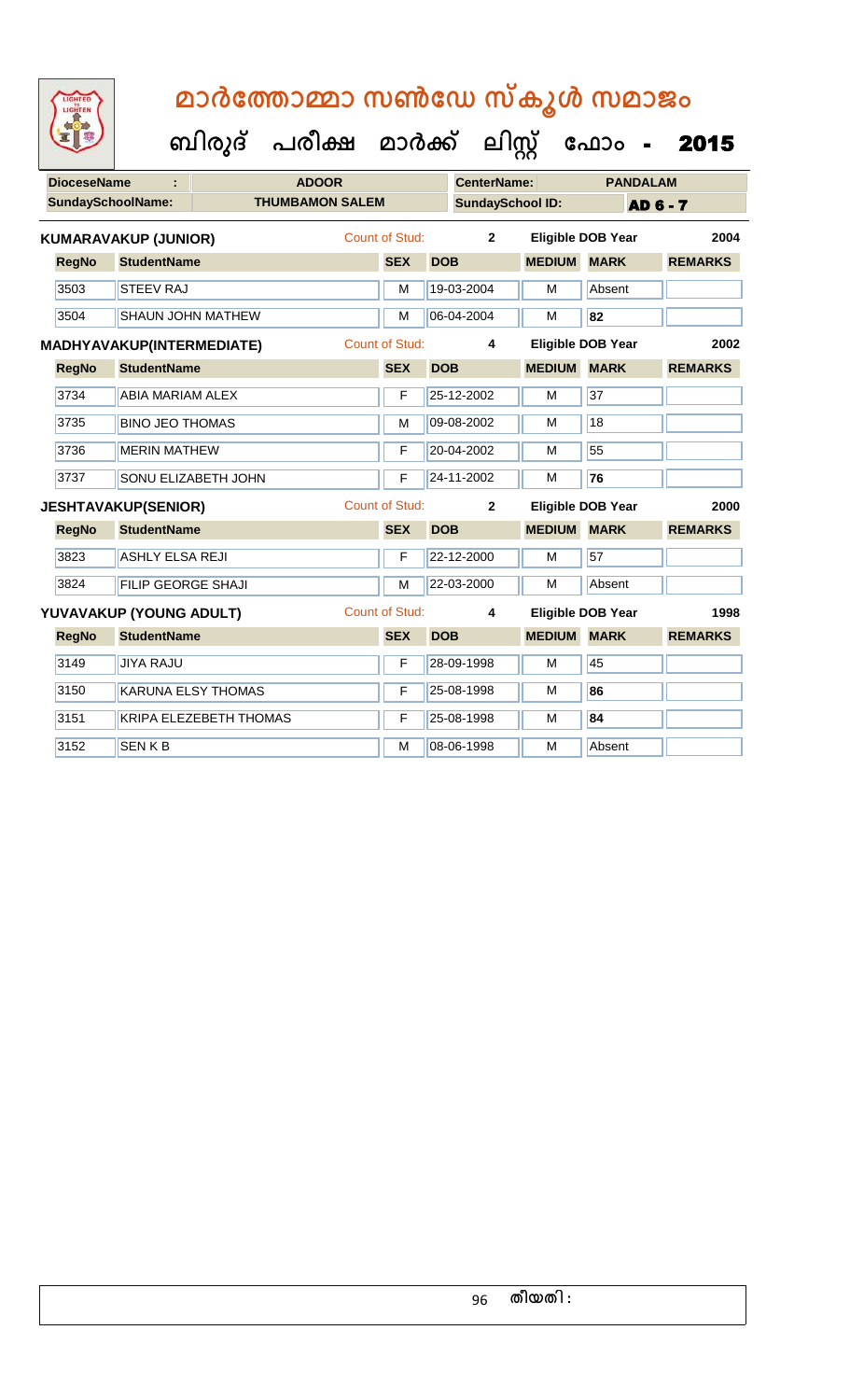| LIGHTED<br>LIGHTEN        |                    | മാർത്തോമ്മാ സൺഡേ സ്കൂൾ സമാജം |  |  |                             |                                |                |                         |                    |  |               |                          |                 |                |      |
|---------------------------|--------------------|------------------------------|--|--|-----------------------------|--------------------------------|----------------|-------------------------|--------------------|--|---------------|--------------------------|-----------------|----------------|------|
|                           |                    |                              |  |  |                             | ബിരുദ് പരീക്ഷ മാർക്ക് ലിസ്റ്റ് |                |                         |                    |  | ഫോം -         |                          | 2015            |                |      |
| <b>DioceseName</b>        |                    | ÷                            |  |  | <b>ADOOR</b>                |                                |                |                         | <b>CenterName:</b> |  |               |                          | <b>PANDALAM</b> |                |      |
| <b>SundaySchoolName:</b>  |                    |                              |  |  | <b>KAIPATTOOR ST.THOMAS</b> |                                |                | <b>SundaySchool ID:</b> |                    |  |               | <b>AD 6 - 8</b>          |                 |                |      |
| MADHYAVAKUP(INTERMEDIATE) |                    |                              |  |  |                             |                                | Count of Stud: |                         | 1                  |  |               | <b>Eligible DOB Year</b> |                 |                | 2002 |
| <b>RegNo</b>              | <b>StudentName</b> |                              |  |  |                             |                                | <b>SEX</b>     | <b>DOB</b>              |                    |  | <b>MEDIUM</b> | <b>MARK</b>              |                 | <b>REMARKS</b> |      |
| 3738                      | <b>SAJU JOSEPH</b> |                              |  |  |                             |                                | M              |                         | 04-06-2002         |  | м             | 27                       |                 |                |      |
| YUVAVAKUP (YOUNG ADULT)   |                    |                              |  |  |                             |                                | Count of Stud: |                         | 1                  |  |               | <b>Eligible DOB Year</b> |                 |                | 1998 |
| <b>RegNo</b>              | <b>StudentName</b> |                              |  |  |                             |                                | <b>SEX</b>     | <b>DOB</b>              |                    |  | <b>MEDIUM</b> | <b>MARK</b>              |                 | <b>REMARKS</b> |      |
| 3153                      | EVELI MARIA ZEN    |                              |  |  |                             |                                | F              |                         | 28-08-1998         |  | M             | 75                       |                 |                |      |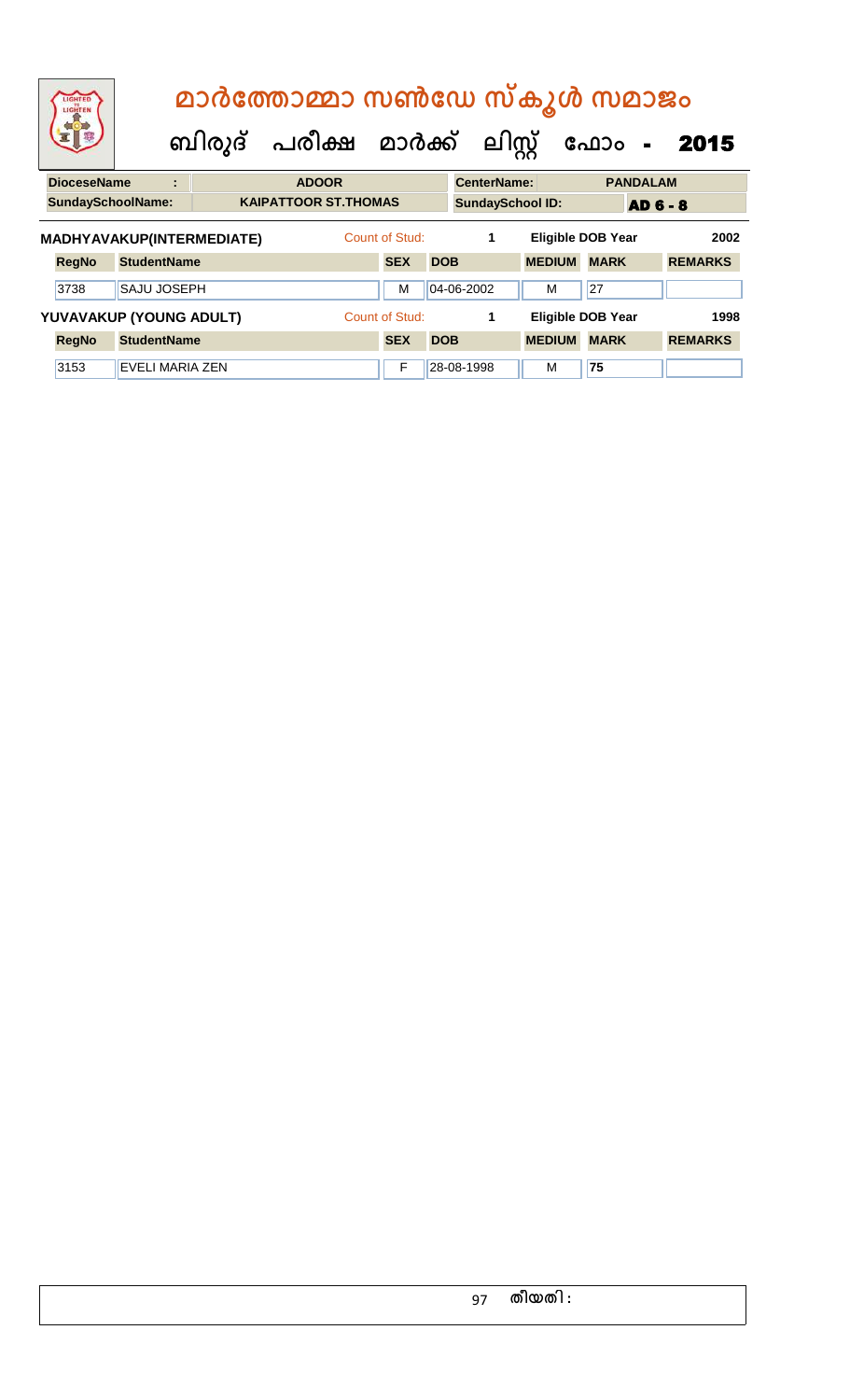| LIGHTED<br>LIGHTEN       |                                                 |                       | മാർത്തോമ്മാ സൺഡേ സ്കൂൾ സമാജം<br>ബിരുദ് പരീക്ഷ മാർക്ക് |                                   |            | ലിസ്റ്റ്                |                    | ഫോം<br>$\blacksquare$                         | 2015                   |
|--------------------------|-------------------------------------------------|-----------------------|-------------------------------------------------------|-----------------------------------|------------|-------------------------|--------------------|-----------------------------------------------|------------------------|
| <b>DioceseName</b>       | ÷                                               |                       | <b>ADOOR</b>                                          |                                   |            | <b>CenterName:</b>      |                    | <b>PANDALAM</b>                               |                        |
| <b>SundaySchoolName:</b> |                                                 |                       | <b>KAIPATTOOR BETHEL</b>                              |                                   |            | <b>SundaySchool ID:</b> |                    |                                               | <b>AD 6 - 9</b>        |
| <b>RegNo</b><br>3739     | MADHYAVAKUP(INTERMEDIATE)<br><b>StudentName</b> | SHERIN MARIAM ABRAHAM |                                                       | Count of Stud:<br><b>SEX</b><br>F | <b>DOB</b> | 1<br>14-08-2002         | <b>MEDIUM</b><br>м | <b>Eligible DOB Year</b><br><b>MARK</b><br>24 | 2002<br><b>REMARKS</b> |
|                          | <b>JESHTAVAKUP(SENIOR)</b>                      |                       |                                                       | Count of Stud:                    |            | 1                       |                    | Eligible DOB Year                             | 2000                   |
| <b>RegNo</b>             | <b>StudentName</b>                              |                       |                                                       | <b>SEX</b>                        | <b>DOB</b> |                         | <b>MEDIUM</b>      | <b>MARK</b>                                   | <b>REMARKS</b>         |
| 3825                     | ROBIN C RENJI                                   |                       |                                                       | м                                 |            | 29-10-2000              | м                  | 35                                            |                        |
|                          | YUVAVAKUP (YOUNG ADULT)                         |                       |                                                       | Count of Stud:                    |            | 1                       |                    | <b>Eligible DOB Year</b>                      | 1998                   |
| <b>RegNo</b>             | <b>StudentName</b>                              |                       |                                                       | <b>SEX</b>                        | <b>DOB</b> |                         | <b>MEDIUM</b>      | <b>MARK</b>                                   | <b>REMARKS</b>         |
| 3154                     | <b>REENU RAJAN</b>                              |                       |                                                       | F                                 |            | 16-03-1998              | M                  | 55                                            |                        |